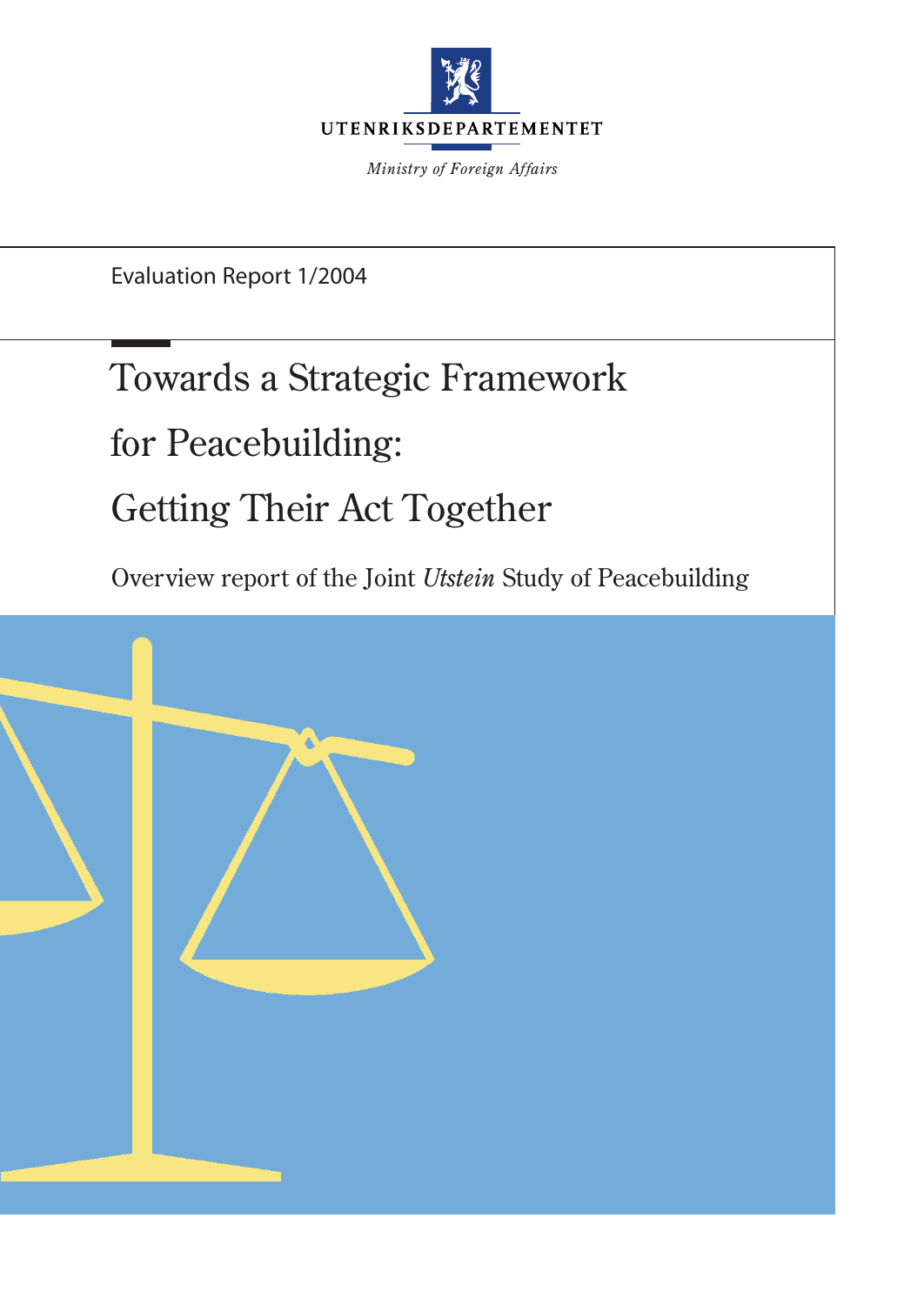### **Information from the Royal Norwegian Ministry of Foreign Affairs**

The Ministry's Information Section provides information with regard to current foreign policy, trade policy, and development cooperation policy. Material can be ordered from fax no. + 47 22 24 27 87

Foreign Ministry switchboard Tel. + 47 22 24 36 00 Fax + 47 22 24 95 80 or + 47 22 24 95 81

Information is available on the Internet at http://odin.dep.no/ud

### **Information to the media:**

The Ministry's Press Spokesperson and the Senior Information Officer on Development Cooperation can be contacted through the Foreign Ministry switchboard

### **Foreign journalists:**

The Norway International Press Centre, NIPS, is the Foreign Ministry's service centre for foreign journalists in Norway, tel. + 47 22 83 83 10

In countries outside of Norway, information on the Ministry of Foreign Affairs may be obtained from Norwegian embassies or consulates

Published by the Royal Norwegian Ministry of Foreign Affairs April 2004 Printed by Hatlehols AS, Brattvaag 040445-04 Circulation: 1600 E-769 E ISBN 82-7177-733-7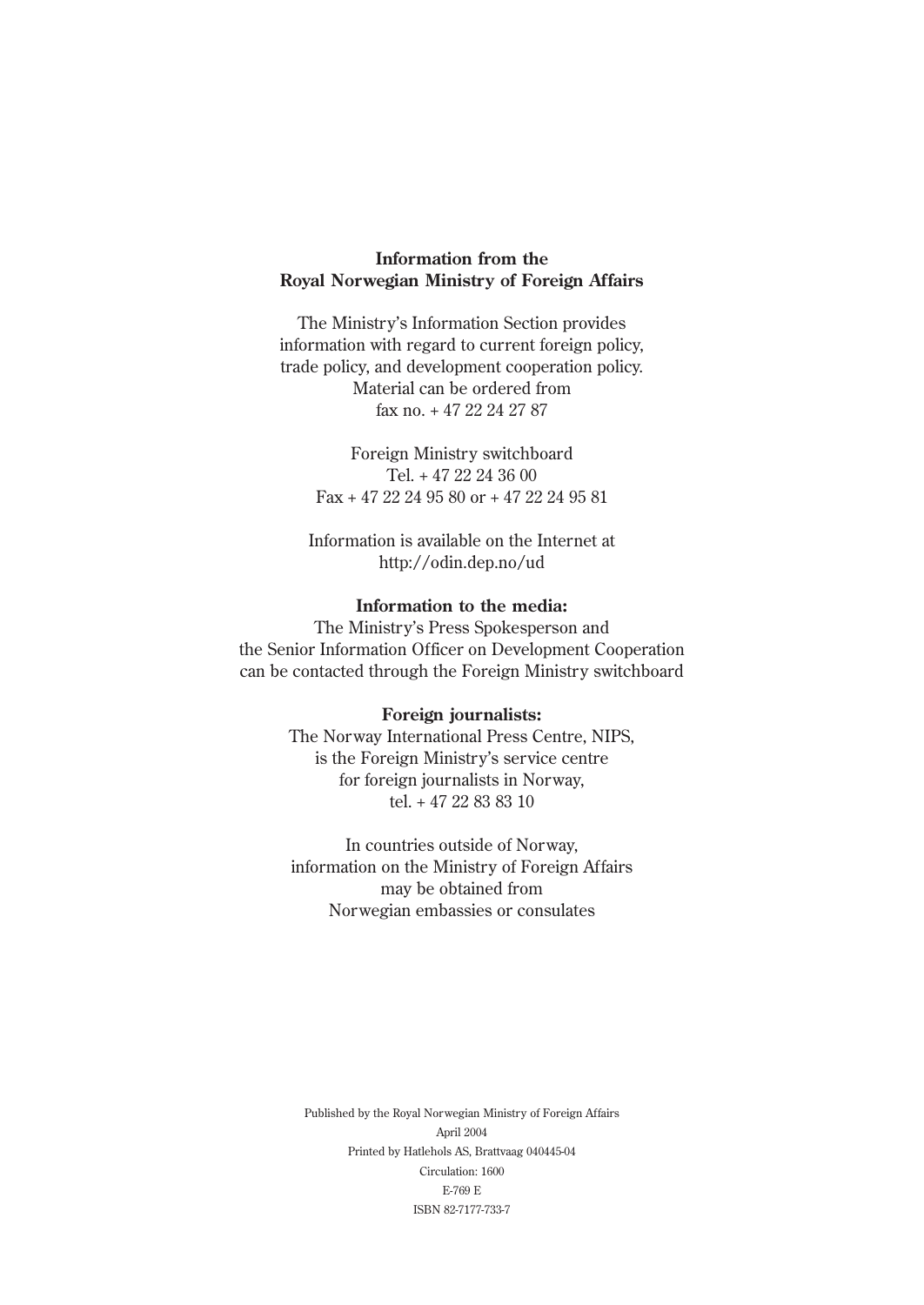## **Towards a Strategic Framework for Peacebuilding: Getting Their Act Together**

Overview report of the Joint *Utstein* Study of Peacebuilding

### **Dan Smith PRIO – International Peace Research Institute, Oslo**

Commissioned by the Evaluation Department of the Royal Norwegian Ministry of Foreign Affairs for the Joint *Utstein* Study of Peacebuilding conducted with the Evaluation Departments of the German Federal Ministry for Economic Cooperation and Development, the Netherlands Ministry of Foreign Affairs, and the UK Department for International Development.

Responsibility for the contents and presentation of findings and recommendations rests with the consultant. The views and opinions expressed in the report do not necessarily correspond with those of the Ministry of Foreign Affairs.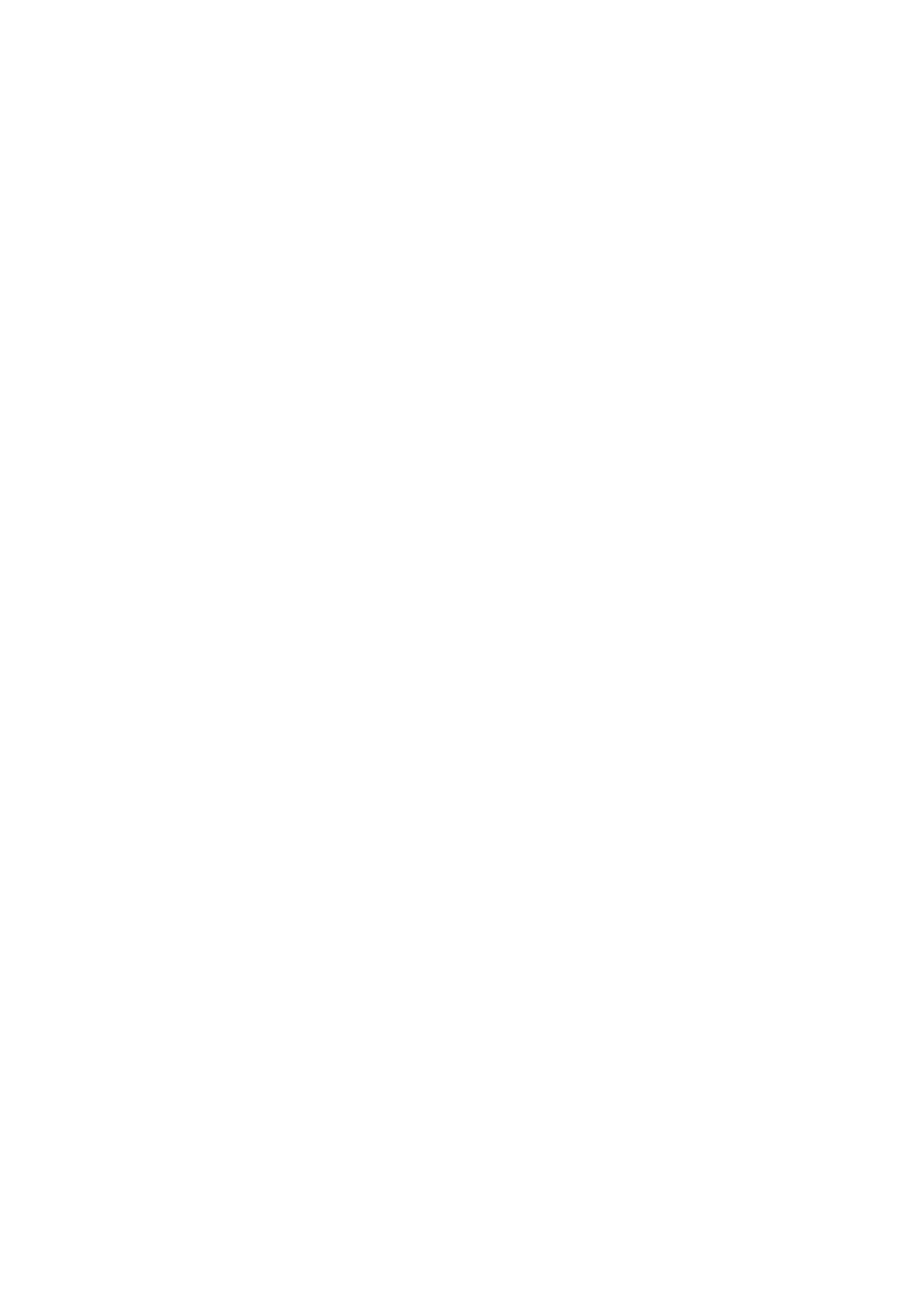## **Table of Contents**

|                |                                                                          | 5              |
|----------------|--------------------------------------------------------------------------|----------------|
|                |                                                                          | $\overline{7}$ |
|                |                                                                          | 9              |
|                | Summary, Conclusions and Recommendations                                 | 10             |
|                |                                                                          | 11             |
|                |                                                                          | 11             |
|                |                                                                          | 11             |
|                |                                                                          | 13             |
|                |                                                                          | 13             |
|                |                                                                          | 14             |
|                |                                                                          | 14             |
|                |                                                                          | 14             |
|                |                                                                          | 15             |
|                |                                                                          | 15             |
|                |                                                                          | 15             |
|                |                                                                          | 16             |
|                |                                                                          | 16             |
| $\mathbf{1}$   |                                                                          | 17             |
|                | 1.1                                                                      | 17             |
|                | 1.2                                                                      | 18             |
|                | 1.3                                                                      | 19             |
|                | 1.4                                                                      | 19             |
| $\overline{2}$ |                                                                          | 21             |
|                | 2.1                                                                      | 21             |
|                | 2.2                                                                      | 23             |
|                | 2.3                                                                      | 23             |
| 3              |                                                                          | 25             |
|                | 3.1                                                                      | 25             |
|                | 3.2                                                                      | 25             |
|                | 3.3                                                                      | 26             |
|                | 3.4                                                                      | 27             |
| 4              |                                                                          | 29             |
|                | 4.1                                                                      | 29             |
|                | Themes and Contrasts in U4 Peacebuilding Experience<br>4.2               | 39             |
| 5              | Project and Programme Issues in the Peacebuilding Experience of the $U4$ | 45             |
|                | 5.1                                                                      | 45             |
|                | 5.2                                                                      | 53             |
| 6              | Lessons Learned in Peacebuilding by the Utstein Governments              | 55             |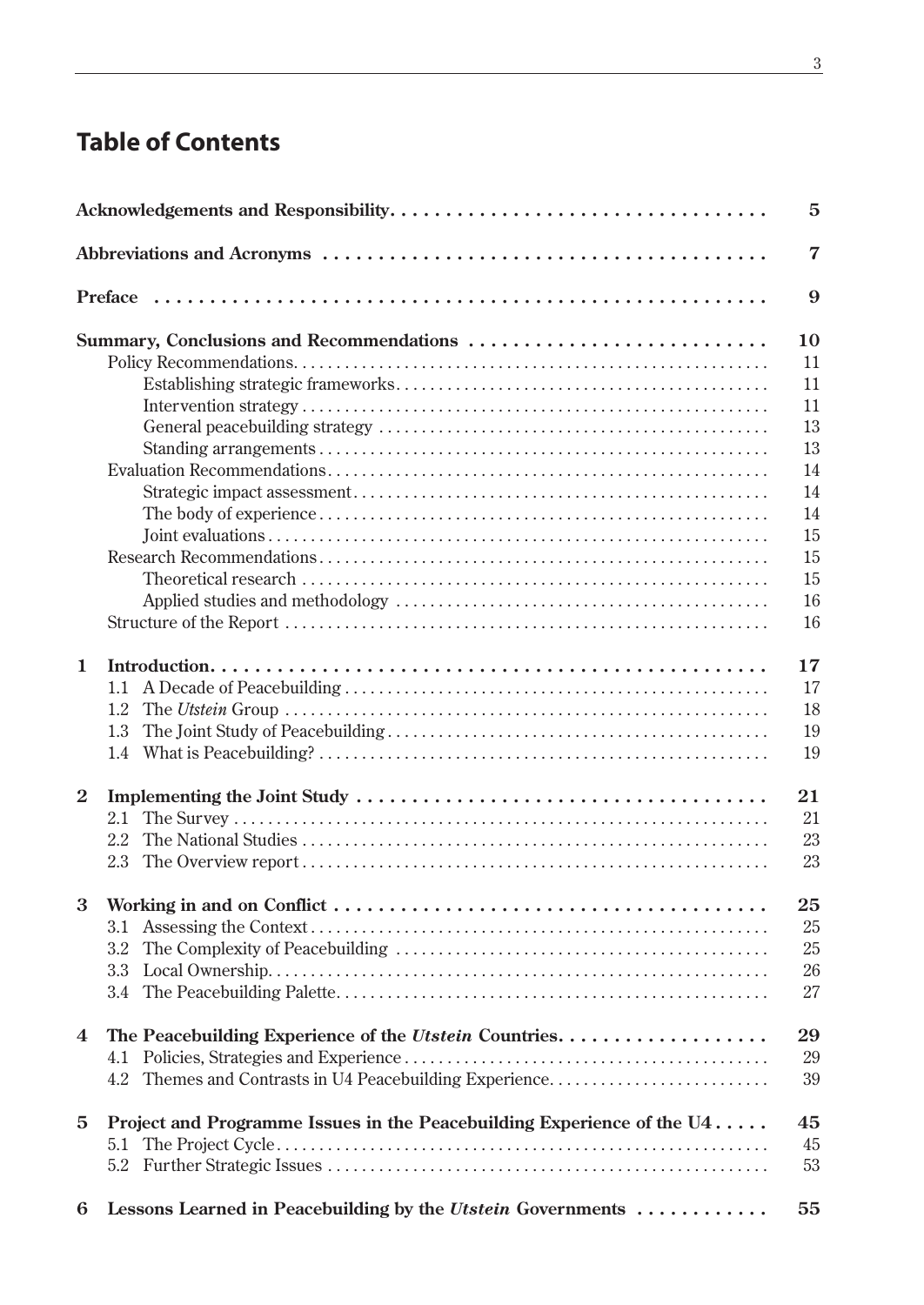| $\overline{\mathbf{7}}$<br>7.1<br>7.2<br>7.3<br>7.4                  |  | Standing Arrangements for Strategic Coordination and Coherence                                                                                                            | 57<br>57<br>58<br>59<br>59 |  |  |  |  |
|----------------------------------------------------------------------|--|---------------------------------------------------------------------------------------------------------------------------------------------------------------------------|----------------------------|--|--|--|--|
| <b>Annex 1</b>                                                       |  | Strategic Frameworks for Peacebuilding: Notes on the International<br>Seminar on the Joint Utstein Study of Peacebuilding, December 1-2,                                  |                            |  |  |  |  |
| <b>Annex 2</b>                                                       |  | Terms of Reference for the Overview Report of the Joint Utstein Study                                                                                                     | 63                         |  |  |  |  |
| <b>Annex 3</b>                                                       |  |                                                                                                                                                                           | 69                         |  |  |  |  |
| <b>Annex 4</b>                                                       |  | <b>Instructions for National Research Teams about the Survey of Utstein</b>                                                                                               |                            |  |  |  |  |
| <b>Annex 5</b>                                                       |  | The National Studies Contributing to the Joint Utstein Study of                                                                                                           | 77                         |  |  |  |  |
| <b>TABLES</b>                                                        |  |                                                                                                                                                                           |                            |  |  |  |  |
|                                                                      |  |                                                                                                                                                                           | 22                         |  |  |  |  |
|                                                                      |  |                                                                                                                                                                           | 31                         |  |  |  |  |
|                                                                      |  |                                                                                                                                                                           | 33                         |  |  |  |  |
|                                                                      |  |                                                                                                                                                                           | 35                         |  |  |  |  |
|                                                                      |  |                                                                                                                                                                           | 38                         |  |  |  |  |
|                                                                      |  | Table 6. Project Survey Overview: Number of U4 Peacebuilding Projects                                                                                                     |                            |  |  |  |  |
|                                                                      |  |                                                                                                                                                                           | 40                         |  |  |  |  |
| <b>CHARTS</b>                                                        |  |                                                                                                                                                                           |                            |  |  |  |  |
|                                                                      |  |                                                                                                                                                                           | 17                         |  |  |  |  |
|                                                                      |  | Chart 2. Surveyed German Projects Implemented with other Major International Actors<br>Chart 3. Surveyed Dutch Projects Implemented with other Major International Actors | 31<br>33                   |  |  |  |  |
|                                                                      |  | Chart 4. Surveyed Norwegian Projects Implemented with other Major International Actors                                                                                    | 36                         |  |  |  |  |
|                                                                      |  | Chart 5. Surveyed British Projects Implemented with other Major International Actors                                                                                      | 38                         |  |  |  |  |
|                                                                      |  | Chart 6. Project Survey Overview: Number of U4 Peacebuilding Projects by                                                                                                  |                            |  |  |  |  |
|                                                                      |  |                                                                                                                                                                           | 40                         |  |  |  |  |
|                                                                      |  |                                                                                                                                                                           | 48                         |  |  |  |  |
| Chart 8. Differences in U4 Government Patterns of Project Evaluation |  |                                                                                                                                                                           | 48                         |  |  |  |  |
|                                                                      |  | Chart 9. U4 Patterns of Evaluation in Different Project Categories                                                                                                        | 49                         |  |  |  |  |
|                                                                      |  | Chart 10. U4 Patterns of Evaluation in Different Beneficiary Countries                                                                                                    | 50                         |  |  |  |  |
| <b>FIGURES</b>                                                       |  |                                                                                                                                                                           |                            |  |  |  |  |
| Fig. $1$                                                             |  |                                                                                                                                                                           | 22                         |  |  |  |  |
| Fig. $2$                                                             |  |                                                                                                                                                                           | 28                         |  |  |  |  |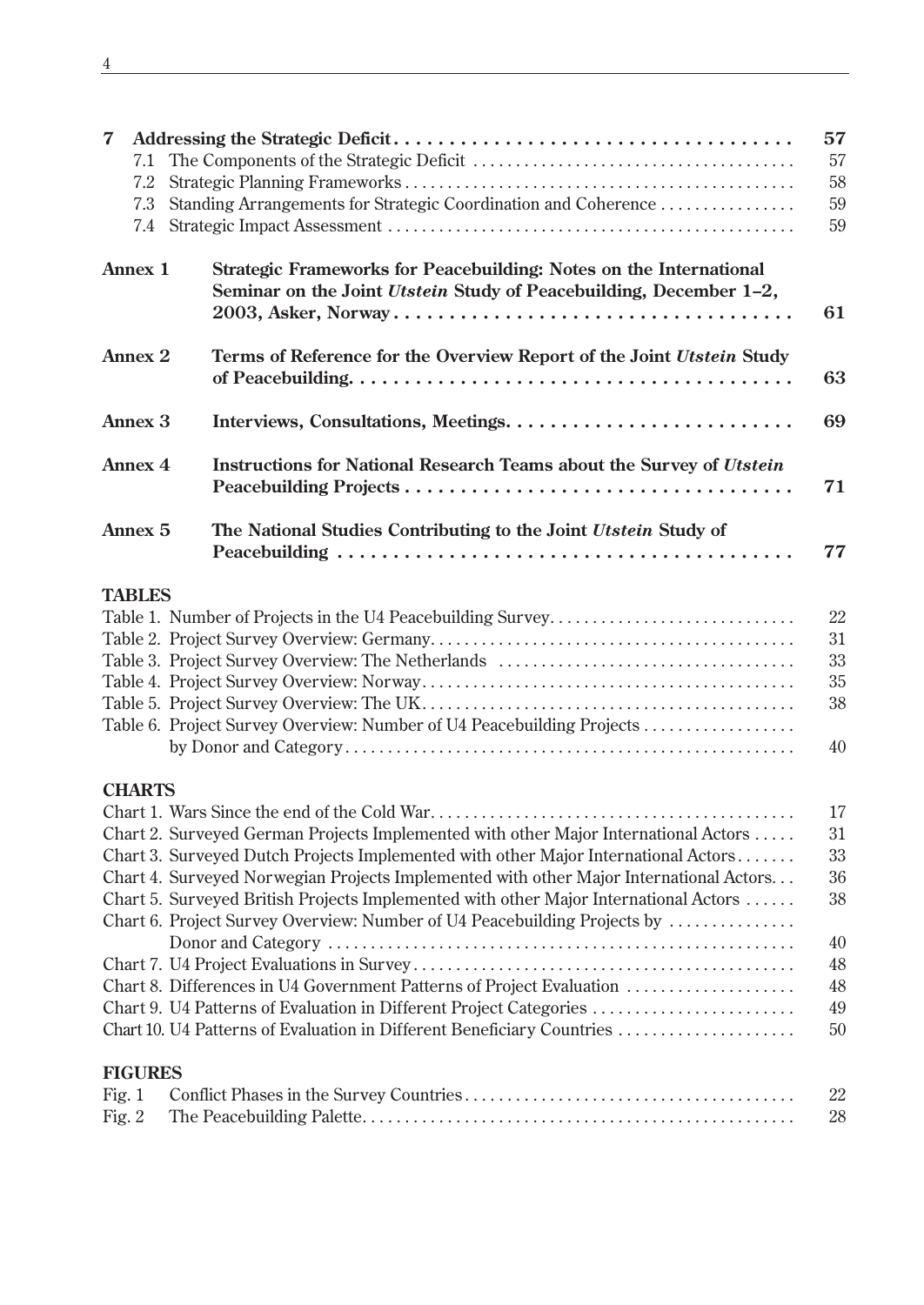### **Acknowledgements and Responsibility**

This report was commissioned by the Royal Norwegian Ministry of Foreign Affairs as part of the Joint *Utstein* Study of Peacebuilding. In order to implement the project, the four *Utstein* governments agreed to establish a steering committee. I have benefited from the committee's comments at all times. Its members have been Rob van den Berg, Horst Breier, Jan Dybfest, Ulrike Hopp, Otto Hospes, Bjørg Leite, Mary Thompson and Dave Todd. The researchers involved in the national surveys and studies that are a key part of the Joint Study were Koenraad van Brabant, Georg Frerks, Norbert Frieters, Wenche Hauge, Inger Hypher, Uwe Kievelitz, Gabriele Kruk, Jane Lawry-White, Simon Lawry-White and Marcel Scholten. Espen Lindbæk and Betzy Tunold also attended several of the steering group meetings. Taylor Owen kept the record of the International Seminar in Asker Norway in December 2003, on which the notes of the discussion in Annex 1 are based. I thank them all very much for their invaluable input. However, all the responsibility for the material contained herein is mine, as is responsibility for misinterpretations and errors of fact.

Dan Smith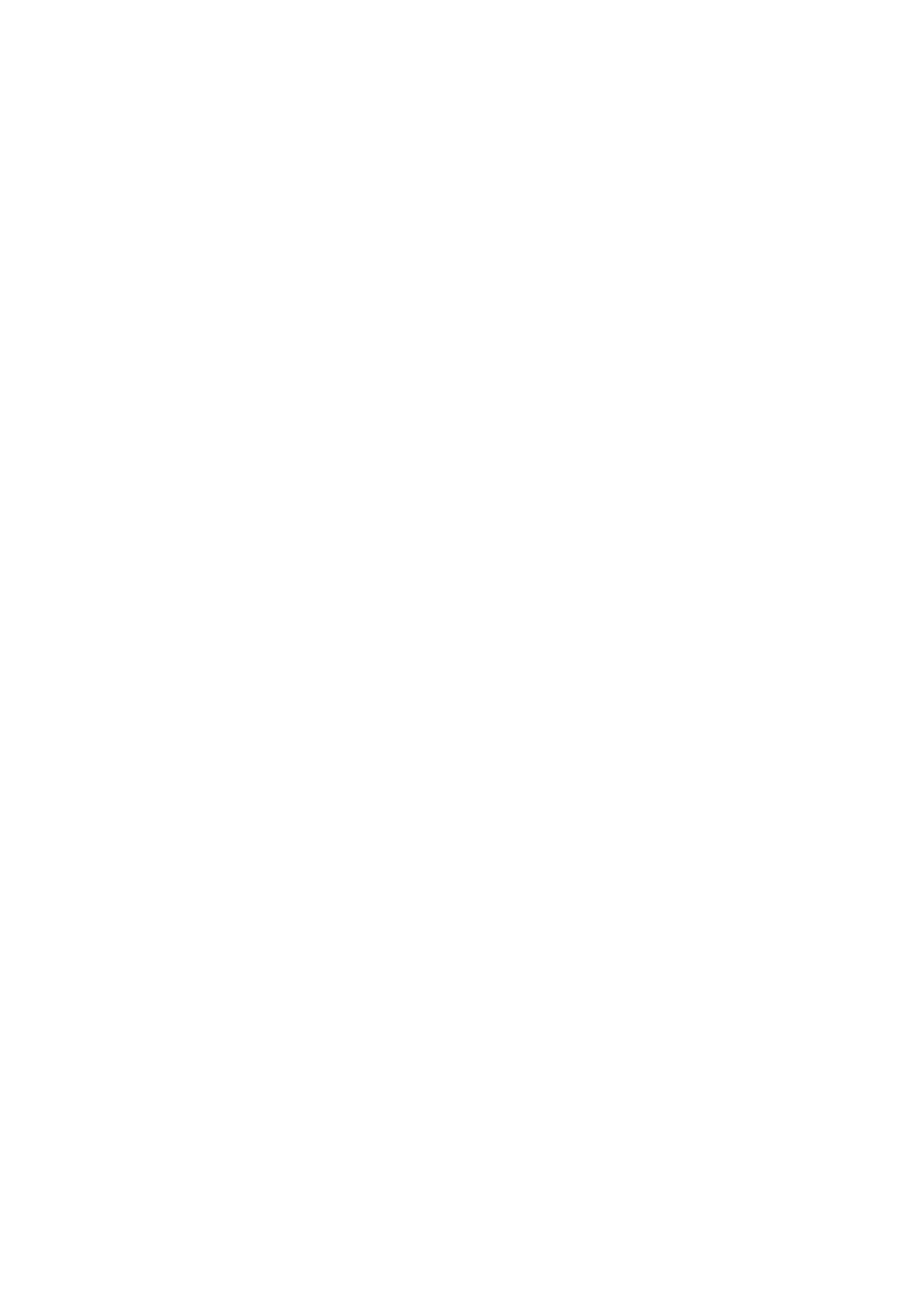## **Abbreviations and Acronyms**

| <b>CA</b>     | Conflict analysis (or assessment)                                                                             |
|---------------|---------------------------------------------------------------------------------------------------------------|
| <b>CPP</b>    | Conflict Prevention Pool(s) (UK)                                                                              |
| <b>CPS</b>    | Civil Peace Service (Germany)                                                                                 |
| <b>CRE</b>    | <b>Conflict Resolution Evaluation</b>                                                                         |
| <b>DAC</b>    | Development Assistance Committee (OECD)                                                                       |
| <b>DDR</b>    | Demobilisation, disarmament and reintegration (of ex-combatants)                                              |
| <b>DFID</b>   | Department for International Development (UK)                                                                 |
| EU            | European Union                                                                                                |
| <b>FCO</b>    | Foreign and Commonwealth Office (UK)                                                                          |
| FriEnt        | Working Group on Development and Peace (Germany)                                                              |
| <b>GMV</b>    | Good governance, human rights and peacebuilding (Dutch) – referring to<br>policies and/or recipient countries |
| <b>HMA</b>    | Humanitarian mine action                                                                                      |
| <b>HR</b>     | Human rights                                                                                                  |
| <b>IDPs</b>   | Internally displaced persons                                                                                  |
| <b>IFIs</b>   | International financial institutions                                                                          |
| <b>IGO</b>    | Inter-governmental organisation                                                                               |
| <b>INCORE</b> | International Conflict Research, University of Ulster                                                         |
| <b>LTTE</b>   | Liberation Tamil Tigers of Eelam                                                                              |
| <b>MFA</b>    | Ministry of Foreign Affairs                                                                                   |
| MoD           | Ministry of Defence (UK)                                                                                      |
| NGO           | Non-governmental organisation                                                                                 |
| <b>NMFA</b>   | Norwegian Ministry of Foreign Affairs                                                                         |
|               |                                                                                                               |
| <b>OECD</b>   | Organisation for Economic Co-operation and Development                                                        |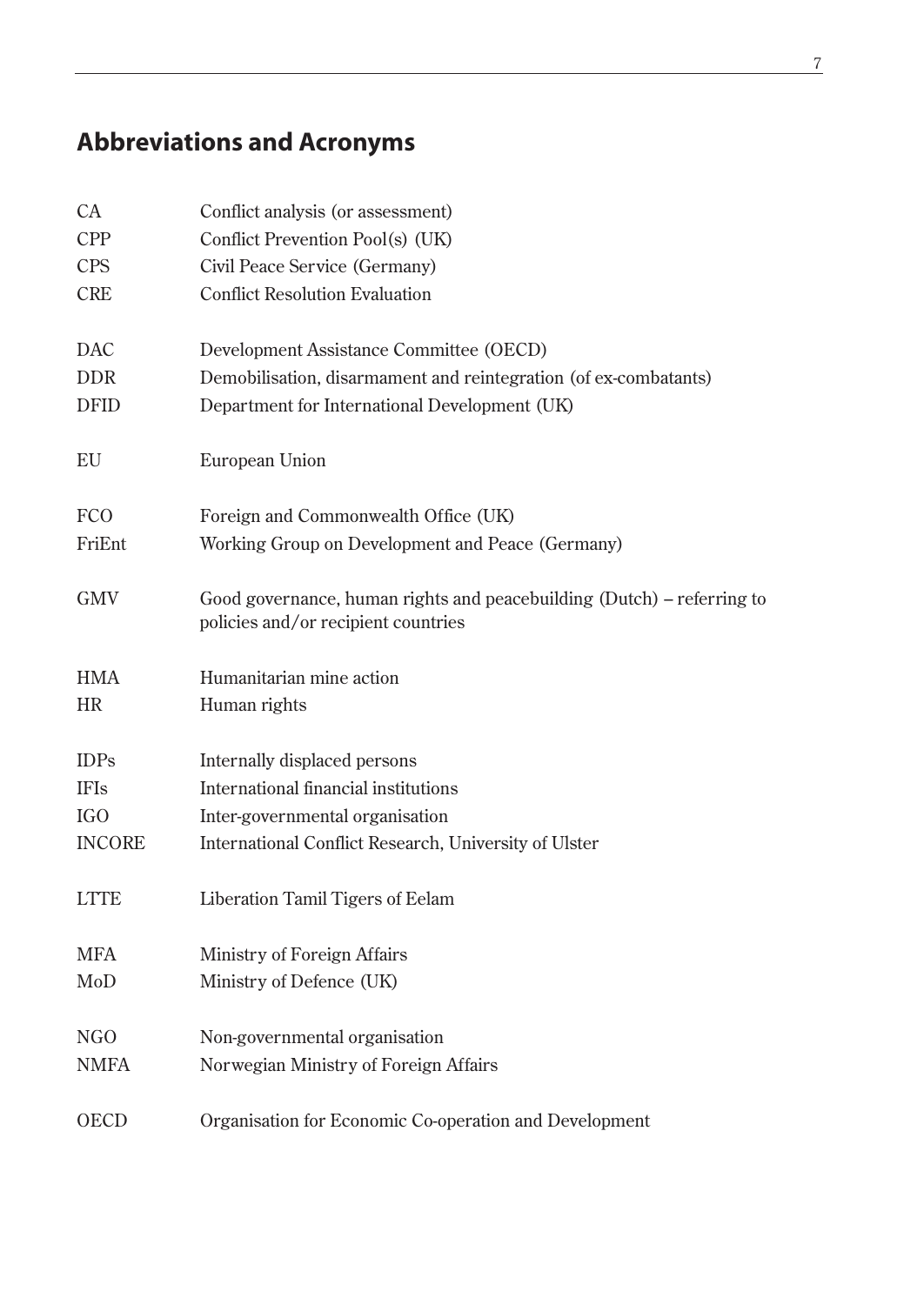| <b>PCIA</b>    | Peace and conflict impact assessment                                   |
|----------------|------------------------------------------------------------------------|
| <b>PKO</b>     | Peacekeeping Operation                                                 |
| <b>PRIO</b>    | International Peace Research Institute, Oslo                           |
| <b>RPP</b>     | Reflecting on Peace Practice project                                   |
| <b>RUF</b>     | Revolutionary United Front (Sierra Leone)                              |
| <b>SAF</b>     | <b>Stability Assessment Framework</b>                                  |
| <b>SSR</b>     | Security sector reform                                                 |
| U <sub>4</sub> | Four <i>Utstein</i> governments – Germany, Netherlands, Norway, the UK |
| <b>UN</b>      | <b>United Nations</b>                                                  |
| <b>UNDP</b>    | United Nations Development Programme                                   |
| <b>UNSC</b>    | <b>United Nations Security Council</b>                                 |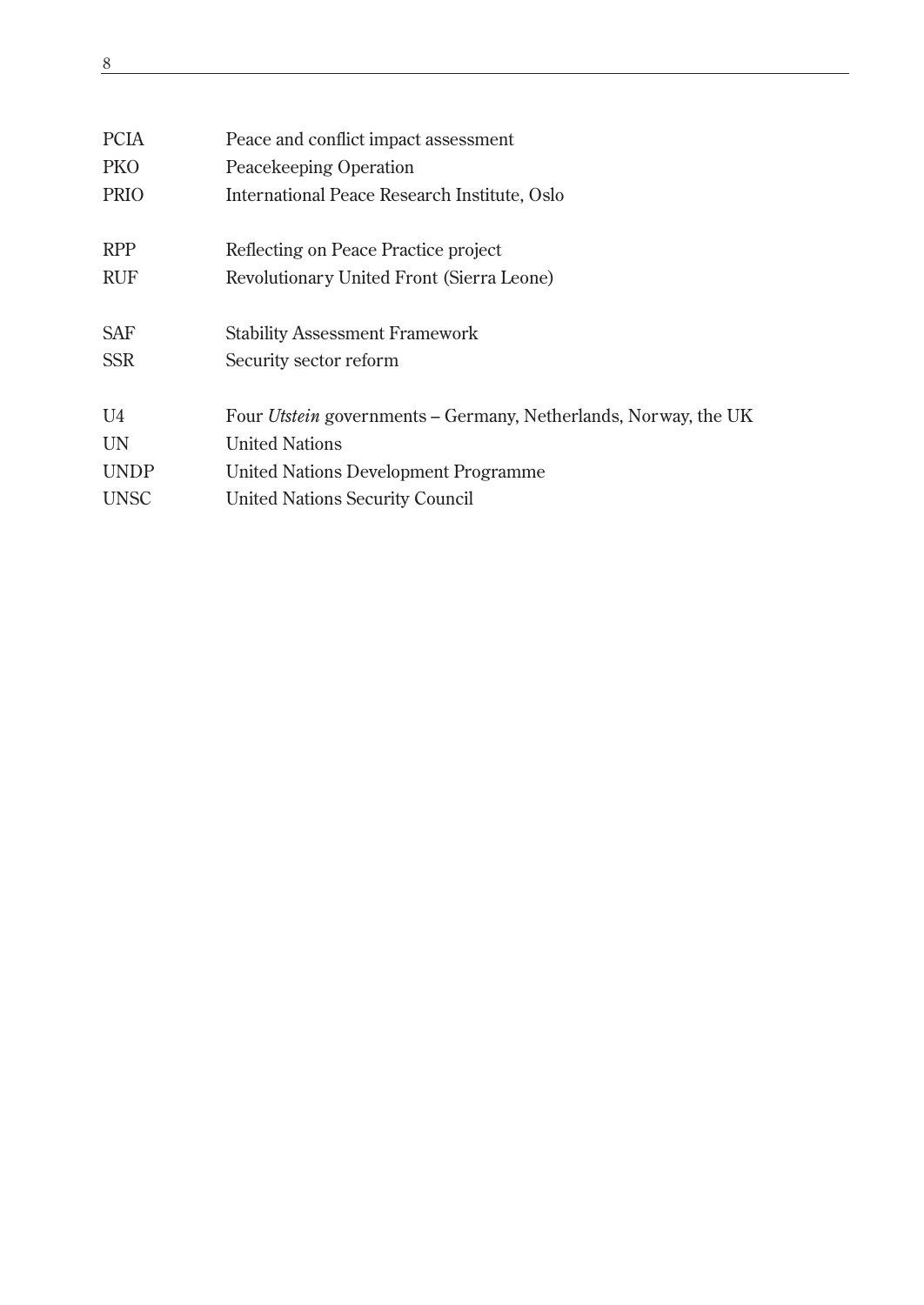### **Preface**

The Joint *Utstein* Peacebuilding study was developed by the Evaluation Departments of the respective foreign and development cooperation ministries (Germany, the Netherlands, Norway and the UK), with Norway taking the lead, to carry out a survey of peacebuilding experience. The International Peace Research Institute, Oslo (PRIO) assisted in conceptualizing the study, and was then chosen as the lead consultant to manage the research. The research framework relied on each of the four departments to find research assistants to carry out the four surveys according to PRIO's instructions. It was then agreed that the research teams should also independently write country papers outlining and reviewing key policy issues, drawing on the material unearthed in the surveys and supplemented by interviews.

This report draws on the four independent national studies, to identify key findings for analysis and comparison. The overall findings of this report centre on the challenges presented in defining policy terms, articulating goals, key concepts and vocabulary in peacebuilding. A key finding is that a major strategic deficit exists between the articulation of policy and efforts to translate this policy into practice.

The international comparison and the scale of the survey of activities combine to form a unique basis for this report.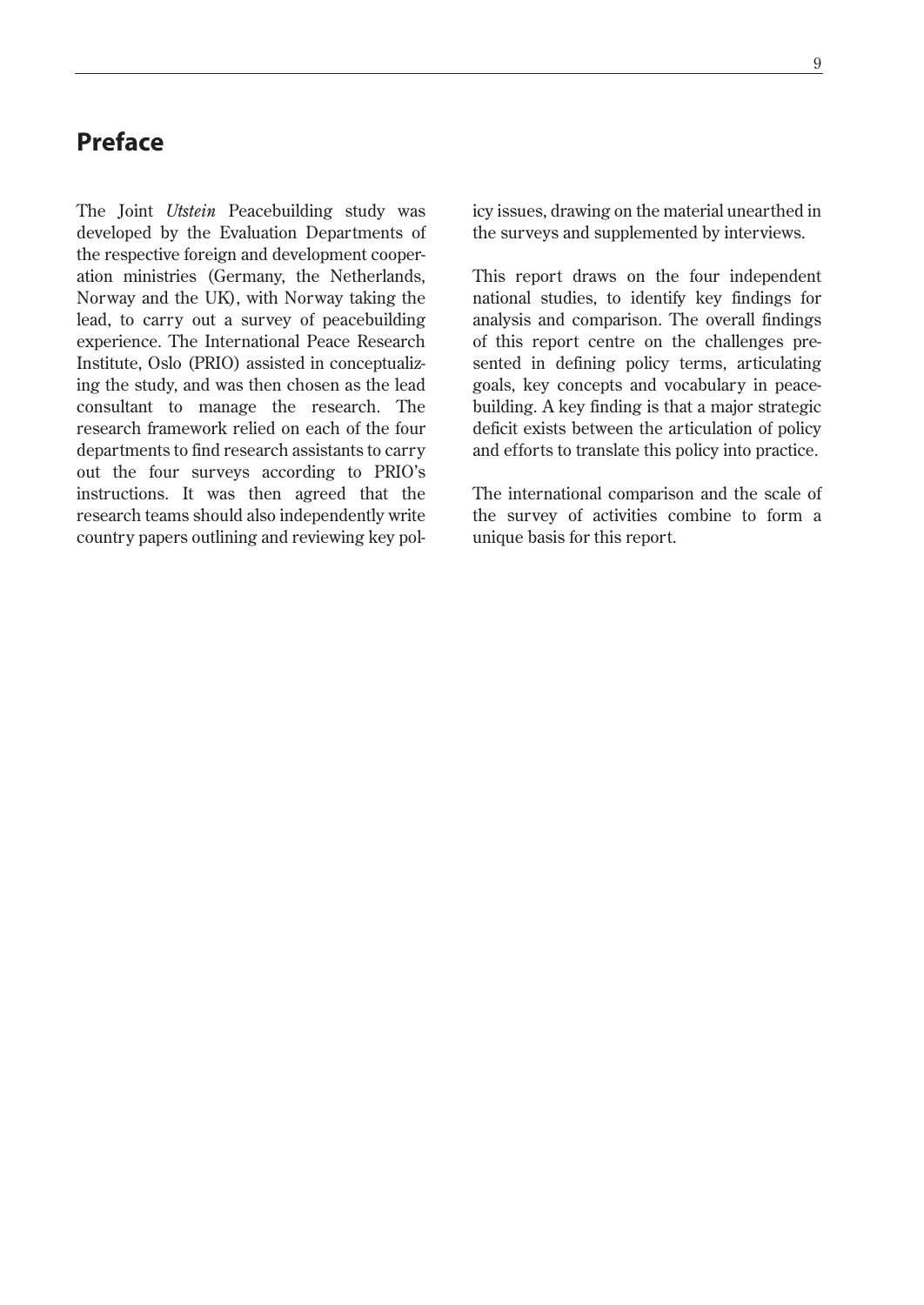### **Summary, Conclusions and Recommendations**

The thrust of the agenda established by the development ministers of Germany, the Netherlands, Norway and the UK at their meeting in Utstein in 1999 was not new policy but better implementation of existing policy. Improved implementation is also the goal of the Joint *Utstein* Study of Peacebuilding. The empirical basis of the joint study is an illustrative survey of 336 peacebuilding projects implemented by the four original *Utstein* governments (U4). As well as the survey, studies were prepared of each country's peacebuilding policy and activities. Together with the wider literature on conflict and peacebuilding, that material forms the basis of this report.

The term *peacebuilding* entered the international vocabulary in 1992 through the UN *Agenda for Peace.* Peacebuilding attempts to encourage the development of the conditions, attitudes and behaviour that foster and sustain social and economic development that is peaceful, stable and prosperous. To this end, it uses a wide range of policy instruments. Some are activities undertaken as projects – discreet, chronologically limited activities, implemented by partner organisations; other policy instruments include diplomatic initiatives and military operations.

Peacebuilding activities are designed to contribute to ending or avoiding armed conflict and may be carried out during armed conflict, in its wake, or to prevent a conflict from escalating violently. The activities fall under four main headings:

- to provide security,
- to establish the socio-economic foundations of long-term peace,
- to establish the political framework of long-term peace,
- to generate reconciliation, a healing of the wounds of war and justice.

This adds up to a varied palette of activities and projects, which can be combined – like mixing paints – to maximise impact.

The U4 cover the full range of peacebuilding activities but concentrate more on work on the political framework, which accounted for onethird of projects in the survey, and the socioeconomic foundations of peace, which accounts for a marginally smaller proportion, than on the reconciliation and security dimensions. There are, however, considerable variations in emphasis between the U4. The national studies reveal considerable strengths in the projects of the U4 and growing professionalism.

Peacebuilding must be responsive to context and able to adapt to new conditions and requirements as the context changes. It must also be sustainable: following bitter conflicts, sustainable peace is only available on the basis of sustained effort lasting a decade or more. This does not mean that all peacebuilding projects have to be sustained for so long, but that the overall strategy sees the process through.

Multi-dimensional policies are required to take on the complex task of encouraging war-torn and war-threatened societies to develop peaceful relations. This emphasis on a broad range of activities is supported by the conclusions of academic research into conflict causation. This approach to policy makes necessary multi-level cooperation between ministries and departments with different institutional cultures.

The study identifies a major strategic deficit in the peacebuilding efforts of the U4. Evidence outside the survey and national studies shows that the U4 are not alone in this strategic deficiency. The problem is visible in the fact that more than 55 per cent of the projects do not show any link to a broader strategy for the country in which they are implemented. Some projects are not linked to a broader strategy because there is no strategy for them to be linked to. In other cases, the broader strategy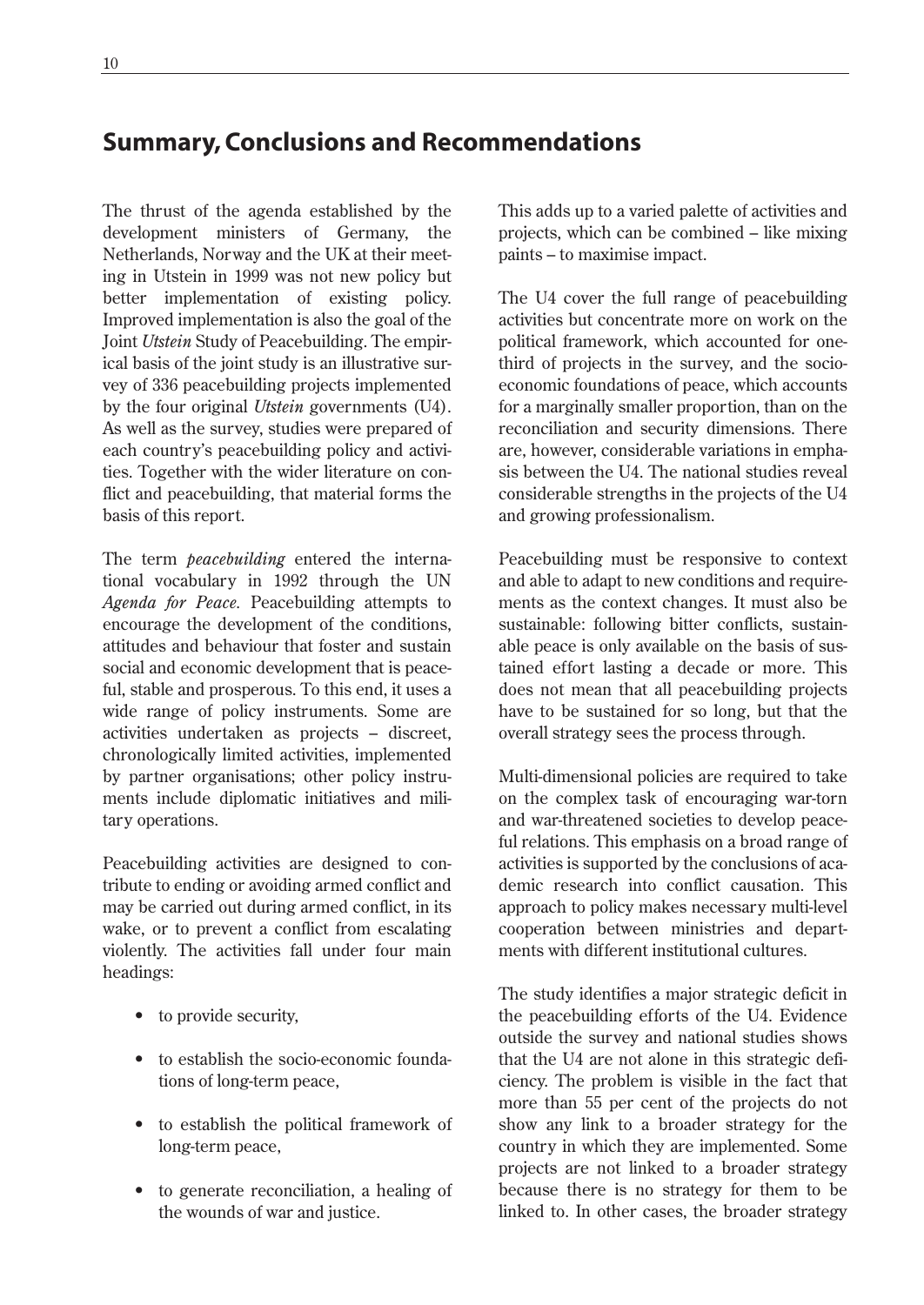exists but projects show no connection to it. Various security and socio-economic projects seem "strategy resistant" as if they need no strategic justification because their worth is self-evident. Planning is based on relatively little analysis, and there are important conceptual confusions and uncertainties. There are problems about the timing of financial flows. The influx of resources has unwanted effects in wartorn countries. There is no known way of reliably assessing the impact of peacebuilding projects.

Important lessons learned by the U4 include the multi-dimensional nature of peacebuilding, the inter-dependence of its different parts, and the wide range of different activities that are possible. It has been learned that peacebuilding must be responsive to context and need and must be sustained for the long term. There is recognition of a major need for coordination within and between governments and with IGOs and NGOs. The knowledge of key personnel about peacebuilding issues is improving with experience. The U4 have started to address strategic problems.

Recommendations to correct the strategic deficit fall under three headings – policy, evaluation, and research. Each heading indicates the audience to whom the recommendations are made. It is hoped they will be of interest not only to the U4, but also to Canada and Sweden who are now also members of the group and to other donor governments and peacebuilding actors.

### **Policy Recommendations**

#### *Establishing strategic frameworks*

There is a need to adopt two strategic frameworks:

One to assist in formulating peacebuilding intervention strategies in specific countries and regions when need arises;

The other to assist in formulating a general peacebuilding strategy for donor governments.

These provide the means for correcting the strategic deficit. This work could be initiated jointly by the *Utstein* group. If other governments are interested in joining the work, that would be in tune with the general *Utstein* approach of refusing to be an exclusive grouping and of forming issue-specific coalitions.

The frameworks outlined below draw on general principles of strategic planning. They do not go into the substance of either an intervention strategy or a general strategy but simply outline the elements and the linkages between them that are required in strategic planning for peacebuilding.

A general peacebuilding strategy for donor governments can set the general context of principle and policy for each peacebuilding intervention that is undertaken, can indicate the basis of deciding whether to undertake an intervention, and can outline how the governments looks after its peacebuilding capabilities. What a general peacebuilding strategy cannot do is specify the purpose and shape of each intervention except in the most general terms. An intervention strategy in a given instance works in the policy context set by the general strategy but cannot be directly derived from the general strategy. Each case requires its own strategy. Moreover, as the intervention proceeds, the strategy needs to be revisited, assessed and possibly modified. An intervention strategy is not a piece of paper but a process.

In order to emphasise the importance of the case-specific emphasis, we turn first to a framework for intervention strategy, and then to a framework for general strategy.

### *Intervention strategy*

In institutional terms, an intervention strategy has to be owned by those who implement it. In many cases, this means country desks in ministries of development cooperation and of foreign affairs. Many conflicts are shaped not only by internal national issues but also by the regional context and this dimension must also be present in strategic analysis and planning, even when it is driven by country desks. Key parts of the analysis and planning can be carried out with local partners. The expertise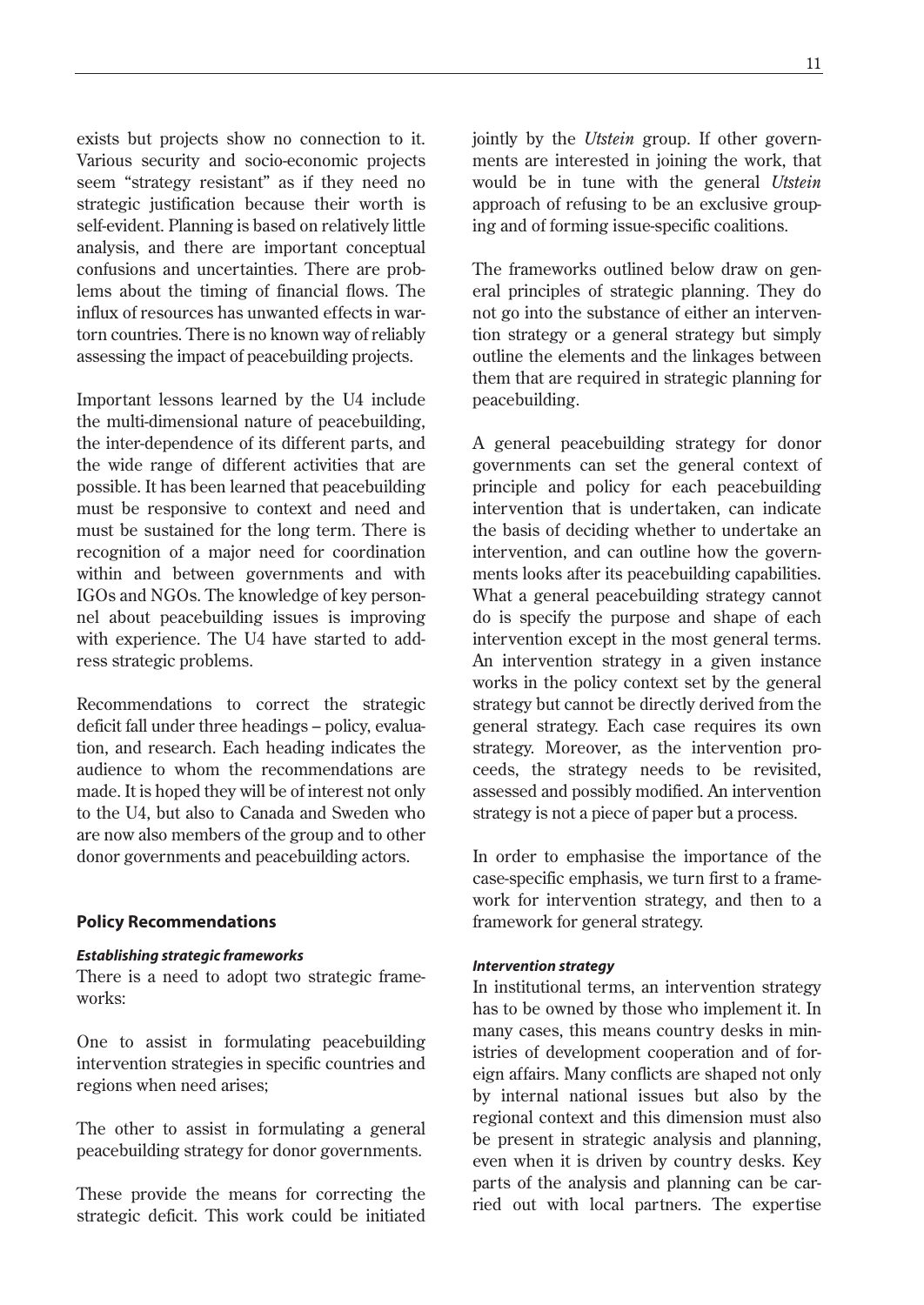required to put substance into the strategic framework includes country and regional knowledge, as well as capacity for conflict assessment, knowledge of the peacebuilding palette and especially those parts in which the donor specialises, and familiarity with the donor's general peacebuilding strategy.

The components of a specific peacebuilding intervention strategy should be:

Establish a strategic planning mechanism:

- a. Contact other potential donors to assess initial interest in cooperation on this case;
- b. Agree a strategic planning group.

Undertake conflict analysis using an agreed framework:

- c. As to conflict causes, the framework has to encompass four components;
	- i. the structural and background causes of war, whether actual or threatened, including regional dimensions;
	- ii. the objectives and likely behaviour of the main conflict actors of all sides and of those political actors who genuinely favour accommodation rather than continued confrontation, including regional political influences;
	- iii. the potential triggers for conflict escalation;
	- iv. the factors that influence how armed conflict is fought out (ranging from terrain and climate to culture of war and the balance of military forces);
- d. As to the history of the conflict, the framework needs to direct assessment towards;
- i. analysis of the political and military strengths and weaknesses of the conflict parties;
- ii. the parties' positions on peacerelated issues, especially their attitudes towards outside intervention;
- iii. any previously attempted external interventions;
- e. The analysis must also include the regional context, focusing on aims and capacities of neighbouring states and important non-state groups located in those countries.

Intervention assessment: based on the conflict analysis, and reflecting available information on population – needs, casualties, demographics, refugees – and on the economic resources of the country, including available data on the country's likely absorptive capacity, work up;

- f. Needs assessment
- g. Feasibility assessment.

Derived from the above, and reflecting the basic principles and values in the general peacebuilding strategy, establish the goals of an intervention.

Initiate discussion with relevant IGOs and NGOs to establish cooperative relationships for implementing peacebuilding strategy.

Assess available means compared to goals and to target country's absorptive capacity.

Agree approximate phasing of goals and expected outcomes.

Consider how to address cross-cutting priorities in relation to the strategic phases.

Establish division of labour with other donor governments, on the basis of each one's assessment of its peacebuilding strengths. Identify any gaps and means to fill them.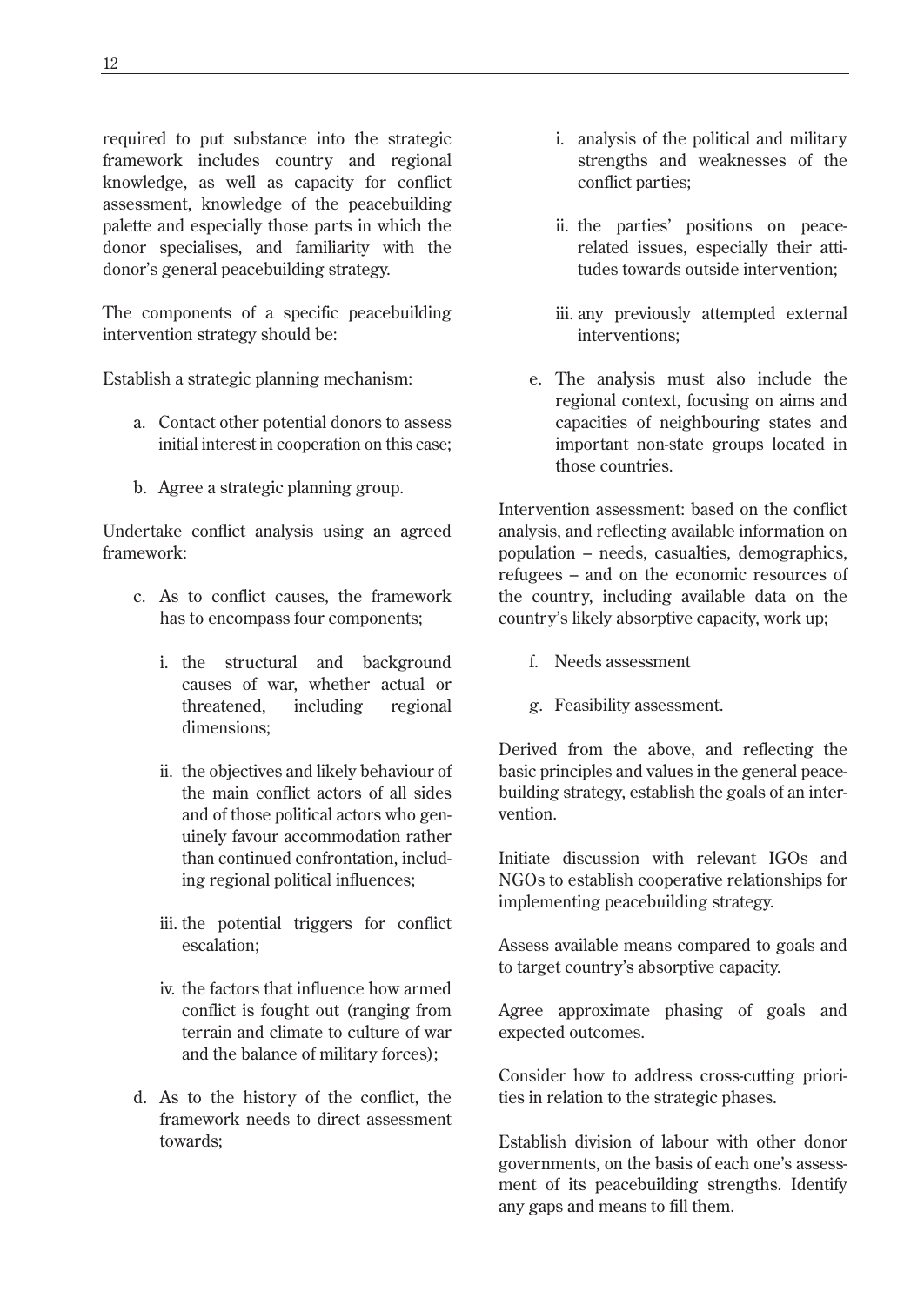Establish criteria for selection of activities and projects.

Establish mechanism of monitoring, evaluation and assessment.

### *General peacebuilding strategy*

A general peacebuilding strategy for a donor country should cover the following:

Basic principles and goals and the challenges to the achievement of those goals – a simple statement of political principles and worldview.

The government's understanding of the concept of peacebuilding and its purpose – a summary of the government's analysis, with emphasis on cooperation.

The conditions in which the government will consider whether to launch or participate in a peacebuilding intervention – a statement of criteria that presumably highlights humanitarian and global or regional security concerns and the views of potential partners among other donor governments.

The importance of tailoring each intervention to the requirements of the case – there is no one-size-fits-all version of peacebuilding.

The basic questions that have to be asked and answered in order for an intervention strategy to be developed – the basis on which to tailor peacebuilding to fit the specific case is a needs assessment and a feasibility assessment, building on the conflict analysis.

The main techniques used by the government and its agencies and NGOs it frequently supports and preferences for the mode of intervention – within the peacebuilding palette, the activities in which the government sees its particular peacebuilding strengths.

The government's approach to strengthening its own capacities for peacebuilding interventions – how it organises its own learning from experience, with emphasis on cooperation with other donors.

#### *Standing arrangements*

The evidence is that there are many opportunities for donor governments that are so minded to work together on various components of peacebuilding. Standing arrangements could be a way to take up some of these opportunities. These would build on current dialogues and cooperation among donor governments and make it quicker and easier to work out joint peacebuilding intervention strategies for specific countries when the need arises. Through standing arrangements come closer understandings and quicker cooperation based on established routines, than are available from *ad hoc* cooperation, even if the latter is frequently repeated and working relationships between the officials are good.

These standing arrangements should involve a degree of institutionalisation, but not very much. It is in part to keep the institutionalisation light that the proposal is for standing arrangements in the plural, and not just one single cooperative arrangement. However, the details of the degree of institutionalisation are less important than the substance of cooperation that can be covered. Four areas recommend themselves:

Coordination: A standing committee that is activated as needed to coordinate the initial steps in the peacebuilding intervention strategy; it would be the basis for identifying who would staff the planning group;

Conflict analysis: A study team focusing on the analysis of conflicts in countries in which peacebuilding interventions might unfold in the near future – a continuing research group;

Intervention assessment: A mechanism for quickly recruiting a study team when needed to develop an intervention assessment – a reservoir of regional experts;

Strategic evaluation: A centre for strategic monitoring, evaluation and assessment, consisting of teams devoted to specific peacebuilding operations – the most institutional of the four components.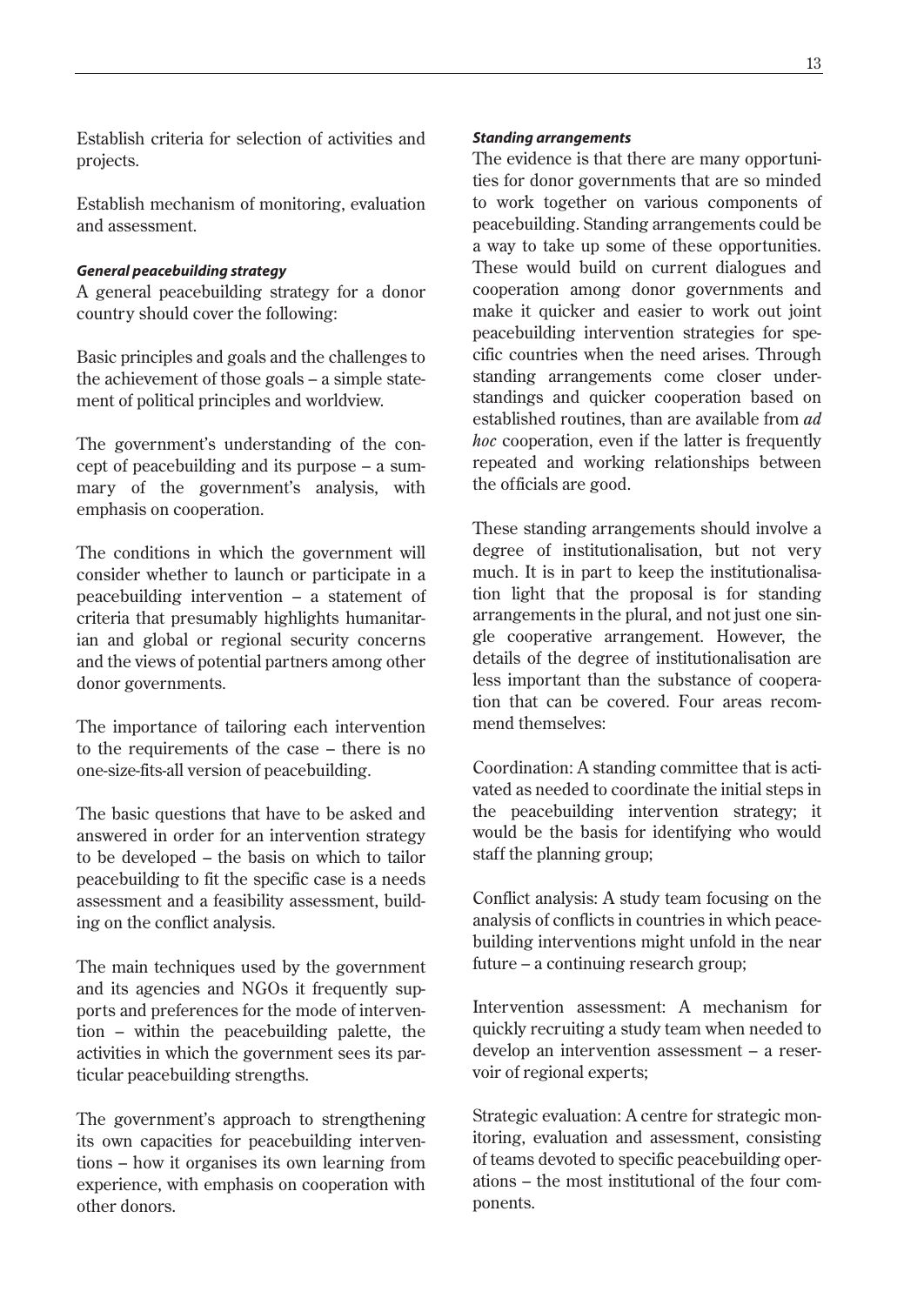### **Evaluation Recommendations**

#### *Strategic impact assessment*

The first challenge for the evaluation community is to recognise that impact assessment at the project level is not proving to be viable and to shift it to the strategic level. The next is to communicate the findings of strategic impact assessment to policy-makers on a useful timescale for strategies to be amended if necessary. How to meet these challenges has not been part of the remit of the joint study, so no detailed recommendations are offered here. The study has, however, given the basis on which some indications can be offered.

The recommendation to shift impact assessment to the strategic level necessitates a clear distinction between project outputs and impacts. Output can be evaluated and often measured (numbers of mines removed and hectares returned to farm use, for example, or numbers of people engaged in dialogue activities and evidence of shifts in attitudes). Whether these project outputs have an impact that helps promote peace is less easy to establish; there are very many other factors at work, so their effects are hard to distinguish, and in any case, what seems *a priori* like a positive impact may generate a negative and violent backlash. Output should continue to be evaluated as part of project evaluations to ensure that best practice is respected, projects are properly managed, and lessons are drawn from both the strengths and the weaknesses of projects. Impact assessment, however, should be removed from project evaluation and explored instead at the strategic level, asking whether the intervention strategy as a whole is working.

What is here called strategic impact assessment is closely related to the policy assessment/evaluation approach that is increasingly in focus already for the international evaluation community. It can be understood as the continuation of the conflict analysis that is the basis of strategic planning, as recommended above. The same analytical framework can be used as the tool to identify key changes and to relate them to different components of the intervention strategy.

One of the main issues to sort out may be the variegated timetable of peacebuilding. For example, achieving an acceptable level of security can usually be done more quickly than achieving political legitimacy, which may often be initially available more quickly than economic improvement. Political legitimacy is likely to lapse quickly if economic improvement is not forthcoming, but may become sustainable political stability on the basis of an economic recovery. Such changes may take up to a decade, while a thoroughgoing change in attitudes where conflict was on ethno-national lines will take even longer. Strategic impact assessment must also pay attention to the fluctuation of expectation and disappointment among the recipient country's population and leaders.

There are also worthwhile procedural questions to explore. There will need to be consideration of the intervals at which assessments should be offered, or whether in fact they should be offered all the time. This implies consideration of whether impact assessment should be thought of in terms of voluminous reports, after the manner of project and programme evaluations, or whether they should be much briefer, and perhaps even primarily communicated orally or in brief e-mails, backed up by a longer documentation that would be available on request. Likewise, there will need to be consideration of how criteria for impact should be spelled out, and of the need for those conducting the impact assessment to be fully familiar with details of the peacebuilding intervention strategy from its outset. It seems likely that there will be great advantage in a cradle-tograve approach, so that strategic impact assessment is integrated in intervention strategy from the very outset.

### *The body of experience*

The national surveys showed that project documentation is poorly stored. A further challenge for the evaluation community is to take responsibility as the guardian of the body of peacebuilding experience, for without reference to a body of experience there is little chance of learning from experience. This implies among other things that the evaluation community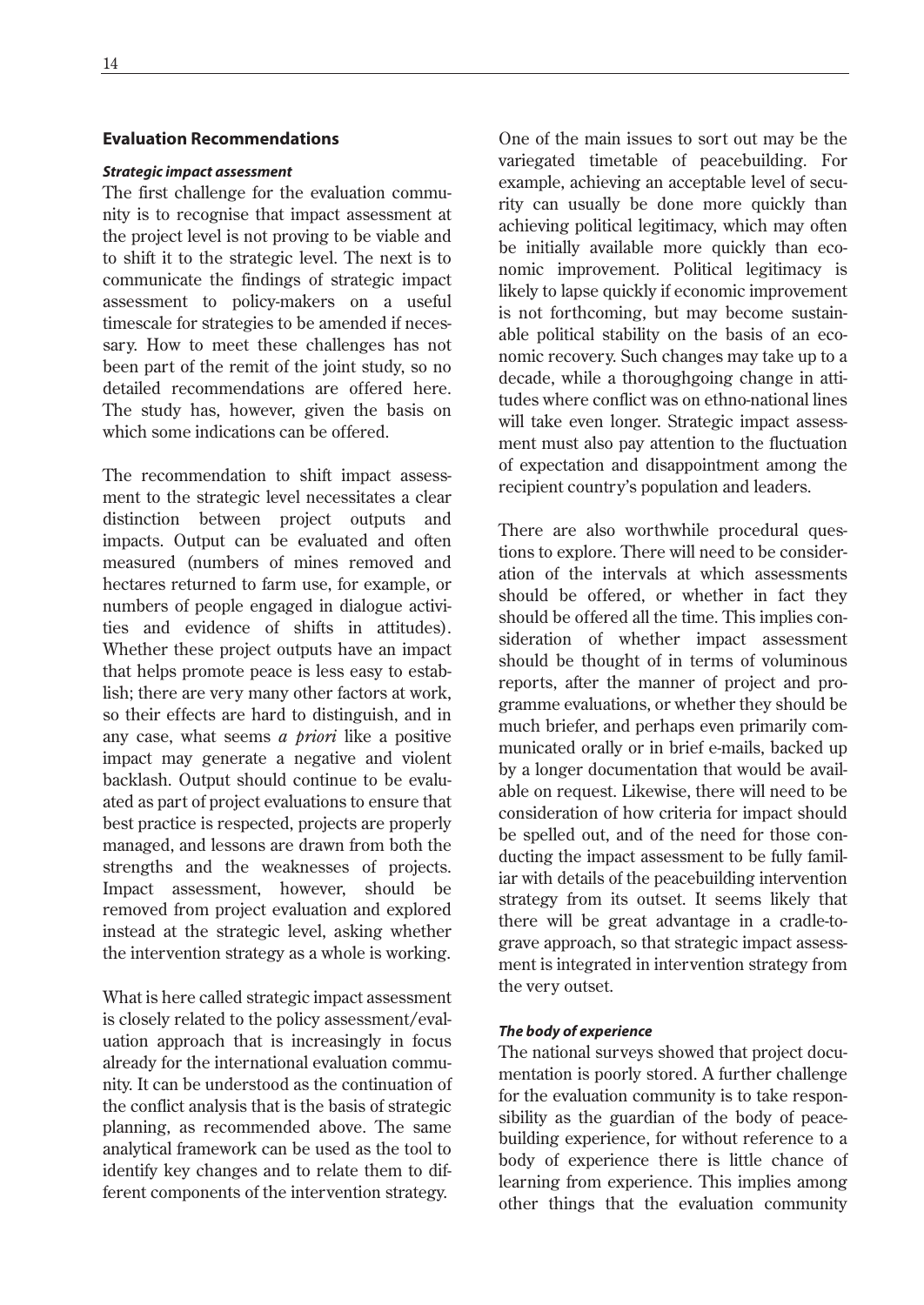should get involved in discussions about organising and coding of project archives, and equally that it has an interest in the adoption of formal strategic frameworks along the lines of those proposed above.

### *Joint evaluations*

With the aim of promoting strategic coordination and a general sharing of knowledge between donor governments and other major actors in peacebuilding, increased emphasis can usefully be placed on joint evaluations by a group of donors. The focus of joint evaluations could be specific conflicts, countries, regions, or themes within peacebuilding such as security sector reform, return of IDPs, dialogue activities, or democratic capacity building. Thematic evaluations might provide the greatest potential for looking at experience comparatively and drawing out broadly based lessons, while multi-donor evaluations of specific conflicts, countries or regions might offer the greatest potential for assessing strategic consistency, coordination and strategic impact.

#### **Research Recommendations**

The major conclusion of this study is that there is a strategic deficit in peacebuilding. The study has identified it in the U4 but there are strong indications that not only the U4 face the problem. The task for research is to find out what needs to be known in order to correct the strategic deficit.

#### *Theoretical research*

There are several specific theoretical challenges for the research community. The first is to take further the work that has already been done on countries' capacity to absorb aid usefully and to see if there could be a methodology for calculating the absorptive capacity. It is important to know that absorptive capacity will peak in years four to seven or eight of peacebuilding effort, but it would be even more useful if there were a way of calculating its highs and lows. Even a rough approximation would be better than the current state of knowledge.

The second challenge is to look again at the issue of project impact assessment. Taking as the starting point that we currently do not know how to assess the impact of individual projects, we can admit failure and put an end to shortterm demands to know. The task can now be taken out of the realm of studies that are supposed to report in a few months or at most a year or two, and put into the slower channels of genuine theoretical academic research. Two theoretical fields that ought to be explored here are those of game theory and chaos theory. Both may offer a different perspective from the normal cause-and-effect chain of logic that underpins most attempts so far to solve the problem of impact assessment.

It is likely that this research will need to take forward theoretical understanding of social change, especially to take it into the realm of peace and conflict, and to explore the ways in which external influences work. If such research produced a result it would be tested and, if still found viable, implemented. Though the evaluation literature offers no answers now, that is not to say that looking hard and long will not find an answer in the end. It is a challenge worth taking up.

A third task would be to ask why there is a strategic deficit. Three angles of approach recommend themselves here. First, the problem of conflict and social change could be taken on. It could be asked whether peacebuilding is actually a form of social engineering that faces inherent and perhaps insuperable difficulties. It might be that the complexities of conflict dynamics and the process of a society changing so that its own conflict management capacity increases are beyond the capacity of human organisations to drive and manage. Secondly, the emphasis of research could be placed not on the problem but on the institutions that attempt to solve it. This angle of approach would call on theory of organisations, bureaucracy and management to ask whether current institutions are optimal for the tasks assigned to them. Thirdly, research could be focused towards the intellectual research agenda in donor countries, to see whether the general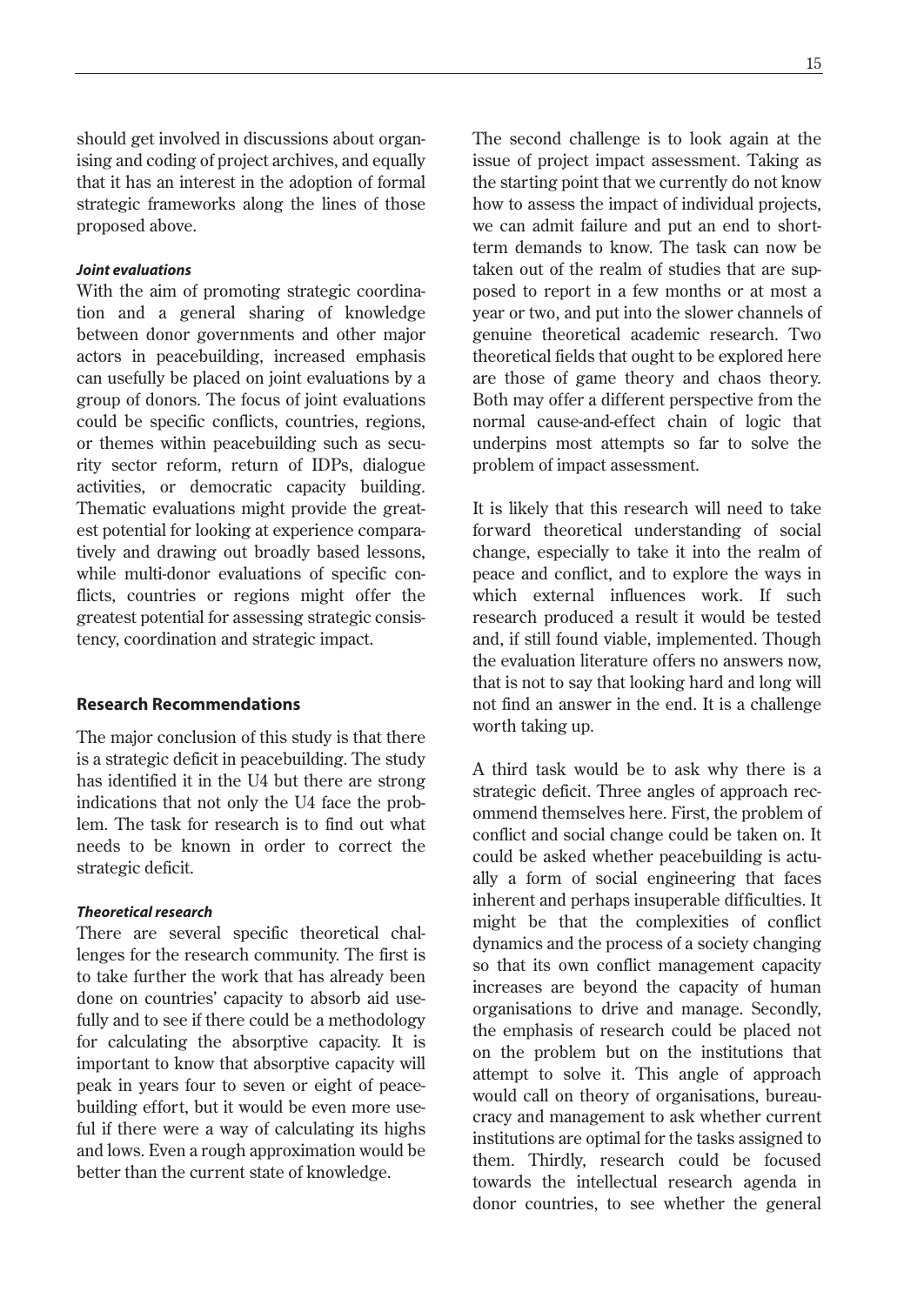approach to peace and conflict and to development issues is generating the sort of knowledge that is needed for peacebuilding. If it is, the question would be how to make best use of it; if it is not, the task would be to propose modifications in national research agendas on these key issues.

This third possible line of enquiry about the sources of the strategic deficit relates to a fourth general task for research, which is to explore the theoretical relationship between development cooperation and peacebuilding. Only in recent years have theoretical frameworks been developed that offer firm foundations for explaining the linkages between development and internal armed conflict. It would be valuable to turn from the negative linkages to a new look not only at the positive linkages, but at the challenges that arise in the linkages between the social, economic, political and cultural transitions that are implied both by development and by peacebuilding.

### *Applied studies and methodology*

Outside of the realms of theory, two further research tasks are needed in order for the framework for the peacebuilding intervention strategy to be worked out in full.

One task is to look into existing frameworks of conflict assessment and of peace and conflict impact assessment, and assess them both against academic theory and against experience. The next step would be to combine their strengths and, where necessary, address and remedy their weaknesses.

A second task is to explore the meaning of local ownership. This has become a point of principle in development cooperation and receives great emphasis in the policy discourse on peacebuilding. However, this report argues that in the context of violent conflict, local ownership becomes a more complex concept and needs to be handled with care. Local ownership can unintentionally come to mean ownership by conflict parties, or by the most powerful sectors of society. To take this discussion further and ultimately to provide nuanced guidelines for

emphasising local ownership in conflict contexts, a comparative study of experience in promoting local ownership would be the best starting point.

### **Structure of the Report**

Chapter 1 sets the background to the study in terms of recent conflict patterns, the agenda of the *Utstein* group, the objectives of the study and the definition of peacebuilding. Chapter 2 outlines how the joint study was implemented, introducing its different components – the national surveys, national studies and this report.

Chapter 3 draws on other studies and established research conclusions to establish a context in which chapter 4 summarises key findings from the national surveys and studies. These brief sections by no means attempt to reflect the full analysis presented in these studies, but merely to highlight points that are especially relevant for the argument in this report. The second part of chapter 4 draws on these findings to outline the problem of the strategic deficit in peacebuilding.

Chapter 5 looks at issues that have arisen through the national studies and are exemplified in the project summaries in the national surveys to identify some of the key project and programme issues in the peacebuilding experience of the four donor countries.

Chapter 6 outlines strategic lessons learned, while chapter 7 focuses on the main conclusion of the report – the strategic deficit in peacebuilding and how to address it.

This overview report was discussed at an international seminar held in Asker, Norway, in December 2003. Annex 1 contains brief notes on some of the views expressed during the seminar. Annexes 2–5 provide background information on the joint study.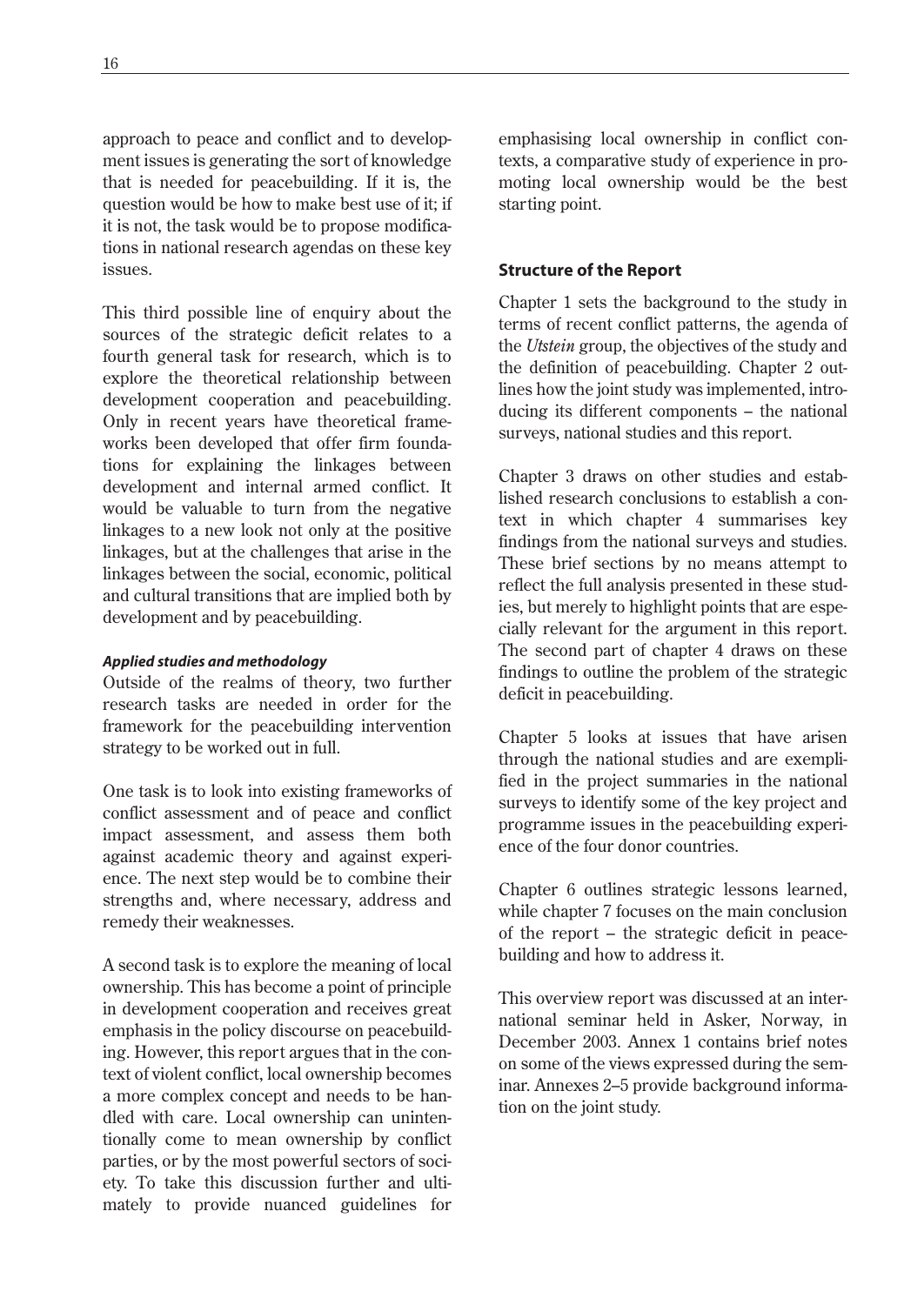### **1 Introduction**

### **1.1 A Decade of Peacebuilding**

The term *peacebuilding* entered the international vocabulary in 1992 through UN Secretary-General Boutros Boutros Ghali's report to the Security Council, *Agenda for Peace.* In the decade-plus since, experience has accrued in peacebuilding, involving activities to strengthen social capacities for ending and avoiding violent conflict and for peaceful conflict management.

The decade of peacebuilding has also been a decade of unremitting armed conflict. Datasets differ; this author's tally puts the number of armed conflicts from the start of 1990 until the end of 2002 at 126, causing 7–8 million deaths, 75 % of them non-combatants. Chart 1 shows the annual incidence of war since the end of the Cold War. Ninety per cent of these armed conflicts are internal wars and wars of independence. They are concentrated among the poorer developing countries.<sup>1</sup> Many are long-lasting and intractable.



**Chart 1: Wars Since the end of the Cold War**

In the new political epoch that opened as the Cold War ended, there was an increase in the frequency of international efforts to reduce conflicts and promote peace. A simple indicator of this is exponential increase in the number of UN Peacekeeping Operations (PKOs): by 1990, the UN Security Council had authorised 15 PKOs in four decades – it authorised the same number in the next four years.

Not only did the number of PKOs increase, but the tasks that were undertaken through the interventions and the goals that were set became far more demanding. With the exception of the 1960 – 64 UN operation in Congo, the blue helmeted PKO forces used to monitor ceasefires and respect for peace agreements (so-called "classical peacekeeping"). In the 1990s tasks such as protecting civilians, preparing for elections and reintegrating ex-combatants into

<sup>1)</sup> Further data in *The Atlas of War and Peace* (London, Earthscan; New York, Penguin – 2003).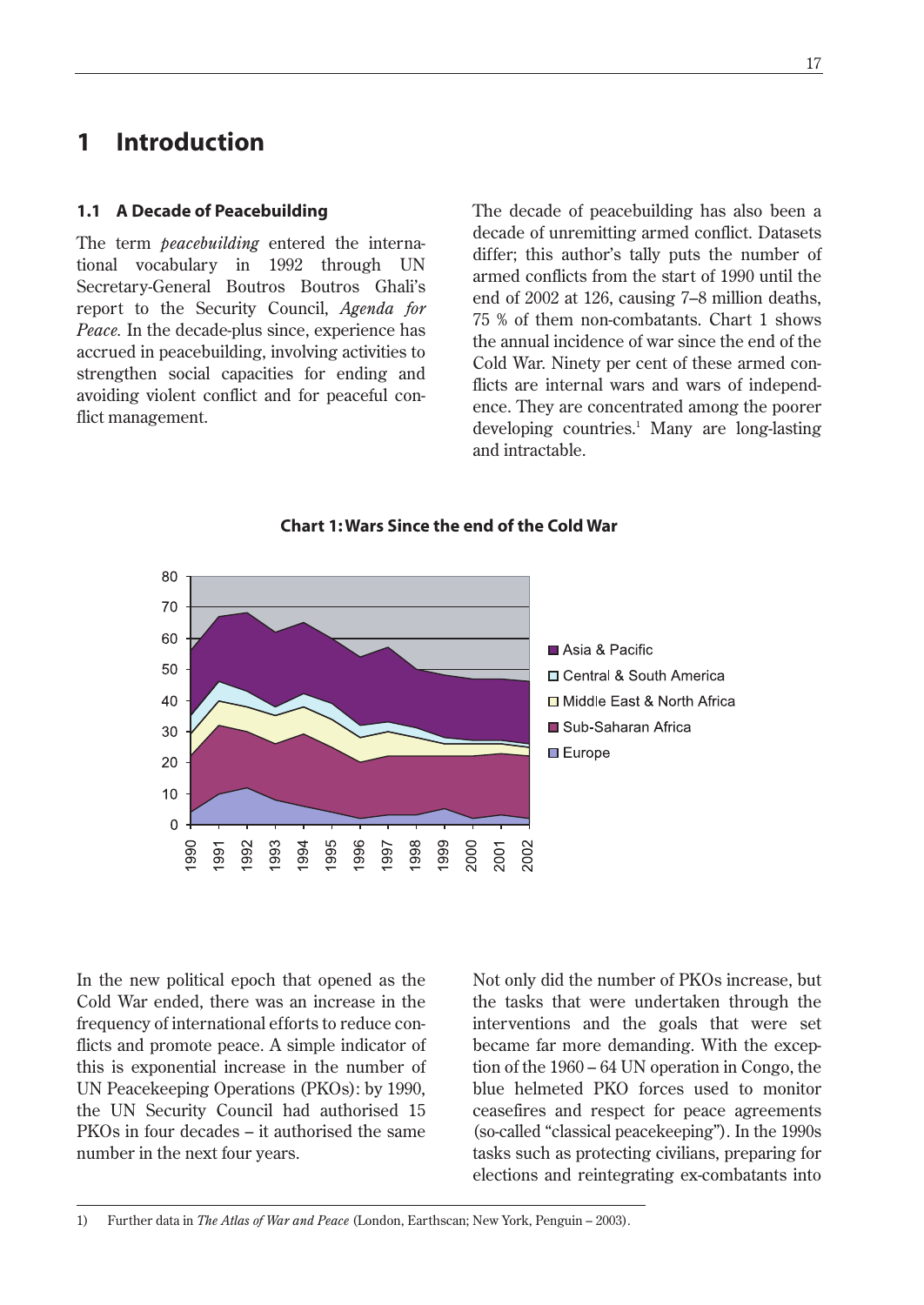society were added. It was this expanded roster of tasks that Secretary-General Boutros-Ghali placed under the rubric of peacebuilding. By 1999, with the UN missions in Kosovo and East Timor, the tasks had expanded to administering a country and setting up the institutions and systems that would eventually supplant interim UN administration.

About 50 per cent of peace agreements to end civil wars collapse within five years of signature.2 In other words, peace is not easy to achieve. Moreover, there is significant confusion and uncertainty about what peacebuilding entails. A reflection on the policy-oriented academic literature is a salient summary of the state of knowledge in the policy world too: "There is a general consensus... that international attention and resources are necessary for successful implementation of peace agreements. Beyond that, however, there is little agreement about what outside actors actually do to assist implementation."3 Neither the uncertainties and lack of knowledge, nor the fifty-fifty prospects of failure make it possible to turn away from the problem of trying to end wars and build peace. The reason is not only the basic humanitarian impulse but also the recognition of, as *The Economist* neatly put it, "The global menace of local strife."4 Rather than turn away, we just have to do better.

### **1.2 The** *Utstein* **group**

The urge to do better is what brought together the development ministers of Germany, Netherlands, Norway and the UK at Utstein Abbey, near Stavanger in south western Norway in July 1999. The content of the press release from that meeting is activist: "Making a difference in development is the ambition of these four development ministers," it declares.<sup>5</sup> They set out eleven action points and the tone is straightforward and brisk. In an expression borrowed for the title of this report, they indicate four areas in which "the donors particularly need to get their act together" – coordination, untying aid, closing the gap between humanitarian assistance and long term development cooperation, and greater coherence of all policies that affect developing countries. Three areas need "more resources and the setting of new priorities" – debt relief, the multilateral system of the UN and international financial institutions, and a reinvigoration of development financing. Finally, in four areas, "the developing countries need to put their act together: combating corruption, strengthening democracy and good governance, preventing conflicts and implementing policies to reduce poverty. On conflict, they state, "Development efforts should be used strategically not just to prevent and settle conflicts but also to consolidate peace when settlement has been reached."

Characterising these eleven points as the *Utstein* agenda, the statement closes by promising continued collaboration between the four ministers. A further meeting in The Hague in May 2000 led to a joint action plan for combating corruption $\delta$  and the establishment of a virtual resource centre on anti-corruption.<sup>7</sup> Thereafter, the Ministers agreed on the "*Utstein* principles" setting out their shared view of the international agenda for development reform. This statement presents the group as a means of promoting coalitions among donor governments on specific issues and cases. It leads off with two points:

"Coherence: The *Utstein* Group strongly promotes coherence of international policy at large (e.g. conflict management), trade

<sup>2)</sup> Roy Licklider, "The Consequences of Negotiated Settlements in Civil Wars 1945–93", *American Political Science Review,* vol. 89, no. 3, 1995, pp 681–90.

<sup>3)</sup> Stephen John Stedman, "Introduction", in *idem*, Donald Rothchild & Elizabeth M. Cousens, *Ending Civil Wars* (Boulder, Co & London, Lynne Riener Publishers, 2002).

<sup>4) 24</sup> May 2003.

<sup>5) &</sup>quot;Four development ministers on a common course," press statement 26 July 1999, available at http://www.u4.no/document/showdoc.cfm?id=38.

<sup>6) &</sup>quot;*Utstein* Anti-Corruption Action Plan," available at http://www.u4.no/document/showdoc.cfm?id=21

<sup>7) &</sup>quot;The *Utstein* Group partnership," available at http://www.u4.no/about/u4partnership.cfm.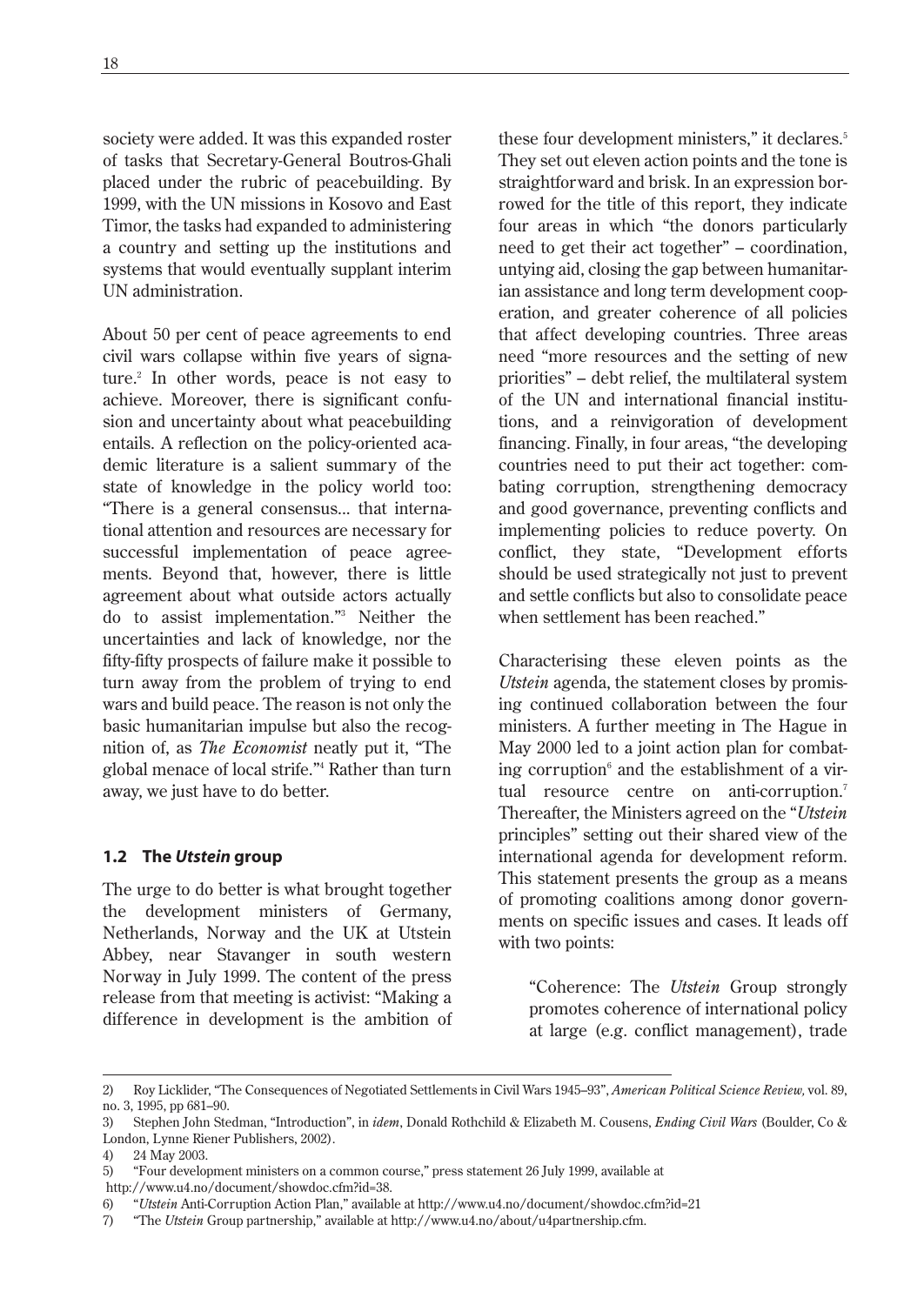policy and other relevant areas with development objectives."

"Co-ordination: The *Utstein* Group is prepared to lower the individual flags in order to improve effectiveness through e.g. harmonising procedures and indicators and fostering ownership of the recipient country."8

More recently, Sweden and Canada have joined the *Utstein* group.

This emphasis on policy coherence and donor coordination is by no means unique to the *Utstein* group, and the group is far from the only forum in which its members pursue these priorities. The group may, however, be regarded as an appropriate forum for some initiatives. Its members' record in development and their willingness and capacity to form wider coalitions mean the *Utstein* group can have considerable weight in development issues it takes up. Based on the group's statement of principles, coherence, coordination and conflict management are key issues in its development perspective.

### **1.3 The Joint Study of Peacebuilding**

The thrust of the *Utstein* agenda as stated in 1999 was not new policy but better implementation through better coordination, better instruments, and better use of existing instruments. That is the spirit that imbues this joint study. Its motive force, as befits its institutional launchpad in the Evaluation Departments of the four *Utstein* governments who initiated it (U4), is to see what guide experience offers. The term "peacebuilding" entered our vocabulary about a decade ago; it seems time to find out what is being done and, as far as possible, how well, so as to be in a position to base conclusions and recommendations on experience. This led to the decision to conduct a survey of peacebuilding projects; the emphasis on projects as distinct from policies has both advantages and disadvantages, discussed below (section 2.3).

The survey was conducted by research teams contracted by each *Utstein* Evaluation Department. Each team wrote up a national policy analysis and the findings from their national survey. The International Peace Research Institute, Oslo (PRIO) designed the survey and has produced this report.

### **1.4 What is Peacebuilding?**

It is necessary to preface the presentation of the study with a definitional discussion. To assess peacebuilding experience, we need to know what peacebuilding is.

It is best to begin with Secretary-General Boutros-Ghali who offered a continuum of peace intervention: preventive deployment (or, later, diplomacy) attempted to stop conflict escalating into violence; peace enforcement used force if necessary to end the fighting; peacekeeping monitored compliance with agreements; and peacebuilding laid the foundation for a future without war.<sup>9</sup> Peacebuilding, then, was the term for *post*-war activity. It was preferable to "reconstruction" for several reasons. The latter term emphasises physical and economic reconstruction at the expense of activities like reconciliation, and the idea of "*re*construction" is to put things back together again the way they were, which might mean reconstructing the conditions that led to war. Conceptually, the term "peacebuilding" offered the opportunity to make a new start and not simply return to a dangerous *status quo ante.*

Boutros-Ghali's more or less chronological continuum shaped the discussion for much of the 1990s. The Brahimi Report in 2000 likewise uses "peacebuilding" for "activities undertaken *on the far side of conflict* to reassemble the foundations of peace and provide the tools for

<sup>8) &</sup>quot;*Utstein* principles," available at http://www.u4.no/document/*Utstein*principles.cfm.

<sup>9)</sup> *An Agenda for Peace* (New York, United Nations, 1992).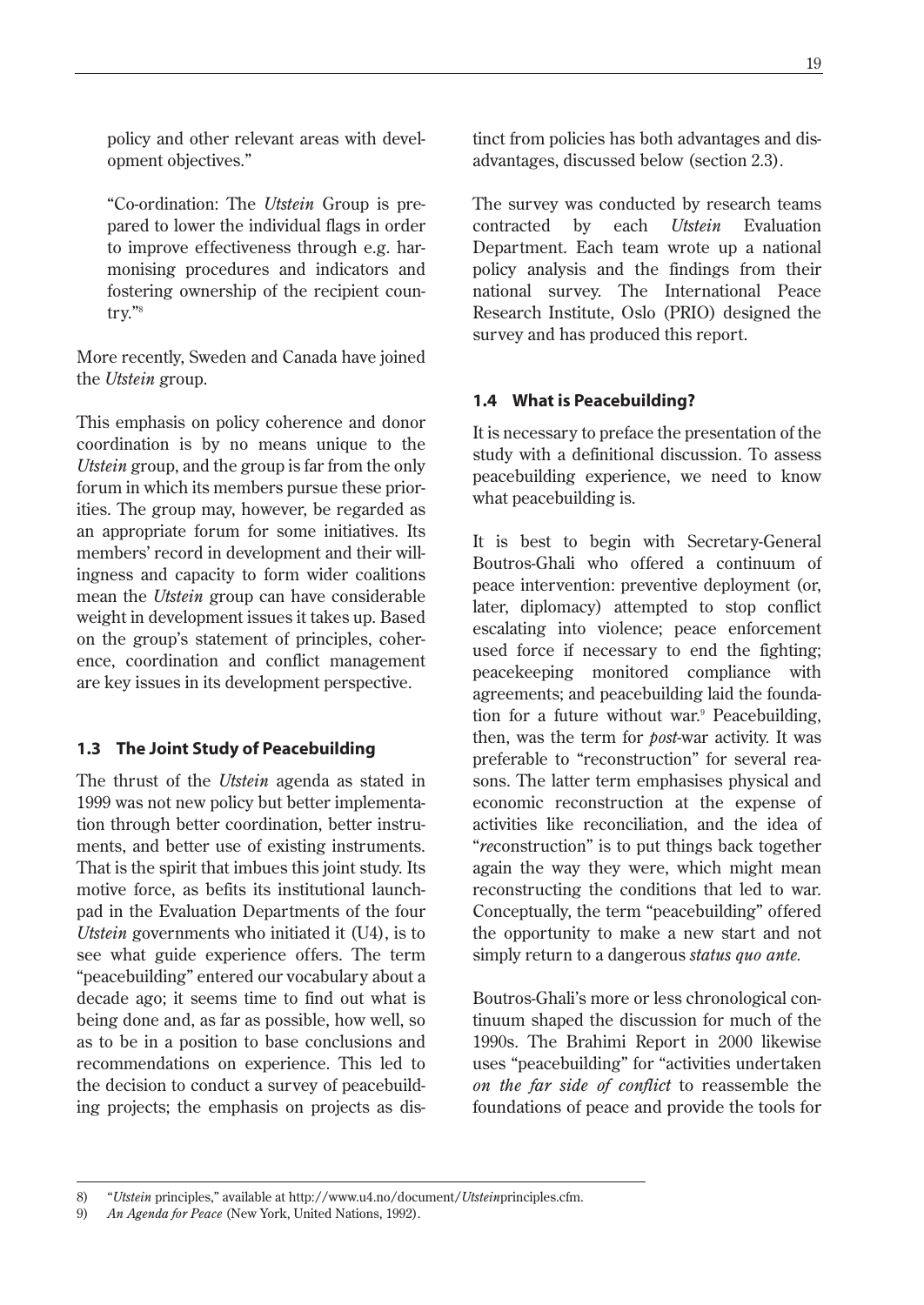building on those foundations something that is more than just the absence of war."10 The neat chronological shape of the continuum within which peacebuilding fitted, however, was already being criticised as too neatly chronological. $<sup>11</sup>$ </sup> Since half of all peace agreements fail within five years (and others fail after the five-year mark), the aftermath of one war might be the prelude to the next. The post-war was also potentially the pre-war and peacebuilding, therefore, should also be preventive. In February 2001, the UN Security Council threw the chronological element aside and recognised that peacebuilding "is aimed at preventing the outbreak, the recurrence or continuation of armed conflict."12 This concept of peacebuilding shapes this study. $13$ 

The Boutros-Ghali, Brahimi and UNSC 2001 definitions all emphasise the long-term goals of peacebuilding. This is also the keynote of NATO's, which again leaves the chronological issue out of it. In NATO terminology, peacebuilding is "A peace support operation employing complementary diplomatic, civil and – when necessary – military means to address the underlying causes of conflict and the longerterm needs of the people. It requires a commitment to a long-term process and may run concurrently with other types of peace support operations."14

From this decade-long discussion, we can come to a conclusion that is close to the chronological conceptualisation in both UNSC 2001 and the

NATO definition (though leaving military operations out of it because this dimension does not fall within the joint study's remit), and still connected to the seminal concept of Boutros-Ghali and Brahimi's variation. Peacebuilding attempts to encourage the development of the structural conditions, attitudes and modes of political behaviour that may permit peaceful, stable and ultimately prosperous social and economic development. Peacebuilding activities are designed to contribute to ending or avoiding armed conflict and may be carried out during armed conflict, in its wake, or as an attempt to prevent an anticipated armed conflict from starting. As conceptualised in the joint *Utstein* study, peacebuilding activities fall under four main headings:

- to provide security,
- to establish the socio-economic foundations of long-term peace,
- likewise to establish the political framework of long-term peace,
- and to generate reconciliation, a healing of the wounds of war and justice.

<sup>10)</sup> *Report of the Panel on United Nations Peace Operations,* chaired by Lakhdar Brahimi, August 2000 – available at http://www.un.org/peace/reports/peace\_operations/docs/ para 13, emphasis added.

<sup>11)</sup> E.g., Laurie Nathan, "A South African Policy Framework on Peace Initiatives in Africa", *South African Political & Economic Monthly,* vol. 11, no. 3, 1998, pp.25–30.

<sup>12)</sup> S/PRST/2001/5 of 20 February 2001.

<sup>13)</sup> See Annex 1 – terms of reference.

<sup>14)</sup> NATO *Glossary* – AAP-6 (2003).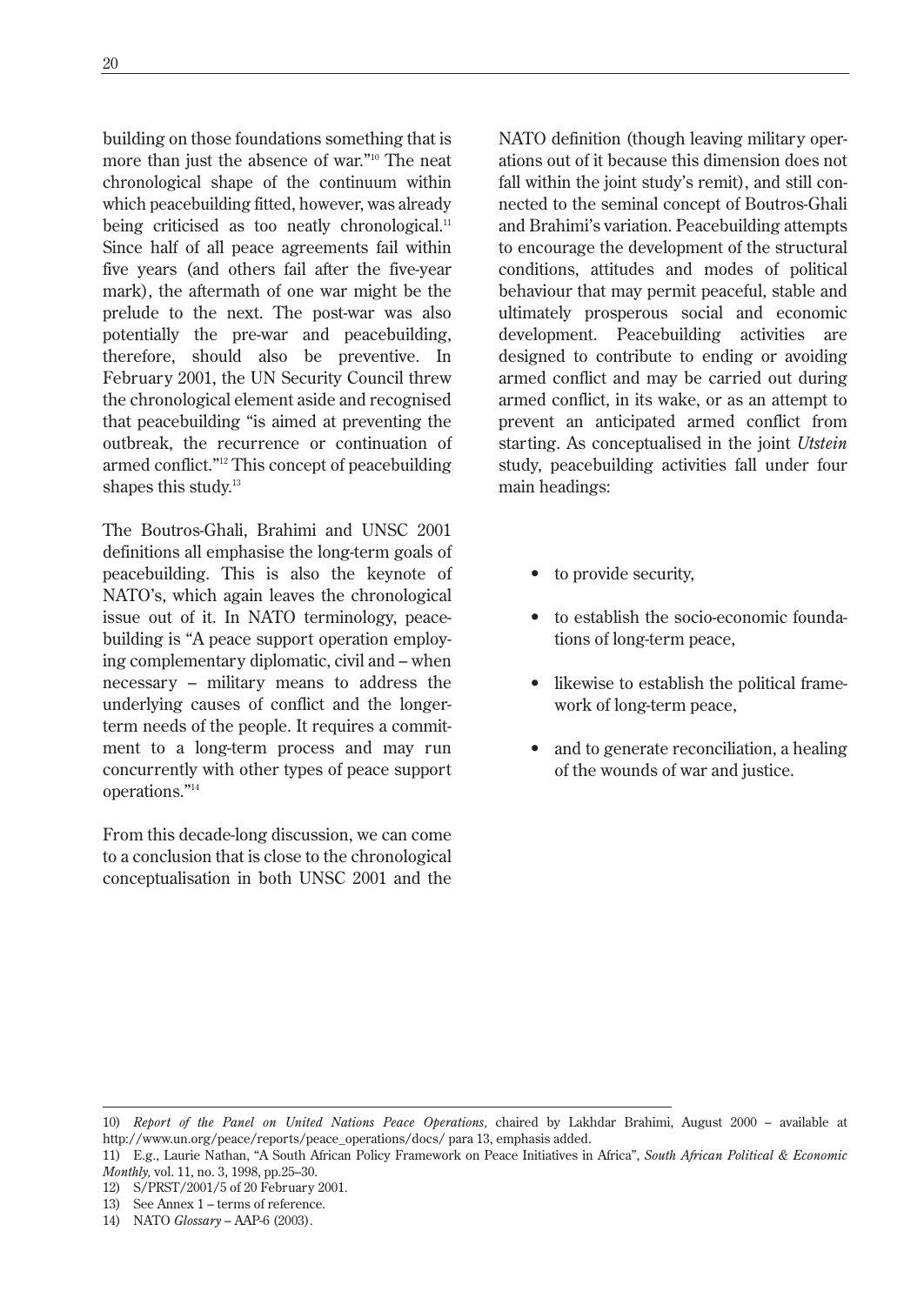### **2 Implementing the Joint Study**

### **2.1 The Survey**

The empirical basis of this joint study is a survey of peacebuilding projects implemented by the U4. There was no intention of conducting this survey to be scientifically representative, because there existed no knowledge about the internal shape of the "population" of projects to be sampled. The aim was, instead, to have enough of a database that some worthwhile generalisations could be made. In fact, the survey showed that the organisation and content of the project archives in the four countries rule out scientific statistical comparisons. A particular shortcoming, which means many worthwhile questions cannot be answered, concerns expenditure; while the Dutch and British surveys could produce financial totals for peacebuilding activities, neither the German nor Norwegian surveys could.

The first task for the survey was to decide how to recognise a peacebuilding project. This is a separate activity from defining peacebuilding (see section 1.4 above). The survey's definition of a peacebuilding project is based not on the activity alone but on the context and purpose. To decide if an activity is peacebuilding by reference only to the activity itself is misleading and technocratic, focusing on what is done rather than why. Much of what is done for peacebuilding may elsewhere be done for other reasons. For example, not only war-torn countries require investment in the health and education. Likewise, good governance projects have been implemented in transitional countries in central and eastern Europe where there has not been civil war, as well as in the western Balkans where there has been war. Accordingly, projects were included in the survey only if their documentation showed a peacebuilding intent.

Decisions on how many projects in what period and country should be surveyed were taken pragmatically, based on what seemed viable and fruitful. Each research team was allocated nine recipient countries, between them offering a mixture of different phases of conflict (see Table 1 and Figure 1), and asked to provide summaries of about ten projects with a mix of different categories and financial scale. In the event, problems in accessing and processing project archives meant the research teams came up with four surveys of varying scale. The period 1997–2001 was chosen because it was appropriate for seeing what sort of response had unfolded to the introduction of the peacebuilding policy concept. A variation from the 1997–2001 framework was made for the case of Afghanistan so as to include new projects initiated in 2002 after the overthrow of the Taliban. In all, 13 countries were covered – two in Latin America, one in Europe, seven in Africa and three in Asia. Five recipient countries were covered in all four surveys. The British survey also included a significant proportion of projects not specific to any one recipient country.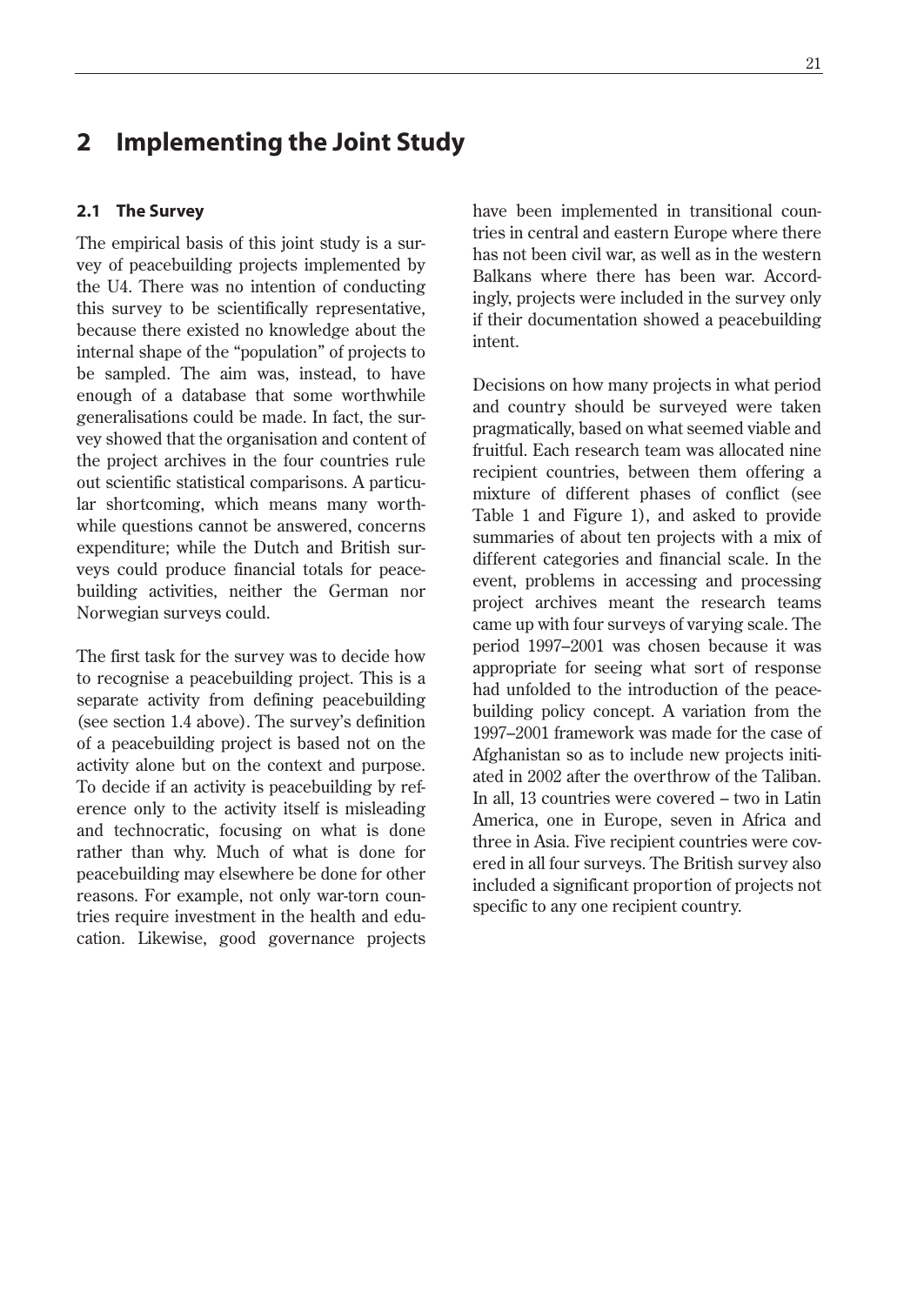| <b>RECIPIENT COUNTRY</b> | <b>GERMANY</b> | <b>NETHERLANDS</b> | <b>NORWAY</b> | <b>UK</b>      | <b>TOTAL</b>   |
|--------------------------|----------------|--------------------|---------------|----------------|----------------|
| Afghanistan              | 11             | 9                  | 15            | 2              | 37             |
| Angola                   |                |                    | 12            |                | 12             |
| Bosnia-Herzegovina       | 10             | 10                 | 12            | $\overline{2}$ | 34             |
| Cambodia                 | 10             | 10                 | 11            | 5              | 36             |
| Colombia                 | 10             |                    |               |                | 10             |
| DR Congo                 |                |                    |               | 5              | 5              |
| Guatemala                | 10             |                    | 20            |                | 30             |
| Kenya                    | 10             | 10                 |               |                | 20             |
| Mozambique               | 10             |                    | 14            | 1              | 25             |
| Rwanda                   | 6              | 10                 | 11            | 6              | 33             |
| Sierra Leone             |                |                    |               | 6              | 6              |
| Sri Lanka                | 12             | 7                  | 17            | 6              | 42             |
| Sudan                    |                | 10                 | 10            | $\overline{4}$ | 24             |
| Africa Regional          |                |                    |               | 7              | $\overline{7}$ |
| Not country specific     |                | 1                  |               | 14             | 15             |
| <b>TOTAL</b>             | 89             | 67                 | 122           | 58             | 336            |

### **Table 1: Number of Projects in the U4 Peacebuilding Survey**

### **Figure 1: Conflict Phases in the Survey Countries**

| • Not at war in survey period (1997-01)              | Kenya                           |
|------------------------------------------------------|---------------------------------|
| • Long-term post-war peacebuilding                   | Bosnia-Herzegovina, Cambodia,   |
| • starting before 1997                               | Guatemala, Mozambique           |
| • Long-term post-war peacebuilding                   | Angola, Sierra Leone, Sri Lanka |
| • starting during or after survey period (1997-2001) |                                 |
| • Long-term peacebuilding                            | Rwanda                          |
| • starting before 1997                               |                                 |
| • low level-conflict continuing                      |                                 |
| • Long-term peacebuilding                            | Afghanistan, DR Congo           |
| • starting during or after survey period (1997-2001) |                                 |
| • low level-conflict continuing                      |                                 |
| • At war throughout survey period                    | Colombia, Sudan                 |

The instructions for the survey are presented in Annex 3. Given the context- and purpose-based definition of a peacebuilding project, the research teams paid attention not only to what was done in the projects, but also to how it was explained in project documentation and evaluation if any. Under the four main headings of security, socio-economic framework, political framework, and reconciliation and healing, the 17 categories in the survey were based on knowledge of the field before the survey was conducted. Further refinement of the list of peacebuilding project categories has been possible on the basis of the survey. Two additional project categories have emerged out from under the convenient heading of "other" that the survey used, and are included in Figure 2, which presents the components of peacebuilding (see section 3.4 below). The survey eventually encompassed 336 peacebuilding projects in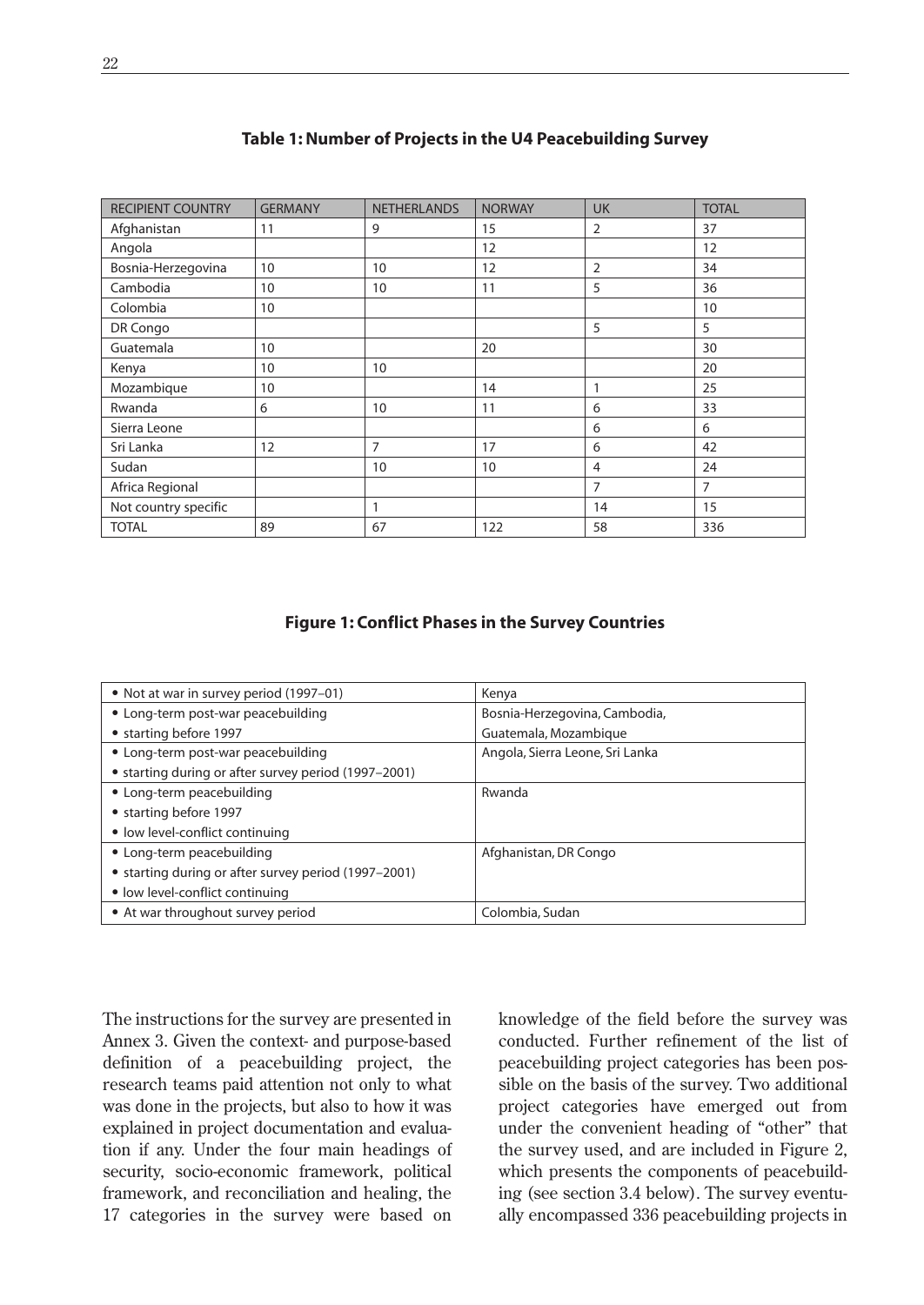19 categories by four donor countries in 13 recipient countries, one region and a non-specific locus, from 1997 to 2001 and, for projects in Afghanistan, in 2002 as well.

It may be asked whether project *documentation* is the only or best empirical basis for the surveys. There are important limitations in the documentation, some of which reflect substantive problems, others being due to archiving inconsistencies. As source material, documentation – including evaluation reports where available – has therefore been supplemented by interviews even though these can also be unreliable as source material.

### **2.2 The National Studies**

Beyond the surveys of the projects, the four research teams were also asked to write studies of their country's peacebuilding policy and activities, as reflected in the projects, supplemented by interviews and discussions with relevant officials and other individuals. Since the U4 countries lack single official statements of their approach to peacebuilding – having, rather, a plethora of statements about aspects of their policy approaches – the research teams used the studies to explore and identify their countries' peacebuilding policies as well as lessons learned and conclusions to be drawn. These studies are able to stand alone, each as an assessment of one donor country's approach and experience. The summaries below of national policies and experience (section 4.1.1 through 4.1.4) are not intended to be full reflections of the national studies and, given the available space, could not possibly do them justice. Rather the summaries pick out items and issues that are of particular relevance to the themes and orientation of this report. Titles and authors of the national studies are listed in Annex 5.

### **2.3 The Overview Report**

The project survey and the four national studies combine with interviews and other policy and academic literature to form the basis of this report. Through comparing and contrasting the national components in the survey and national policy analyses, the synthesis report aims for conclusions about experience in peacebuilding, including lessons learned, and guidelines for the future. However, the report does not offer a compendium of lessons learned from peacebuilding. The specific issue here, as a result of the survey and the national studies, is the question of strategy – whether and how the activities reflected in the survey are the expression in practice of a donor country's peacebuilding policy and strategy either in general or in relation to each specific recipient country.

It can legitimately be asked whether the focus on projects in this study is the most helpful starting point for a study of peacebuilding experience. In some meetings with practitioners it has been objected that a focus on the detailed activities in the projects risks missing the bigger picture. We can offer three responses to this question and objection. First, the projects were one door into the world of peacebuilding. Beginning with policies and the bigger picture offers a different way into the same world. It might be asked about a study that focused on policies at the expense of projects whether it did not risk concentrating on the generalities and the goals at the expense of the specifics and the untidy realities of implementation. Second, though the survey focuses on projects and the details of activities, the national studies encompass policies and the bigger picture. Third, if the bigger picture has any reality it should be reflected in the detailed activities of the projects. If it is not, there is a problem – a disconnection between policy and practice that ought to be filled by strategy. It is clear from the survey that exactly that disconnection exists.

These three responses may perhaps raise a further challenge: is the disconnection between policy and projects real, or is it only apparent, and simply the result of entering the peacebuilding world through the project "door"? To this the response is that it may indeed be that the disconnection is more visible when one looks first at projects and tries to work out what their role and purpose are. In principle, however, the disconnection would be equally evi-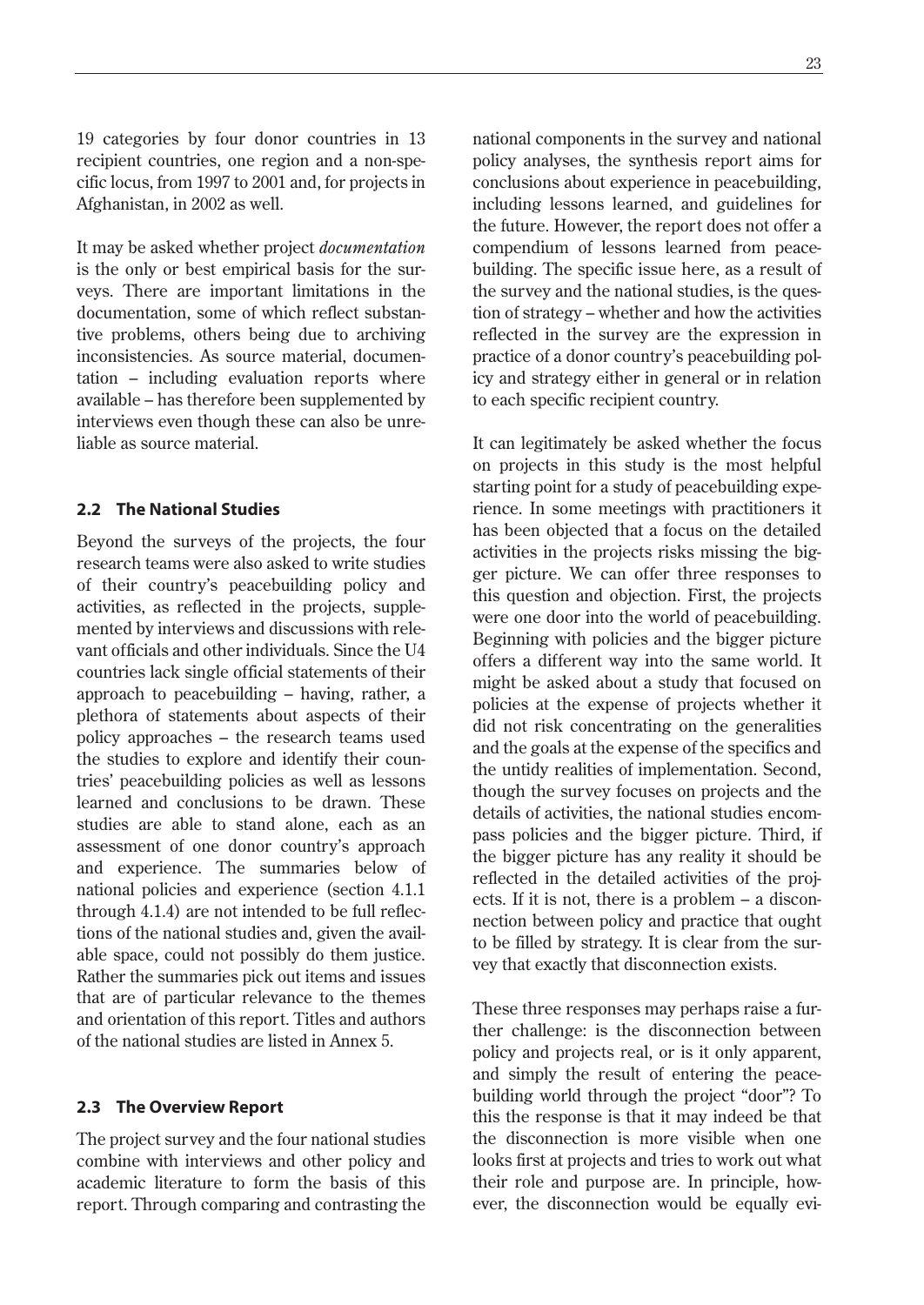dent if one started with the policies and attempted to work out how they are interpreted in practice. The disadvantage of starting at the project end of the spectrum may be that it is harder to grasp the big picture. The advantage, however, may be that it is easier to grasp the

on-the-ground realities. The evolution of the joint study from a project focus to a strategic focus represents an attempt to grasp the connection between the big picture and ground level, and finding that the connection is sometimes tenuous.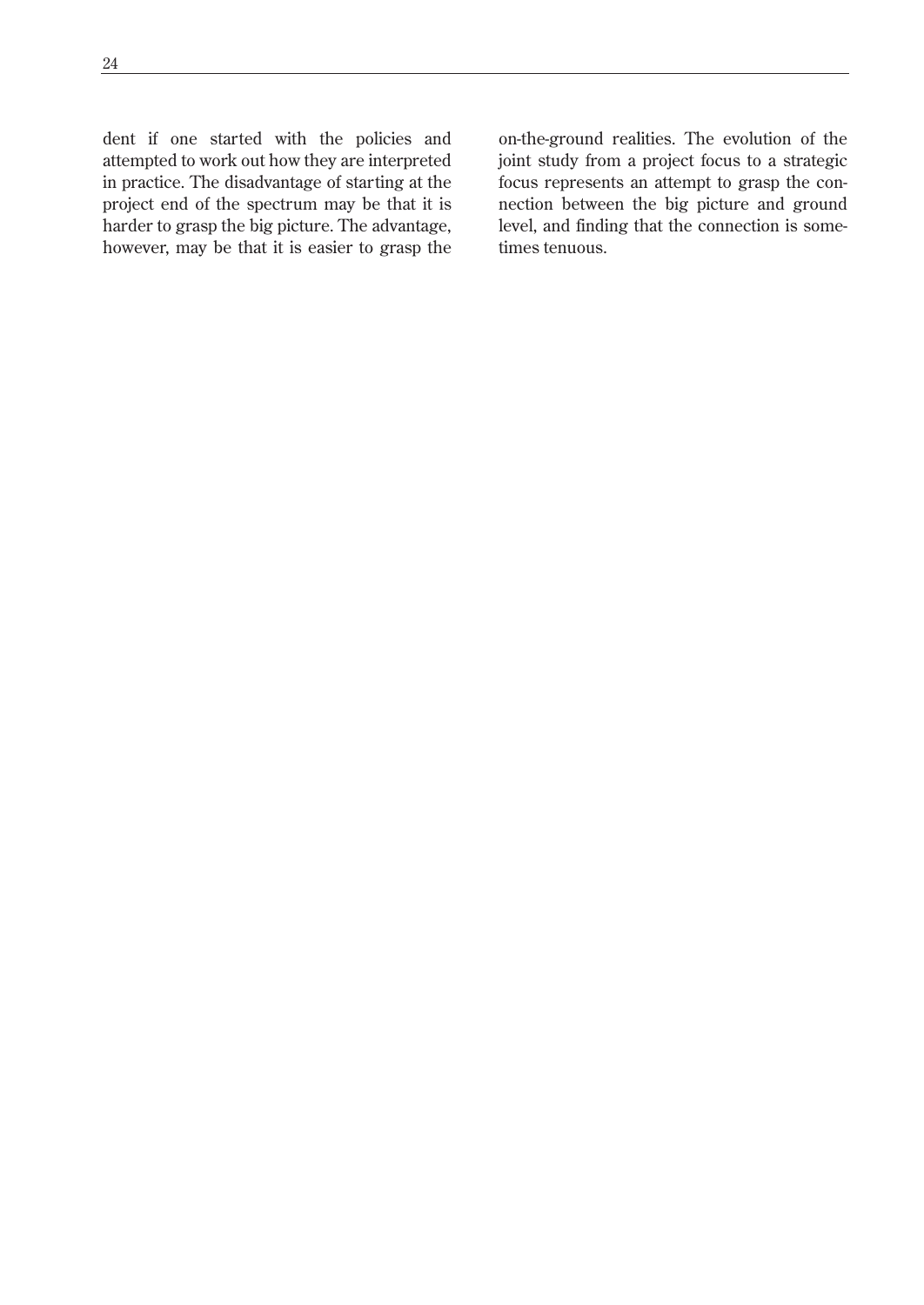### **3 Working in and on Conflict**

Within the field of development cooperation, the options have been identified of working *around* conflict, *in* conflict and *on* conflict.15 Peacebuilding always means working on conflict (i.e., targeting and attempting to remove the causes of armed conflict), and sometimes means working in conflict (i.e., implementing assistance programmes amidst conditions of armed conflict).

### **3.1 Assessing the Context**

How does the context of war – looming, current or recent – affect the development activities carried out for peacebuilding? A World Bank study sees civil war as "development in reverse."<sup>16</sup> Does this mean that peacebuilding is simply development going forward? Yes, but with this defining difference – the context of crisis and war.

The differences the context makes are many and fundamental, starting with the stakes and risks both for the beneficiaries and the personnel of peacebuilding. The aim of peacebuilding interventions is to save life, but interventions into crisis situations can and do also cost lives, often because aid ends up in the wrong hands. Even when this does not directly cost lives, it may hamper the work of peacebuilding. The diversion of funds by conflict parties – and the basic fact that, since conflict is about control of resources, the injection of resources into a conflict country inevitably means involvement in the conflict – was already highlighted in 1997 by the OECD DAC guidelines.<sup>17</sup> Even when misappropriation of funds is not part of the problem, peacebuilding assistance must be worked out in the knowledge that some of the standard operating procedures of development cooperation are inappropriate. The World Bank study argues that post-war development assistance needs to be calibrated differently from normal circumstances – "social policy is relatively more important and macroeconomic policy is relatively less important in post conflict situations".18 Equally, it can be questioned whether it is right or possible to carry out programmes for private sector investment when there is no stable peace, which means instability in the operating environment and arbitrariness in the legal framework.

Thus, to say that peacebuilding is development in a war-defined context does not mean it is the same old development routine with marginal variations. The difference is fundamental and the logic of peacebuilding differs in important respects from the logic of development assistance.

### **3.2 The Complexity of Peacebuilding**

Commenting on peacebuilding in Kosovo and East Timor, the most demanding peace operations the UN had ever taken on, the Brahimi report says,

"These operations face challenges and responsibilities that are unique among United Nations field operations. No other operation must set and enforce the law, establish customs services and regulations, set and collect business and personal taxes, attract foreign investment, adjudicate property disputes and liabilities for war damage, reconstruct and operate all public utilities, create a banking system, run schools and pay teachers and collect the garbage – in a war-damaged society, using voluntary con-

<sup>15)</sup> Jonathan Goodhand, *Violent Conflict, Poverty and Chronic Poverty*, CPRC Working Paper 6 (Manchester, Chronic Poverty Research Centre, May 2001) pp 5 and 30–3.

<sup>16)</sup> Paul Collier, VL Elliott, Håvard Hegre, Anke Hoeffler, Marte Reynal-Querol and Nicholas Sambanis, *Breaking the Conflict Trap: Civil War and Development Policy* (Washington, DC, World Bank & Oxford University Press, 2003).

<sup>17) &</sup>quot;Conflict, Peace and Development Co-operation on the Threshold of the 21st Century, 1997," *The DAC Guidelines: Helping Prevent Violent Conflict* (Paris, OECD, 2001) p.109.

<sup>18)</sup> Collier et al, *Breaking the Conflict Trap: Civil War and Development Policy,* pp 154–5.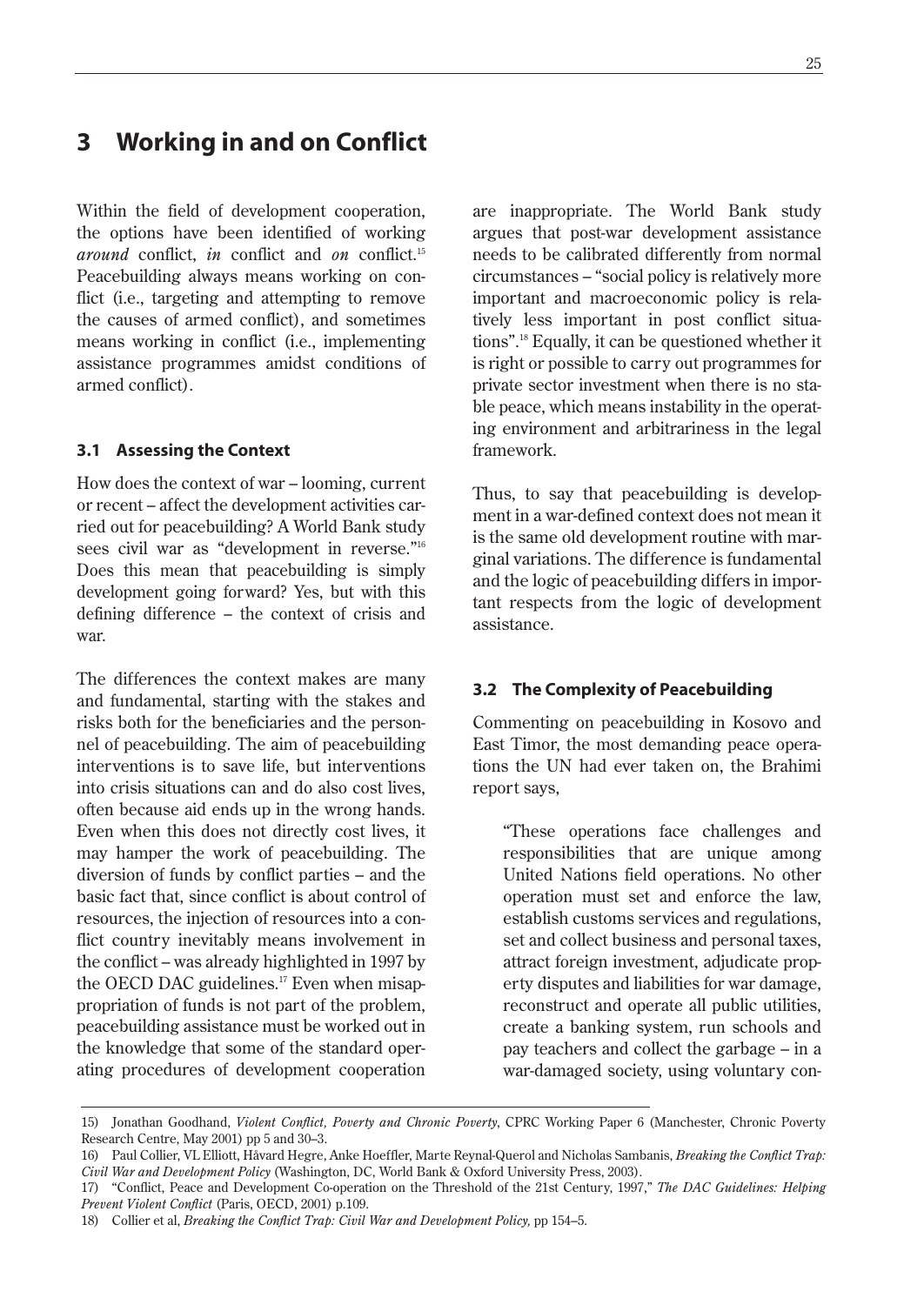tributions, because the assessed mission budget, even for such "transitional administration" missions, does not fund local administration itself. In addition to such tasks, these missions must also try to rebuild civil society and promote respect for human rights, in places where grievance is widespread and grudges run deep."19

It is not clear that all those involved in peacebuilding projects always share this nuanced understanding of the demanding complexity of their tasks. Many international field staff are out of their depth, especially those on shortterm secondments to IGOs. With six-month assignments, they may have only a brief period of effective work shortly before they leave. The experience for locals is often disillusioning and demoralising. There are, of course, many exceptions both in IGOs and NGOs – people who know more to begin with and stay for longer – but often their task is made more difficult by others who are less knowledgeable and leave quicker.

Another part of the problem is a failure to confront mentally the realities of the context. Consider the implications of the hypothesis put forward in an NGO publication: "Good peacebuilding is about being good human beings and embodying and reflecting personal and organizational integrity. The focus should be kept on one's own and others' humanity and the partnerships, relationships and trust that are central to this work."20 Perhaps if the statement were more qualified ("One focus," for example, rather than "The focus") it would work better. It is a good thought about good peacebuilding yet somehow ignores elements such as greed, rapacity, deceit and hunger for power, which are part of the contextual reality and part the reason that a peacebuilding intervention is necessary.

The problem seems to be an approach that is shaped by the idea of serving beneficiaries, focusing on those who have suffered, and assuming that those who have suffered are both needy and deserving. These concerns have to be balanced by recognising that some people perpetrated the violence from which others suffered, that they are still around, may not reveal themselves, and may try to get their hands on some of the aid – and that some who suffered were also perpetrators and likely to be part of the problem, not the solution.

### **3.3 Local Ownership**

In similar vein, Jan Egeland, former State Secretary in the Ministry of Foreign Affairs in Norway, warns of the need for hard-headedness among peacemakers and peacebuilders:

"A third party should not naively believe the stated intentions of the leaders involved. In the ten conflict resolution efforts in which I have been involved, *all* the leaders at all times claimed their goal was "to end the suffering of our peoples." In reality, there were always influential political, military, or economic warlords who had their personal and professional interests tied to continued conflict."<sup>21</sup>

This must place some question marks around local ownership, which is now an axiomatic goal in development cooperation, including among the *Utstein* group as reflected in its statement of principles. A failure to recognise the reality of the conflict context might make a simple commitment to local ownership almost fatal to hopes of successful peacebuilding. This is true not only of the governments of partner countries, which are likely themselves to be conflict parties, but also of local project partners. There needs to be very careful research about the identity and background of project partners, and recognition that it will be best to attempt to increase the degree of local ownership slowly and carefully as experience offers a growing

<sup>19)</sup> *Report of the Panel on United Nations Peace Operations,* para 77.

<sup>20)</sup> Anneke Galama and Paul van Tongeren, eds, *Towards better Peacebuilding Practice: On Lessons Learned, Evaluation Practices and Aid & Conflict* (Utrecht, European Centre for Conflict Prevention, 2002) p.23.

<sup>21)</sup> Jan Egeland, "The Oslo Accord: Multiparty Facilitation through the Norwegian Channel," in CA Crocker, FO Hampson and P Aall, eds, *Herding cats: Multiparty Mediation in a Complex World* (Washington, DC, United States Institute for Peace, 1999) p.544.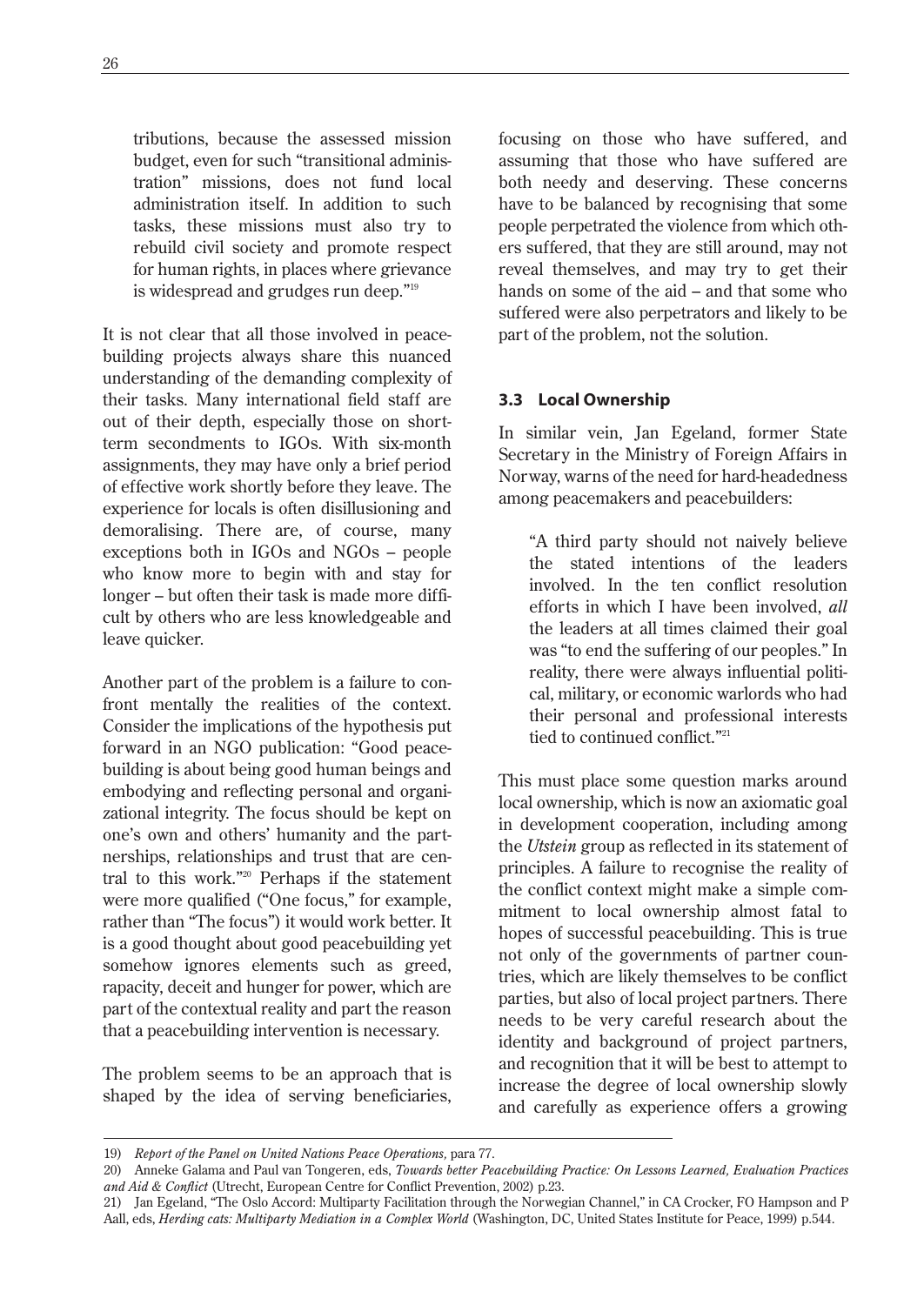basis of trust. Otherwise, local ownership risks being a code for working with the most powerful and most opportunistic sectors of society.

The lines of division that led to conflict escalation normally survive the peace process: if war is continuation of politics by other means, peace is generally the resumption of the same politics, often by the same pre-war means. Groups with the capacity to own projects are usually connected to those political divisions or active parts of them. For donors, in short, devotion to local ownership needs to be nuanced by attention to local realities.

### **3.4 The Peacebuilding Palette**

To help develop the structural conditions, attitudes and modes of political behaviour that may permit peaceful, stable and prosperous social and economic development (see section 1.4 above), peacebuilding uses a wide range of policy instruments. Some of these instruments are activities undertaken as projects – discreet, chronologically limited activities, implemented by partner organisations; there are other policy instruments, including diplomatic initiatives and military operations.

The survey looked at project activities under four headings – security, establishing the socioeconomic foundations, establishing the political framework, and generating reconciliation, a healing of the wounds of war and justice. Figure 2 sets out the types of activities of peacebuilding under these four general headings. $22$ 

It is common to refer to these policy instruments as "tools" and to the full range of them as a "toolbox."23 The point of this terminology is to emphasise that the policy actor makes a selection of which policy instruments to use and how to use them – just as if fixing a car. For those who understand internal combustion, the metaphor emphasises the inter-linkages and inter-dependence between the different elements in the process – the importance of the harmonious working of the different components in the machine. The interplay between the different elements of peacebuilding, however, both goes beyond the purely mechanical and is harder to predict than the toolbox metaphor implies. Moreover, the possibilities for optimising and multiplying the effect by combining different kinds of activities are richer and more varied. Accordingly, the term "palette" is preferred here, because one of the interesting things about peacebuilding "tools" is that they can be combined together in ways that are specific to the country, region and conflict in question, for greater effect – like mixing paints.

<sup>22)</sup> As a result of the research in the project surveys, the number of activity categories in Figure 2 is higher than in the survey instructions in Annex 3.

<sup>23)</sup> Influential in setting this fashion was Michael S Lund, *Preventing Violent Conflicts: A Strategy for Preventive Diplomacy* (Washington, DC, United States Institute for Peace, 1996).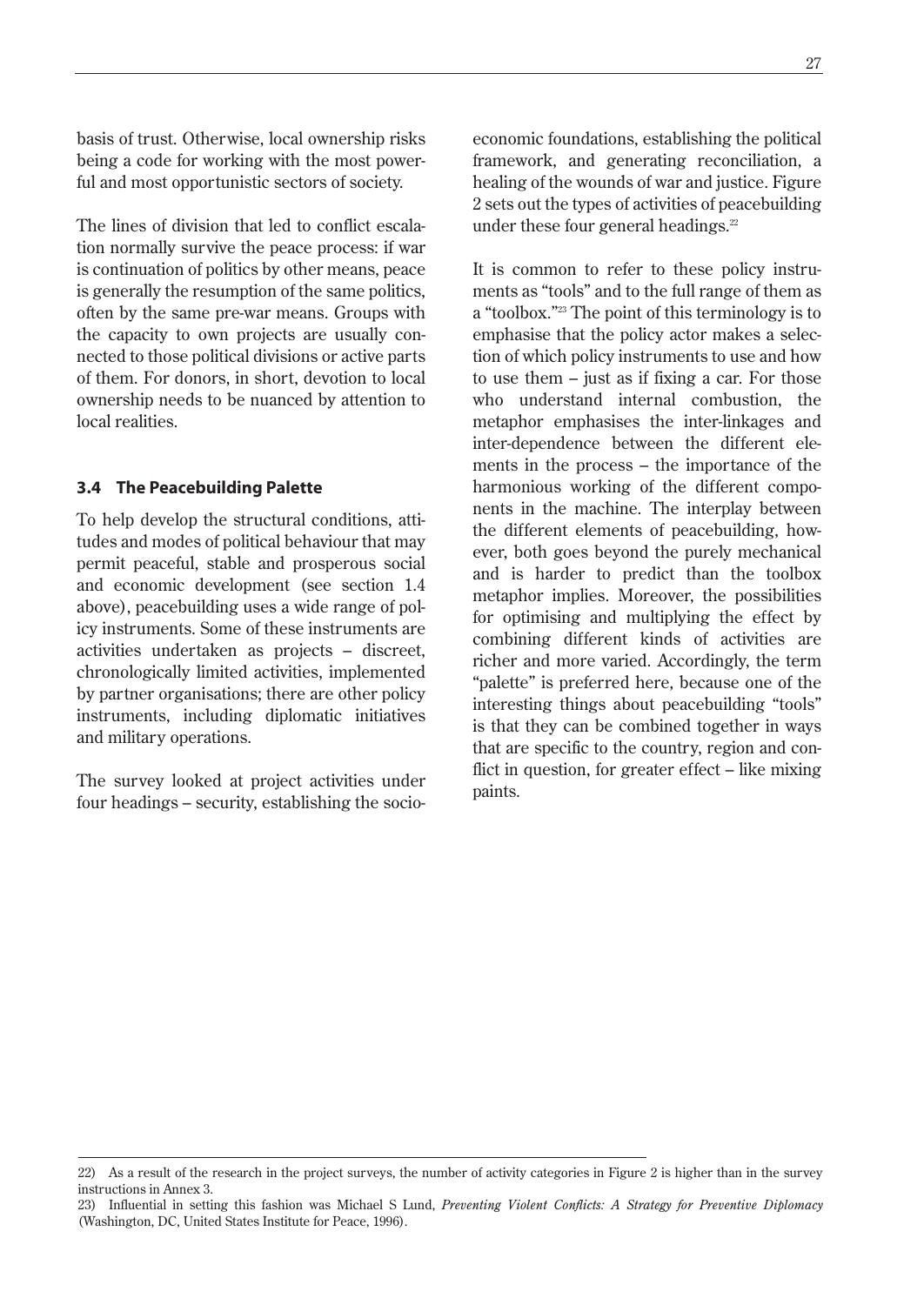### **Figure 2: The Peacebuilding Palette**

### *Security*

- humanitarian mine action
- disarmament, demobilisation and reintegration of combatants
- disarmament, demobilisation and reintegration of child combatants
- Security Sector Reform
- small arms and light weapons

### *Socio-economic Foundations*

- physical reconstruction
- economic infrastructure
- infrastructure of health and education
- repatriation and return of refugees and IDPs
- food security

### **Peacebuilding**

### *Political Framework*

- democratisation (parties, media, NGO, democratic culture)
- good governance (accountability, rule of law, justice system)
- institution building
- human rights (monitoring law, justice system)

#### *Reconciliation and Justice*

- dialogue between leaders of antagonistic groups
- grass roots dialogue
- other bridge-building activities
- Truth and Reconciliation Commissions
- trauma therapy and healing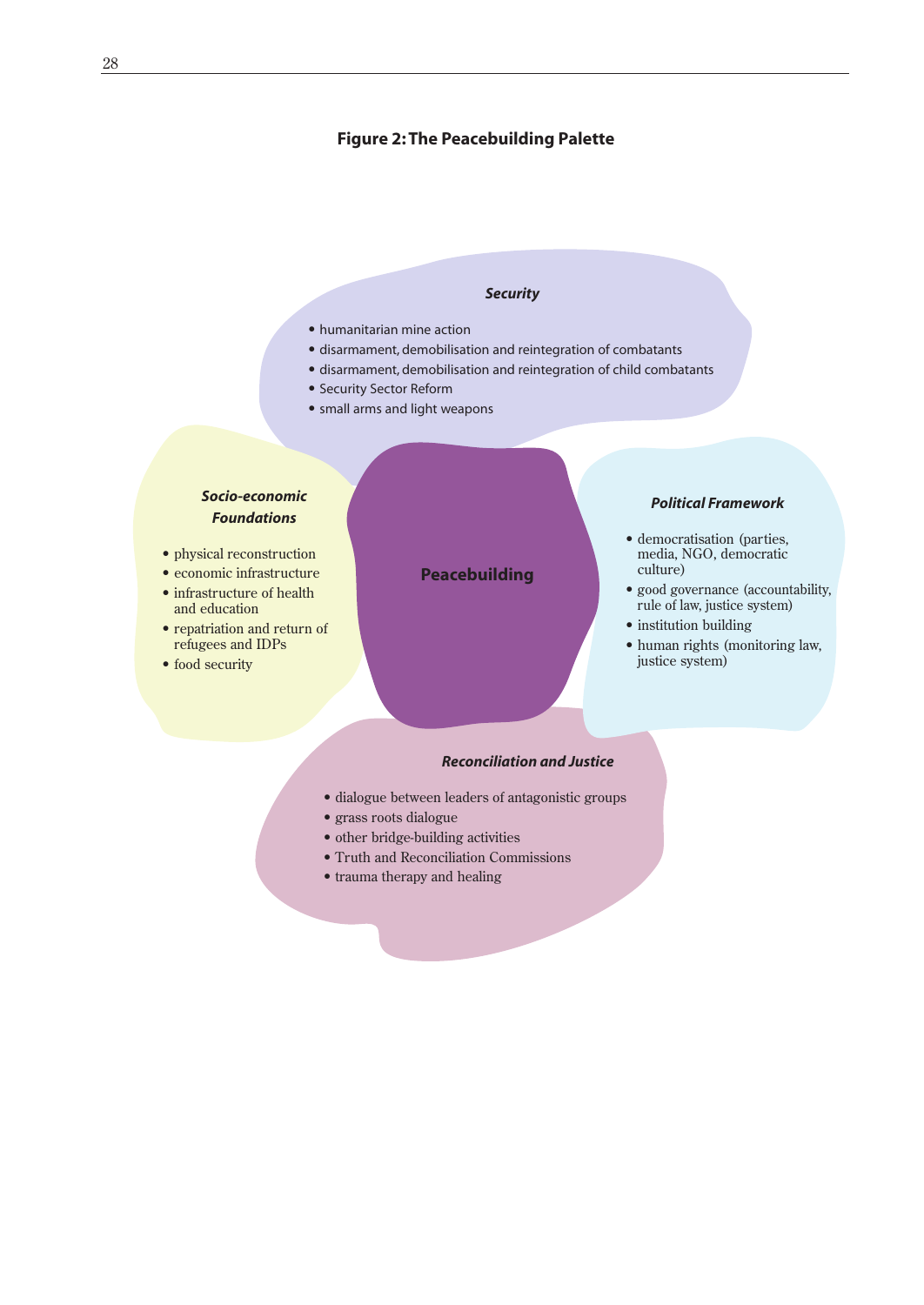### **4 The Peacebuilding Experience of the** *Utstein* **Countries**

As indicated above (section 2.2), the national summaries in section 4.1 below are drawn from the national surveys and studies conducted as part of this joint study. The summaries are not intended to offer a full reflection of the analyses in those studies and cannot report all the evidence and conclusions in them. For a more indepth appreciation of each of the U4's peacebuilding experience, the reader is referred directly to the studies (see Annex 4 for details).

### **4.1 Policies, Strategies and Experience**

#### *4.1.1 Germany*

German peacebuilding policy evolved in the mid-1990s; the 1998 election of the current government is seen as a key moment in the evolution. In 1999, budgetary allocations for UN PKOs and other peace initiatives were increased and in 2000 the government launched a basic policy document – "Comprehensive Concept of the Federal Government on Civilian Crisis Prevention, Conflict Resolution and Post-Conflict Peace-Building." This tripartite but unified concept takes a wide definition of security, leading to a comprehensive approach to peacebuilding using multiple instruments and methodologies and the involvement of a wide range of actors both in government and outside it. This is seen as a means of guaranteeing strategic coherence. Acting together with international partners is also stressed. Against this background, the goal of German development policy is to help lay the foundations for avoiding violent conflict both by reducing structural causes of violence and by promoting in society and government the means of peaceful management and resolution of conflict. Poverty alleviation is key. This means that for the Federal government, development policy is part of its broad security policy.

Currently, a National Action Plan on Crisis Prevention is being drafted, intended to give further substance to the Comprehensive

Concept of 2000. This new action plan focuses on the civilian side of crisis prevention and will cover all relevant ministries and departments. Other current developments are the preparation of a cross-sectoral concept on crisis prevention and peacebuilding, intended to be the guiding concept for development policy and cooperation, and further work on the conflict early warning mechanism of the Ministry for Economic Cooperation and Development.

The German research team notes evidence of growing professionalism in the handling of peace and conflict issues since the mid-1990s, with a further strengthening since 2000. There are new fields of action, such as trauma healing, reconciliation, and work with youth, and there are also new instruments. The Civil Peace Service has been built up since 1999 so that appropriately trained and qualified experts can be deployed to assist groups, communities and governments in conflict to develop their capacities to handle conflicts non-violently. High standards are expected of the individuals, based on intensive training for some months. If the CPS permits a flexible targeting of appropriately qualified personnel towards crisis situations, the financial equivalent is to be found in the innovation of National Peace Funds that are established to support micro-projects. Networking between the main German actors in peacebuilding has been institutionalised through the Working Group on Development and Peace (FriEnt), established in 2001, to pursue the government's goal of strategic coherence.

Alongside strengths, the German study notes some deficiencies. The study divides its sample of recipient countries into three groups, identifying strategic consistency in German development cooperation with one group (Colombia, Guatemala and Sri Lanka), an absence of overall peacebuilding strategy despite peacebuilding content in many project activities in a second group (Bosnia-Herzegovina, Cambodia, Kenya and Rwanda), and peacebuilding activities but no system or defined strategy in a third group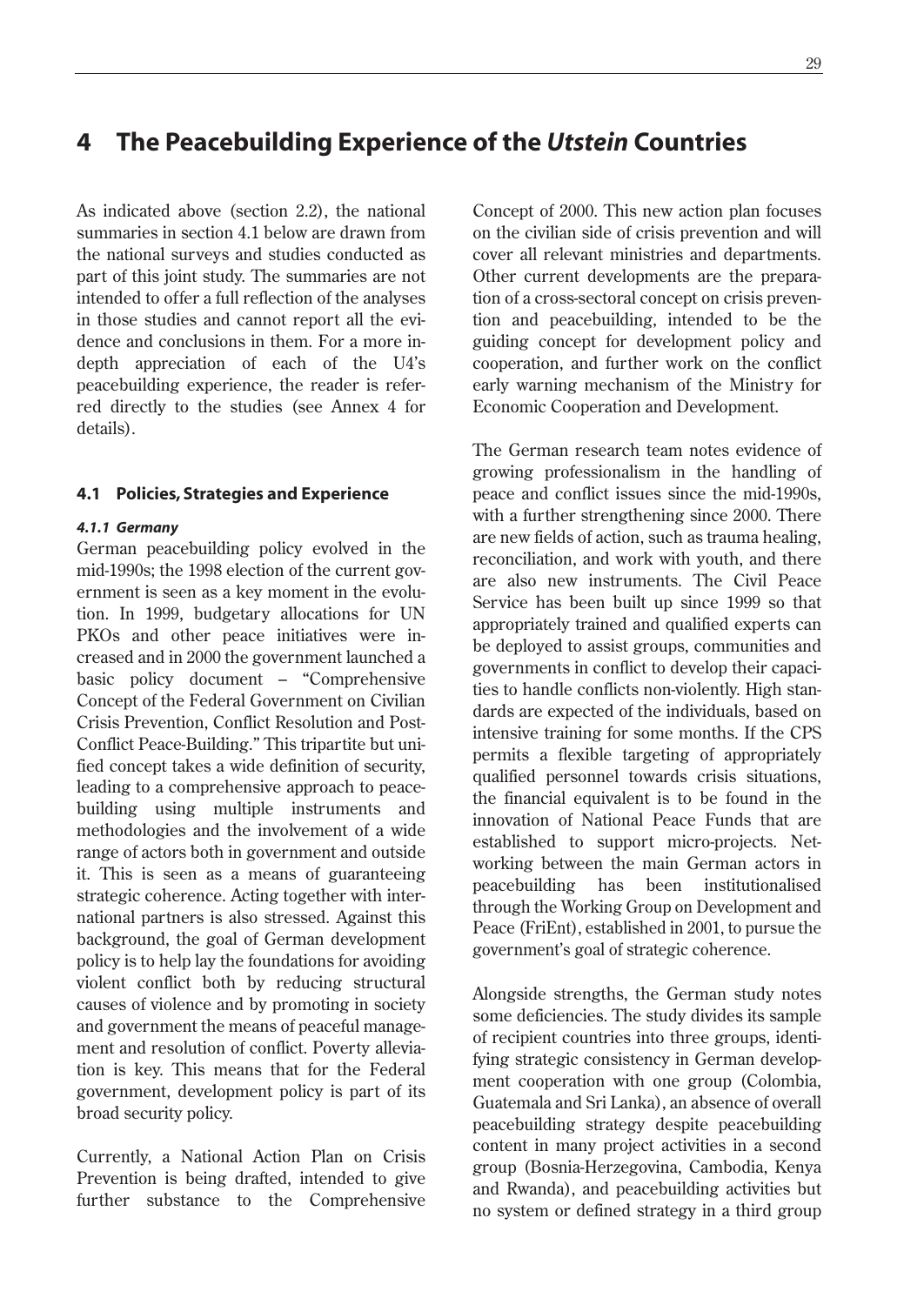(Afghanistan and Mozambique) (pp19–21). Cross-referencing from these three groups to the cursory outline of conflict phases in Figure 1 (section 2.1 above), it can be noted that there is no systematic relationship. The conflict situations of Colombia, Guatemala and Sri Lanka, for which Germany has well-articulated peacebuilding strategies, are as different from each other as are the conflict situations of Afghanistan and Mozambique, towards which Germany had no defined peacebuilding strategy. The reasons for the variations in the degree of strategic planning, then, are not to be found in conditions in the recipient country. Subject to further enquiry, it seems the reasons lie in the internal realities of the German government and its relations with other donors and with recipients. One view is that the reasons lie in decisions by the country desks, which chose peacebuilding as a focal area for development assistance in Colombia, Guatemala and Sri Lanka but not in other countries, where the focus was rather on goals such as promoting the private sector. The German study concludes that the strengths of German peacebuilding efforts in Sri Lanka indicate the benefits of a "strategically guided and well coordinated" approach (p58).

A further finding of the German study (p25) is that, "No common understanding of peacebuilding as a method, concept or approach could be identified among the German (development cooperation) institutions or individual actors in the survey countries." The study traces three broad approaches: issue-oriented, placing peacebuilding at the same level as good governance or specific activities such as demobilisation; cross-sectoral, identifying peacebuilding as a theme with its own methods and aiming to integrate it into the design of projects and portfolios; and context-oriented, meaning that all development cooperation could be regarded as peacebuilding if it is undertaken in a conflictrelated context. The study also indicates that in many cases, the three different approaches coexist. The Germany study links conceptual clarity to strategic clarity, as in the case of German peacebuilding efforts in Sri Lanka, and identifies an unfolding process of improvement at both conceptual and strategic levels during the survey period, especially in the last part of it.

The Germany survey covered 89 projects in nine countries (Table 2). There were severe data constraints, because there is no overall project database. Exact project expenditures in a recipient country could not be identified since disbursement and planning procedures vary widely among the government agencies and NGOs. If the survey is, nonetheless, adequately illustrative, we can conclude that German peacebuilding focuses on the traditional development category of socio-economic assistance (including, in this survey, return of refugees and IDPs) and support for the political framework, which is a well-established part of assistance to countries in transition. The broad categories of security and reconciliation receive less emphasis. As the German study notes, the process of adapting country portfolios to reflect new priorities after the comprehensive concept was laid out is not yet completed.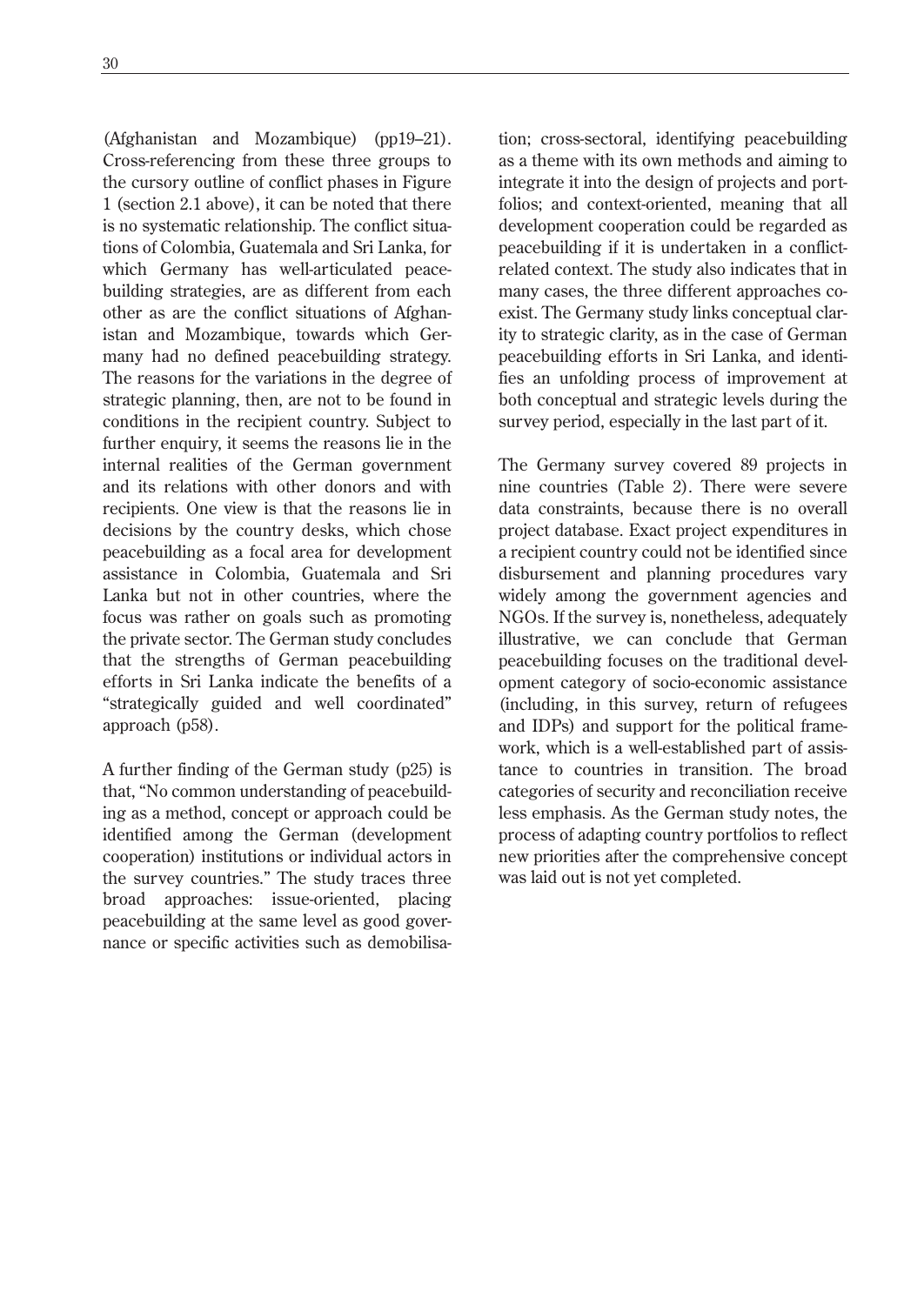|                    | Security                 | Socio-Economic | Political<br>Framework | Reconciliation,<br>Justice & Healing | <b>Total</b> |
|--------------------|--------------------------|----------------|------------------------|--------------------------------------|--------------|
| Afghanistan        | $\overline{\phantom{0}}$ |                | 3                      |                                      | 11           |
| Bosnia-Herzegovina |                          | 4              | 3                      | 3                                    | 10           |
| Cambodia           |                          | 3              | 5                      |                                      | 10           |
| Colombia           | $\overline{\phantom{0}}$ | 4              | 6                      | -                                    | 10           |
| Guatemala          | -                        | 4              | 5                      |                                      | 10           |
| Kenya              |                          |                | 2                      | $\overline{2}$                       | 10           |
| Mozambique         | 2                        | 4              | $\overline{4}$         | -                                    | 10           |
| Rwanda             | $\overline{\phantom{0}}$ |                | 2                      | 3                                    | 6            |
| Sri Lanka          | $\overline{\phantom{0}}$ | 6              | 2                      | 4                                    | 12           |
| <b>TOTAL</b>       |                          | 38             | 32                     | 14                                   | 89           |

### **Table 2: Project Survey Overview: Germany**





The survey also indicates that the German government's commitment to international cooperation is not fully reflected at the project level (Chart 2). Less than a third of German peacebuilding projects are reported as involving cooperation with other major players – significantly less than each of the other three U4 countries.

### *4.1.2 The Netherlands*

The Dutch study notes that, like most other donors, the Netherlands lacks a singular and well-defined framework on peacebuilding. Because "hardly any policy document has been

devoted to the topic of peacebuilding in an exclusive, comprehensive and complete manner", the policy must be "reconstructed from fragments scattered over a multitude of different sources."  $(1, p7)^{24}$ . The ongoing practice of the Dutch MFA also forms a source from which policy can be construed (1. p25).

The 1991 White Paper *A World of Difference* set the requirement for a new framework for Dutch development cooperation policy following the end of the Cold War. Conflict was not a major topic in the White Paper; by contrast, the 1993 policy document *A World in Dispute* elaborated

24) The Dutch national study is reported in two papers, one on policy and one on the project survey (see Annex 4). When referring here to specific points or quoting, the in-text reference indicates "1" for the policy study and "2" for the survey findings.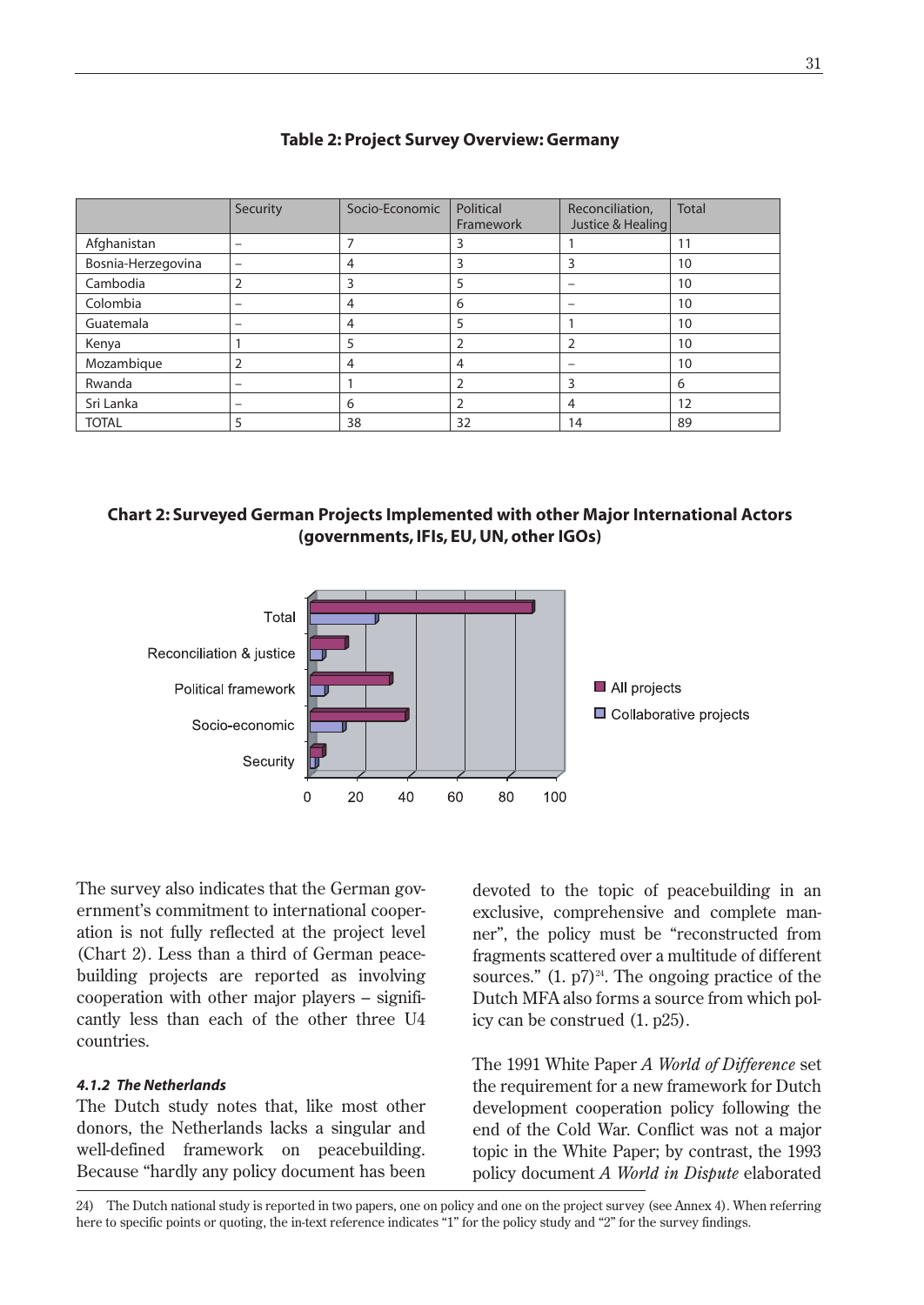on the development/peace connection and offered an analysis of conflict patterns and trends on a global scale. The analytical focus included ethnic, resource and political conflicts and the disintegration of states. The conclusion was that new patterns of international relations raised the need for coordination between development cooperation policy and other dimensions of foreign policy. With clear connections to wider concepts of security and to the concept of "human security" then emerging from the UNDP, there was a call for integration of the policy fields of development, foreign affairs and defence. In 1993 and still today, this is referred to as the need for *decompartmentalisation.*

Policy evolution accelerated with the change of government in 1998, though in peacebuilding there was no dramatic change in direction. In development cooperation policy as a whole, the number of recipients of bilateral structural assistance was reduced to increase efficiency and impact. Recipient countries were selected on the basis of three criteria – the level of poverty, the quality of their macro-economic policies and their degree of good governance. Other countries could be assisted specifically in the fields of good governance, HR and peacebuilding (grouped as GMV countries). The main criterion for selection as a GMV country was the prospect of successful cooperation between the Dutch government and the recipient government. In this context, peacebuilding is defined as the entire spectrum of development cooperation activities aimed at helping to prevent or resolve armed conflicts. In addition, there was willingness to fund peacebuilding in countries where inter-governmental cooperation was not an option, working via NGOs.

An internal policy paper in 1999 and White Papers in 2001 on HR policies and on conflict prevention express these changes but leave room for interpretation and flexibility. The HR White Paper seeks mainstreaming in foreign policy and integrates HR principles in policy on both development and conflict. The 2001 White Paper on conflict prevention aims for a wellcoordinated international approach, and seeks a Dutch role within that, rather than specifically Dutch policies. Conceptually, the White Paper draws on the distinction between "structural long-term prevention" and "operational shortterm prevention" that the Carnegie Commission put forward four years previously.<sup>25</sup> These overall policy approaches were expressed in regional strategy papers on Africa (1999), Southeast Asia (1999 – though not very specific about conflict), the Great Lakes (2001) and the western Balkans (2001 and 2002).

A further White Paper followed in 2002 on postconflict reconstruction. It draws on experience to address issues in physical reconstruction and economic, socio-cultural and political development after violent conflict. It emphasises the importance of political stability and the consolidation of a secure peace, which require international support, although it equally emphasises that ownership of the peace process must be local. It supports a long-term and multilateral, cooperative approach by the international community, stressing the importance of coherence and coordination.

To help in the development and management of strategies for implementing the policy, the Netherlands MFA has recently developed a Stability Assessment Framework (SAF). The SAF combines analytical functions, setting strategic goals and process management. Goals, policy gaps and plans are identified in workshop sessions involving embassies and local partners. Since mid-2002 it has been tested in Mozambique, Rwanda and Kenya and three such exercises will be undertaken annually from now on, together with updating sessions in countries where SAF is already in use.

As policy evolved, financial allocations changed. From 1996, the explanatory notes in the national budgets showed increasing attention to conflict management and peacebuilding. In the nine countries originally selected for the Dutch survey (the seven in Table 3 plus Guatemala and Mozambique), $26$  213 peacebuilding projects

<sup>25)</sup> *Preventing Deadly Conflict* (New York, Carnegie Commission, 1997) chapters 3 and 4.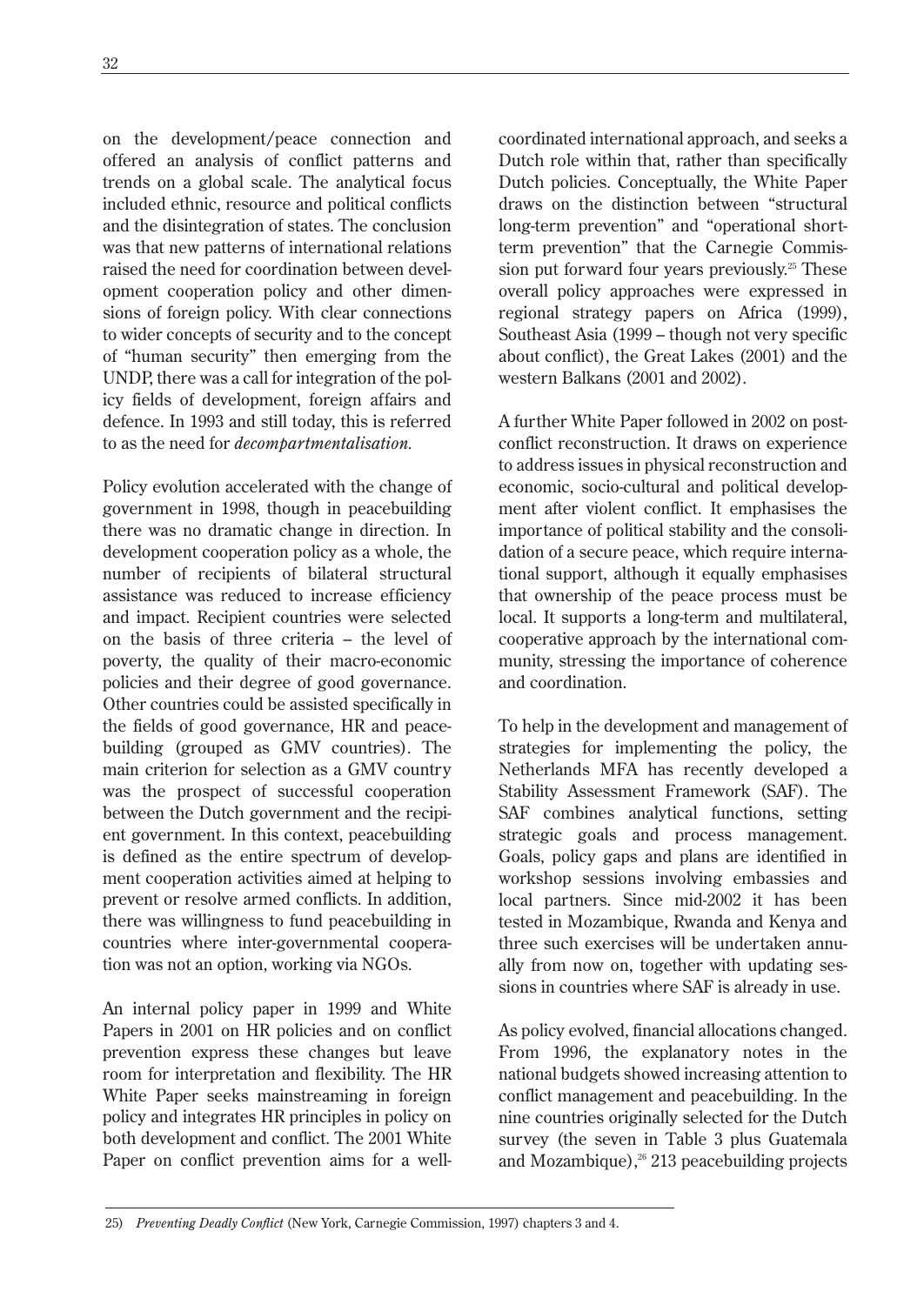were identified at a combined total expenditure of 235.2 million Euros. This amounted to about 20 per cent of Dutch development cooperation expenditure in those countries in the survey period and about 12 per cent of project activities.

As the Dutch analysis notes (2. p.14), this means that peacebuilding projects are on aver-

age financially larger than normal development assistance projects. With variations from one recipient country to another, the overall average cost of a Dutch development assistance project in the nine countries originally chosen for the survey was 600,000 Euros, while the average for peacebuilding projects was 1.1 million.

|                      | Security          | Socio-Economic           | Political<br>Framework   | Reconciliation,<br>Justice & Healing | Other | <b>Total</b> |
|----------------------|-------------------|--------------------------|--------------------------|--------------------------------------|-------|--------------|
| Afghanistan          |                   | 3                        | 3                        |                                      |       | q            |
| Bosnia-Herzegovina   |                   |                          | 5                        |                                      |       | 10           |
| Cambodia             |                   |                          | 4                        | $\overline{\phantom{0}}$             |       | 10           |
| Kenya                | -                 | -                        | 9                        |                                      |       | 10           |
| Rwanda               |                   | -                        | 4                        | 3                                    |       | 10           |
| Sri Lanka            |                   |                          | 5                        | -                                    |       |              |
| Sudan                |                   |                          | $\overline{2}$           | 6                                    |       | 10           |
| Not country-specific | $\qquad \qquad -$ | $\overline{\phantom{a}}$ | $\overline{\phantom{0}}$ | -                                    |       |              |
| <b>TOTAL</b>         | 13                | 8                        | 32                       | 13                                   |       | 67           |

### **Table 3: Project Survey Overview: The Netherlands**

### **Chart 3: Surveyed Dutch Projects Implemented with other Major International Actors (governments, IFIs, EU, UN, other IGOs)**

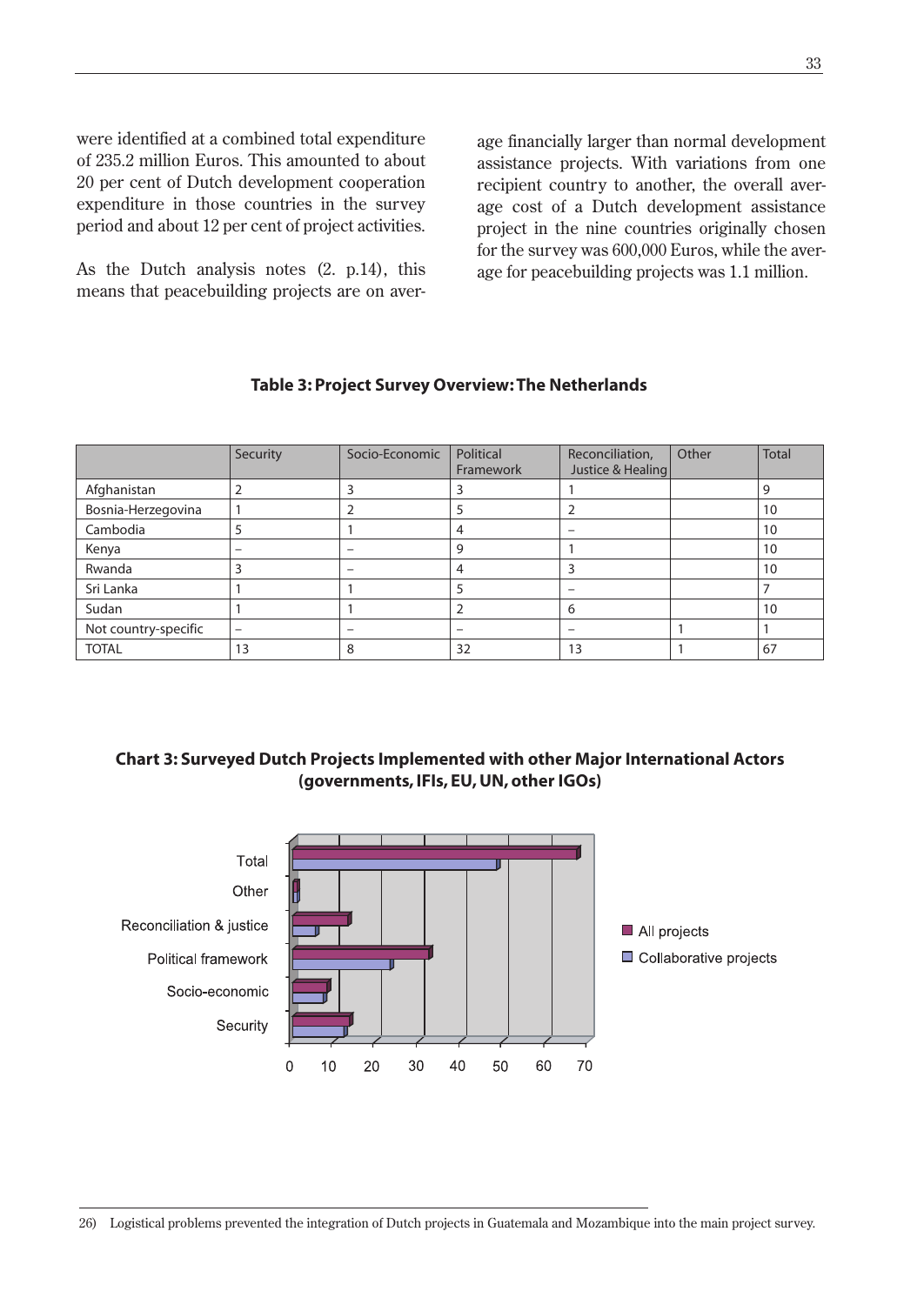Project activities have reflected the evolving priorities. The Dutch survey reports that the emphasis of peacebuilding activities both in numbers of projects and scale of expenditure falls on the political dimension (Table 3). This is not the pattern for Dutch development cooperation as a whole, where the emphasis falls on the socio-economic aspects. The average costs of Dutch peacebuilding projects are highest for those in the socio-economic sector (1.7 million Euros), followed by those that fall under the broad headings of security (1.1 million), reconciliation (640,000) and political framework (520,000).

The emphasis on cooperation in the 2001 White Paper on conflict prevention and the 2002 White Paper on reconstruction was already reflected in on-the-ground cooperation with other major actors: Chart 3 shows almost 75 % of Dutch peacebuilding projects are collaborative – the highest proportion among the U4.

### *4.1.3 Norway*

Norway's 1995 development cooperation White Paper *A Changing World* noted that, by then, development aid was being more frequently applied to peace and democratization issues than had previously been the case. The overall goal of Norwegian development cooperation policy was to help improve social, economic and political conditions in developing countries, including contributing to peace, which required an effort to deal with the long-term causes of violent conflict. This document formalised a broad national consensus, beneath which there are disputes both about the best means of implementation and about the balance between traditional foreign policy and Norway's support for peace processes as in Guatemala (from 1990), Israel/Palestine (1993) and Sri Lanka (especially since 2001), and less high profile cases such as Mali, South Ossetia, Sudan and Colombia.

A peacebuilding strategy paper was drafted in 2002 but a year later had not been given official status. This paper focuses more on the subgoals and broad means of implementation of Norwegian policy than on the overall goals. The central thrust of the paper is on the need to deal with the long-term causes of armed conflict, which it identifies in a variety of factors as follows: high speed political and economic changes; increasing socio-economic inequalities and marginalization of vulnerable groups and regions; weak institutions, corruption, and a lack of human rights and democracy; overlapping ethnic, religious, cultural and social cleavages, often leading to demands for autonomy; competition for scarce natural resources such as freshwater and arable land; environmental degradation and disasters; competition for easily tradable resources (diamonds, oil, minerals etc) that can contribute to financing long-lasting conflict; a historical tradition of violence and easy current access to arms. The analysis reflects current academic theory on conflict causation and leads to the case for directing development cooperation policy in practice towards addressing these causal factors systematically. The strategy paper also emphasizes the need to find a common international platform for peacebuilding, both in the sense that peacebuilding in a country must be sensitive to the regional context, and in the sense that donor countries should develop a division of labour that utilises each one's comparative advantages. The paper can be seen as following up several points in the *Utstein* agenda, particularly in the emphasis on policy coherence and donor coordination.

The Norwegian study draws attention to the introduction in 2002 of a budget line for transitional assistance, bridging the gap between traditional categories of long-term development aid and short-term humanitarian assistance – another point in the *Utstein* agenda. This flexible financing arrangement was first used in relation to peacebuilding in Afghanistan after the Taliban regime was ousted. A further development in 2002 was the establishment of a unit for Peace and Reconciliation in the Ministry of Foreign Affairs, intended to identify lessons learned from involvement in peace processes; at present, two of the staff work on Sri Lanka with two more working on peace processes in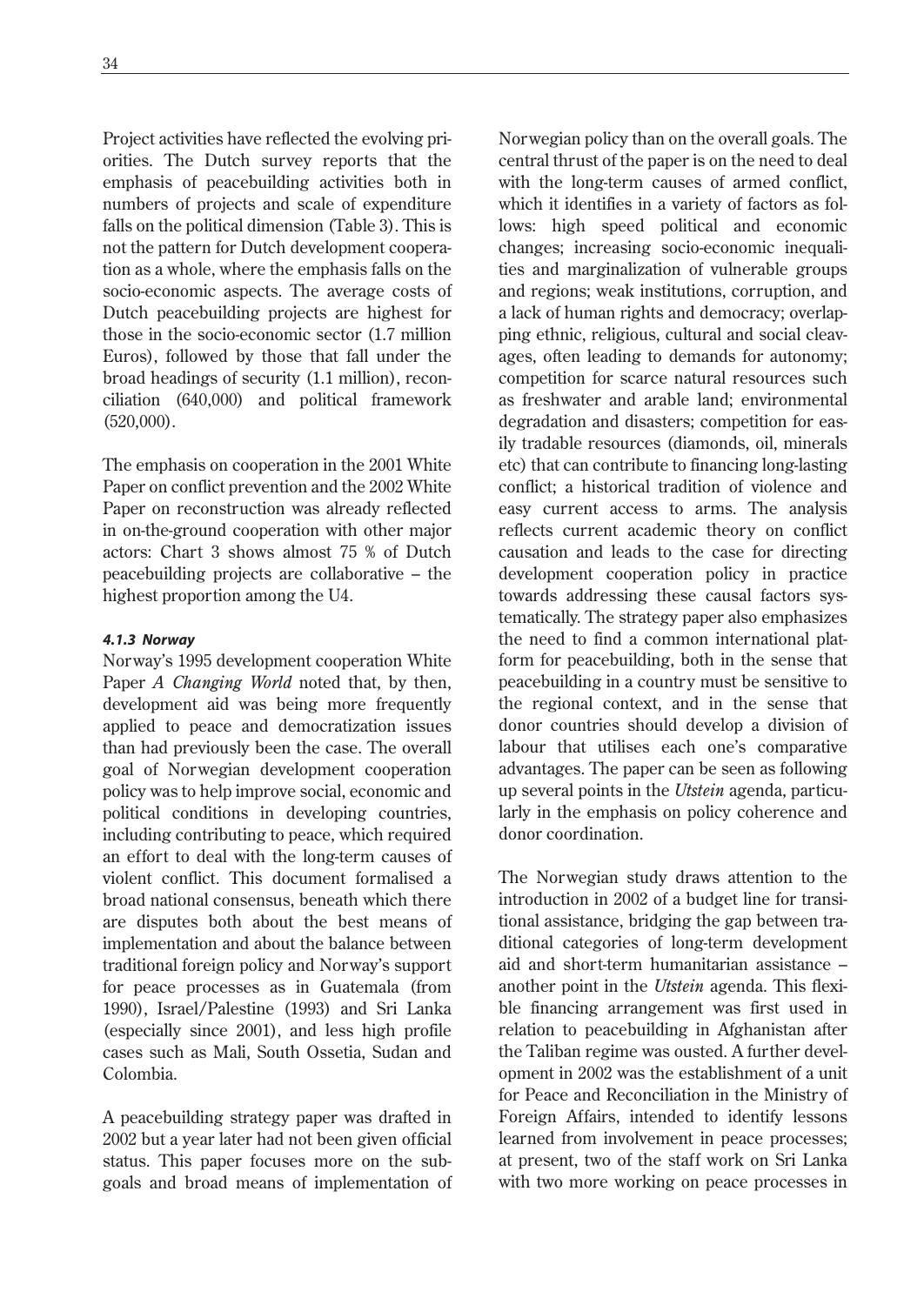general. The development cooperation agency NORAD has also recently established a peacebuilding desk.

Financing for peacebuilding projects comes from two sources – the MFA and NORAD. Of the countries in the survey, during the period 1997 – 2001, the MFA financed the majority of projects in Afghanistan, Bosnia, Rwanda and Sudan, whereas NORAD financed the majority in Angola, Cambodia, Guatemala, Mozambique and Sri Lanka. Cross-referencing to the brief outline of conflict phases in the survey countries in Figure 1 suggests a pattern in which, on the one hand, projects in long-term development partnerships are funded through NORAD, while some particularly difficult and bitter conflicts (Rwanda and Sudan) and cases with high political profiles (Bosnia and Afghanistan) are funded through the MFA.

In 2003, a reorganisation of the institutions of Norwegian development cooperation policy was initiated, with the aim of a greater integration of policy implementation. The general direction of the reorganisation seems likely to lead to a major change in the role of NORAD. At the time of writing, however, key aspects as well as organisational details were still under discussion.

Norway thus has a stable policy, an active debate on strategy and institutional foundations, and recent innovations in implementation. The survey indicates that the Norwegian portfolio of peacebuilding projects emphasises the socio-economic category, which is traditional in development cooperation, and projects in the now well established political dimension (Table 4). If the survey sample is acceptably illustrative, projects in the field of reconciliation, justice and healing make up one sixth of the whole, and the security category even less.

Though access to much project information was relatively straightforward, financial information was an exception. There are enough financial data, however, to indicate that security and socio-economic projects tend to be considerably larger than projects in the political and reconciliation categories. The security projects, therefore, are more important in the Norwegian peacebuilding portfolio than their number indicates, while socio-economic projects predominate both in project numbers and in expenditure.

|                    | Security                 | Socio-Economic | Political<br>Framework | Reconciliation,<br>Justice & Healing | <b>Total</b> |
|--------------------|--------------------------|----------------|------------------------|--------------------------------------|--------------|
| Afghanistan        | 4                        |                |                        | 3                                    | 15           |
| Angola             | 2                        | 6              | 3                      |                                      | 12           |
| Bosnia-Herzegovina |                          | 6              | 3                      | $\overline{2}$                       | 12           |
| Cambodia           | 3                        | 3              | $\overline{4}$         |                                      | 11           |
| Guatemala          |                          |                | 9                      | 3                                    | 20           |
| Mozambique         | 2                        |                | 9                      | -                                    | 14           |
| Rwanda             | $\overline{\phantom{0}}$ | ר              | $\overline{4}$         | 2                                    | 11           |
| Sri Lanka          | $\overline{\phantom{0}}$ |                | $\overline{4}$         | 6                                    | 17           |
| Sudan              |                          | 6              | -                      | 3                                    | 10           |
| <b>TOTAL</b>       | 14                       | 50             | 37                     | 21                                   | 122          |

### **Table 4: Project Survey Overview: Norway**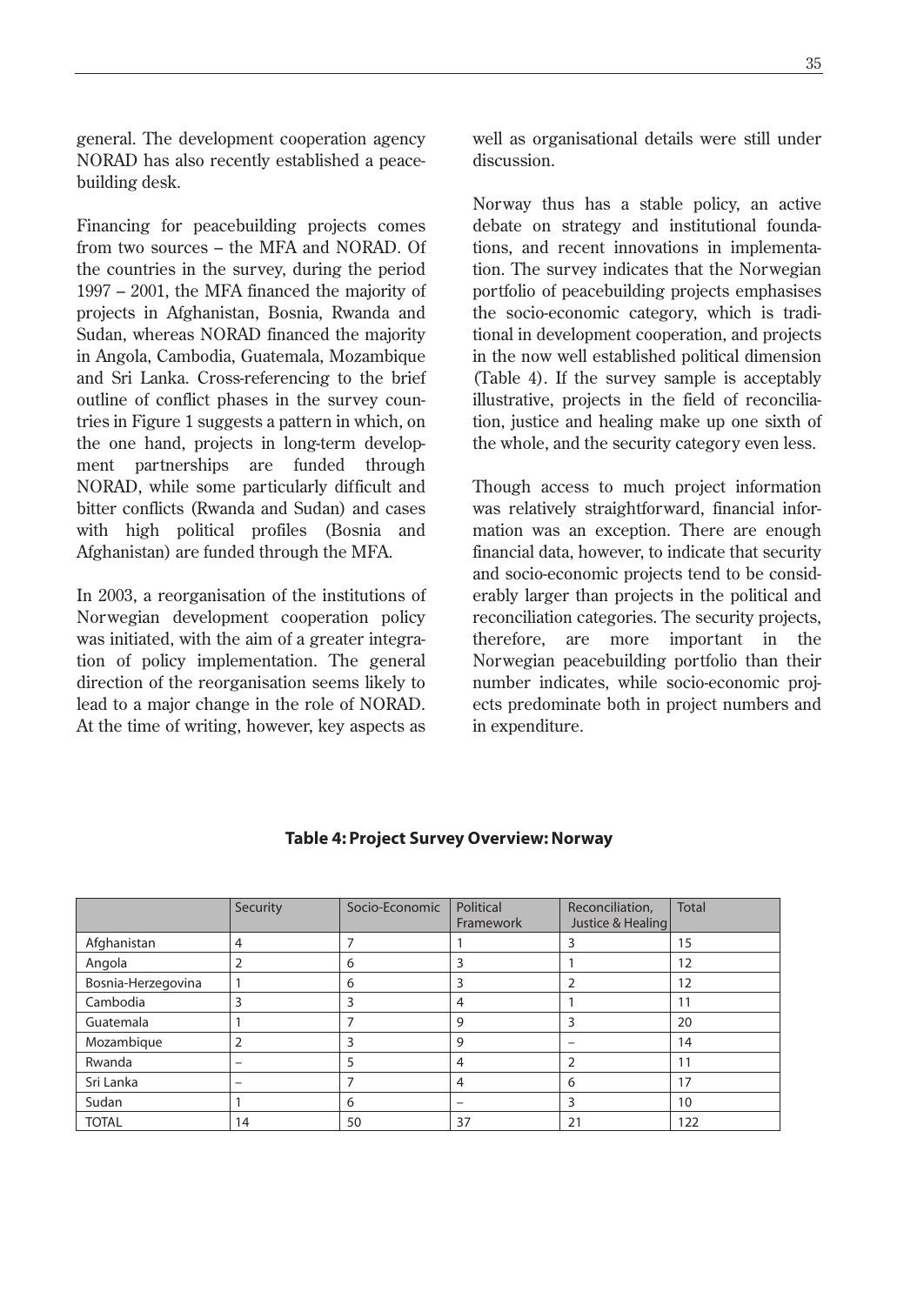Among security projects, most were humanitarian mine action. There was a broader range of projects under the socio-economic heading, with emphasis falling on return of refugees and displaced persons and on health and education infrastructures. Projects in the political framework emphasise democratisation – especially election assistance and media – with work also in the fields of human rights, good governance

and institution building. Most of the reconciliation projects are about bridge-building and dialogue in society, with some support to truth and reconciliation projects. The Norwegian study notes that, among the socio-economic projects there are, in general, fewer with clearly defined peacebuilding goals than in the other categories (p.25), despite the policy emphasis on the role of development in building peace.

### **Chart 4: Surveyed Norwegian Projects Implemented with other Major International Actors (governments, IFIs, EU, UN, other IGOs)**



Norway's policy emphasis on cooperation is reflected in about 40 per cent of the peacebuilding projects in the survey being carried out on a cooperative basis (Chart 4). This is about the mid-point for the U4 between Germany and the Netherlands.

#### *4.1.4 The UK*

The British study <sup>27</sup> notes that the UK does not have a peacebuilding policy as such. Current policy terminology is conflict prevention (formerly conflict reduction). However, the UK is active in many countries where there is current armed conflict so it does not limit itself to conflict prevention, and with these activities it does what other countries do under the peacebuilding heading. This does not mean that peacebuilding and conflict prevention, if properly understood, are the same, for conflict prevention is a sub-category within peacebuilding; rather, it means that the UK calls its policy by a different name. We return to the issue of policy labels below.

In 1997, the new government issued a White Paper on development cooperation, the first for 22 years – *Eliminating World Poverty: A Challenge for the 21<sup>st</sup> Century.* This brought violent conflict into the framework of policy on development cooperation and the Conflict and Humanitarian Affairs Department was set up within the Department for International Development (DFID). The White Paper *Eliminating World Poverty: Making Globali-*

<sup>27)</sup> The British national study is reported in three papers – one on strategy, an addendum to it, and a compilation of lessons learned (see Annex 4). When referring here to specific points or quoting, the in-text reference indicates "1" for the strategy study, "2" for the addendum and "3" for the lessons learned.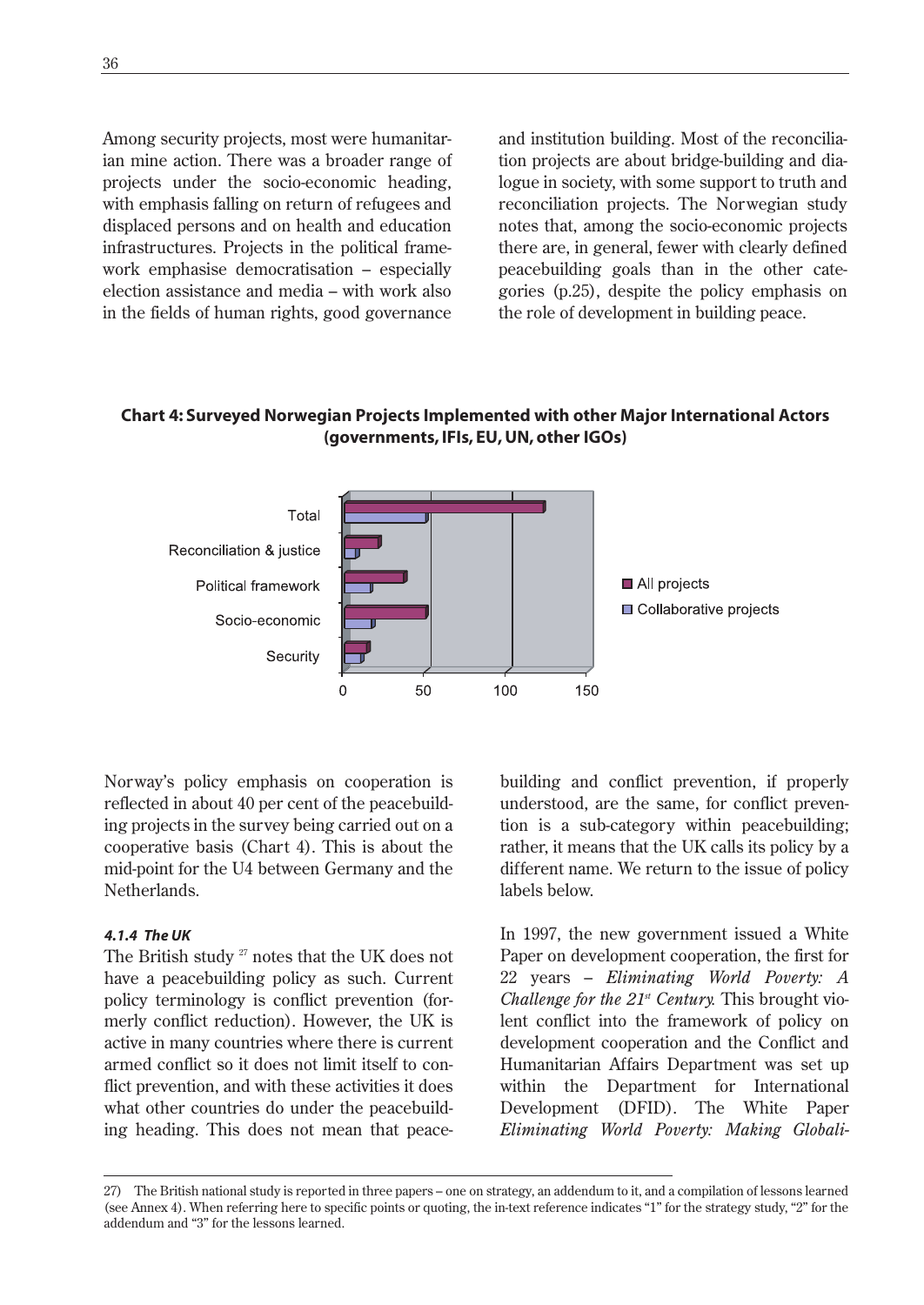*sation Work for the Poor* followed in 2000. It stated that it is necessary to address conflict in order to take development forward, while keeping eradication of poverty as the key long-term goal.

The British policy analysis identifies six principles in the UK's policies and activities: the correlation between poverty and conflict; the importance of personal safety; that democratic systems are a necessary condition of conflict prevention; that an integrated and multi-level approach and international coordination are required for conflict prevention; the importance of partnerships with a wide range of actors and institutions; front-loading post-conflict aid to reduce chances of conflict recurring.

Policy evolution continued with the founding of the *Conflict Prevention Pools* (CPP) system in April 2001. This is a system that "pools" expertise and resources from the Foreign and Commonwealth Office, the Ministry of Defence and DFID. There are two such pools – Africa and Global. Funds pooled by the FCO, MoD and DFID are topped up by the Treasury. This can be seen as a financial incentive for cooperation between three departments with not only different policy remits, but also different traditions, styles and core concerns. A further incentive for conquering these barriers is the argument that inter-departmental cooperation, coordination and coherence leads to better policy making, based on improved conflict analysis and leading to more effective implementation. The British study notes that the three departments appear to have gone to considerable efforts to make the CPP system work (1. p23).

The CPP system is designed to be holistic. Strategies that draw on pooled resources should embrace development, foreign policy, defence/security considerations, law enforcement and, in principle, trade issues. Seen in international perspective, the system is highly innovative, and the British study notes the view that it has influenced other donor governments (1. p.23). At the same time, it is an almost archetypical reflection of the aim of the current UK government to achieve what it calls "joined-up"

government. Evaluation of the CPP was under way in late 2003; this will provide better knowledge about how the system is working and the degree to which it meets expectations. Subject to the results of the evaluation, the system must be regarded as, potentially at least, a watershed in British development cooperation policy.

Compared to the other three countries, the survey of UK peacebuilding projects found the smallest number to sample (Table 5). Particularly striking is the relative lack of socioeconomic projects and of projects in Bosnia-Herzegovina. This does not mean the UK does less in relation to conflict and peace than the other *Utstein* countries. The lower number of projects may be explained by differences between the concepts of peacebuilding on which the survey was based and the concepts embedded in UK policy and projects. Projects were included in the survey if the documentation reflected explicit peacebuilding intent. The survey may indicate that socio-economic projects are implemented without explicit (and therefore conscious) reference to any conflictrelated aim; note that the Norwegian survey also comments on this. In addition, the strikingly low number of projects in Bosnia-Herzegovina that were identified as showing peacebuilding intent may be because, given the unmistakable context of recent armed conflict, it was thought unnecessary to make explicit reference to the aim of building a sustainable peace there. Where aims are implicit, however, policy coherence may be sacrificed. Thus, the relatively small sample in the UK survey – covering the period from 1997 to 2001 – may reflect in part, at least, the need for the CPP system that was introduced in 2001.

Problems in the financial data on the UK's projects mean that only estimates of expenditure are possible (the British study suggests a margin of error of  $+/-10$  per cent). With that reservation, expenditure on peacebuilding projects in the nine countries in the survey totals about 350 million Euros, in a development cooperation total for the nine of about 1.4 billion (2. p.7). In other words, UK peacebuilding expenditure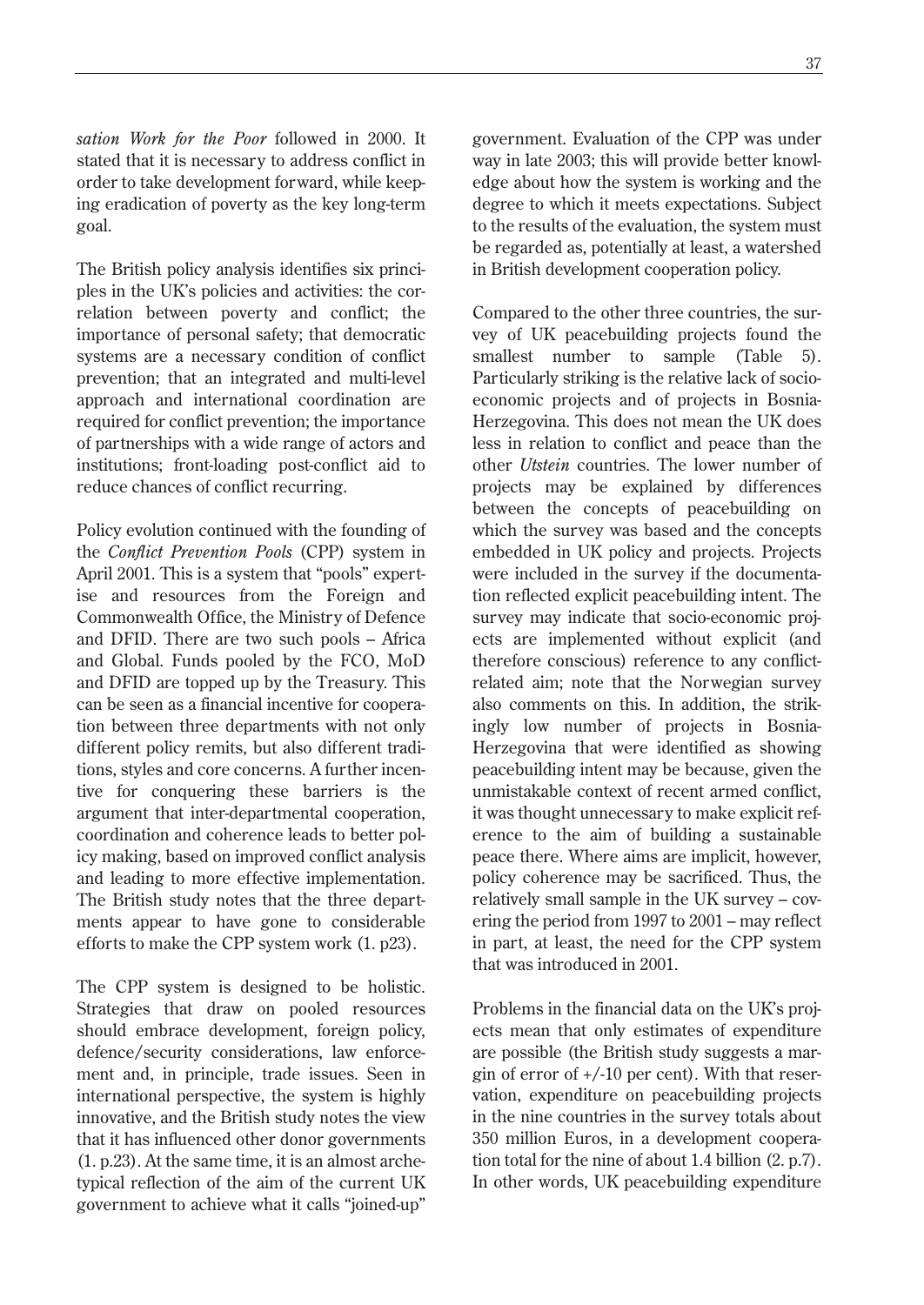in these countries in the survey period is about a quarter of all development assistance.

The survey suggests the UK focuses more on security and reconciliation activities than its U4 partners. Unlike the other three donors in the survey, the UK also focuses a considerable proportion of its projects outside individual countries, and places considerable emphasis on working through both inter-governmental organisations (IGOs) and NGOs. Important points are working thematically on regional and global levels, improving policy instruments, research, and strengthening multilateral institutions.

|                       | Security                 | Socio-Economic               | Political<br>Framework   | Reconciliation,<br>Justice & Healing | Other | <b>Total</b>   |
|-----------------------|--------------------------|------------------------------|--------------------------|--------------------------------------|-------|----------------|
| Afghanistan           |                          |                              | $\overline{\phantom{a}}$ | $\overline{\phantom{0}}$             |       | $\overline{2}$ |
| Bosnia-Herzegovina    |                          |                              | -                        | -                                    |       | 2              |
| Cambodia              | 3                        | -                            | 2                        | -                                    |       | 5              |
| DR Congo              |                          | $\overline{\phantom{0}}$     | 1                        | 3                                    |       | 5              |
| Mozambique            |                          | $\qquad \qquad \blacksquare$ | -                        | -                                    |       |                |
| Rwanda                | 2                        | -                            | 3                        |                                      |       | 6              |
| Sierra Leone          | 3                        | $\qquad \qquad \blacksquare$ | 2                        |                                      |       | 6              |
| Sri Lanka             | -                        |                              | 2                        | 3                                    |       | 6              |
| Sudan                 | $\overline{\phantom{m}}$ | $\qquad \qquad \blacksquare$ | -                        | $\overline{4}$                       |       | $\overline{4}$ |
| Sub-total             | 12                       | 3                            | 10                       | 12                                   |       | 37             |
| Africa Regional       | $\qquad \qquad$          |                              | 1                        | 5                                    | 1     | $\overline{7}$ |
| Not country- specific | 6                        | $\overline{\phantom{0}}$     | -                        | -                                    | 8     | 14             |
| <b>TOTAL</b>          | 18                       | 3                            | 11                       | 17                                   | 9     | 58             |

## **Table 5: Project Survey Overview: The UK**

# **Chart 5: Surveyed British Projects Implemented with other Major International Actors (governments, IFIs, EU, UN, other IGOs)**

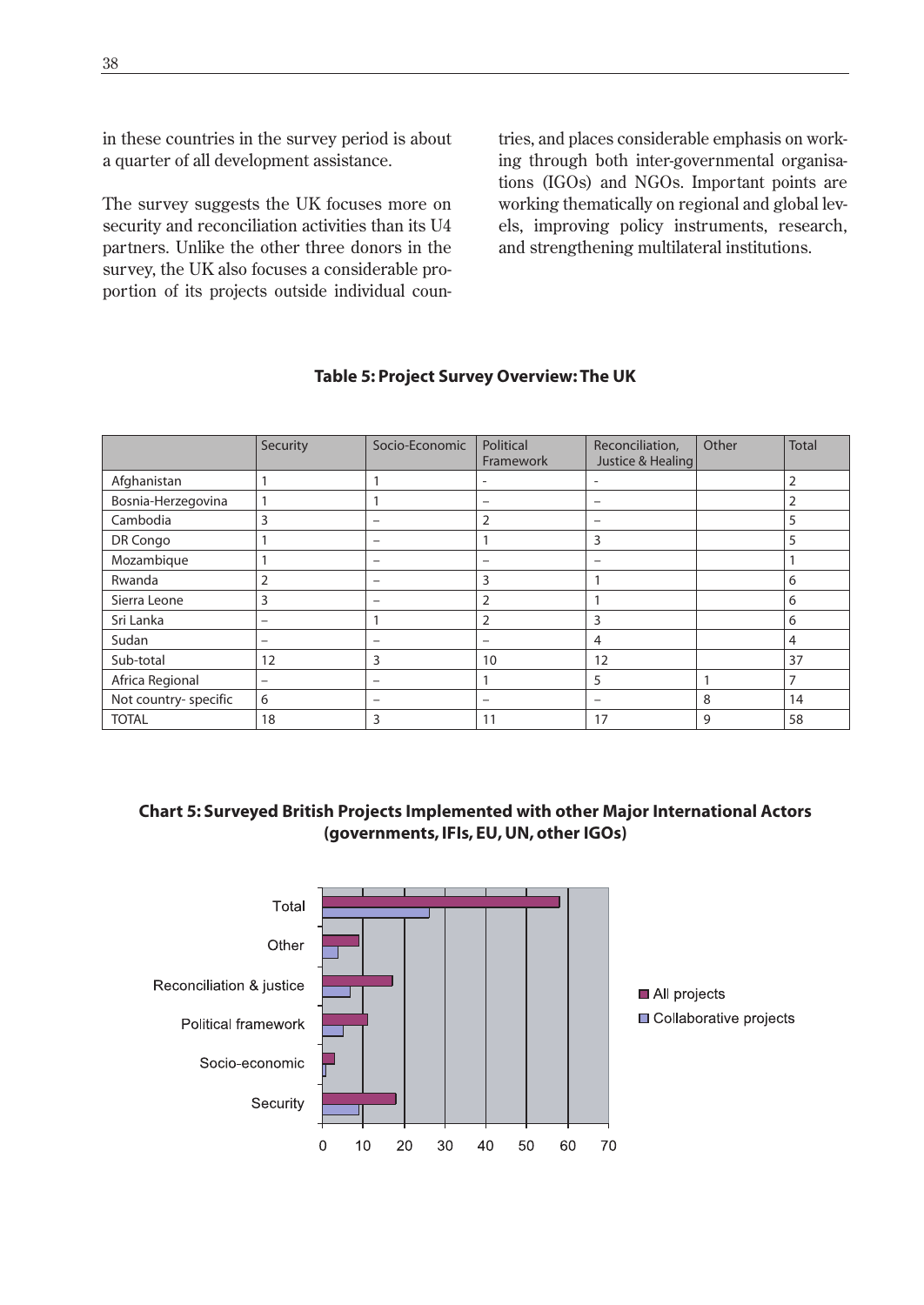The British study notes that the UK has partnership agreements with IGOs such as UNICEF as well as with the Red Cross, with benchmarks and targets, and evaluates them. These agreements give the UK considerable leverage with these partners, aimed at increasing strategic coherence and coordination. In general, as Chart 5 shows, the UK also implements a significant proportion of its projects (45 per cent) with other major actors.

## **4.2 Themes and Contrasts in U4 Peacebuilding Experience**

#### *4.2.1 Adapting to new priorities*

A World Bank document in 1998 set out objectives and components of post-conflict reconstruction. The objectives then stated were to "facilitate the transition to sustainable peace" and "support economic and social development." Of seven components, three were economic and financial measures and two others prominently include economic or financial measures; the list also included governance, health and education infrastructure, demining, return of displaced populations and DDR.<sup>28</sup> The 1997 DAC guidelines offer a less crisp and considerably fuller version of peacebuilding, with emphasis not only on economic reconstruction, internal peace and security, the rule of law, DR and return of refugees, but also good governance and the development of civil society, human rights, institution building, security sector reform, the judiciary, media and education in mediation and negotiation.<sup>29</sup>

These two documents together represent a reflection of the state of the art around 1997/8. From today's perspective, only five or six years on, the Bank's list in particular seems narrow and wooden. Both documents lack the socialpsychological elements of reconciliation and healing, for example. The 2001 DAC supplement to the guidelines brings in new principles for the methods used in peacebuilding ("Do no harm", flexibility, transparency, dialogue with stakeholders, emphasis on local capacity building) and gives new emphasis to some of the content, especially in gender, work with youth and children, small arms and light weapons, and the twin themes of justice and reconciliation.<sup>30</sup>

The combined project portfolios of the U4 countries are considerably broader than the range indicated in the 1997 DAC and 1998 World Bank documents. Taking into account projects of healing and of bridge-building dialogue as well as projects that are thematic and global in scope, the combined U4 peacebuilding portfolio also outreaches the 2001 DAC guidelines. This is evidence that peacebuilding has been developing during the period under review in the U4 survey. The U4 countries are themselves centrally placed in this process of development and learning.

<sup>28)</sup> *Post-Conflict Reconstruction: The Role of the World Bank* (Washington, DC, The World Bank, 1998) pp 4–5.

<sup>29) &</sup>quot;Conflict, Peace and Development Co-operation on the Threshold of the 21<sup>st</sup> Century, 1997," *The DAC Guidelines: Helping Prevent Violent Conflict.*

<sup>30) &</sup>quot;Helping Prevent Violent Conflict: Orientations for External Partners, 2001," *The DAC Guidelines: Helping Prevent Violent Conflict.*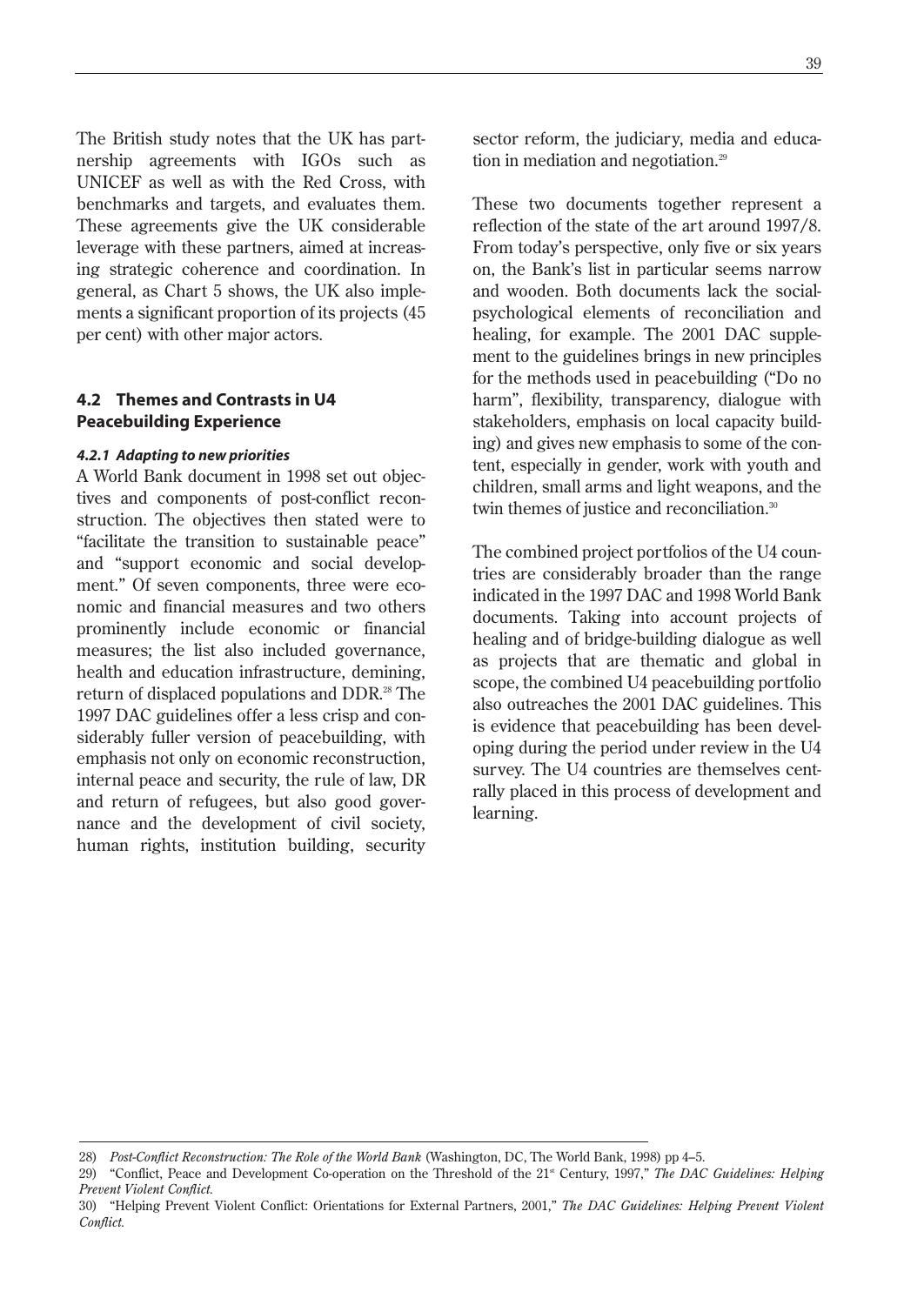|              | Security | Socio-Economic | Political | Reconciliation,   | Other | <b>Total</b> |
|--------------|----------|----------------|-----------|-------------------|-------|--------------|
|              |          |                | Framework | Justice & Healing |       |              |
| Germany      |          | 38             | 32        | 14                | -     | 89           |
| Netherlands  | 13       |                | 32        | 13                |       | 67           |
| Norway       | 14       | 50             | 37        |                   | -     | 122          |
| UK           | 18       |                |           |                   | q     | 58           |
| <b>TOTAL</b> | 50       | 99             | 112       | 65                | 10    | 336          |

#### **Table 6: Project Survey Overview: Number of U4 Peacebuilding Projects by Donor and Category**

#### **Chart 6: Project Survey Overview: Number of U4 Peacebuilding Projects by Donor and Category**



2: Socio-economic projects

3: Political framework projects

4: Reconciliation and justice projects

5: Other projects

If the 336 projects in the survey are approximately representative of the whole peacebuilding effort of the U4, Table 6 and Chart 6 indicate that, in terms of numbers of projects, it leans towards the political dimension – exactly one-third of projects surveyed – with the socioeconomic category accounting for a marginally smaller proportion. The security and reconciliation dimensions jointly account for the last

third. Germany stands out for doing rather little in the security dimension, Norway for doing very much on the socio-economic front, the Netherlands for emphasising the political side within its portfolio, and the UK for emphasising security and reconciliation – the two peacebuilding categories that are non-traditional within development cooperation – as well as for its emphasis on projects that are not specific to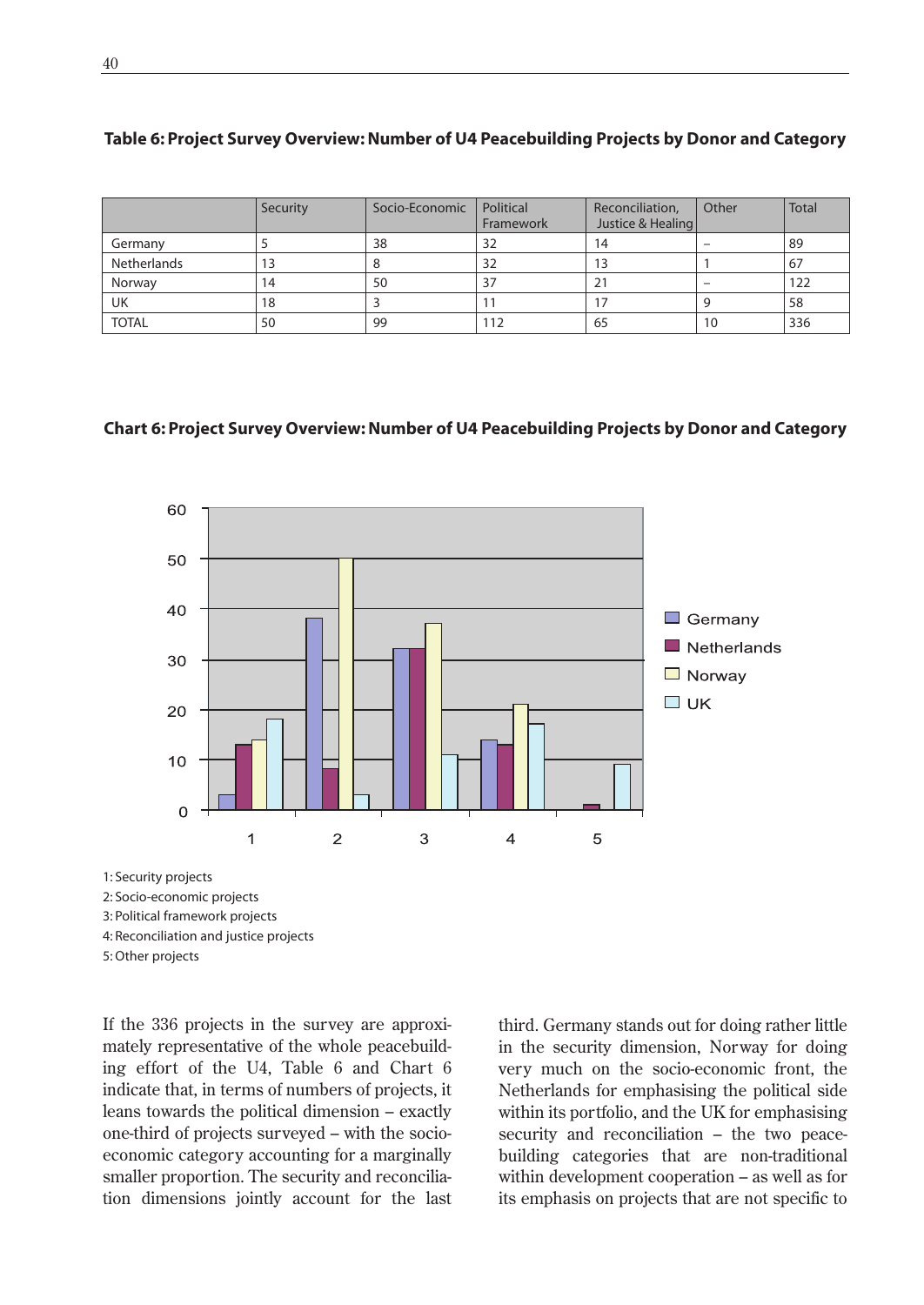a recipient country but are regional, global or thematic in scope.<sup>31</sup> If it was possible to compare project expenditures, we would expect the socio-economic and security categories to be much more prominent than indicated by comparing the numbers of projects.

In conducting the survey, the research teams often had difficulty in assigning a project to just one of the 17 categories with which they were equipped. The difficulties did not only lie in deciding whether to regard a project as primarily democratisation or good governance, or primarily physical reconstruction or education infrastructure – in other words choosing between categories within a major heading such as the political framework or socio-economic foundations. Equally often, they lay in deciding whether a project was repatriation or grass roots dialogue – in other words, choosing whether a project should be regarded as socioeconomic or about reconciliation. The problem was that some projects fit two or more categories equally well. In compiling statistics for this study, choices were made about which single category each project fitted, on the basis of the dominant objective and the dominant activity within the project. That was necessary in order to generate statistics, but – as is often the way with statistical exercises – does damage to the subtlety of the reality of peacebuilding. This is why the term "palette" is preferred to the more usual "toolbox" to describe the range of peacebuilding possibilities. The survey shows that peacebuilding colours are mixed to produce amalgams that combine activities in fundamentally different fields, requiring a very wide range of skills for implementation.

In the case of all four donor countries in the survey, there is evidence of adaptation to the evolving policy agenda of peacebuilding and, in the UK case, conflict prevention. The Dutch peacebuilding portfolio has a different shape from its normal development assistance portfolio, and the UK emphasis on the newer elements has been remarked on. The UK has made the institutional innovation of the CPP, while Norway has introduced the transitional funding mechanism, Germany the Civil Peace Service, National Peace Funds and FriEnt, and the Netherlands the Stability Assessment Framework. This general process of adaptation is partly caught in the project survey for the period from 1997 to 2001, but has gone further in the last two years as lessons from the late 1990s and the start of the new century have been absorbed.

## *4.2.2 The complex challenge of multi-dimensional policies*

Of the challenges taken on by the U4, the most demanding concerns the breadth of their policies. Recognising that when countries are torn apart by civil war, the causes lie deep in the social and socio-economic fabric, the U4 – by no means alone in the international community – aspire to implement peacebuilding at multiple levels against multiple problems with multiple partners for many years.

The U4 have arrived at this point by a variety of routes. Dutch policy change in the early 1990s explicitly reflected the broader concepts of security associated with the end of the Cold War. The same influences are visible in the formulation of Norwegian policy in 1995. British and German shifts came later, and as stepchanges rather than evolutionary processes, with the 1997 and 1998 elections.

Judging by research into the causes of armed conflicts, the multi-dimensional approach is essential. What makes it demanding is not just the consequent complexity of the policies but the associated necessity for multi-layered cooperation between ministries and departments that often have very different institutional cultures and prejudices against each other. Instruments such as the German FriEnt and the British CPP are means of addressing these problems.

Cooperation at working level is also required between governments. Agreements between ministers must find expression in practice. The

<sup>31)</sup> These summary comments reflect on numbers of projects, not their financial scale; conclusions on the financial commitment to different project categories could have little weight given the poor state of the relevant data in too many cases.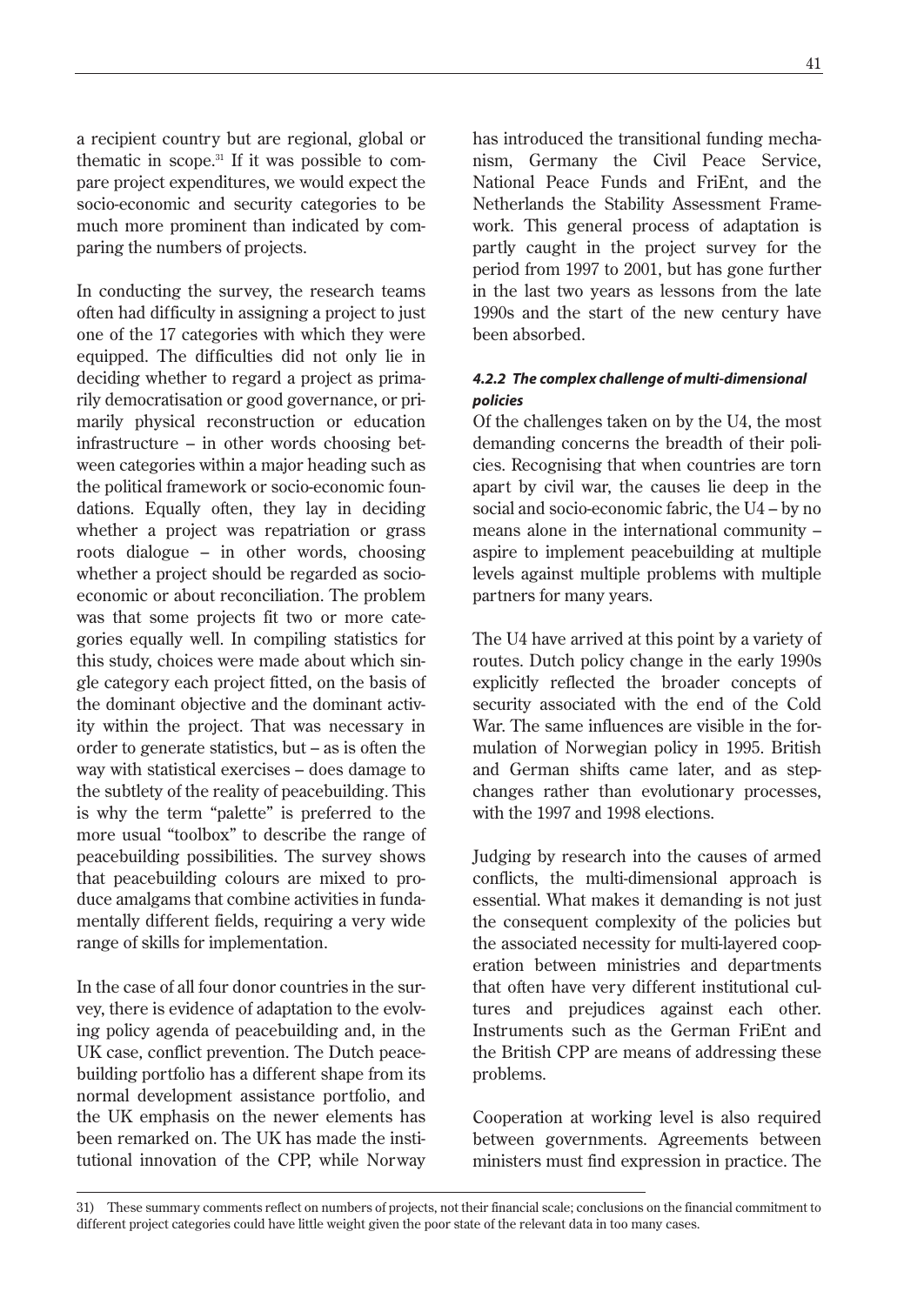degree of cooperative project implementation varies, with the Netherlands most cooperative, followed at some distance by the UK, with Norway close behind and Germany further back again. This finding, however, by definition, only reflects cooperation in projects. There are other forms of cooperation, of which potentially the most decisive and influential would be a division of labour. It may be that the pattern of distribution of projects between the U4 is the basis for more or less formal agreement on a division of labour between them, if that is a direction in which they choose to move. Such a division of labour, whether case-specific or general, would require a considerable degree of coordination of objectives and methods in order to ensure strategic coherence.

## *4.2.3 Concepts and policy labels*

Apart from the shared goals, two common strands emerge from the summaries of policy evolution and perspective above. The first is that no U4 country has what any of the research teams was prepared to characterise without reservation as "a policy" on peacebuilding – in three cases the policy had to be deduced from a variety of sources, and in the fourth a policy (or a strategy) is in draft form. The second is that in the U4 as in other donor countries, a major role in peacebuilding is played by the part of the government responsible for development cooperation. In these departments, there tends to be a strong and self-aware organisational culture with well-established policies, strategies and concepts.

Such an institutional setting for peacebuilding should lead us to expect that, if there is any lack of clarity about peacebuilding, there will be a tendency to slip into a default mode of the concepts, approaches and vocabulary of normal (i.e., peace-time) development. This tendency may be particularly strong if the concepts and terminology of peacebuilding are unclear, as indeed they are.

To take an example of lack of clarity in concepts and terminology, the UK's policy is called "conflict prevention." Actually, the UK does not seek to prevent conflicts, which is quite right since conflict motors change in societies and is necessary for development, and thus for meeting important goals in UK international policy. Rather, the UK seeks to help prevent conflicts from escalating into violence. So the UK has the wrong name for its policy, but does it matter since, as the British study notes, much of what the UK does in this field is the same as what other countries (and this joint study) call "peacebuilding"? Perhaps not at the level of overall policy and budget allocations, but the confusion may have an impact at lower altitudes. To illustrate, UK policy documents offer definitions of key terms. In DFID documentation on conflict assessment<sup>32</sup> "peace-building" is defined as "action taken over the medium and longer term to address the factors underlying violent conflict". In the same glossary, "conflict prevention" is defined as "Activities undertaken over the short term to reduce manifest tensions and/or to prevent the outbreak or recurrence of violent conflict" – even though the UK's project portfolio, under the policy heading of conflict prevention, includes many projects whose purpose is clearly long term. It should be added that the UK example has been taken because it has been formalised and can be quoted. In the German case, as the German study notes (p. 25), there is also "no common understanding" of what peacebuilding means.

The confusion in policy terms, labels and definitions is evidence of a field that is still developing and therefore in flux. It was a formative assumption in designing the joint study, that there had been a decade of peacebuilding since Secretary General Boutros-Ghali introduced the term to the international vocabulary in 1992. That turns out to be true only in a rhetorical sense. The survey of projects and the summaries of national policies indicate that implementation of a peacebuilding approach did not start to go very deep until the latter part of the survey period – i.e., about the turn of the millennium. As the field develops, it will be important to clear up the confusion about broad goals, policy

32) See *Conducting Conflict Assessments: Guidance Notes* (London, DFID, January 2002) pp. 35–36, and, with a slight variation in the conflict prevention definition, *Conducting Conflict Assessments: An Introduction* (London, DFID, January 2002) p.3.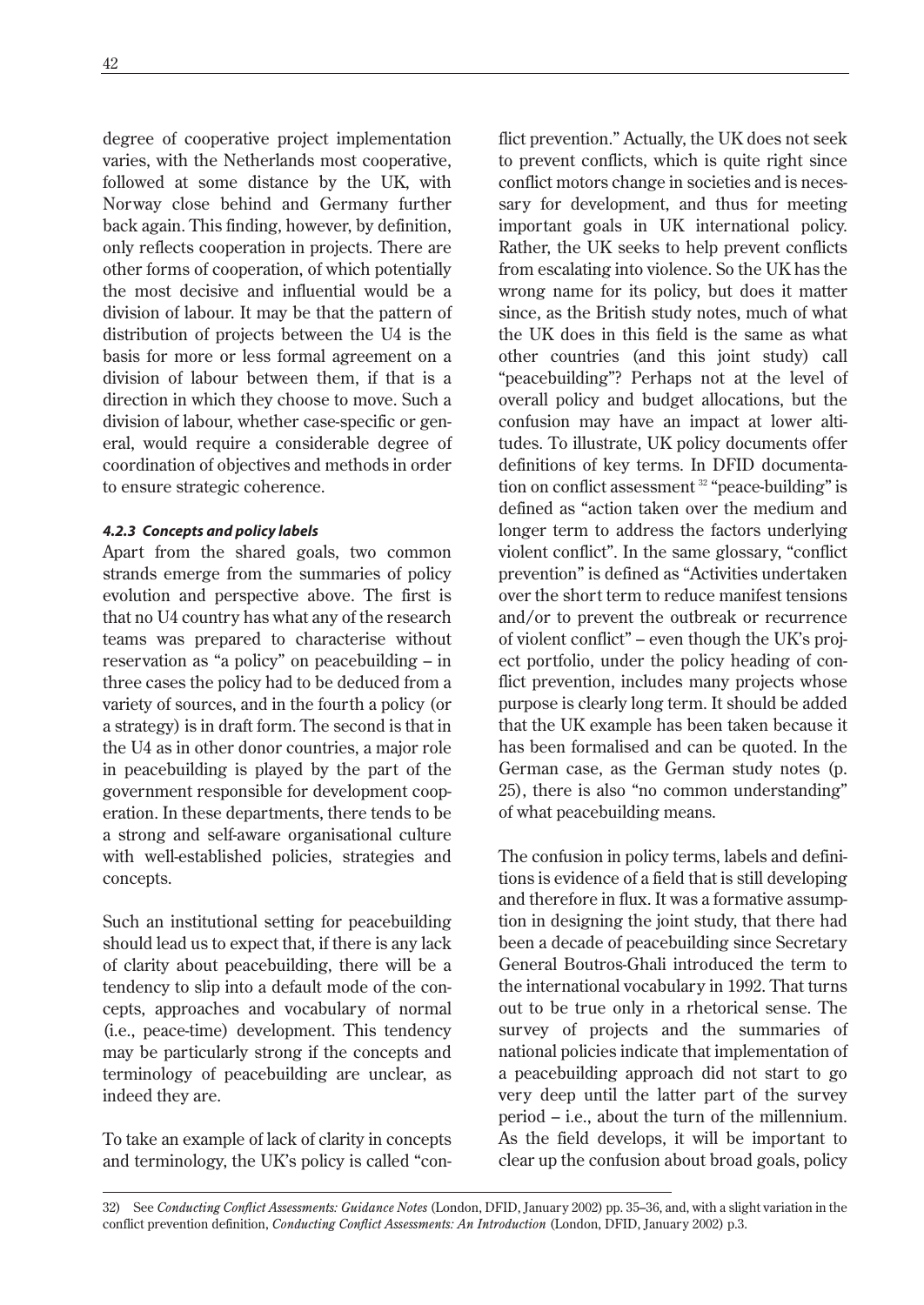labels, concepts and terminology, which is almost certainly the source of a major strategic deficit in U4 peacebuilding.

#### *4.2.4 Identifying the strategic deficit*

Alongside the lack of national peacebuilding policy or strategy, most peacebuilding projects lack strategic connection. In the case of more than 55 per cent of the projects in the survey, researchers were unable to identify a link with a broader strategy for the country in which it was being implemented. Were there a broader strategy, it is not credible that more than half of project documentation would omit reference to it. This is strong evidence of a strategic deficit.

The German study identifies both conceptual confusion (p.25) and a very variable degree of strategic consistency and thinking in project planning and country portfolios (pp.19–21). The Dutch study (2. pp.28 *et seq.*) notes that Dutch policy statements on small arms, child soldiers and reconciliation are not properly followed through in activities on the ground. It also notes that the clarity and degree of logic in strategic formulations in projects is variable, with some being little more than gestural (2. pp.28–9). Moreover, it notes that strategies in Dutch peacebuilding projects are mostly derived not from Dutch policy but from international norms and conventions. The Norwegian study (p.25) notes significant variations in the clarity with which projects' peacebuilding goals are stated, with socio-economic projects particularly lacking strategic focus. The British study notes that the CPP system requires more strategic clarity than had previously been the case (1. p.29) but examination of policy documents shows the persistence of conceptual uncertainties.

The strategic deficit is not specifically a U4 phenomenon. A synthesis study of Sida peacebuilding projects reported, "We have not found a high level or extensive degree of strategic planning."33 At a recent international conference on lessons learned from the Western Balkans, there was open discussion of the lack of a peacebuilding strategy in Bosnia-Herzegovina and of a largely notional strategy in Kosovo.<sup>34</sup> There was no articulated strategy for international peacebuilding efforts in Afghanistan in mid-2003, eighteen months after they began, and many observers of developments in Iraq since April 2003 conclude there has been no meaningful strategy there either.

Further, as the British study notes, to have a strategy is one thing but whether it covers what it needs to is another; some strategies reveal less coherence than others, and the cycles of strategic planning and budgeting do not match (1. p.24). If 55 per cent of projects lack strategic connection, that does not mean the other 45 per cent have clear and well worked out connections to broader strategies. In many cases, the links appear to be superficial and little more than *pro forma.*

The issue here needs specifying. The problem is a strategic deficit, not a strategic vacuum. There are many strategic documents for countries, regions and partnerships; the UK, for example, has 15 geographic and thematic strategies. But there seems to be a gap at both ends of the spectrum. In some cases projects lack connection to a country strategy because there is no country strategy. In other cases, there is a country strategy to which some but not all projects are connected – so to what strategy are the other projects connected? In yet others, a strategy can be deduced from project documentation or other sources such as interviews, but it has not been written down and formalised. In these circumstances, the rotation of personnel means that strategic understanding rotates away as well. Institutional memory seems to go back about three years, four at most; peacebuilding goes on for ten at least.

<sup>33)</sup> SIPU International AB, Stockholm; Centre for Development Research, Copenhagen; and International Peace Research Institute, Oslo: *Assessment of Lessons Learned from Sida Support to Conflict Management and Peacebuilding* – Sida Evaluation 00/37, 2000, p.6.

<sup>34)</sup> *Lessons Learned and Best Practices from the Western Balkans,* International Conference on Conflict Management and Conflict Prevention, Folke Bernadotte Academy, Stockholm, 8–9 October 2003.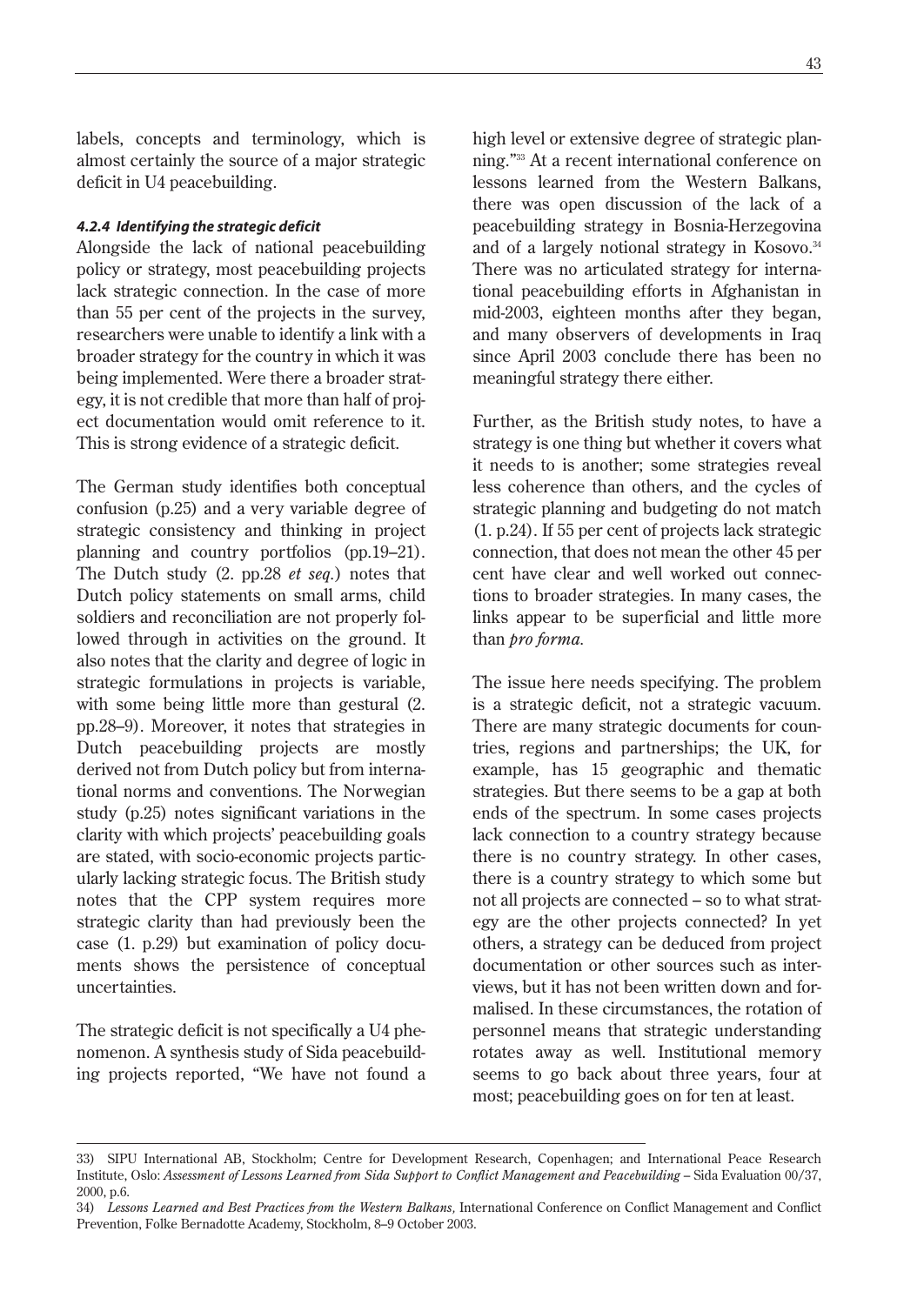However, a strategy is not – or should not – be simply a formal statement. It should be a process of analysis, planning, evaluation and learning that is revisited regularly. The most importance meaning of the absence of reference to a broader strategy in project documentation is not that an appropriate piece of paper did not exist, or was not available to those who designed or approved the project. Rather, the most important problem is that those projects are not connected to a continuing process of strategic analysis, planning and evaluation.

The strategic deficit discussed here is within peacebuilding, not development cooperation in general. Projects were selected for the survey only if they showed evidence of peacebuilding intent. Over half of those selected thus reveal intent but no strategy. Where there is a country strategy for development cooperation, that does not *ipso facto* mean there is a country strategy for peacebuilding. The conflict context makes a fundamental difference and has to be taken into account in the planning of peacebuilding projects. It is, of course, possible that the problem is not that there is no strategic link but that it is not reflected in the project documentation.

Such a practice makes strategic consistence, coordination, coherence and evaluation all problematic.

The connection between the confusion over terms, labels and definitions on the one hand, and the strategic deficit on the other, is the lack of an established vocabulary of peacebuilding. Without it, various other vocabularies that come to hand will be used. In the case of peacebuilding, the language that is most to hand is that of development cooperation. It is, unfortunately, likely that where development cooperation is the default conceptual and planning mode, the specifics of peacebuilding – the wardefined context – will slip out of focus. The results of that could be serious.

A strategic deficit does not mean the projects are worthless. Nonetheless, with a strategic deficit, however good each individual activity is, there is a deficiency of control, therefore of responsibility and accountability, and it is less likely that the goals of policy will be achieved. This is, therefore, a matter for serious concern and, since it is unlikely to resolve itself, is in need of urgent political attention.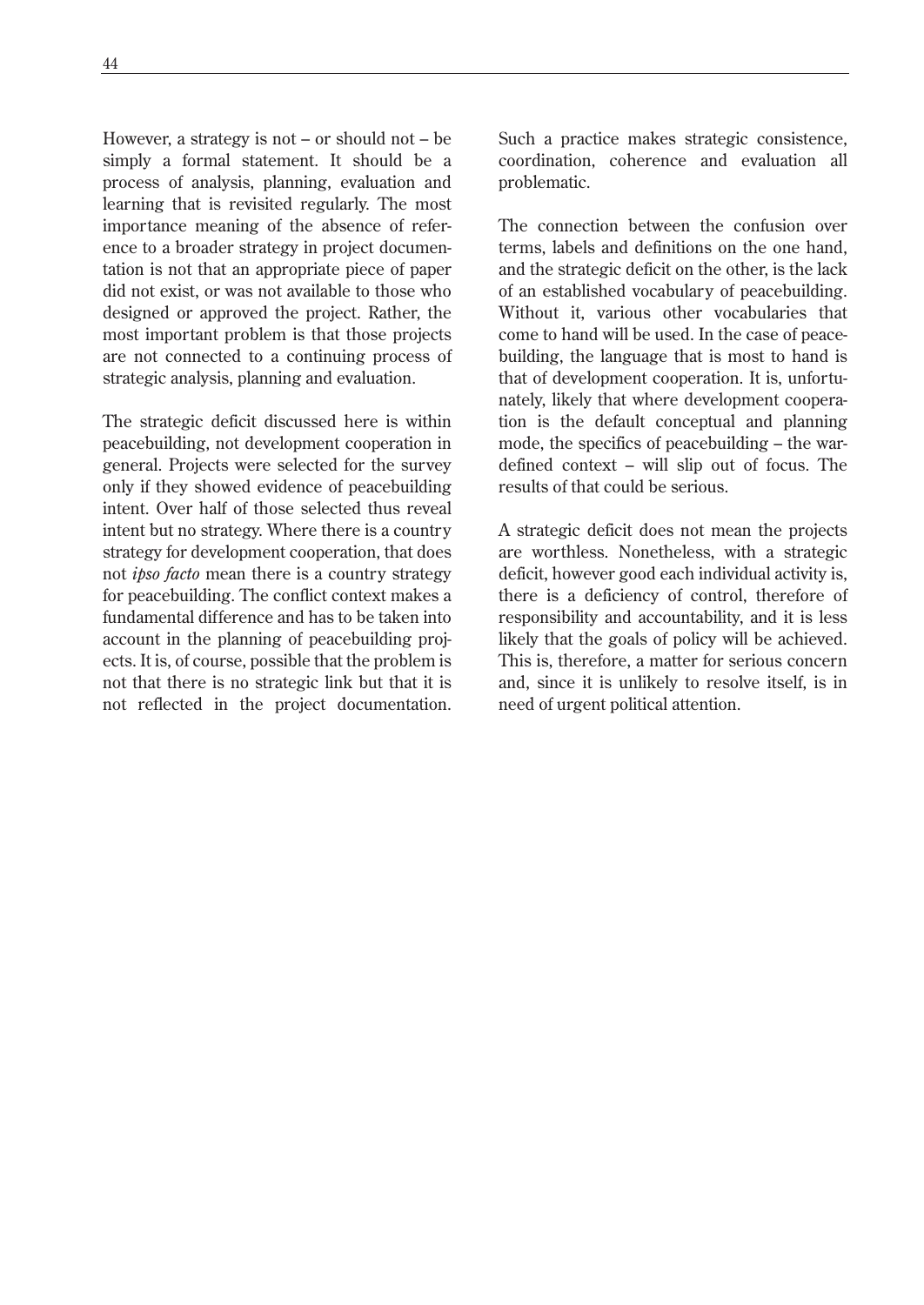# **5 Project and Programme Issues in the Peacebuilding Experience of the U4**

The national studies and surveys reveal many strengths but also a number of features that give grounds for concern. In this section the latter are highlighted by first tracking the classic project cycle – analysis, planning, implementation, evaluation; then by picking out a number of further issues that arise; and finally by looking at the larger planning context within which each project ought to sit.

### **5.1 The Project Cycle**

#### *5.1.1 Analysis*

Systems of planning invariably begin with analysing the problem. Some systems are not much more than problem analysis. Planning using the SWOT system – strengths, weaknesses, opportunities, threats – aims to identify the components of strategy in the analysis of obstacles and openings. The widely used Logical Framework Approach goes even further by identifying objectives simply as the reverse of the problem – if the problem is war, the objective is peace, for example. Whether formally expressed and taught, or not, it is axiomatic that planning begins with analysis – treatment without diagnosis defies everything we regard as sensible.

It is striking that project documentation frequently offers no clear analysis of the problem that is to be addressed by the project. When present, the analysis often gets no further than acknowledging that there is a conflict and therefore conflict resolution activities are appropriate. The German study (p.59) notes that project documentation often refers only in passing to conflict and the British study quotes a finding that, "In most cases, such (development) efforts are being undertaken without any direct relation to conflict."35 The Dutch study found little evidence in the documentation that planning was based on analysing the conflict, corroborating other studies showing that analysis is little used in Dutch policy practice (2. p.29); the introduction of the Stability Assessment Framework represents a response to this problem.

The issue of analysis is clouded by the common eliding of two different terms and concepts – peace and conflict impact assessment (PCIA), and conflict analysis (or conflict assessment) (CA). This confusion is sometimes to be seen in the details of project documentation, sometimes in the way that analysis is discussed by officials. CA and PCIA are related, and any PCIA should include a rigorous CA, but they are different and it is not always necessary for CA to include PCIA. CA is an analysis of a conflict into which the analyst institution is considering an intervention. Generally, PCIA is treated as an analysis of the impact that a development project or programme under consideration by the analyst institution will have on conflict (actual or potential) in the beneficiary country. 36 To analyse that impact and see whether it might promote peace, conflict or neither, it will be necessary to analyse the conflict and conflict potential – and thus to conduct CA. The CA part of the exercise, however, is only a step along the way to a PCIA. On the other hand, a CA process can be carried out regardless of whether development projects are being considered, and its relevance is not limited to conclusions about development assistance.

<sup>35)</sup> Chakrabarti, *Compiling Lessons about Conflict Prevention and Peace Building,* Discussion paper, Evaluation Department, DFID, 2002.

<sup>36)</sup> One of the major efforts to draft a PCIA framework would see it differently and make PCIA a process of mutual learning that should be led by people from the beneficiary country, not the aid agency: Ken Bush, *A Measure of Peace: Peace and Conflict Impact Assessment of Development Projects in Conflict Zones,* Working Paper #1 (Ottawa, International Development Research Centre, 1998). Bush has recently complained that PCIA has deteriorated into a technocratic exercise by and for donor country experts, failing to challenge power relations within the world of development cooperation policy: *idem*, "Peace and Conflict Impact Assessment (PCIA) Five Years On: The Commodification of an Idea", in Alexander Austin, Martina Fischer and Norbert Ropers, eds, *Berghof Handbook for Conflict Transformation* (Berlin, Berghof Centre for Constructive Conflict Management, 2001) http://www.berghofhandbook.net/.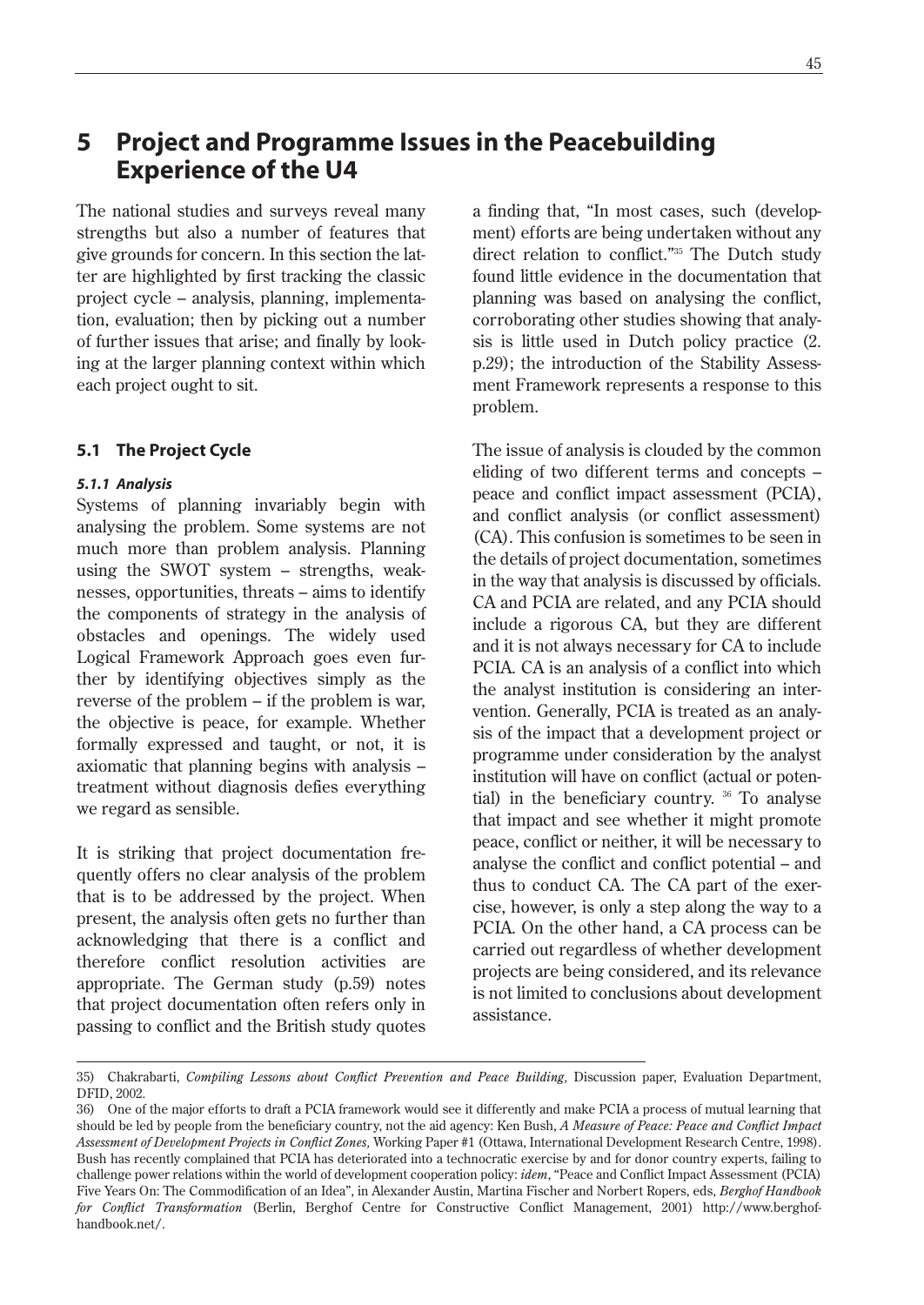Confusion between these two kinds of analytical exercise is incomprehensible. The objects of analysis and the purposes are different. It may simply be lack of familiarity with the field of peace and conflict research that explains the problem.

Further confusion is found on close examination of some of the analytical frameworks. The UK, for example, has a very full framework, which in many aspects has the unusual double benefit of being both comprehensive and crisp. The guidance for analysing conflict does not specifically mention the objectives of the local conflict actors – these are left to be deduced from the interests of the actors, although political actors often act against their own interests. On the other hand, when international actors are brought into the frame, the first thing the analyst is told to look for are "interests and policy objectives" of the outsiders.<sup>37</sup> This neglect of the objectives of local actors is reflected also in a not-for-citation World Bank draft paper from December 2002 on the Bank's Conflict Analysis Framework.

It is arguable whether the category of interests allows the analyst fully to consider objectives. It does not actively block it, but nor does it push an analyst in that direction. USAID's draft Conflict Assessment Framework dated January 2002 does considerably better in integrating actors' interests and objectives with structural causes and factors such as opportunity. It is worth recalling that the Angola war ended upon Savimbi's death, that low-level conflict festered in Cambodia until Pol Pot was dead, and the unlimited spoiler tactics of the RUF in Sierra Leone frustrated the UN and sabotaged the peace agreement until the British intervened directly against the RUF – these and a host of other examples warn those who would pursue peacebuilding not to ignore or underplay the role, objectives and calculations of local political and community leaders. There is no theoretical

or practical reason not to combine the structural long-term causes and the shorter-term objectives of political actors in a conflict analysis. War – even civil war – remains the continuation of politics by other means: it is a willed action that needs to be understood as such, even if it often also looks like an inchoate process. And once a full analysis has been conducted, it needs to be one of the elements that shape the strategic plan.

## *5.1.2 Planning*

Absence of analysis, a degree of uncertainty about the object of analysis, and gaps in the methodology offer one set of problems for project planning. The foundations on which the house will be built are already weak. However, these flaws are probably not enough to explain why over 55 per cent of projects in the survey lacked connection to a broader strategy. As well as the absence in many cases of any such broader strategy, there is also another factor worth looking at.

Evaluations quite often reveal that seemingly obvious connections are not made at various levels of the policy and project machinery. A Norwegian evaluation of work in Mozambique remarked that, although "The end of the war did generate a process of rethinking the Norwegian aid program," the main aid strategy papers revealed "little effort to relate aid to the particular challenges in post-war Mozambique." Overall, the report remarks that Norway's role was as "a reliable source of finance to programmes whose strategic terms were set by others," quotes a Norwegian aid official as complaining that all they did was write cheques, and places this against a background in which the Mozambican peace process was not a major priority for Oslo policy-makers "and was in any case primarily seen as a foreign aid question." 38 In not dissimilar vein, the Sida synthesis evaluation in 2000 complained that, "The documentation often contains no argument that logically

<sup>37)</sup> *Conducting Conflict Assessments: Guidance Notes,* UK Department for International Development, 2002.

<sup>38)</sup> Alistar Hallam, Kate Halvorsen, Janne Lexow, Armindo Miranda, Pamela Rebelo and Astri Suhrke (project leader), *Evaluation of Norwegian Assistance to Peace, Reconciliation and Rehabilitation in Mozambique,* Evaluation Report 4.97 (Oslo, Norwegian MFA, 1997): p.11 ("The end of the war…"); p.xi ("reliable source"), p.11 (writing cheques), p.10 ("a foreign aid question.").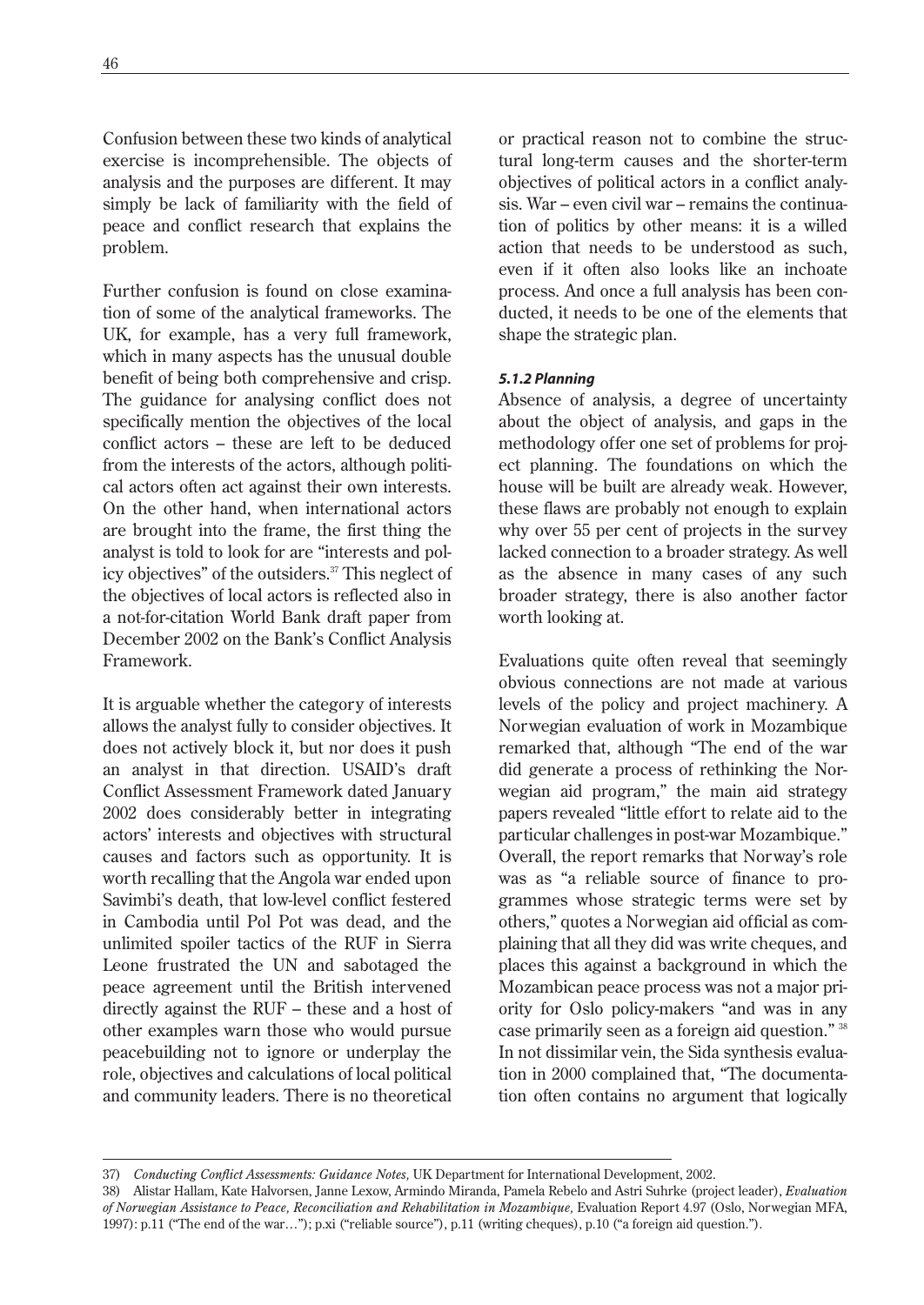links the proposed or reported activities to the conflict situation."39 The British study reports that UK project documentation appears to imply that the job of peacebuilding was viewed as over or irrelevant in Mozambique, Cambodia and Bosnia-Herzegovina during the 1997–2001 period; although the conflict link may emerge at some point in the planning process, it may then get lost (1. p.29). The German policy analysis likewise notes that project planning often makes only passing reference to the conflict situation (p.59).

What these holes in the documentation reveal is that there is no certainty that peacebuilding projects are being planned in such a way that any established goals or criteria are being met. The inadequate linkage between strategy and projects is a source of uncertainty, a lack of internal transparency and non-accountability.

#### *5.1.3 Implementation*

Given these weak foundations, it is worth noting that the number of projects in the survey that can be identified as having been seriously flawed is small. Identification of seriously flawed projects was, in the survey, only available through evaluation reports, some internal and some external. There are a few outright failures but a considerable proportion of projects subjected to evidently rigorous evaluation emerge well from the scrutiny. It is also clear from the documentation that there is a wide range of projects that have been, as projects, well designed and that have good prospects of contributing positively to the beneficiary country's projects of peace.

Among the projects surveyed are many with narrowly defined objectives – e.g., mine clearance, primary education, living conditions, a hospital, trauma-response training for women, support for a radio station or for a dialogue meeting or series of meetings. There are also many projects with multiple objectives – e.g., a municipality where the mode of reconstructing homes was chosen so as to encourage local democracy. Further, a significant number have deliberately broad objectives, such as support for a civil society role in a peace process, with a commensurately broad range of means used to approach that objective. Norway has supported broadly-based, multi-faceted, long-term projects, usually combining political and reconciliation functions in Afghanistan, Sri Lanka, Guatemala and Sudan; Germany has done so in Sri Lanka, Mozambique and Guatemala; the Netherlands has done so in Sri Lanka and Rwanda. A UK variation on this theme is its use of multi-country projects and programmes. All the U4 governments support projects that combine socio-economic and political or reconciliation functions. While some projects in the political and reconciliation categories deal with the role of leaders as peace is built, many support ordinary people in their communities in trying to get control of their destinies and reconcile with those who have done harm to them, or to whom they have done harm. Means used include dialogue meetings, training seminars, public education programmes and the like. On this theme, the Norwegian portfolio offers a reminder that there are many paths to peace – in one project in Afghanistan, judo is a means of peacebuilding.

In other words, there are many kinds of projects, and also variety in the basic concepts of what a project is and what it can do. Along with variety, there is innovation. The problem is not that what is done on the ground is clearly deficient – and where it has been identified as such, it has been quickly corrected; rather the problem is the lack of connectivity between ground level and the centres of policy and strategy.

#### *5.1.4 Evaluation*

Project evaluation could not only be a means by which the functioning of individual projects is checked, but also a way of resolving – first of all

39) SIPU International *et al: Assessment of Lessons Learned from Sida Support to Conflict Management and Peacebuilding,* p.5.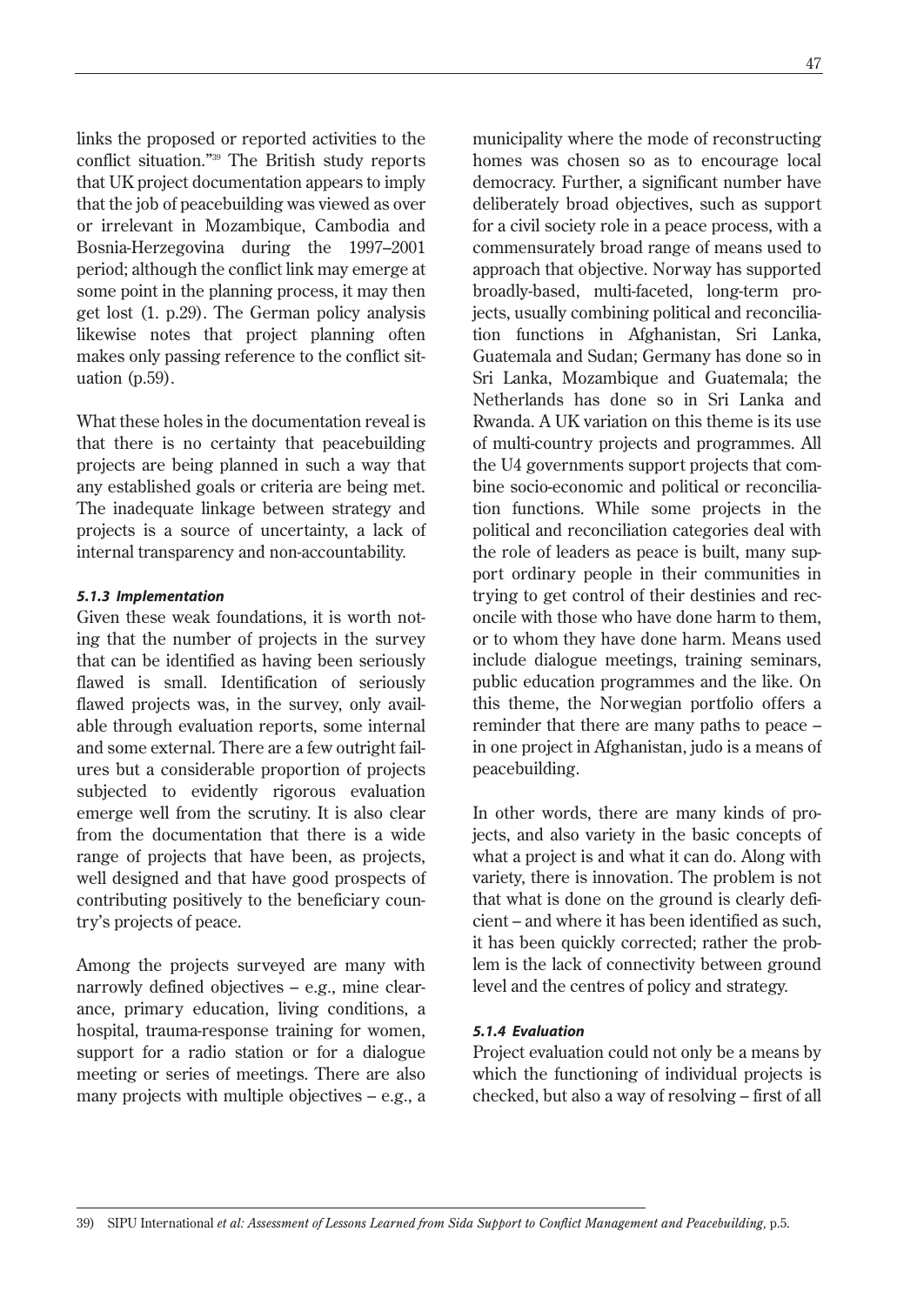by identifying and exploring – the problem of strategic disconnection. The U4 governments invest quite heavily in evaluation, and undertake evaluations of about 40 per cent of peacebuilding projects (Chart 7). More than half of all evaluations identified in the survey are external evaluations, covering 25 per cent of all peacebuilding projects.40



### **Chart 7: U4 Project Evaluations in Survey**

**Chart 8: Differences in U4 Government Patterns of Project Evaluation**



<sup>40)</sup> In compiling these figures, internal evaluation exercises – such as the UK's "output to purpose review" – were distinguished from routine progress reports.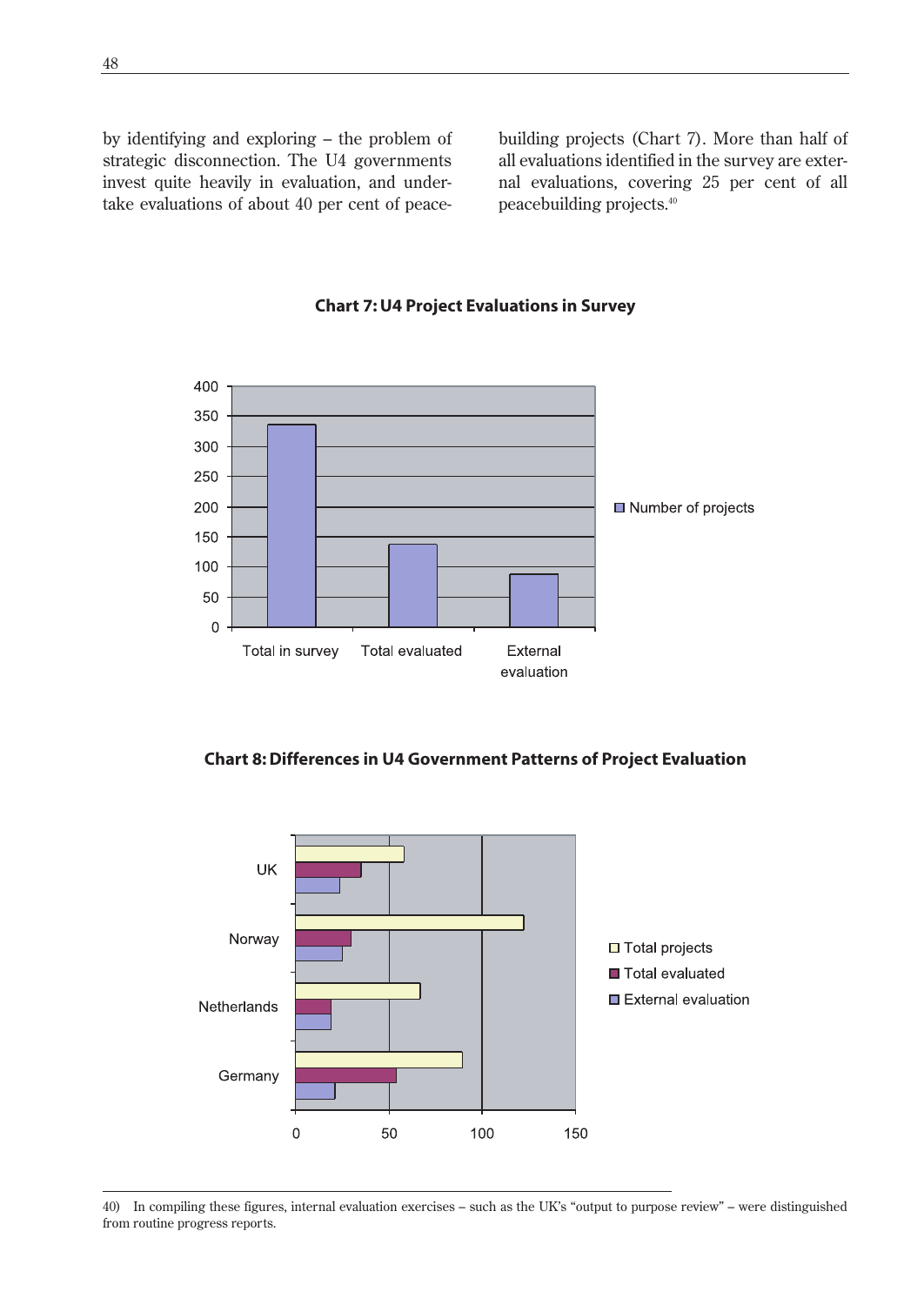Of the U4 governments, Germany and the UK are keenest on evaluation, with both evaluating about 60 per cent of peacebuilding projects, while the Dutch evaluate 28 per cent and the Norwegians 25 (Chart 8). The picture changes somewhat when external and internal evaluations are distinguished from each other. The UK has put 40 per cent of peacebuilding projects in the survey to external evaluation. All Dutch evaluations in the survey were external, so the Netherlands registers 28 per cent of projects externally evaluated, while Germany registers 24 per cent and Norway 21.



#### **Chart 9: U4 Patterns of Evaluation in Different Project Categories**

Variations in the evaluation rates of the different categories of project (Chart 9) are interesting, and explained by a range of factors. The most evaluated category is "other," to which we return momentarily. Apart from that, the security category stands out with 60 per cent evaluated, of which more than half (38 per cent of total security projects) through external evaluation. This is probably explained by two factors: the UK – an enthusiastic evaluator – features strongly in security projects, and Norway – normally a light evaluator – selected a disproportionately large percentage of HMA projects for evaluation, because of concerns in the late 1990s about one particular Norwegian NGO. As for the other three categories, the evaluation rates are 42 per cent in the political category, 36 per cent in socio-economic and 26 per cent in reconciliation, healing and justice. However, whereas the U4 evaluation average is that about 60 per cent of evaluations are external, for reconciliation projects the proportion of external evaluations is almost 80 per cent. The reason for this is not mainly because of the UK's relatively strong commitment to reconciliation projects. Rather, it is more likely to be because reconciliation, justice and healing projects are the newest of the four categories. This has two effects: first, with less project time having elapsed in the period covered by the project survey, the frequency with which they are evaluated was probably lower than it will be in a few years' time; second, when the projects are evaluated, external evaluators are commissioned because the government departments recognise their own relative lack of experience in this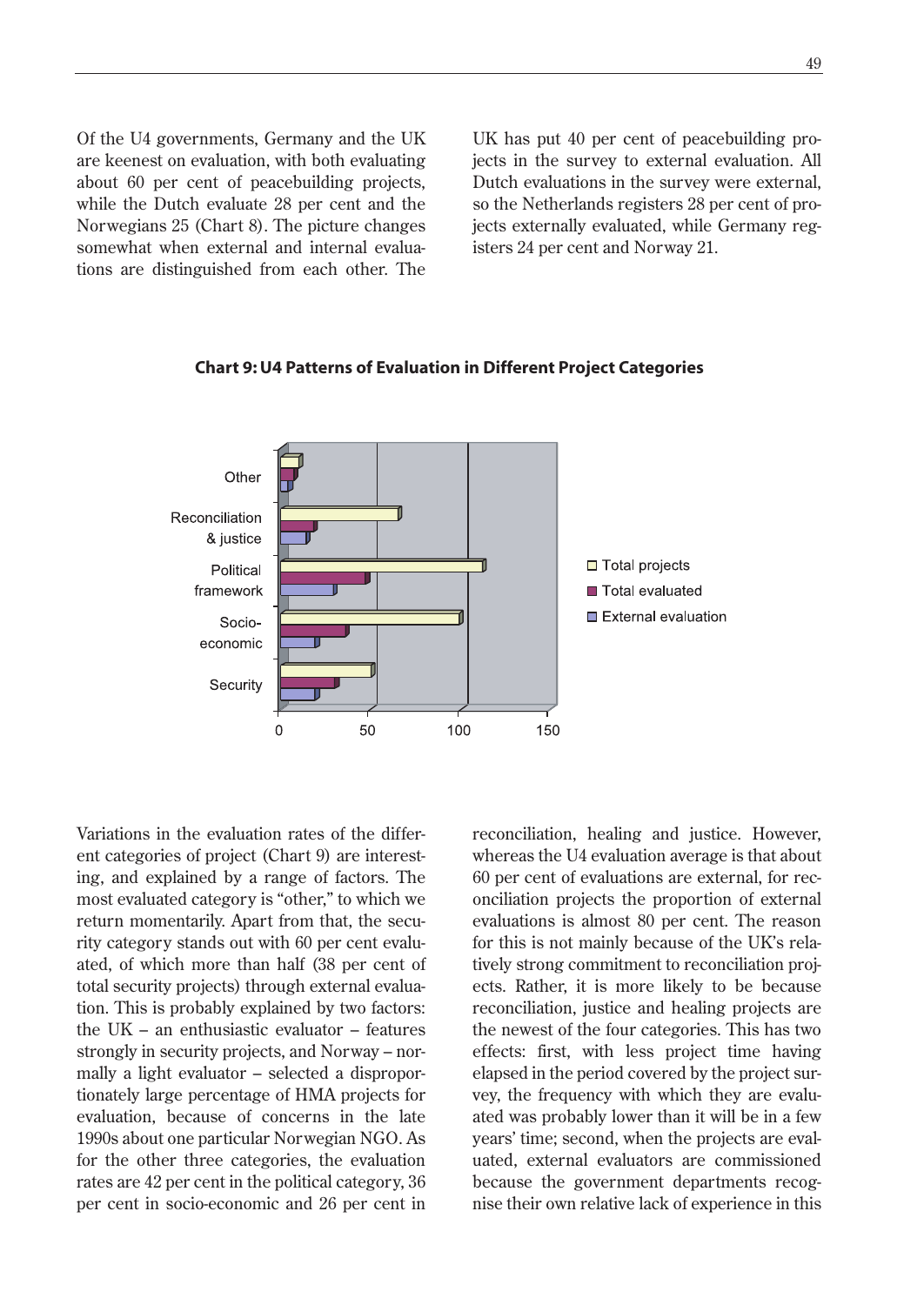part of the field. In coming years, we can expect to see the proportion of evaluated projects in this category increase, with a declining proportion of evaluations that are external. Newness may be the reason why the category of "other" shows high rates of evaluation and of external evaluation, but the sample is so small that no reliable conclusions can be drawn.

The likely importance of elapsed project time in explaining some features of the evaluation patterns is confirmed when the frequency of evaluation is assessed in relation to beneficiary countries (Chart  $10$ ).<sup>41</sup> The proportions of projects evaluated are high in Cambodia and

Mozambique where U4 governments have had a peacebuilding engagement for a decade, compared to the more recent engagements in Guatemala and Rwanda. Longevity is not the whole explanation, however: projects in Bosnia-Herzegovina presumably get evaluation more frequently than some other cases such as Sri Lanka because of its higher political profile. The reason for the strikingly high evaluation rate of projects that are not country-specific is that most of these projects are British and DFID has placed specific emphasis on wanting to learn from its thematic projects, which, by definition, are not specific to any one country.



## **Chart 10: U4 Patterns of Evaluation in Different Beneficiary Countries**

Despite this considerable effort in evaluating peacebuilding activities, and though many of the evaluations draw useful conclusions about individual projects, there is no basis for drawing

wider conclusions about, for example, what works and what does not work in U4 peacebuilding. The Dutch study notes that worthwhile lessons have been drawn but without

<sup>41)</sup> Angola, Colombia, DR Congo and Sierra Leone are omitted from Chart 10 because the number of projects in those countries included in the survey is too small for even modest conclusions to be drawn.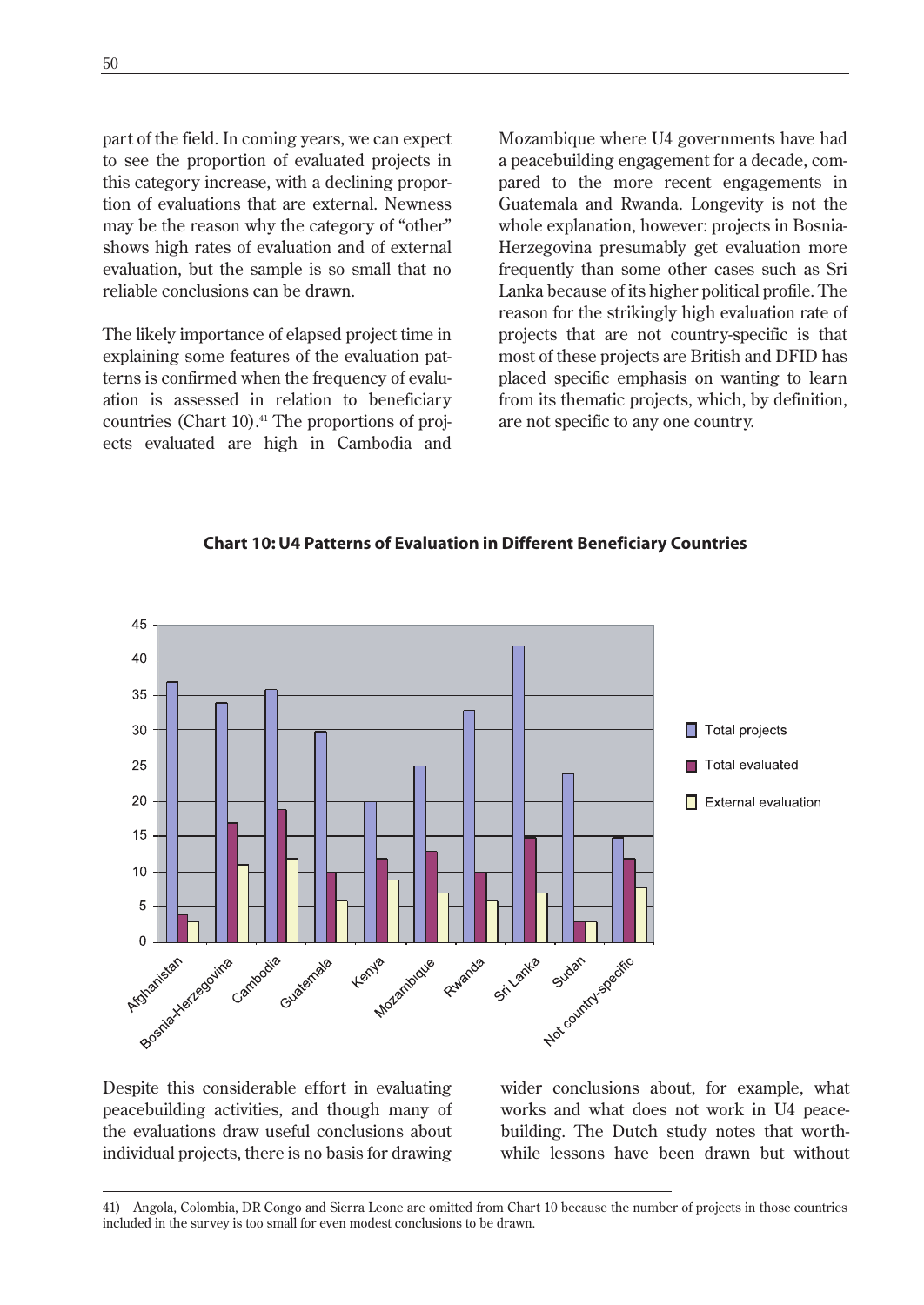establishing the basis for general conclusions (2. p.39) and bemoans the tendency of evaluations to list concrete achievements without analysing what those achievements really add up to (2. p.35). The German study notes that knowledge about the effectiveness and efficiency of peacebuilding is generally very poor and sees large differences in the methodologies used in internal evaluations (p.30).

Beyond this, there are three major problems in the area of evaluation. The first two are presumably also problems in evaluation of development cooperation activities, and the third has its parallel problem there.

The first problem is doubt about whether anybody pays attention to evaluations. The problem is not evident in the project documentation but emerges in conversation and informally. The idea that there is resistance to evaluation is not new to anybody who has been engaged on either side – evaluator or evaluated – and nor is it surprising. It would, nonetheless, be worth developing mechanisms to follow up evaluations, to assess how their input is received and the degree to which it is acted upon. The Norwegian study found a noticeable lack of such mechanisms and found that evaluations that had been carried out were not included in the project archive (p.30).

The second problem is that the record of experience is, in general, in a condition that is difficult to access. The difficulties vary from one country to the next and include the decentralisation of archives (project files held by embassies with no copies in the capital), inconsistency and incomplete material in the archives, minimal or no cross-filing, inadequate use or non-use of policy flagging to make the DAC coding system more comprehensible from the perspective of those interested in looking at peacebuilding experience. The German project survey was unable to work from a unified database as a basis for selecting projects; the UK survey concluded that better information management is needed if evaluation is to be done properly; the Norwegian survey found the NORAD archives more user-friendly than the MFA's and, like the German survey, could not produce expenditure figures; the Dutch survey was helped by a well organised database but there were deficiencies within it that made compiling basic information difficult. In general, the survey provokes the question, How is it possible to learn from experience if there is no organised body of experience from which to learn?

The third problem of evaluation in the peacebuilding field is how to assess the impact of projects in contributing to peaceful relations in the beneficiary country. As the Dutch study comments, impact assessments have problems in establishing causality and the intervention logic (2. p.31), a point seconded by the German study (pp.30–1). One of the boldest recent efforts to make progress comes from the Reflecting on Peace Practice project (RPP) – a multi-year, multi-donor and multi-participant project to synthesise and summarise lessons from the recent experience of NGO peace projects. RPP concluded that a peace programme is effective in contributing to "peace writ large" (i.e., peace in the country) if it leads beneficiaries to develop peace initiatives, produces political institutions to handle conflict grievances, prompts people to resist violence and provocations, and results in an increase in people's security.<sup>42</sup> However, a community might develop its own peace initiatives and resist provocations, only to be destroyed by war coming from another part of the region or country: islands of peace sometimes exist and sometimes are inundated. Similarly, political institutions established to manage conflicts and address grievances can, in the wrong hands, also be the instruments for fanning the flames of conflict. Peacebuilding is haunted by awareness that things can go either way.

The RPP approach is bold, direct, and useful in many ways, but does not ultimately resolve the problem. How to assess the impact of one project or programme, when there are so many

<sup>42)</sup> Mary B Anderson and Lara Olson, *Confronting War: Critical Lessons for Peace Practitioners* (Cambridge, Ma, The Collaborative for Development Action, 2003) pp. 16–18.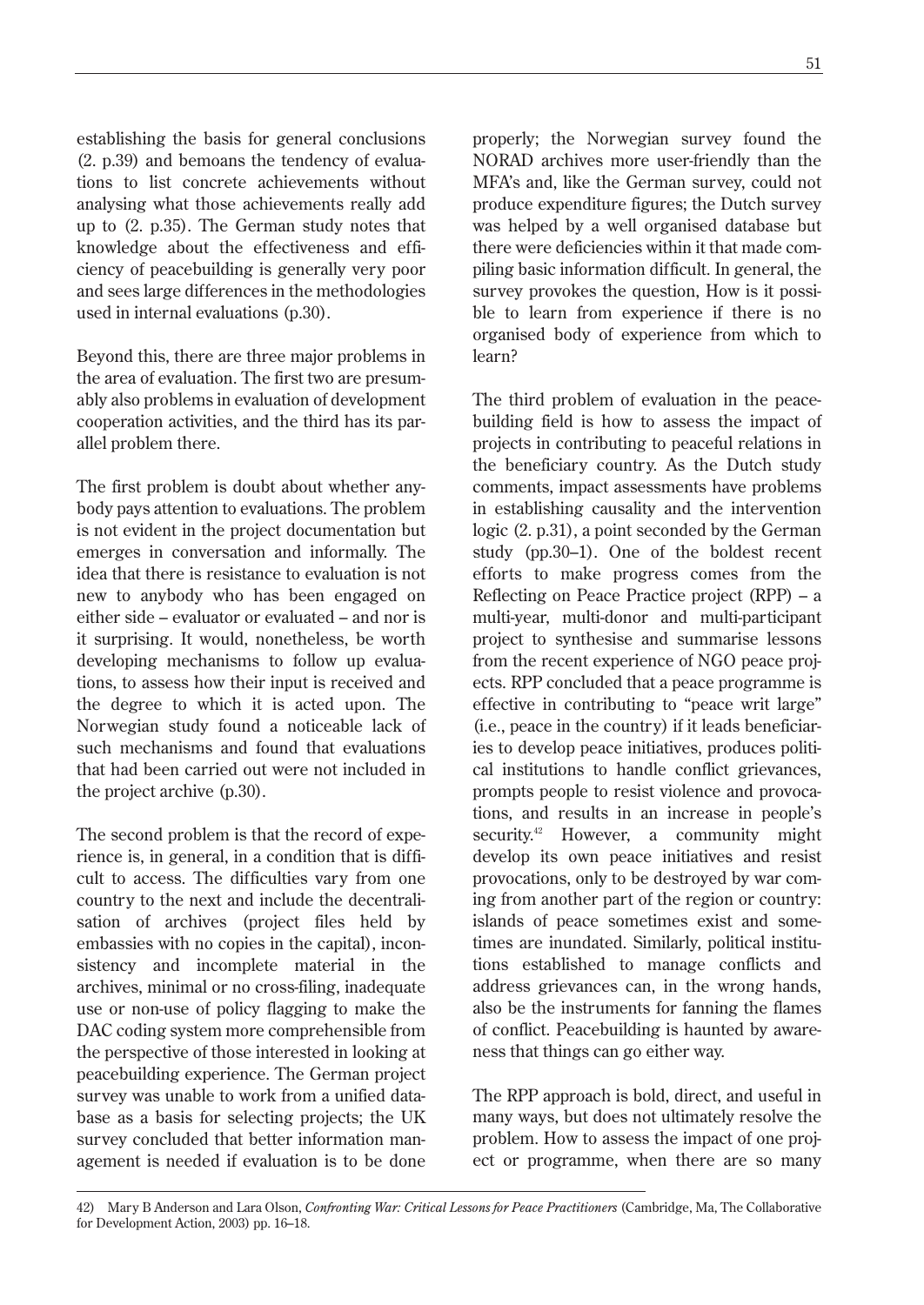influences on the question of whether there shall be peace or war, and what timeframe should be used – a year, a decade, a generation – when the effects of war go so deep but its return can happen as a result of a crisis lasting only a month or two: these are challenges that have not yet been satisfactorily handled. The Dutch study also suggests that "complicated project implementation structures" also made it difficult to investigate impact (2. p.31).

According to a literature review conducted for the University of Ulster's International Conflict Research (INCORE), there is a great deal of confusion about peacebuilding evaluation, especially in relation to assessing impact, in part because of the similarity of the term with PCIA.43 As with the confusion between PCIA and CA, it seems conceptual clarity is required in order to distinguish different exercises from each other. The INCORE studies of what they call conflict resolution evaluation (CRE) admit that it is "an *ad hoc* process that conforms to the needs of the moment and is limited by a lack of skills, understanding and resources."44 As they point out, academic theory of social change is no help since it tries to explain how change happens rather than how it can be initiated, and in any case has paid scant attention to change in the context of peace and conflict.<sup>45</sup> The truth is that there is no science for gauging the effect of peacebuilding projects on the prospects of peace and war and CRE is too often a snapshot in a dynamic process.46

Two conclusions have been drawn from this unsatisfactory state of the art. The first, in which the INCORE approach is quite at odds with RPP's, is that judging the worth of interventions by their effect on "peace writ large" sets the standard too high. The INCORE authors argue that both because conflict resolution interventions are often small, and because so many variables ("ranging from economics to droughts") shape the link between an intervention and the prospects of peace, analysing the link is extremely difficult.<sup>47</sup> This is true not only for small interventions, but even for large and expensive ones in the security and socio-economic categories. The INCORE approach therefore asks for more limited and more reasonable expectations in CRE. A second conclusion is that since a project is an unfolding process, so impact assessment should be a process, with the hope that a cradle-to-grave assessment of a project's impact would help strengthen the impact and make it sustainable.<sup>48</sup>

These conclusions still fail to solve the problem of assessing impact. Asking for reasonable standards seems right, but begs the question, reasonable standards *for what?* The problem has been displaced, not solved. And while it is true that a few projects in the survey suggested that lifetime project monitoring is of benefit in finetuning the activity as it goes along, introducing it across the board would be extremely expensive. It would presumably be possible only for a selected few projects. Selection would have to be made even before projects have begun implementation. This would raise the challenge of finding a systematic basis for selection, suggesting a further displacement of the problem, and still with no answer to the basic question of how to identify and assess the impact of individual projects.

Faced with this problem and with a series of resourceful but ultimately unsuccessful attempts to solve it, the first part of the alternative proposed here is radically different: *we should simply admit failure.* 

<sup>43)</sup> Cheyanne Church and Julie Shouldice, *The Evaluation of Conflict Resolution Interventions: Framing the State of Play* (Derry/Londonderry, INCORE, 2002) pp.8–9.

<sup>44)</sup> Cheyanne Church and Julie Shouldice, *The Evaluation of Conflict Resolution Interventions Part II: Emerging Practice & Theory* (Derry/Londonderry, INCORE, 2003) p.5.

<sup>45)</sup> *Ibid,* pp.30–31.

<sup>46)</sup> Church and Shouldice, *The Evaluation of Conflict Resolution Interventions Part II: Emerging Practice & Theory,* p.5.

<sup>47)</sup> Church and Shouldice, *The Evaluation of Conflict Resolution Interventions: Framing the State of Play,* p.38.

<sup>48)</sup> *NGOs and Impact Assessment,* NGO Policy Briefing Paper No. 3 (Oxford, International NGO Training and Research Centre, 2001) p.7.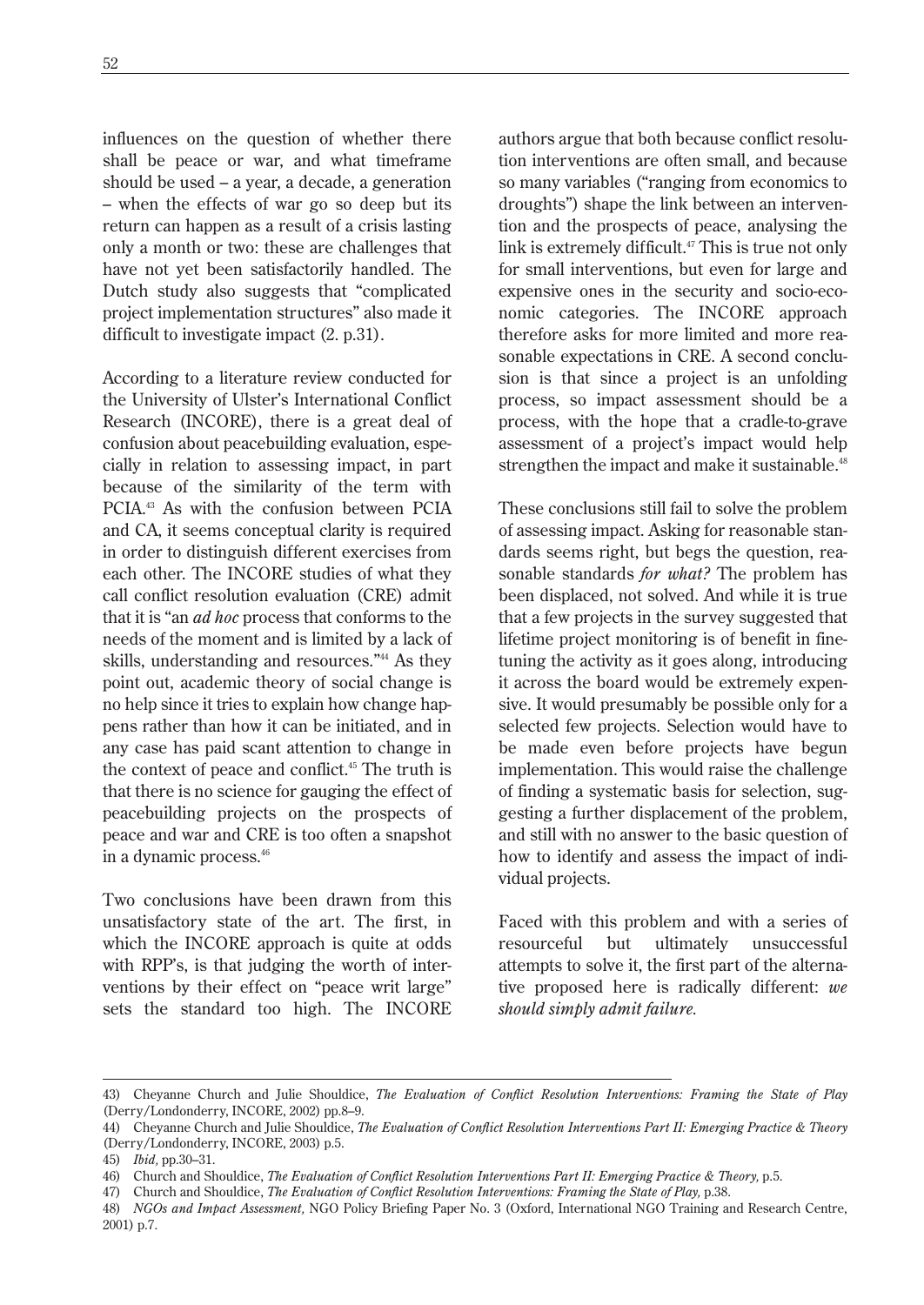So far as we know, there is no way to assess the impact of individual projects and we should therefore stop trying to do it. Academic research should be encouraged to try to solve the problem, with experimentation to be initiated if some interesting theoretical insights emerge. Until then, peacebuilding project evaluations should no longer bother about assessing impact. They should concentrate on identifying project outputs, ensuring that project partners have fulfilled their contracts, accounted for their spending, fulfilled their promises and in general implemented the project in line with best practice and with the expectations and demands they set out to fulfil. This should include as a priority verifying whether project implementation has remained strategically consistent.

The reason that this last element is so important is the second part of the alternative proposed here: *we should shift the assessment of impact from the project level to the strategic level.* Self-evidently, in order to implement this shift, there must be a strategy. We return to the discussion in section 7.2 and section 7.4 below.

### **5.2 Further Strategic Issues**

It is worth drawing attention to two issues that have a bearing on the problem of the strategic deficit and the task of strategic planning: one is that some kinds of projects appear resistant to strategy, which emerges from the project survey, and the other is the more generally recognised problem of absorptive capacity.

#### *5.2.1 Strategy-resistant projects*

Apart from the absence of any strategic linkage for 55 per cent of projects surveyed, a further feature of the strategic deficit is the strange phenomenon of types of projects that seem particularly resistant to taking strategic considerations on board. In particular, these are HMA, DDR and socio-economic projects. The problem is visible both in the project summaries and 53

in evaluations and is noted in the Norwegian study (pp.25 and 38).

The role of mine action and DDR in peacebuilding is obvious, but that does not mean they do not need a strategy. Indeed, the past two to three years have seen an effort to rethink HMA because of the recognition that landmines are a social as well as a physical fact. Land cleared was not always used, for example, so mine clearance made the land safer but did not contribute to prosperity or even successful subsistence.49 Likewise, for DDR projects to contribute to peace and stability, ex-combatants should be integrated into society in a phased process, and there must be job opportunities awaiting them. Otherwise, they are most likely to head for criminality.<sup>50</sup> And economic development can have negative as well as positive effects. To ensure the latter, socio-economic projects need to be tested by a PCIA that connects them to the overall peacebuilding strategy in the beneficiary country. In short, no activity can be permitted to be outside of the net of the intervention strategy.

### *5.2.2 Absorptive capacity and the wages problem*

A country that endures an armed conflict with a high political and media profile in western countries and then comes to a peace agreement will next face the arrival of several thousand international staff and the inflow of a considerable amount of wealth in a relatively short period. Experience in Bosnia-Herzegovina in particular brought the issue of absorptive capacity to the forefront, and the issue has again been made acute by the effort in Afghanistan: just how much peacebuilding aid can a war weary country usefully absorb? And "usefully" deserves emphasis because many things that are not useful – including widespread corruption and rampant price inflation – result from too much aid.

The UK has a specific position in favour of frontloading its peacebuilding aid – i.e., providing it early in the post-war period. The British study

<sup>49)</sup> Ananda S. Millard and Kristian Harpviken, *Community Studies in Practice: Implementing a New Approach to Landmine Impact Assessment with Illustrations from Mozambique,* PRIO Report 1/01 (Oslo, International Peace Research Institute, 2001). 50) Collier et al, Breaking the Conflict Trap: Civil War and Development Policy, pp.159–61.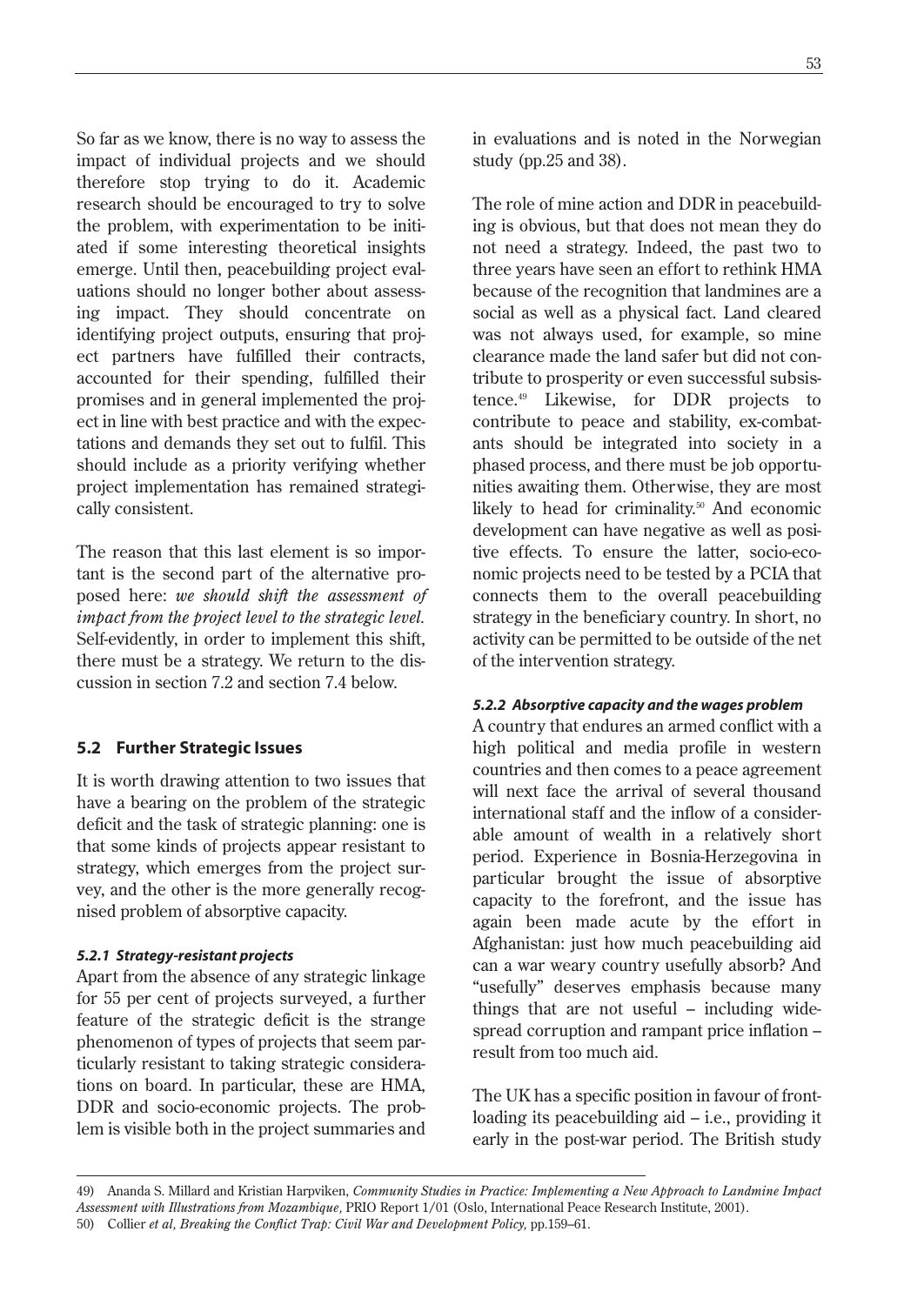says that this is based on research showing the high risks of peace agreements breaking down early. As a general proposition, however, the idea that aid should come early is challenged by World Bank research showing that a decade of aid is needed for post-conflict recovery and avoidance of further war, and that the peak absorption period is in the middle four or five years of the decade (i.e., from year four to year seven or eight).<sup>51</sup> The study's authors argue that peacebuilding aid is given by the major donor countries at the wrong time and at the wrong rate.

Whether the British policy therefore needs to be recalibrated, however, is not immediately clear. It depends on what the other major donors do. If everybody follows the British example, the World Bank research team's complaint that peacebuilding aid peaks at the wrong time will be ever more justified. However, if other donors move more slowly, then there is a point in the UK moving quickly.

There is also the pragmatic point that donor government policies in peacebuilding are subject to the dictates of political fashion, in ways that have nothing to do with the exigencies of peacebuilding. From South Africa to Bosnia-Herzegovina, to Kosovo, and thence to Afghanistan followed by Iraq, the fashion leaders shift their attention every couple of years, with sideways glances now and again at Somalia, the Great Lakes, Guatemala and East Timor. Getting the money while the inevitably short-lived attention of the major leaders is focused on the country makes sense. It would be useful then to have a trust fund mechanism that allows it to be spent at a different rate that is more responsive to the needs of peacebuilding.

While the World Bank study indicates the peak period of absorptive possibilities, it does not indicate how to calculate the appropriate scale. Many practitioners and close observers alike of peacebuilding might easily agree with the notion that too much aid is worse than too little,

but agreeing beforehand what is too much and what is too little is rather more difficult. This is a task for a focused research effort.

One consequence of the inflow of aid, IGOs and international NGOs is that employment opportunities open up for locals who can speak English or another major international language. In the first instance, they are not needed as executive officers or managers, but as translators, drivers, receptionists, guides and fixers. They tend to have university education. As the IGOs and NGOs compete for these valuable human resources, wages spiral; in Bosnia-Herzegovina and Kosovo, graduates working for an international NGO can earn six to ten times more than they would as a school teacher. With some of the IGOs, the salary differential is said to be even greater. The result is that educated people are doing jobs that are well beneath their abilities and are unavailable to work in the state or in private enterprise, while the costs of goods rise to meet the available spending power, reducing the living standards of those not employed by the internationals. The problem surfaced in Bosnia-Herzegovina to considerable critical comment within the IGO–NGO community. No corrective was attempted when the Kosovo engagement began, however, and the problem surfaced just as sharply there. On the eve of peacebuilding efforts in Afghanistan, there were attempts to coordinate a wages policy, but it broke down immediately and by some accounts the problem is just as sharp there as it has been in the Balkans.

It is not clear how to deal with the wages problem. Implementing a wage policy requires unity. It only takes one major IGO to break ranks, and several hundred international NGOs will follow. It may be that timing aid so that it builds up to peak in years four-to-seven of the peacebuilding effort would itself be one contribution to finding a solution. For the rest, renewed attempts at coordination seem mandatory.

<sup>51)</sup> Collier et al, Breaking the Conflict Trap: Civil War and Development Policy, pp. 157-9; also Aid, Policy and Growth in Post-Conflict *Countries,* Dissemination Notes Number 2 (World Bank Conflict Prevention and Reconstruction Unit, 2002).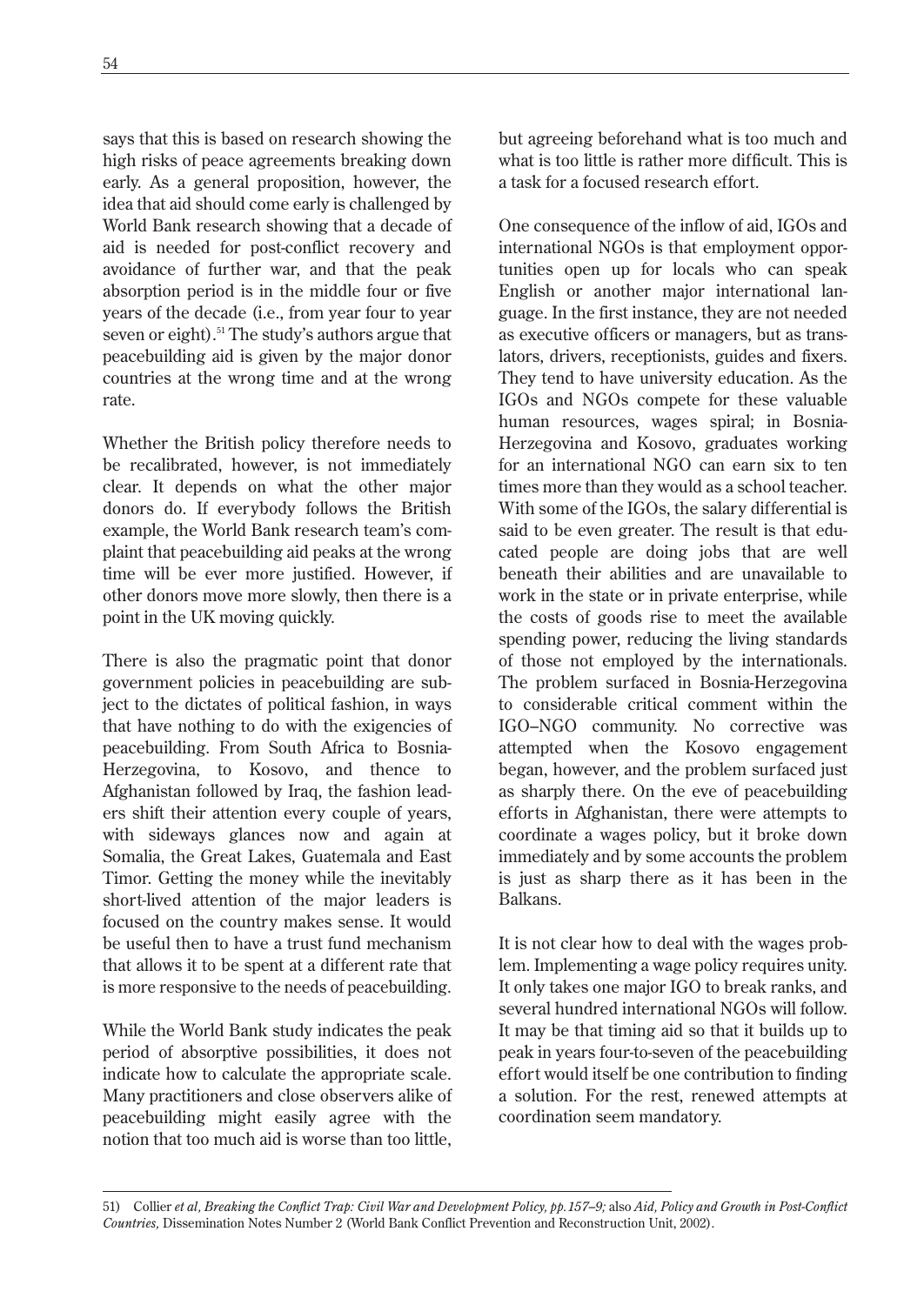# **6 Lessons Learned in Peacebuilding by the** *Utstein* **Governments**

One result of the survey of 336 projects is the recognition that it was mistaken at the outset of the joint *Utstein* study of peacebuilding to think in terms of a decade of experience of peacebuilding. The absorption of the concept has been slower and is still continuing and it would be misleading to treat all projects in the survey as peacebuilding in a strict and singular sense, even though they are in a more general and flexible way. This is not only part of the evidence – along with examples of conceptual and terminological uncertainty – that peacebuilding is a field that is still evolving. It is also an indication that, as part of that evolution, there is a significant learning process going on.

As indicated at the outset, it is not part of the intention of the joint study to produce a compendium of lessons learned about peacebuilding project implementation. The focus of the joint study has shifted inexorably onto the strategic level, as a result of the close examination of projects, and it is the lessons learned on that level that are presented here:

- 1. Recognising that when countries are torn apart by civil war, the causes lie deep in the social and socio-economic fabric, the U4 aim to implement peacebuilding at multiple levels. They therefore use a wide-ranging palette of peacebuilding activities.
- 2. The different activities in peacebuilding are inter-dependent. Each of the four main categories is indispensable and, depending on specific circumstance, each of the 19 kinds of peacebuilding activity in the survey has its uses.
- 3. There is value both in narrowly focused projects and in broadly focused projects with multiple objectives. U4 countries have developed experience in both. When appropriate, they have shown they can mix and combine different types of

peacebuilding activity to maximise impact.

- 4. Carefully developed local partnerships are critical for identifying and responding to local needs.
- 5. Action at a global level can also be crucial to the success of local peacebuilding efforts – the efforts to prevent the illicit trade in diamonds from fuelling wars in Africa are an illustration of this.
- 6. Peacebuilding activities have to be responsive to their context and to change as that context changes. In this, the regional context is often important and may be decisive in determining the prospects for peace in the beneficiary country. Realism about both the national and the regional context is essential.
- 7. Knowledge about the conflict and the unfolding and possibly fast changing situation is an essential part of peacebuilding and the basis of responsiveness.
- 8. Responsiveness is also important both in initiating aid and in targeting it. To increase responsiveness, for example, Norway has introduced a budget line for transitional aid to bridge the gap between short-term humanitarian assistance and long-term development aid. Mechanisms such as the German system of National Peace Funds to support micro-project and the UK system of Conflict Prevention Pools are also means of improving responsiveness.
- 9. Peacebuilding interventions must be sustained – although it is not necessary that every project has a long life, an intervention as a whole must be sustained for a decade or more. Sustainable peace is only available on the basis of sustained effort.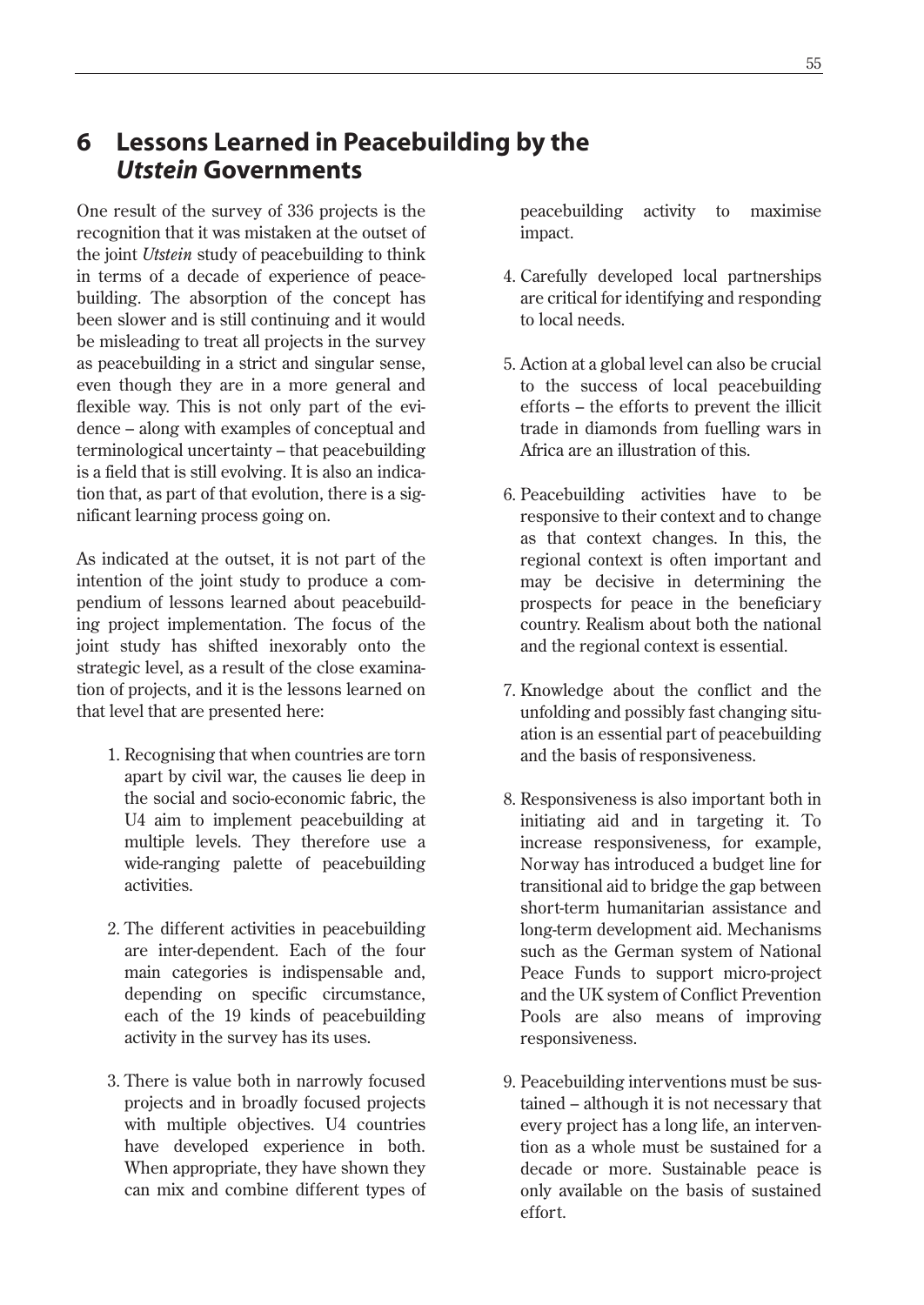- 10. The wide-ranging ambitions of U4 peacebuilding efforts and the need for sustainability call for coordination of efforts within governments, between them, and with IGOs, NGOs and multilateral organisations.
- 11. As a result of their expanded ambitions and their experience, U4 governments have introduced new policy instruments and mechanisms to improve coordination. For coordination of German peacebuilding efforts including those of NGOs, the government has established the Working Group on Development and Peace. For the purpose of interdepartmental coordination and cooperation, the UK has established the conflict pools system. For coordination with IGOs and major NGOs, the UK has also introduced a system of partnership agreements that highlights strategic planning, specific goals and benchmarks, and evaluation of progress.
- 12. In the course of developing their experience, the U4 are also developing a pool of qualified and experienced personnel

in both governmental and non-governmental circles. Germany has placed one part of this pool into a trained Civil Peace Service that can be deployed in small numbers to offer expert assistance. Other U4 countries offer the same assistance without developing a standing arrangement in the same way.

- 13. The U4 have invested considerable effort in project evaluations. From these have come specific lessons about the specific projects. More generally, from this it has become clear that there is as yet no science by which it is possible to assess accurately the peacebuilding impact of an individual project.
- 14. The U4 have each seen cause in the past two-to-three years to initiate new policy directions and instruments to strengthen their peacebuilding strategies.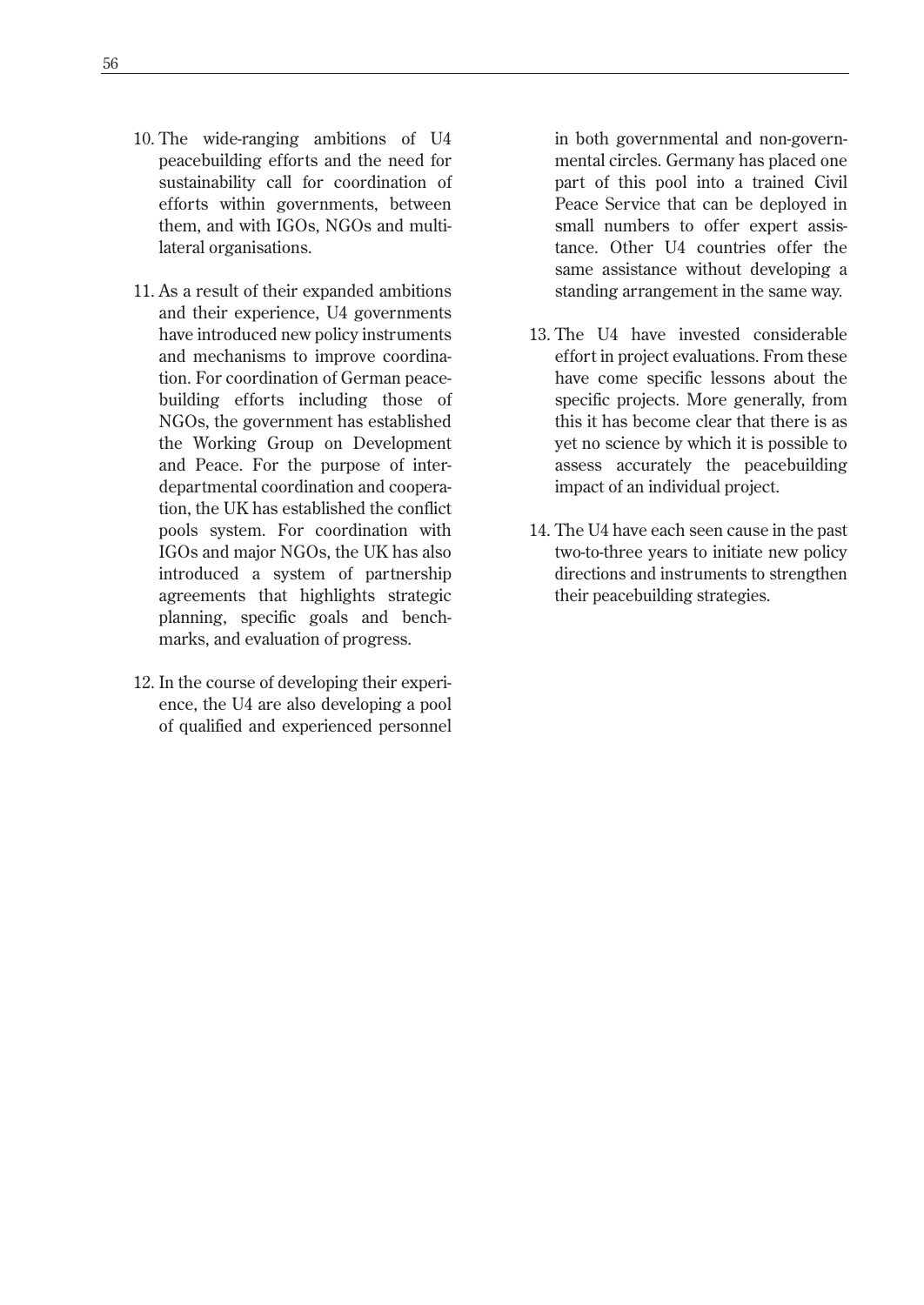# **7 Addressing the Strategic Deficit**

As well as strengths, the project survey and national studies reveal problems. Most striking is that a majority of peacebuilding projects in the survey have no stated connection to a country strategy. For some beneficiary countries, there is no peacebuilding strategy, including the high profile case of Afghanistan; in other cases, there is a country strategy but projects were not connected to it. Further, there is confusion about the meaning of central concepts and planning is based on relatively little analysis. There are also problems about the timing of financial flows and the influx of resources has unwanted effects in war-torn countries. There are major question marks about assessing the impact of peacebuilding efforts. There is, in short, a deficit in the strategic dimension of peacebuilding activities.

In different ways, the U4 countries have all begun to address this deficit with initiatives begun after the survey period of 1997–2001. The new German National Action Plan and cross-sectoral concept are intended to generate more strategic coordination and coherence. The Dutch SAF is an instrument for strategic analysis, planning and management. Norway's draft peacebuilding strategy was directed at addressing the same issues. The British CPP system is a major innovation for cross departmental cooperation and strategic coherence. The depth and reach of these initiatives vary. The arguments in this section and the conclusions and recommendations to which they have given rise are intended as proposals that move in the same direction, both intensifying and broadening the push for greater strategic consistency.

### **7.1 The Components of the Strategic Deficit**

The strategic deficit that has been identified in the preparation of this study has the following components:

Analysis: Analysis of the problems to be addressed by peacebuilding is often lacking and, when there is analysis it often has clear flaws in the analytical framework and the underlying concepts. A particular lack is that the analytical basis for planning should be set by looking both at needs and at feasibility. The latter element does not seem to be taken up to any significant degree in the projects in the survey.

Strategic consistency and coordination: The widespread lack of explicit reference to stated strategies – and the purely gestural nature of many of the references to strategy that can be found – means that consistency between policy aims and activities is not systematic. In turn, this hinders the achievement of strategic coordination with other actors.

Evaluation: There seem to be shortfalls in the basis in knowledge and the methodologies of project evaluation, while impact assessment has proven to be an unreachable goal, and the problematic state of project archives creates a tenuous empirical basis for any comparative evaluation that searches for overall lessons learned from peacebuilding experience.

As the challenge is taken up to address these problems, particular attention needs to be given to two aspects:

Coordination between actors is self-evidently important in multinational peacebuilding efforts, and coordination begins at home in inter-departmental knowledge-sharing and cooperation. The different policy actors and instruments of donor governments towards a beneficiary country need all to be pulling in the same direction.

Experiences in, for example, the western Balkans, West Africa, and the Great Lakes region show that the regional context of conflict is often fundamental to the prospects for peacebuilding. When relevant, the regional dimen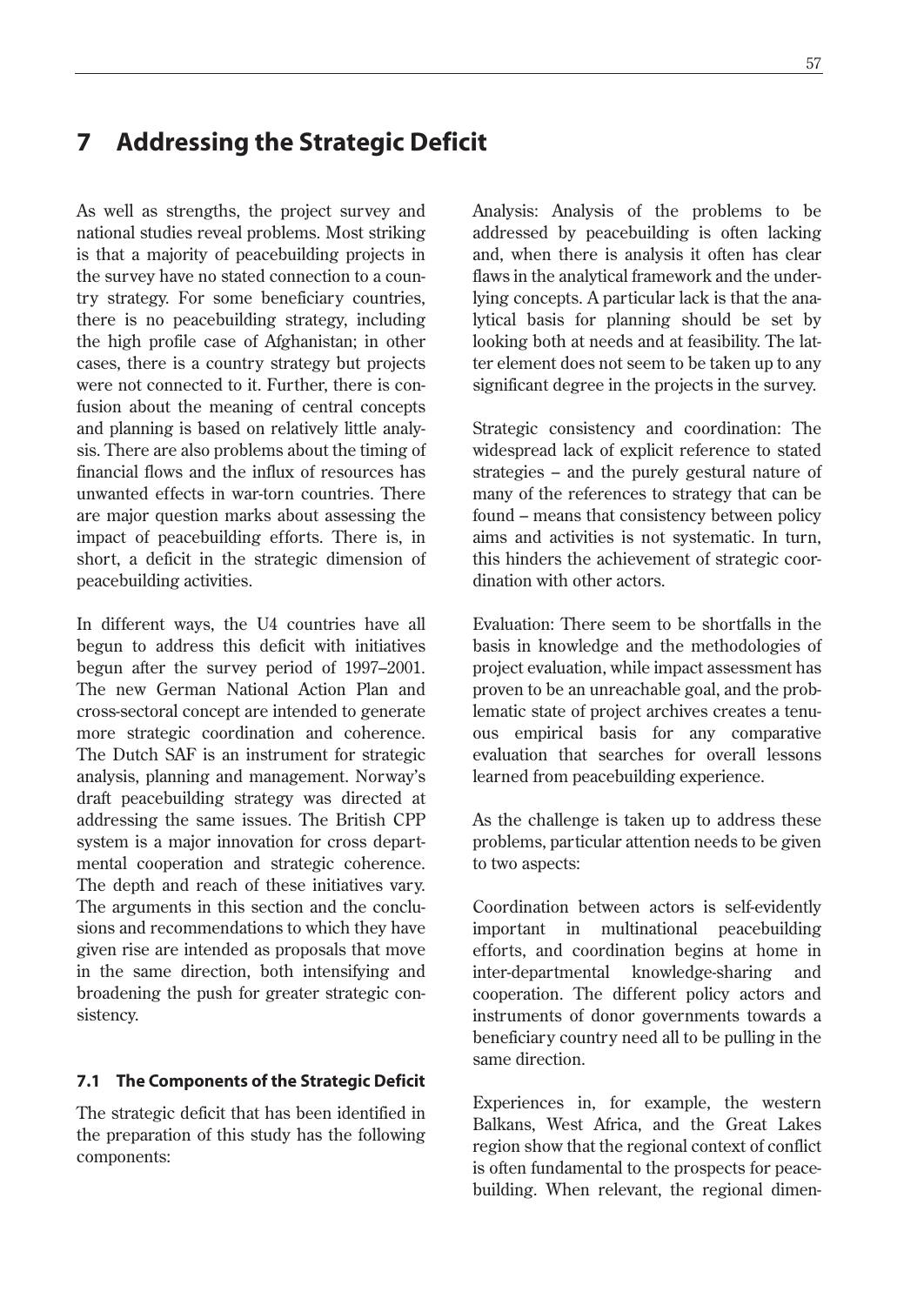sion must be reflected in analysis, planning, implementation and evaluation.

# **7.2 Strategic Planning Frameworks**

In some cases, though a peacebuilding strategy is not written down, it is in the heads of key actors – desk officers, officials on the ground, some of the lead NGO and IGO professionals. In fast changing situations, it may be that a tacit strategy among competent and well informed people is better than a strategy statement because the informal strategy is more likely to be flexible and responsive to changes. An informal strategy, however, risks being interpreted in radically different ways by key actors. Newly arrived staff may have trouble even finding out what it is. Some project evaluations comment on strategic misunderstanding between key project actors. In formal terms, this is the problem of a lack of internal transparency.

There is a further problem in relying on informal strategies. When that is the practice, what can often be achieved is an impressive degree of on-the-ground coordination. Peacebuilding actors should not, however, be misled into thinking that the coordination they have achieved is a valid substitute for the strategy they have not worked out. Coordination is only strategic if the actions being coordinated are serving joint strategies.

Discussions and some documentation suggest the value of clarifying two distinctions:

Between strategy and methodology: the distinction between a strategy, which sets out what we want to do and how we will do it, and a methodology, which consists of the different things we could do if we decided it was useful to, often seems blurred. Clarity is required in order to ensure that means do not take over from ends. The best known way of achieving that is by adopting and working consistently on the basis of an explicit strategic planning framework.

Between a donor country's general peacebuilding strategy and a peacebuilding strategy for a specific country or region in conflict: the former should give guidance for the latter. While the general peacebuilding strategy should indeed be general, the specific peacebuilding strategy must likewise be specific and cannot be written down in advance or derived directly from general principles.

The recommendations of this report include the proposal of a formal framework for a general peacebuilding strategy. As a formal framework, it is suitable for all donor governments; in line with the DAC guidelines from 1997, the adoption of a common strategic framework can be seen as a major benefit for peacebuilding efforts.52 It is designed to support the development of specific strategies for specific cases. The aim of the general strategy is to prepare the donor country government for a range of different specific cases. This includes not only understanding its own general objectives, but stating the criteria against which it considers whether to get involved in a peacebuilding intervention, identifying what it is good at in the peacebuilding field, and ensuring that its internal interdepartmental coordination can meet the needs of multi-faceted interventions.

The recommendations also propose a formal framework for a specific peacebuilding intervention strategy. It is designed both to respond to the specific features of each case and to be suitable for all donor governments, in line with the DAC guidelines.<sup>53</sup> It emphasises strategic coordination with other donors. Because it begins with analysis, it begins with utilising case-specific knowledge – i.e., the knowledge of the country desks and their networks of actual and potential partners.

The more that donor governments develop their strategic approaches, the more important it is to consider the relationship with NGOs and foundations. Apparently some UK NGOs have registered a decline in dialogue with the government while the CPP system was being intro-

<sup>52) &</sup>quot;Conflict, Peace and Development Co-operation on the Threshold of the 21st Century, 1997," *The DAC Guidelines: Helping Prevent Violent Conflict,* p.96.

<sup>53)</sup> *Ibid,* pp.96 and 108.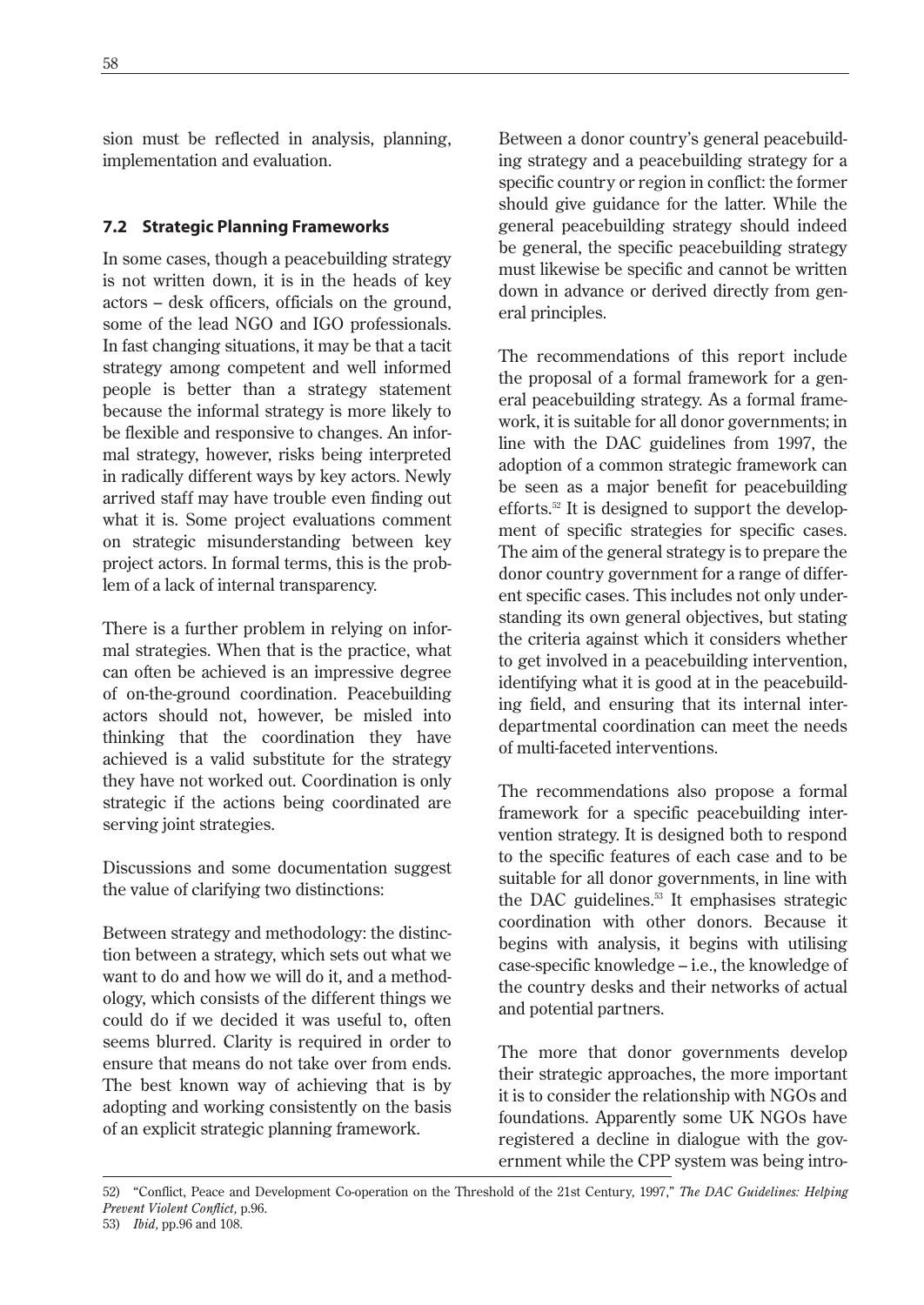duced. So much of peacebuilding is implemented with NGOs that extended dialogue with them is a strategic necessity.

## **7.3 Standing Arrangements for Strategic Coordination and Coherence**

Improved strategic coordination and coherence between international donors in peacebuilding – as in development cooperation – have been repeatedly called for, not least in both the 1997 and 2001 DAC guidelines and the national policies of each donor country in this study. The *Utstein* agenda and statement of principles assert the importance of these goals and commit the group to work for them. The *Utstein* group now consists at its core of six important actors in peacebuilding. To improve peacebuilding coordination and coherence, therefore, the *Utstein* group is one appropriate starting point for launching an initiative.

Coordination and coherence will be helped if there are common frameworks for a general strategy of peacebuilding, for country-specific peacebuilding strategies, for conflict assessment and for evaluation and impact assessment. Beyond common frameworks, a second step would be to have coordination mechanisms, which should be set up from the outset of a peacebuilding intervention – before analysis or planning begin. This would be straightforward if they were to draw on a standing coordination arrangement. This is especially feasible and promising in the *Utstein* context and is also included in the recommendations.

Given a strong basis of coordination, especially based on a standing arrangement, it should be possible to develop peacebuilding intervention strategies around a mixture of cooperation and an agreed division of labour. It is not the case that every donor country needs to cover the full range of the peacebuilding palette. As the *Utstein* countries build up experience of working together, making such a division of labour explicit in the preparation of activities on the ground will be a natural step to take.

#### **7.4 Strategic Impact Assessment**

The conclusion about impact assessment at the project level is radical – to stop doing it. This should not be confused with a proposal that is not made here, to abandon project evaluations. These will continue to be important to ensure that public money is spent wisely, that projects follow best practice, that policy is implemented consistently, and that both strengths and weaknesses of projects are the basis for further learning. The radical but simple proposal is simply that in continuing with the important task of project evaluations, the component of impact assessment should be removed, and the argument for this is that, in the current state of knowledge, assessing the peacebuilding impact of an individual project is impossible.

However, this proposal does not mean an exclusive emphasis on process evaluation. Output should still be evaluated as well, but impact assessment should be shifted to the strategic level.

What this means in practice is straightforward: an HMA project can be evaluated for output (mines removed, hectares cleared, farmland returned to use, agricultural production increased, severe injuries and fatalities avoided), as can a dialogue project (people of different groups brought into dialogue with each other, shifts in attitude towards and discourse about the other group, coverage of activities in media). Returning farmland to use and saving lives, like bringing people into dialogue in such a way that their attitudes about each other change, do not of themselves mean that the prospects of peace are strengthened. The growing prosperity of one mine-cleared region of the country, for example, might generate resentment and hostility somewhere else. Similarly, the increasing number of reasonable people engaging in dialogue might lead extremists to take violent action before their political standing is seriously eroded. In short, any attempt to attribute positive overall change to one project or group of projects has a misleading starting point. In concert with other activities, however,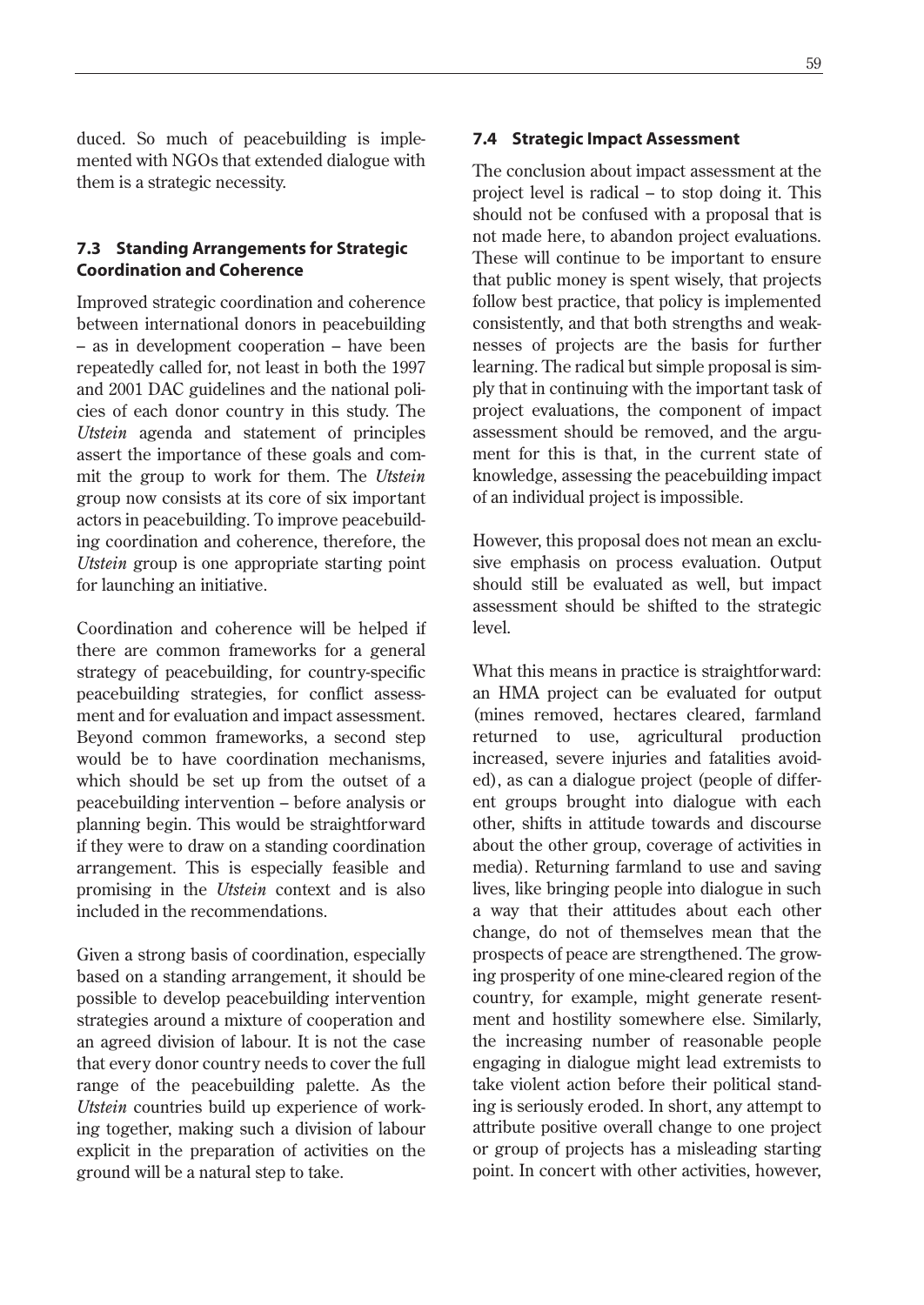that led to a broadly based growth in prosperity or an assertion of democratic and legal norms in national politics, both the HMA and the dialogue projects might have a positive effect. Positive change might not be attributed to any of them, but each might make a contribution. Whether their impact is positive depends not on the project itself and cannot be identified by looking at the project. Thus, instead of trying to assess the impact of a project on peace, we should assess the prospects of peace itself.

In other words, strategic impact assessment is a continuation of the conflict assessment on which the planning for a peacebuilding intervention should be based. If conflict assessment is possible, so is strategic impact assessment. This also means that, although the argument in section 5.1.4 above was somewhat sceptical of widespread use of lifetime evaluation of projects, strategic impact assessment lasts from beginning to end of the peacebuilding intervention. In this way – and in the same way that is foreseen in the Dutch SAF – analysis and assessment become instruments of strategic management, in a concept of strategy that is not static but seen as a process that is constantly revisited during the period of a peacebuilding intervention.

As well as the components of evaluation of individual projects listed above, projects would be evaluated on the basis of their fit with the overall peacebuilding strategy. Projects that adhered to best practice and showed strategic fit would only be dropped or altered if the intervention strategy as a whole had to be changed.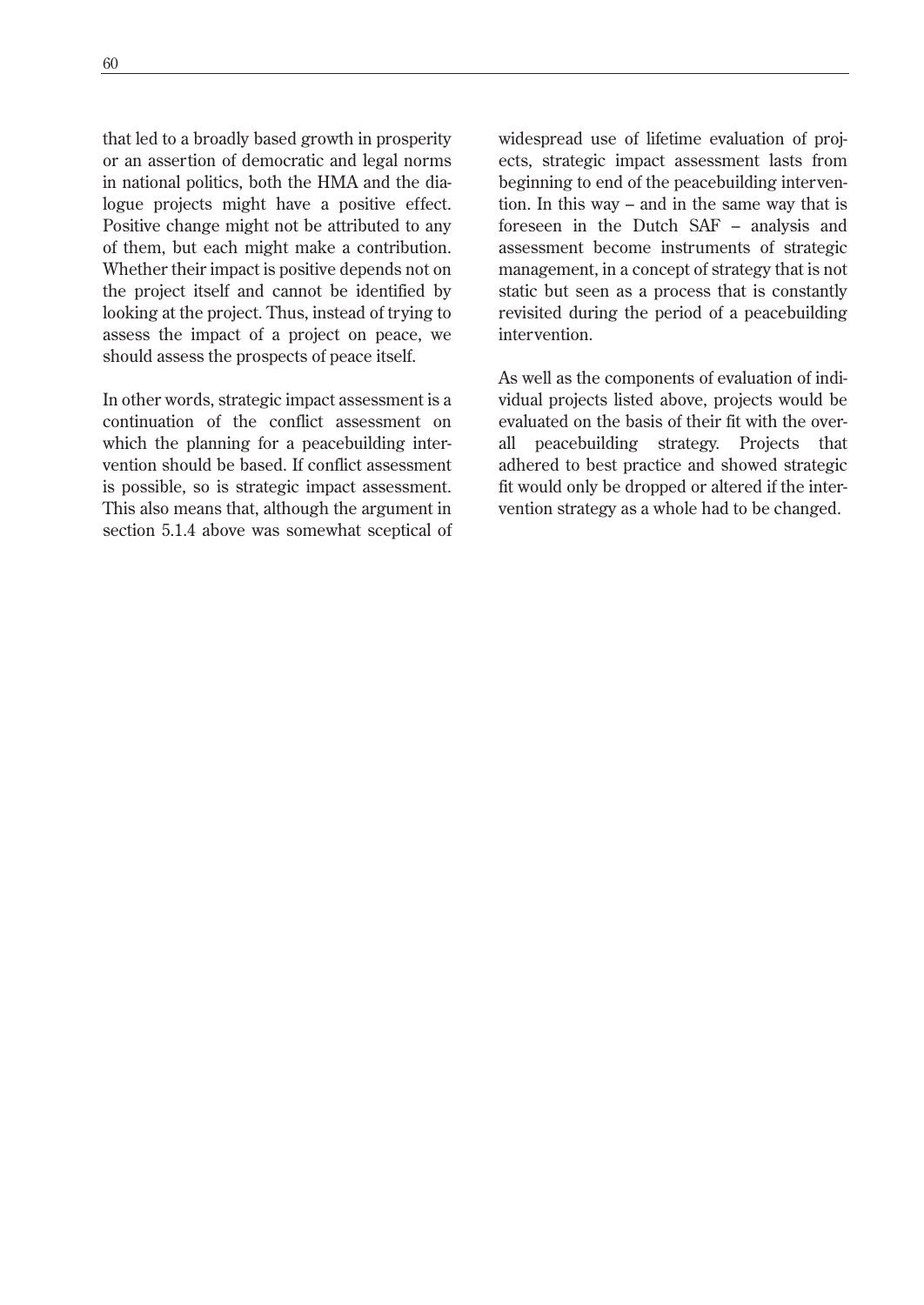# **Annex 1**

## **Strategic Frameworks for Peacebuilding: Notes on the International Seminar on the Joint** *Utstein* **Study of Peacebuilding, December 1–2, 2003, Asker, Norway**

The keynote speech for the meeting was given by Norway's Minister for International Development, Hilde Frafjord Johnson. During the meeting, the four national studies were presented on the peacebuilding experience of Germany, the Netherlands, Norway and the UK, as well as the overview report. There were also presentations on the UK's Conflict Prevention Pools, the Netherlands' Stability Assessment Framework, Germany's experience with cooperation between government and non-government organisations, and the Norwegian instrument of Transitional Funding within the budget for development cooperation. Participants at the International Seminar discussed the issues raised in these speeches, reports and presentations in plenary sessions and in small discussion groups.

Taking the lead from Minister Frafjord Johnson's speech, the tone of the discussion was open-minded and self-reflective, and willing to be self-critical. In the context of acknowledging important achievements, much of the discussion focused on ways of improving how peacebuilding and related policies are implemented.

### **Discussion**

There was general agreement on the principle conclusion of the overview report that a strategic deficit exists in peacebuilding. There are different forms and levels of strategic deficit – within and between donors, in their relations with implementing agencies, at regional and national levels. Activities are often carried out without enough attention to conflict analysis or to the work of other actors in the field.

At the same time as recognising that the problem is serious, participants emphasised that it should not be over-dramatized. There was agreement with the report's assessment that it is a strategic *deficit* rather than a *vacuum:* there are strategies in the field of peacebuilding, but they are often not connected, or linked all the way from policy statements to implementation in the field. Moreover, as recounted in the overview report, efforts are under way to address the deficit.

On the source of the strategic deficit, it was said that factors as different as the lack of documented evidence of results and the sensitive political nature of the work combine to make it difficult to work in an agreed or joint framework. The protecting of turf, institutional limitations, biases, bureaucracy, and sometimes narrow approaches to planning add to the difficulty of overcoming the deficit.

There was a wide-ranging discussion about the need to pay renewed attention to basics in an effort to deal with conceptual confusion, to base planning on analysis, to follow through general strategy in specifics, to follow through again to ensure that the strategy was implemented at the project level, and to ensure greater strategic consistency between different objectives and coherence between different actors.

There was considerable discussion about the proposal in the overview report to drop project impact assessment and shift impact assessment to the strategic level. Some participants argued that evaluating a project or programme in isolation from others conducted in parallel cannot be a valid exercise. Some, however, while acknowledging that project level impact analysis is difficult, disagreed that it was impossible, despite the lack of sure methodology and satisfactory experience. Others argued for combining the two levels of impact assessment. Overall, there was agreement that strategic impact assessment is essential and that its importance simply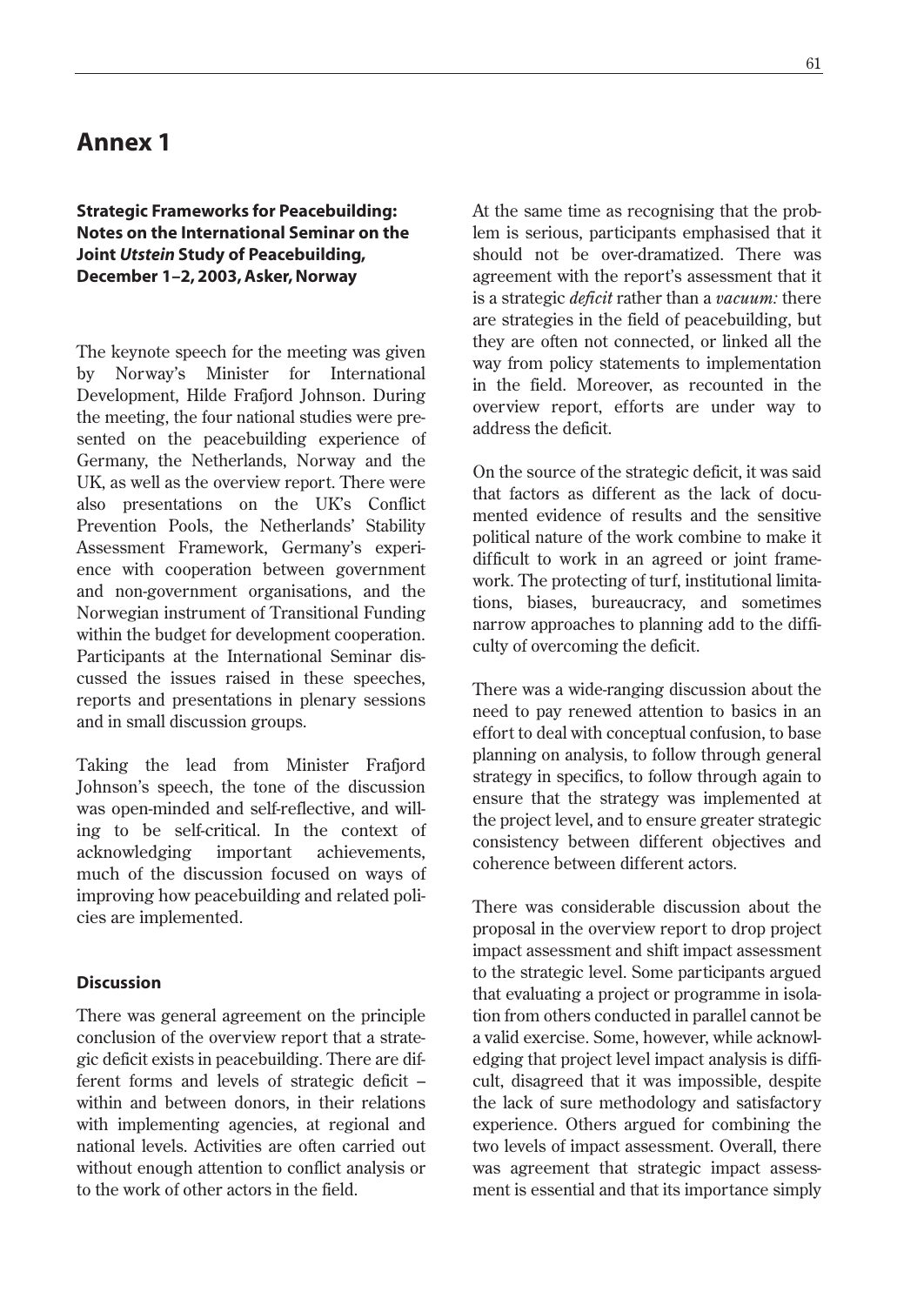emphasises the importance of adequate strategic planning, while likewise a commitment to strategic planning necessarily implies a commitment to strategic impact assessment. There was considerable interest in the idea of conducting evaluations of several donor countries' activities – taken as a whole – in a single recipient country.

On research, several participants argued that the research community has an opportunity and a responsibility to help clear up misconceptions and misinterpretations about the field. This was related to the need to develop a shared terminology in peacebuilding. The call from some was for a clear, quick and decisive project on terminology, reflecting the view that while semantics are important, we cannot get tied up in an endless terminological debate. In general, to meet the research agenda set out in the overview report, it was argued that it is important to address the capacity restraints on good research, especially by securing adequate and stable funding and by developing better and more fruitful links with donor agencies.

## **Next Steps**

The following gained general consent as a focused and realisable follow-up agenda:

- Further dissemination of the basic themes and findings in the overview report, both within relevant DAC networks and within relevant government departments;
- Achieving buy-in from political leaders and from the policy departments;
- Further development of the conclusions and argumentation in the overview report and the national studies;
- Promoting the idea of a joint evaluation, with Sri Lanka as a possible case to focus on;
- Promoting the idea of beginning the anticipated peacebuilding effort in Sudan with a coordinated strategy, based on shared conflict analysis and needs assessment;
- Development of a broader training programme in strategic planning and implementation of peacebuilding, possibly using this as a pilot approach for peacebuilding focal points in the relevant government departments.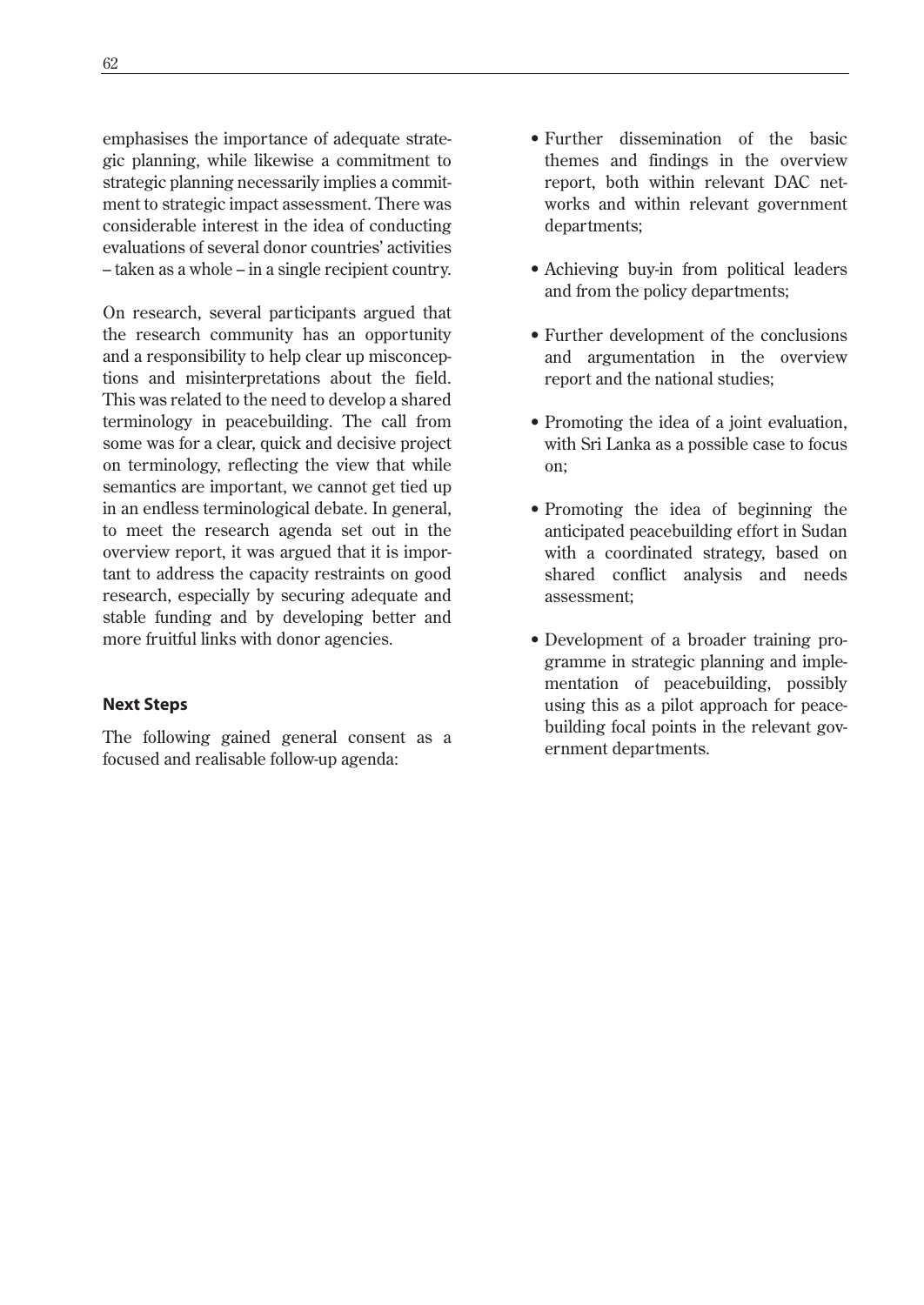# **Annex 2**

## **Terms of Reference for the Overview Report of the Joint** *Utstein* **Study of Peacebuilding**

April 2002

# **1.0. Introduction**

A joint initiative is promoted by the Heads of the Evaluation Ministries of Germany, Netherlands, Norway and the UK, the *Utstein* partners, to study the countries' support to peacebuilding efforts. The countries are represented by the Policy and Operations Evaluations Department, Ministry of Foreign Affairs, Netherlands, the Evaluation Department, Department for International Development, United Kingdom, the Evaluations Unit, Federal Ministry for Economic Cooperation and Development, Germany, and the Evaluation Section of the Norwegian Ministry of Foreign Affairs (NMFA).

The Evaluations Section of the NMFA is responsible for coordinating the Study.

The Terms of Reference is made in accordance with the *Utstein* partners.

# **2.0. Background**

Efforts to secure peace have had a prominent position globally throughout the majority of the twentieth century. The reconstruction after two world wars and many localised conflicts have provided significant understandings of the political and economic aspects of the transition between war and peace. The expression, *peacebuilding,* did however not become an integral part of international conflict resolution terminology until it was introduced by the United Nations (UN) in the early nineties. Since *"An Agenda for Peace",* the report by the then UN Secretary-General Boutros Boutros-Ghali, peacebuilding has been given an increasingly high profile. Responding to world changes in conflict patterns, this report marked a confirmation of the UN's attitude towards intervention. With this report the Secretary General signalled an assurance of the need for international intervention in local conflicts. Peacebuilding has since retained its global prominence and is, for example, emphasised as part of the newly launched Norwegian Action Plan 2015 for combating Poverty in the South.

The definition of the term *peacebuilding,* has remained somewhat elusive and vague. In the preparation of this project, emphasis has been placed on the fact that peacebuilding should be defined by reference to its activities, its objectives, and to the context in which it is applied. This context is one of crisis and conflict. The objective of peacebuilding is to limit the damage, hasten the recovery, and prevent reversion. Such activities are designed to contribute to ending, or avoiding armed conflict. Yet peacebuilding is not an imperative in every crisis.

A crisis situation may be a necessary stage through which social and political change may be achieved.

Peacebuilding attempts to encourage the development of the structural conditions, attitudes and modes of political behaviour that permit peaceful, stable and ultimately prosperous social and economic development. Experience shows that these activities range broadly and dig deeply into the social fabric of countries where they are carried out. The complexity of the matter that peacebuilding targets emphasises that "peacebuilding" as a label necessarily encompasses a number of inter-related activities.

The *"Agenda for Peace",* made peacebuilding an activity distinct from preventive diplomacy, peacemaking, and peacekeeping. Peacebuilding is made up of different activities, such as economic infrastructure, health services and education, good governance and human rights, not to mention security sector reform and security operations. Some of these activities could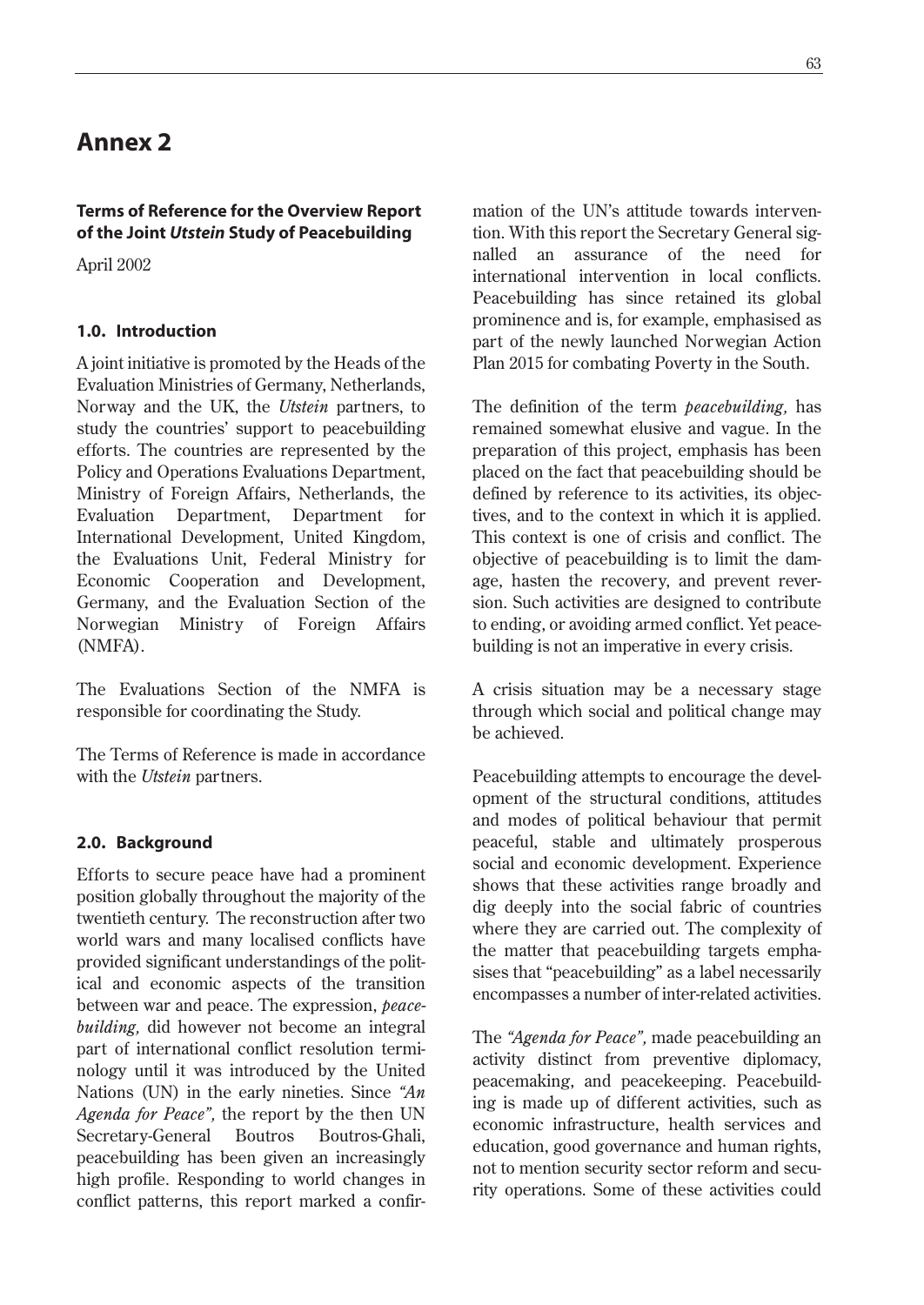be classified as general instruments of development cooperation, others are highly specialised. For a number of these activities, it is therefore the overall context rather than the activities themselves that serves to categorise them as peacebuilding initiatives.

## **3.0. The Objective of the Study**

The objective of the Study is to create a policy agenda of peacebuilding based upon an analysis of the experiences of the four *Utstein* countries. The Study will produce policy advice, and input to possible guidelines that can help direct future activities in peacebuilding.

From the outset it has been agreed that the project will contain two elements:

- A policy oriented study of peacebuilding, based on a typological survey of the four countries' experiences in support of peacebuilding activities the last five years, drawing on existing documentation.
- An international seminar to present and discuss the policy advice of the study in the context of OECD/DAC members and with participation from non-governmental organisations.

The objective has several components: to examine what should be categorised as peacebuilding efforts, to characterise the activities and the actors involved, to explore experiences of peacebuilding, to investigate lessons learned from experiences, possibly to identify policy conclusions, and to draw up an agenda to further knowledge through evaluations.

Through this objective the Study aims to assist the work of policy-makers and practitioners by providing an overview of options available, lines of work, what to look for, what problems may arise, and the pitfalls to avoid. This is different to developing a blueprint, or a universal template. Knowledge of peacebuilding is achieved through experience. Some aspects of experience are transferable. These will be identified so as to help policy-makers to continue improving the efficiency of the link between broad policy objectives, implementation strategy and specific programme targets.

## **3.1. Components of the Study**

The components of the project are as follows:

- A *survey* of the *Utstein* countries' peacebuilding activities.
- An analytically oriented policy report based on the survey and drawing on other studies, literature including evaluations, interviews and discussions with policy-makers. The study is anticipated to amount to 30 pages with a 3-page executive summary.
- An international seminar to discuss the study and its conclusions and recommendations with a view to develop a policy guidance for peacebuilding.

The consultant shall carry out the survey and will be responsible for the Study report. The consultant shall furthermore prepare a conclusion to the themes and issues discussed in the seminar and include this to the Study report.

## **3.2. The Scope of the Study**

The Study will consist of a survey of activities supported by the *Utstein* Partners and an analytical paper that explores these experiences, placing the knowledge in an international context.

The survey design aims to answer broad questions: what are we doing, how well are we doing it and last but not least, how do we know how well we are doing? To answer these questions, the definition of who "we" are must be clarified. These questions imply an open-ended approach: actors to be included are those who financially support and carry out these activities, meaning both governmental and non-governmental agencies. Information from cooperating institutions and beneficiaries will be included to the extent that this exists.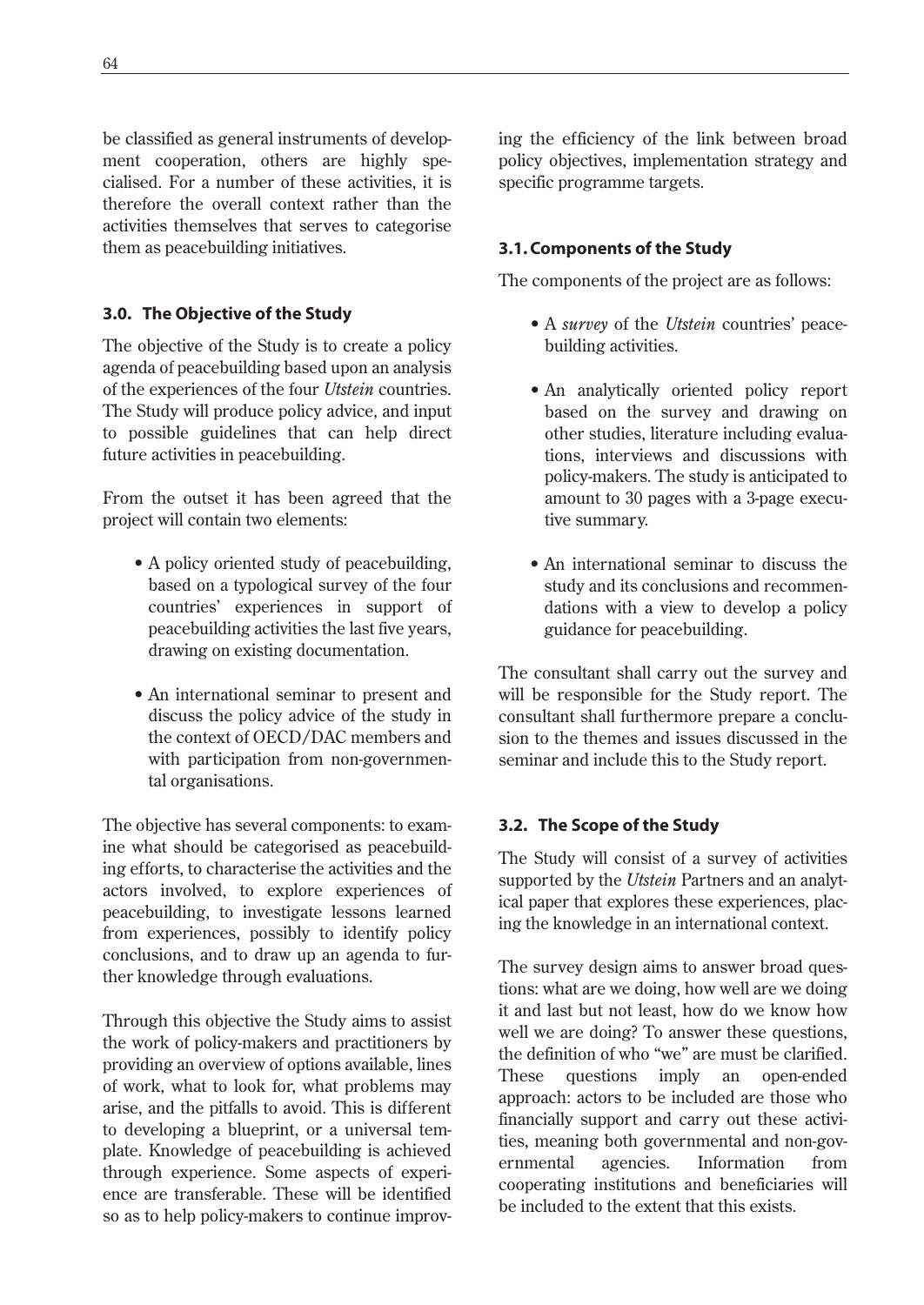So far, the Study operates with four main categories of *peacebuilding activities,* each category containing a variety of instruments that are applied in different combination, according to need:

- *Security* (disarmament, demobilisation and reintegration of combatants including child soldiers: security sector reform including control of small arms, and demining).
- *Economic* (reconstruction, the building up of infrastructure and of basic services in health and education).
- *Political* (democratisation, development of good governance, institution building, and strengthening of human rights regimes).
- *Reconciliation* (dialogue among social and political leaders and at grass-roots level, civil society bridge-building, and truth commissions).

The four categories form organising principles of the survey, constituting the first phase of the Study. These categories should not, however, be perceived as exclusive. The Study will take into account possible additional papers of the *Utstein* partners and the NMFA's paper *"Peacebuilding and Development: What can Norway do?"*. This paper, based upon the UN's *"An Agenda for Peace"* and the OECD/*DAC's "The DAC Guidelines: Conflict, Peace and Development Cooperation on the threshold of the 21st Century, 1997",* and *"The DAC Guidelines Helping Prevent Violent Conflict, 2001",* has extended categories of peacebuilding to include a wider range of economic and social means.

Actors and activities identified in the survey will become the foundation for addressing the following issues in the analytical paper:

On a general level, the scope of the Study will include:

• The recent years' experiences of support for peacebuilding activities.

• The specific features of peacebuilding activities, as distinct from democracy building, or general development cooperation in practice.

More specifically, the Study will focus on the planning and the implementation of peacebuilding activities:

- How donors and major project partners prepare for peacebuilding activities.
- The institutional setting of peacebuilding as constituting both mainstream and specialist units, and how this is incorporated in the main policy and/or programme directions.
- The need for improved coordination in support of peacebuilding activities, and how this best can be achieved.
- Consistency in the implementation of policy by the different actors involved. In other words, the extent of overlap and/or contradiction between the different activities categorised as peacebuilding.
- The need for adequate flexibility in the mechanisms and instruments, both for the formulation and implementation of policy.

The Study will focus particularly on issues of cooperation and ownership:

- The consequences of ownership of initiatives and activities, including such issues as whether definitions of problems and needs are donor-driven as opposed to based upon local understandings.
- The consequences of the creation of local partnerships in peacebuilding, with its options in terms of working with formal or non-formal, and modern or traditional structures of leadership.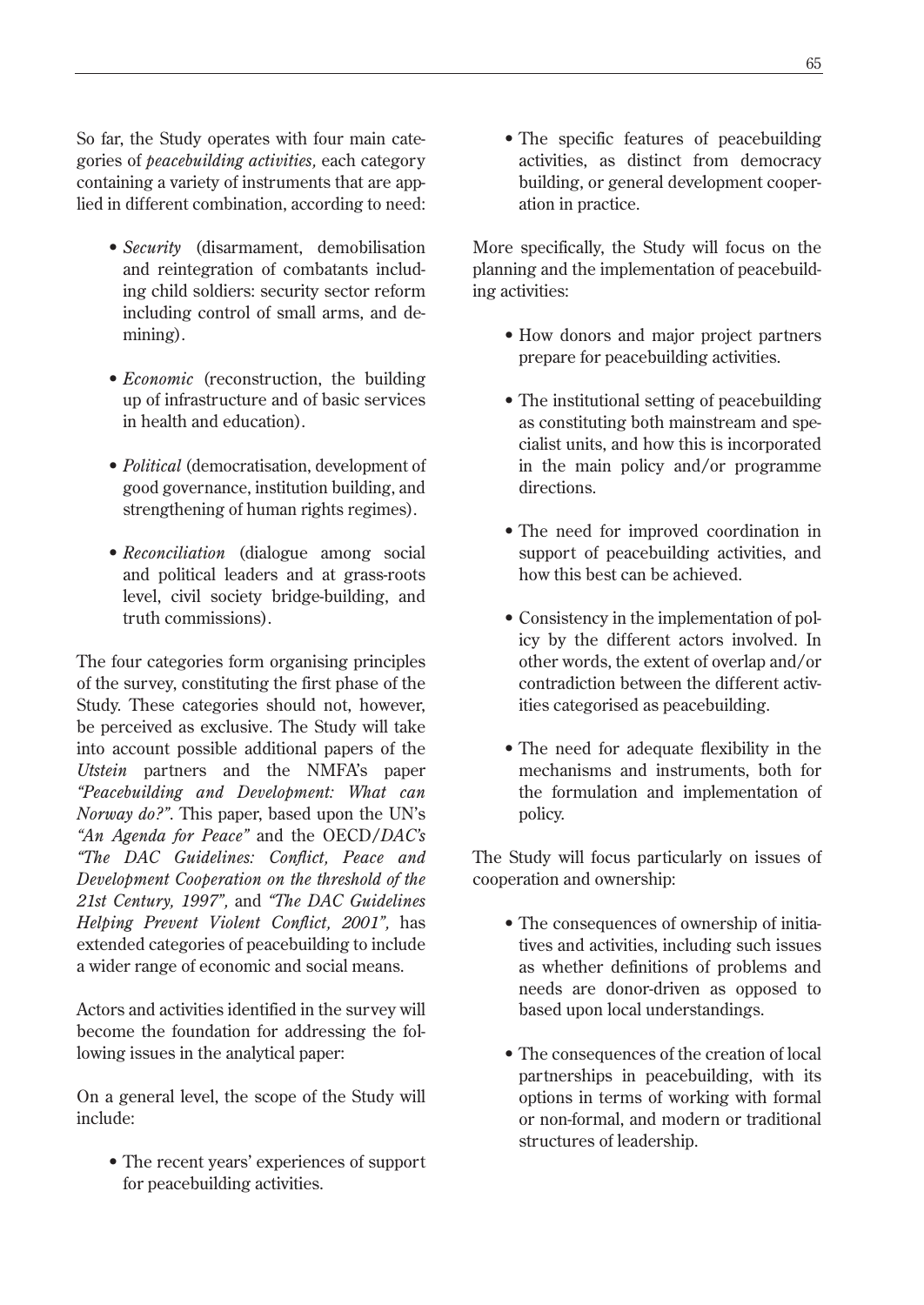Questions of evaluation methodology will include:

- The general adequacy of current methodologies for assessing needs, risks and opportunities.
- The current state of knowledge, as reflected in the evaluation literature, and the general literature on peacebuilding, related to the experiences that the survey reveals.
- The knowledge about how to assess the impact of peacebuilding activities and how to assess the effectiveness of these activities. How this knowledge contributes to specify guidelines for operations, assessment of performance, and criteria for success.
- The different approaches that donors and project partners take towards monitoring and evaluation of programme activities and impact assessment.

## **4.0. Methodology**

The scope of the *survey* forms the basic scope of the study. The methodology appropriate for the typological survey is a desk study combined with interviews.

Based on PRIO's framework report the four main categories of peacebuilding activities – *security, economic, political and reconciliation* – approached through an understanding of subcategories of activities. The subcategories are seen as a starting point to further discuss and clarify the main and subcategories of peacebuilding activities in the Study.

The *Study* takes the survey as its starting point. The analytical report will have a broader focus. In addition to the typological survey, the Study will draw on follow-up interviews and references to policy statements and discussions, relevant literature including evaluations, as well as academic studies.

Evaluations of projects, programmes and policies will be important sources. Emphasis is placed on referring to the work of institutions particularly involved in this field, such as Europaid, USAID and others.

It should be cautioned that the terminology utilised could be of less relevance in practice i.e. where programmes are implemented. The consultant must therefore continuously consider the relevance of the distinctions between the different activities may seem arbitrary or without meaning, likewise whether this set of categories of programmes might exclude potentially crucial activities.

If there are evaluations, studies or surveys available of the particular activities, the following information will be sought: locations, dates, programme objectives, evaluations (internal or external), and contributing actors (external, regional and local).

# **4.2. Relevant Countries (annex 1)**

15 countries in Europe, the Middle East, Sub-Saharan Africa, Asia, and Central and South America have been suggested. These suggestions represent a geographical spread, different political sources of conflicts, different degrees of political crises, and different depths and bases of international involvement.

These countries, written up in bold print in Annex 2, should be regarded as the basis for selecting a final list of country cases. *Utstein* partners will choose which countries to be included in the actual survey based upon this list. Countries deemed suitable should have been the sites of a major peacebuilding commitment, in which at least 3 of the *Utstein* countries have been active. The suitability of countries chosen will be confirmed by the steering group, after a first sweep of the available information that confirms the relevance of the *Utstein* partners' first selection.

The suggested period of peacebuilding activities covered in the study is 1997–2001 inclusive, i.e. five years. However, if it appears in the sur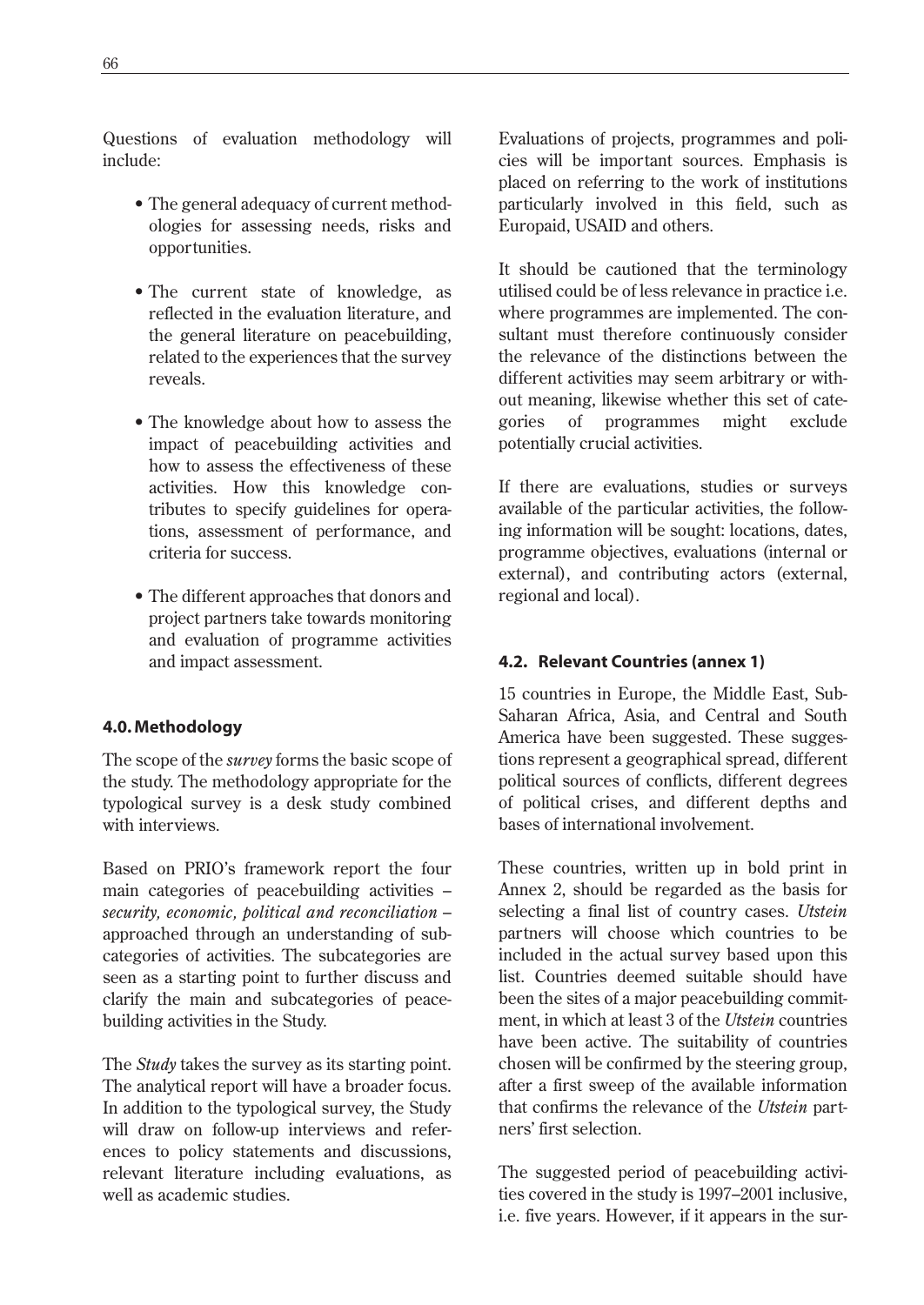vey process that the five-year time frame is too narrow, the period under study may be adjusted by agreement between the implementing agency and NMFA.

## **5.0. Limitations of the Study**

To avoid duplication, the Study will only include brief references to the existing Studies and evaluations of peacebuilding activities.

As different departments or ministries within each country are involved in different peacebuilding activities, difficulties retrieving relevant and comparable information are foreseen. The information gathered may not be directly comparable in terms of its level, density and form. Different *Utstein* partner ministries also have different geographical focuses, and there may be difficulties in finding geographical focuses where 3 out of 4 countries are/have been involved.

## **6.0 Organisation and Timetable**

A Steering Committee with representatives of the evaluation units of Germany, Netherlands, Norway and the UK has been formed to oversee the process. The Ministry of Foreign Affairs of Norway will chair the committee and be responsible for the management of the project. The committee meetings will be open for participants from relevant departments.

The Ministry of Foreign Affairs will select and hire the consultant. All countries will recruit research assistants with knowledge of their countries' peacebuilding efforts and the institutions involved in these efforts. These will assist the consultant and work according to guidance of the consultant. All countries will also be responsible for dealing with security clearance-related matters both in relation to their own research assistants and the consultant. When the consultant is chosen, research assistants will meet with the consultants to discuss the form and the content of the information they will supply.

The consultant will travel to the *Utstein* countries to have introductory meetings with the relevant departments.

When the survey stage of the Study has been completed, the consultant will conduct interviews that will aid the analysis, and have talks with policy-makers to discuss how to best ensure a policy-orientated analysis and conclusion.

The Study and its policy conclusions will be presented at a 2-day seminar to be held in Norway. The seminar will be convened by the NMFA and other *Utstein* governments and organised by the consultant, who will act as a rapporteur during the Seminar. Following the seminar, the consultant will add the policy conclusions of the seminar to the existing report.

# **6.3. Consultants**

The Study will be conducted by a team of two professionals possessing expertise in the following fields:

- Extensive competence in peace activities, ranging from academic knowledge to an understanding of the practical activities as well as the policy debates.
- Excellent linguistic and geographic competencies required for a thorough understanding of the information collected, to consult with relevant policy-makers, as well as to present the analysis verbally and as a written report.

In a tender, the consultants are to elaborate on the Study design and to include a detailed methodology, including a description of how the research assistants will be instructed, the kind of information they will be asked to gather, as well as a detailed and justified budget. The entire work is estimated to take 7 months.

## **6.4. Dissemination**

The Study will be published in English and distributed by the NMFA, in accordance with the *Utstein* Partners. The consultant will be responsible for the validity of the data included, for the analysis and the quality of the report. The report will include all major findings and recom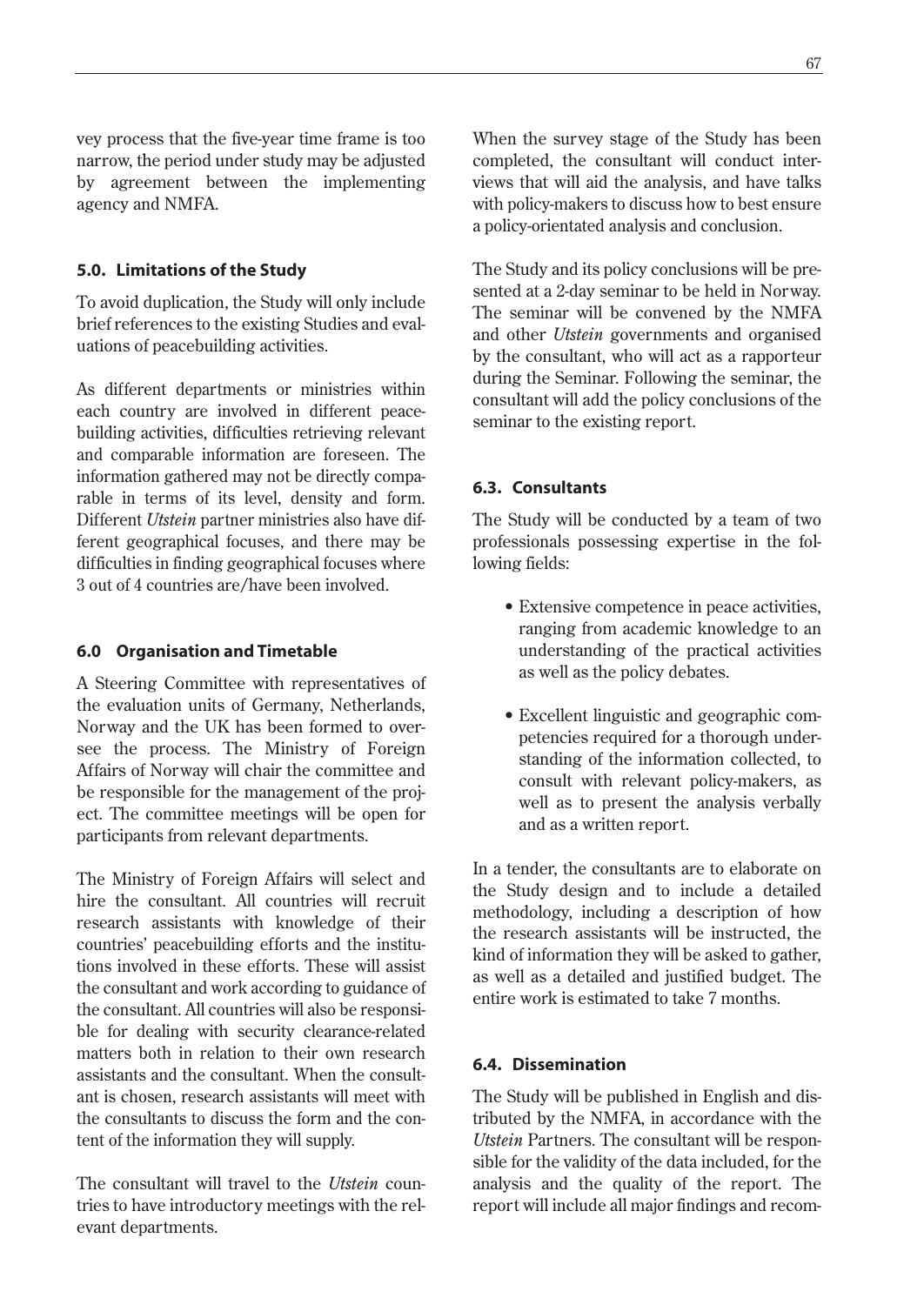mendations and models for policy guidelines. The technical quality of the final report will be proof-read, i.e. such that it can be printed without any further rewriting or editing. The NMFA's template for structuring the report will be used.

## **6.5. Projected Timetable**

## *Month 1–2, July – August.*

*•* The consultant is to meet the *Utstein* partners and the research assistants recruited.

## *Month 2–5, September– November.*

- 1–15<sup>th</sup> of September: Preliminary data collection, literature review and data transmission from research assistants to researchers.
- $\bullet$  19<sup>th</sup> of September, Steering group meeting. First report on the survey material and the selection of relevant countries.
- $20<sup>th</sup>$  of September  $15<sup>th</sup>$  of November: Data collection and assessment.
- Follow-up interviews to compliment the survey, and consultations with policymakers to discuss the direction of the Study.

## *Month 6, December.*

- $\bullet$  10<sup>th</sup> of December: Circulation of note on the survey to the *Utstein* partners.
- Writing of draft Study.

## *Month 7, January.*

- $\bullet$  10<sup>th</sup> of January: Presentation of a draft Study (full draft, full length, with Executive Summary plus survey as annex, references as appropriate etc.).
- 20<sup>th</sup> of January: Feedback from *Utstein* partners.
- Friday 24<sup>th</sup> of January: Steering group meeting to discuss the draft Study. Policy unit representatives will be invited to join the meeting.

## *Month 8, February.*

- 7<sup>th</sup> of February: Finalisation of the Report.
- Proof-reading and printing by the consultant.

## *Month 8, March.*

- $10-11<sup>th</sup>$  of March. The analysis and its conclusions will be presented at an international seminar.
- 31<sup>st</sup> of March: The conclusions will be presented in a written document encompassing the report along with the policy conclusions to the discussions that took place during the seminar.

# **6.6 Meeting schedule**

- The next meeting of the Steering Committee will tentatively be the 19<sup>th</sup> of September, this year.
- There will be another Steering Committee meeting in month 6 of the Study, tentatively in January, 2003.
- The Seminar is expected to take place in March 2003.

# **7.0. Budget**

NMFA has offered to bear the administrative costs of the consultant. All participating *Utstein* countries will contribute to the financement of the Study by hiring research assistants to assist the chosen consultant. How to finance the seminar should be dealt with at the steering group.

The consultant's budget should include stafftime calculation including preparation, drafting and finalisation of the survey and study, together with participation and reporting from the international seminar. The consultants' budget will not exceed 1 mill. NOK. The preparation, organisation and facilitation of the seminar will be negotiated at a later stage.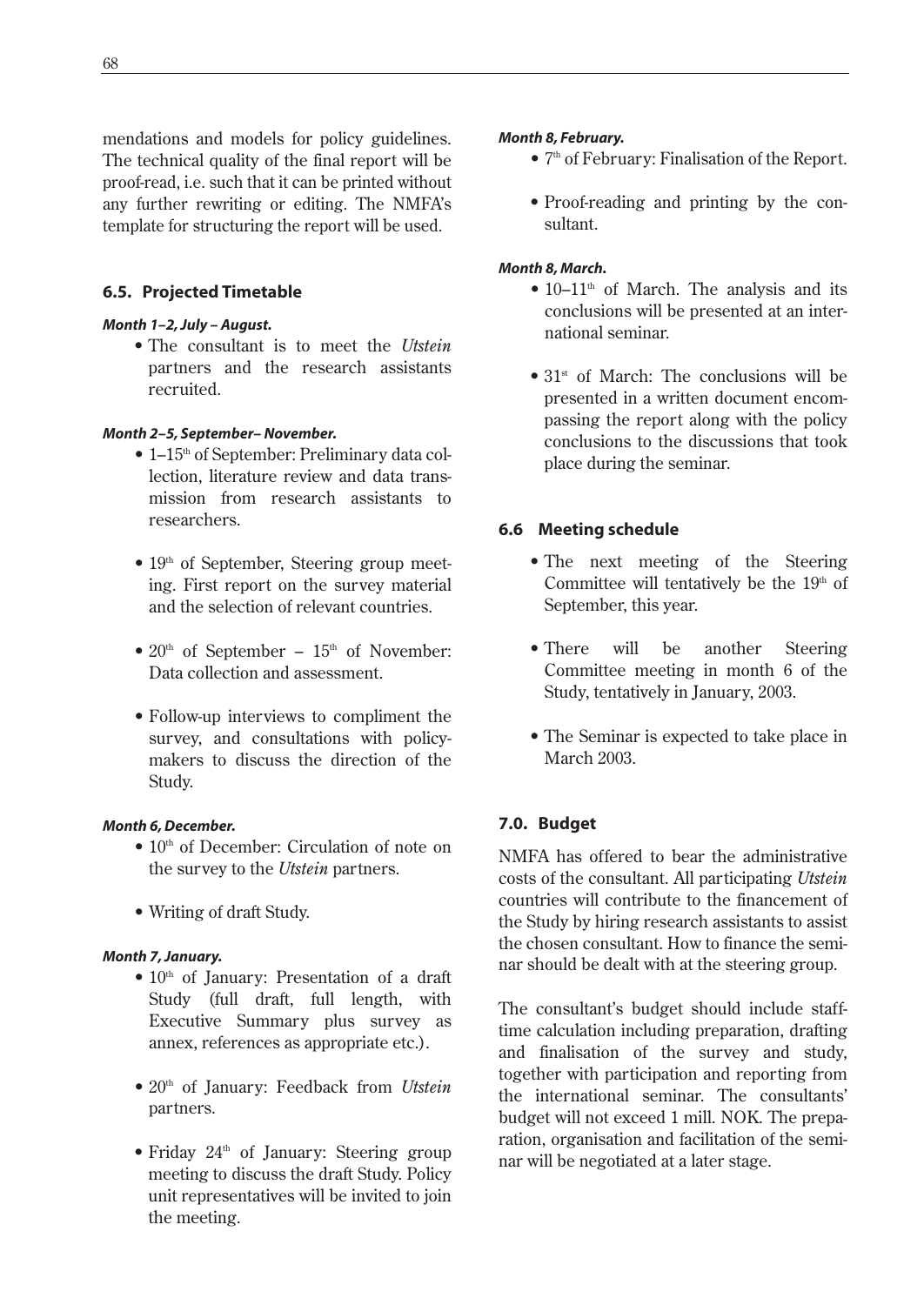# **Annex 3**

#### **Interviews, Consultations, Meetings**

In addition to steering group and research team meetings, consultation meetings were used as part of the preparation of this report, and some interviews. The participation of Norwegian MFA and NORAD officials in steering group and other preparatory meetings removed the need for a specific Norwegian consultation meeting, while the strong attendance at the two consultation meetings in the UK and detailed written feedback on drafts of the report removed the need for interviews with UK officials. All interviews and discussions were treated as background and unattributable briefings.

#### *Consultation meetings:*

9 September 2002: Department for International Development (DFID), London, with participation of officials from DFID CHAD, Evaluation Department, Foreign & Commonwealth Office, Ministry of Defence, Cabinet Office.

9 April 2003: DFID London, with participation of officials from DFID CHAD, Evaluation Department, Foreign & Commonwealth Office, Ministry of Defence.

21 May 2003: Dutch Ministry of Foreign Affairs, with participation of officials from the Directorate for Human Rights and Peacebuilding and academics from University of Utrecht and Wageningen University.

22 May 2003: German Ministry for Economic Cooperation and Development (BMZ), Bonn, with participation of BMZ officials and of NGO representatives.

23 May 2003: German Technical Cooperation (GTZ), Eschborn, with participation of staff of GTZ, Financial Cooperation and NGO representatives.

#### *Interviews:*

Jan Berteling, Head of the Directorate for Human Rights and Peacebuilding, Dutch MFA;

Dr Martin Fleischer, Head of Global Issues Division, German Ministry of Foreign Affairs;

Roeland van der Geer, Head of the Directorate for Africa, Dutch MFA;

Christiane Hieronymus, Desk Officer Afghanistan, BMZ;

Maurits Jochens, Head of the Directorate for Security Policy, Dutch MFA;

Adolf Kloke-Lesch, Deputy Director, Directorate Peace and Democracy, Human Rights, United Nations, BMZ.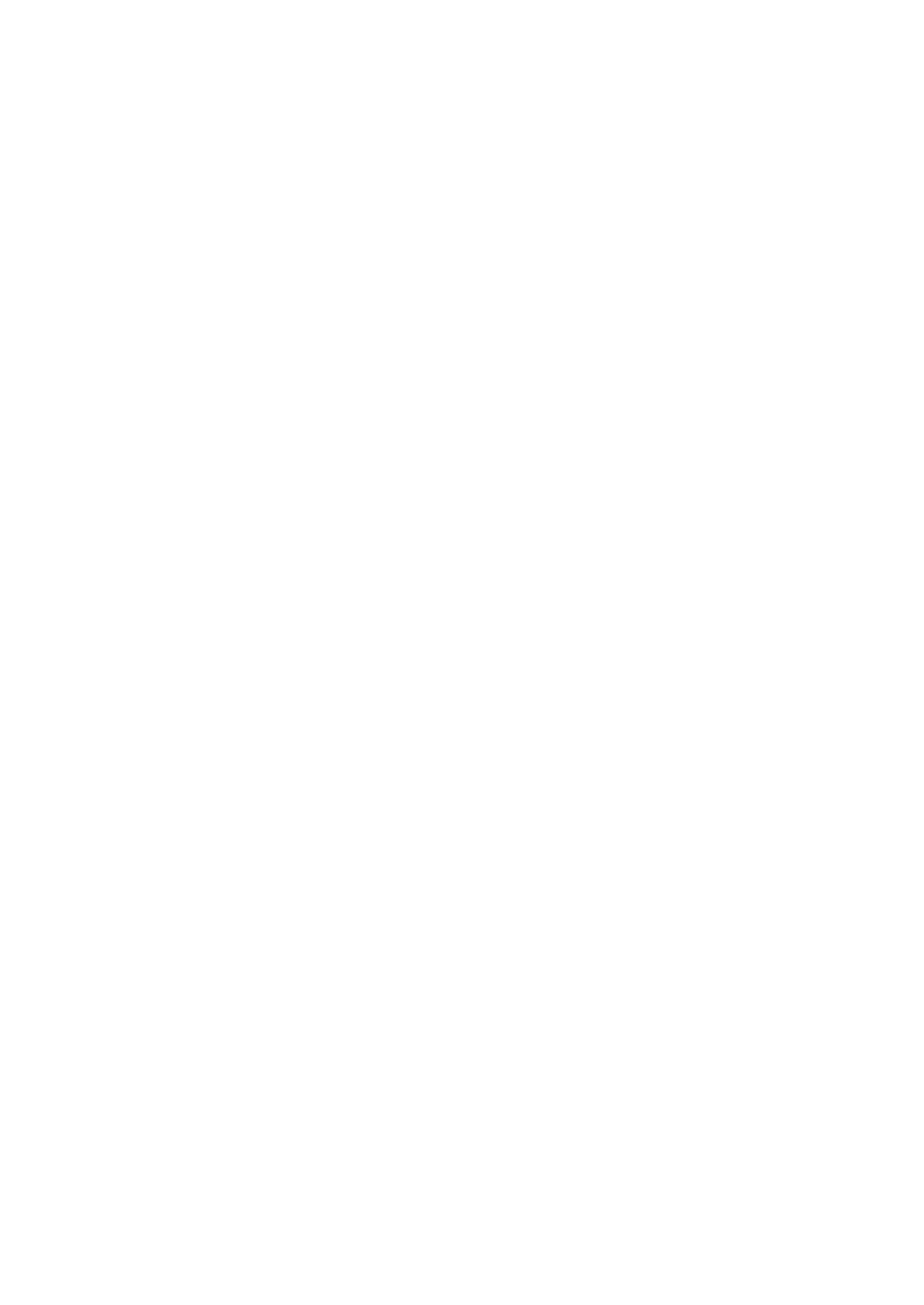# **Annex 4**

**Instructions for National Research Teams about the survey of** *Utstein* **Peacebuilding Projects**

**Joint** *Utstein* **Study of Peacebuilding**

**Survey:**

**Design and Instructions**

**Dan Smith**

**27 September 2002**

*This note is to help guide the researchers in each of the four Utstein countries who will be conducting the survey of their country's recent experience in peacebuilding. Drawing on feedback at meetings in the Hague, London and Bonn this note replaces an earlier (21 August) draft.*

#### **Aims**

The aim of the project is to help shape peacebuilding policies and activities by producing policy guidelines based on experience. The aim of the survey is to provide part of the empirical basis for assessing experience, the other part being provided by a sweep of the evaluation and policy literature and some other sources, reaching more widely than the four *Utstein* countries. The key questions for the project to answer are, what works, what does not work, what gets missed out?

#### **Activity**

Seventeen categories of peacebuilding programmes are used in the survey. About each programme that is covered in the survey, fourteen questions will be asked. For those projects that have been evaluated, the evaluation report should provide most if not all of what is needed.

Many of the 17 types of activity are also carried out under other headings than peacebuilding – democratisation, development, support to civil society, etc. Like the project as a whole, the survey operates with a concept of peacebuilding activities that reflects on the implementation of the same kinds of activities under other headings – peacebuilding uses a variety of tools from a range of different toolboxes. When these activities are part of peacebuilding rather than, say, development, it is not necessarily because the activity itself is different but because its context and purposes are specific to peacebuilding – the context of crisis and conflict and the purpose of making things as peaceful as possible.

The survey will look at activities rather than policies, and therefore primarily at projects (or groups of projects, see below). The survey is not comprehensive or representative in a scientific sense. It will provide an adequate empirical basis for sustainable generalisations, and thus needs to be broadly representative (or illustrative) of the range of peacebuilding activities carried out or financed by the *Utstein* countries.

#### **Selection**

The number of projects that could be studied is far greater than the number that needs to be. In undertaking the survey the first task is one of selection. A quick scan of project files and evaluation reports should permit researchers to sieve out the projects to include in the survey. The following categories should facilitate this exercise:

- (a) Countries see below
- (b) Project titles
- (c) Budgetary source
- (d) Period ( = context) see below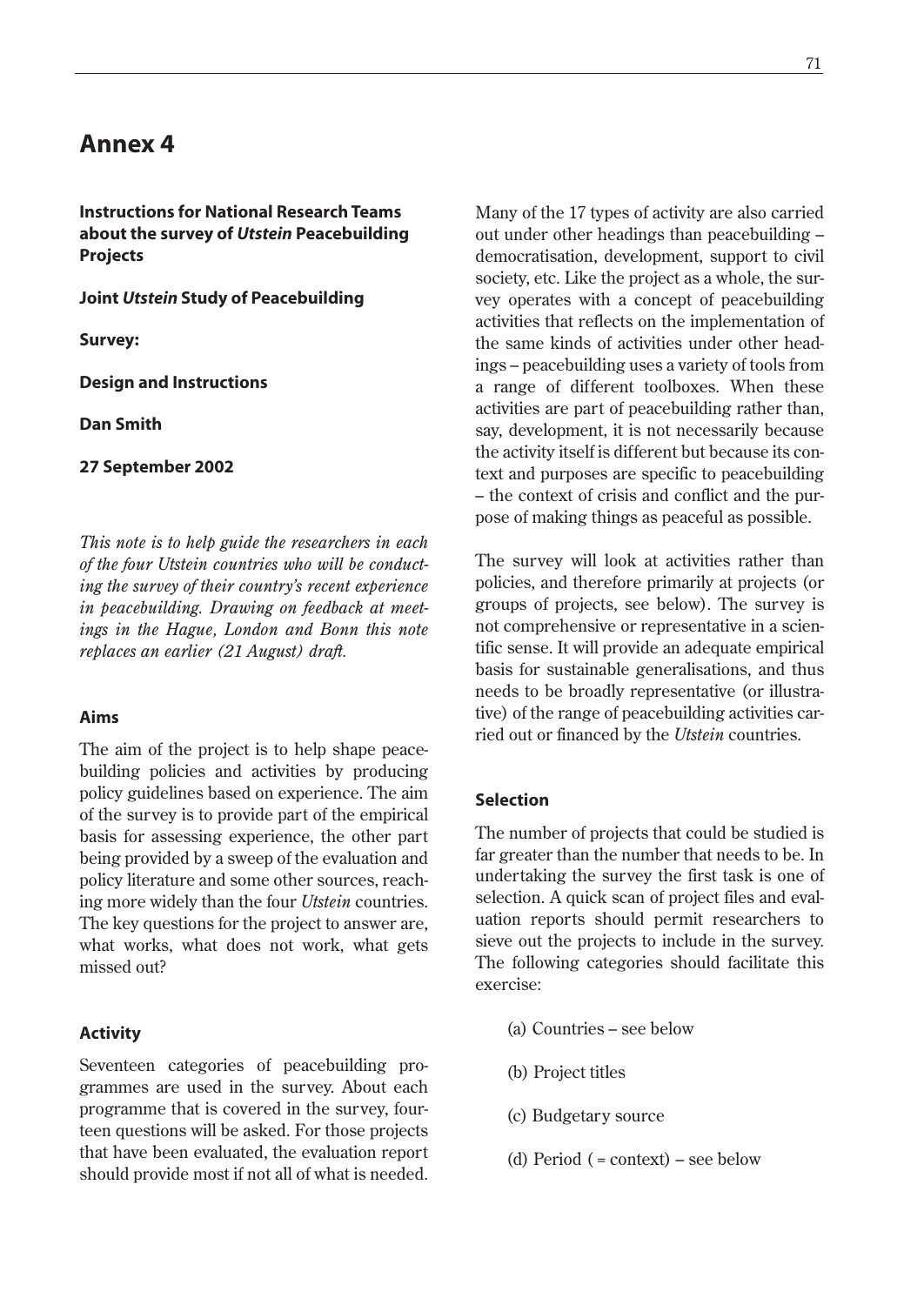- (e) Stated objectives NB: Projects often have several objectives, of which only one may be peacebuilding. Such projects are to be included in the survey.
- (f) Implementing agency
- (g) DAC codes/own codes
- (h) Desks' own assessment

The period of activities to be covered in the survey is within the five years 1997–2001; activities that either start or finish or both in that period are included as well as those that run within the period and those that started before and continue after it.

Country selection has been agreed as follows:

| <b>Norway</b>      | Bosnia-H | Sri Lanka | Cambodia | Mozambique | Afghanistan | Rwanda | Sudan    | l Guatemala  | Angola     |
|--------------------|----------|-----------|----------|------------|-------------|--------|----------|--------------|------------|
| Germany            | Bosnia-H | Sri Lanka | Cambodia | Mozambique | Afghanistan | Rwanda | Colombia | l Guatemala  | Kenya      |
| <b>Netherlands</b> | Bosnia-H | Sri Lanka | Cambodia | Mozambigue | Afghanistan | Rwanda | Sudan    | l Guatemala  | Kenva      |
| UK                 | Bosnia-H | SriLanka  | Cambodia | Mozambique | Afghanistan | Rwanda | Sudan    | Sierra Leone | <b>DRC</b> |

In the case of Afghanistan, the emphasis falls on looking at project plans worked out in the period since September 2001.

Once this first selection has been carried out, there are still likely to be too many projects for the time available for the survey. Further mechanisms of selection are the scale and the theme of the project, which can be understood in terms of a simple grid:

|               | Security | Socio-economic | Political | Reconciliation |
|---------------|----------|----------------|-----------|----------------|
| $<$ 100,000   |          |                |           |                |
| 100-500.000   |          |                |           |                |
| 500-1,000,000 |          |                |           |                |
| >1,000,000    |          |                |           |                |

The process of selection will be to list all projects in the four large categories – Security, Socio-economic, Political, Reconciliation – plus "Other". From those listed in the four large categories, identify those activities that are clearly part of peacebuilding will indicate where the emphasis of activities has fallen – in which category, at what scale, in what period within the 1997–2001 timeframe. This will permit researchers to characterise the overall approach of the donor towards each recipient.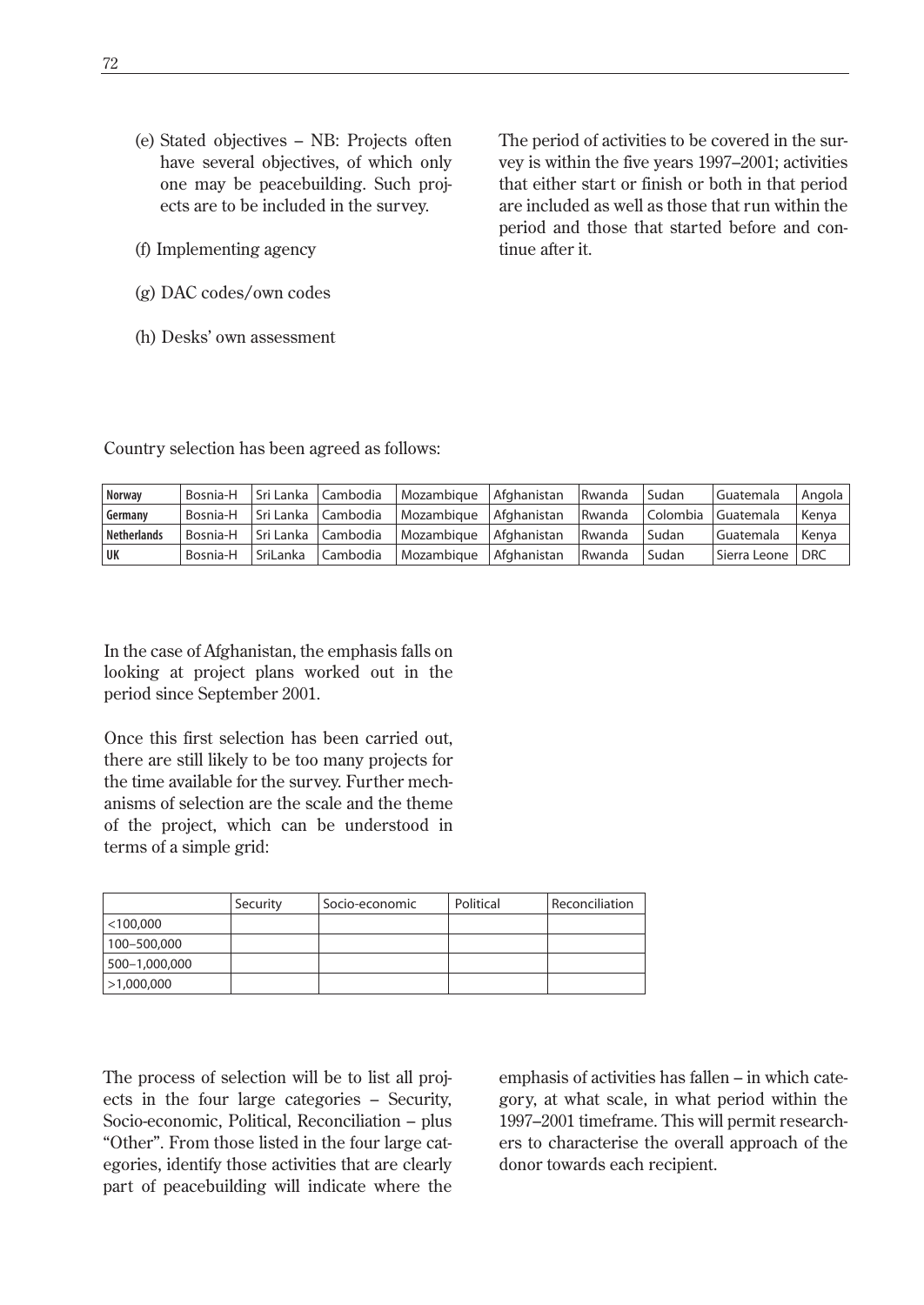Further selection, to arrive at a manageable number of projects to survey in each country, will be on the basis of:

- Those projects for which evaluations have been done;
- Discussions with desk officers etc;
- Inclusion of projects that are routine and projects that are innovative;
- Inclusion of projects at different phases in the conflict cycle;
- Arbitrary choice based on convenience.

If the *Utstein* donor funds programmes or groups of projects, as well as single projects, it will be important to include the programmes or groups in the survey.

### **Further guidelines**

- 1. The survey is not interested in the detailed history of any project or programme. The survey covers actors, activities, objectives and identified results. *However,* in cases where objectives were modified along the way, the survey is interested.
- 2. The answers to the questions may range in length from one word (a country, if that is specific enough) to about 100 for questions 5–14. The language used is English.
- 3. Consistent liaison is the way to resolve many of the detailed issues that will arise as the material is confronted.
- 4. NGO projects that the donor government specifically approves are included; those that are independently carried out by an NGO with a multi-year framework grant (or independent funds) are left out.
- 5. It has been agreed that as well as carrying out the survey work and forwarding the results, the researchers will each write a paper based on the material they unearth in the course of the survey. The themes of these papers could vary according to what is most relevant and what has been brought out by the survey, but it could also be that the vertical consistency of policy from enunciation to implementation would be relevant for all the *Utstein* countries.
- 6. In the Dutch and German cases, it has been agreed that the researchers will write a brief paper outlining the policy of the government in peacebuilding activities.
- 7. For each recipient country, the researchers will briefly characterise the *Utstein* donor's approach – how much spent, evolution of spending pattern, which broad categories.

### **Survey categories**

### *15. Security*

• *Humanitarian Mine Action*

Mine clearance to restore civilian access/use and mine-awareness programmes

- *DD&R* Disarmament, Demobilisation and Reintegration of combatants
- *DD&R Children* Disarmament, Demobilisation and Reintegration programmes for child sol-
- *Security Sector Reform*

diers

Retraining in the police, military services, prison services etc, with emphasis on professional efficiency and ethics, including respect for human rights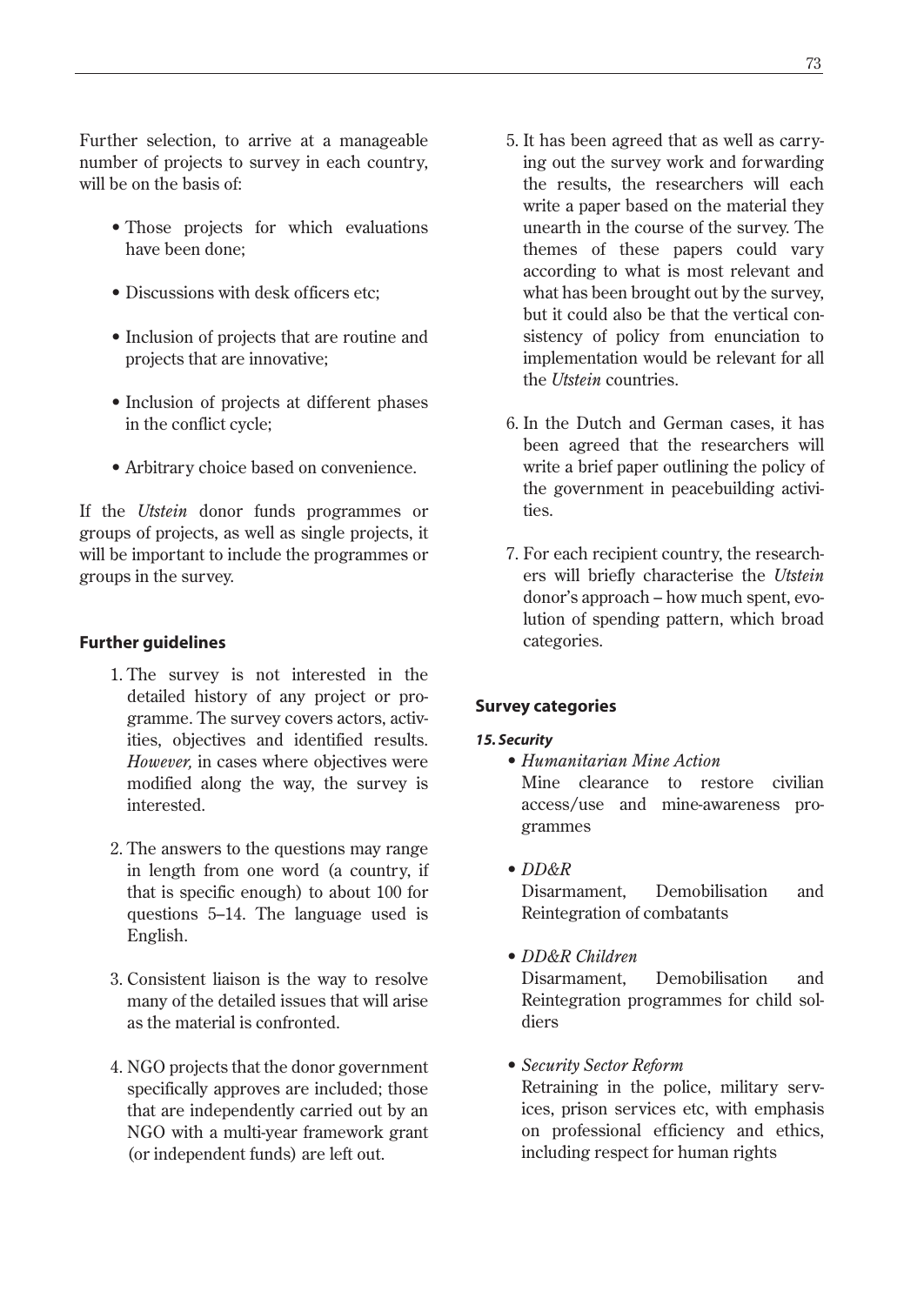• *SSR: Small Arms*

Specific measures within Security Sector Reform to restrict availability of small arms in the country or the region

#### *16. Socio-economic*

• *Reconstruction*

Aid for physical reconstruction of buildings and structures, electrical supply and other utilities, roads, and for addressing war-related environmental damage

• *Infrastructure*

Investment in the future: Economic support for improving the economic infrastructure (communications, roads, water, sewage systems, electricity) and for training in issues relevant to the functioning of a modern economy

- *Investment in Health & Education* Economic support for improving health service provision and for improving access to and quality of basic education
- *Repatriation & return*

Support for the repatriation of refugees and return of IDPs, including to regain access to property, restoration of land rights and distribution of land

### *17. Political*

• *Democratisation*

Support for democratic institutions (political parties, independent media, NGO sector), and activities in the fields of education and culture that have a democratic theme or intention

• *Good governance*

Promotion of ethics, efficiency, transparency and accountability in government; Rule of law, justice system, legal reform

• *Institution building* Training programmes in government and NGO sector and among political parties

• *Human Rights*

Promotion of awareness of international standards and of monitoring and reporting of abuses

#### *18. Reconciliation*

- *Dialogue (a) Leadership* Dialogue opportunities between leaders of actually antagonistic groups
- *Dialogue (b) Grass roots* Dialogue opportunities between members of antagonistic groups
- *Bridge-building in society* Other activities (in media, education curricula, cultural activities) to erode barriers in highly divided societies
- *Truth and Reconciliation* Commissions – and /or other means – of enquiry into recent and violent past, using knowledge as basis for reconciliation

We can also retain an eighteenth box for "other"– i.e., activities that do not fall under one or more of the headings listed above.

### **Survey questions**

About each activity, the survey will seek the following information:

*1. Technical information*

(a) Project/programme name (b) Location

*2. Category/ies*

Which of the survey's 17 categories does the activity come under

*3. Dates*

The start and end dates or planned duration of the activities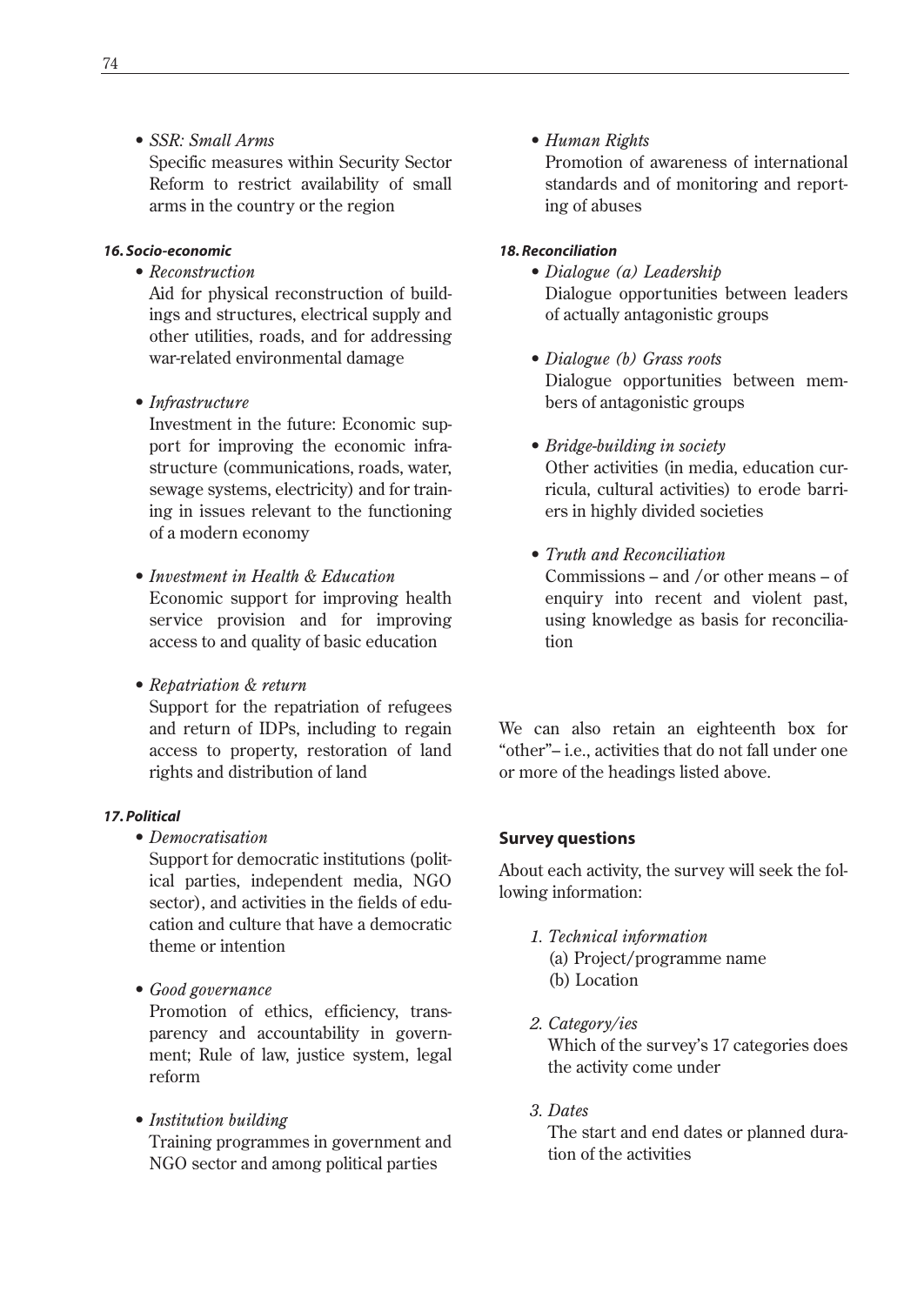- *4. Budget*
	- (a) Total
	- (b) Donor's contribution
- *5. Other donors*
- *6. Project partners*
	- Who were the project partners:
	- (a) Outside beneficiary country?
	- (b) In beneficiary country?
- *7. Summary aim* The objective of the programme

### *8. Strategic perspective*

The project's role (if stated) in an overall strategy towards the conflict problems of the country/region

## *9. Cross-cutting themes*

What cross-cutting themes are addressed in the statement of aims/strategy?

### *10. Evaluation*

Has there been an evaluation of the programme or of major components of it? If so, was the evaluation internal or external? (Specify documents)

## *11. Impact assessment*

Did the evaluation (if any) or the project design and reporting (if no evaluation)

assess the impact of the programme for the beneficiaries and on the society as a whole; if so, what means and what criteria were used, and what was the result?

## *12. Financial assessment*

Did the evaluation (if any) or the project design and reporting (if no evaluation) ask whether the programme gave "value for money"; if so, what means and what criteria were used, and what was the result?

### *13. Organisational assessment*

Did the evaluation (if any) or the project design and reporting (if no evaluation) assess organisational efficiency in the programme; if so, what means and what criteria were used, and what was the result?

## *14. Overall conclusion*

What was the overall conclusion of the evaluation (if any) or the project reports (if no evaluation) about the project's worth? What (if any) was the project's perceived contribution to peacebuilding? What (if any) lessons were identified?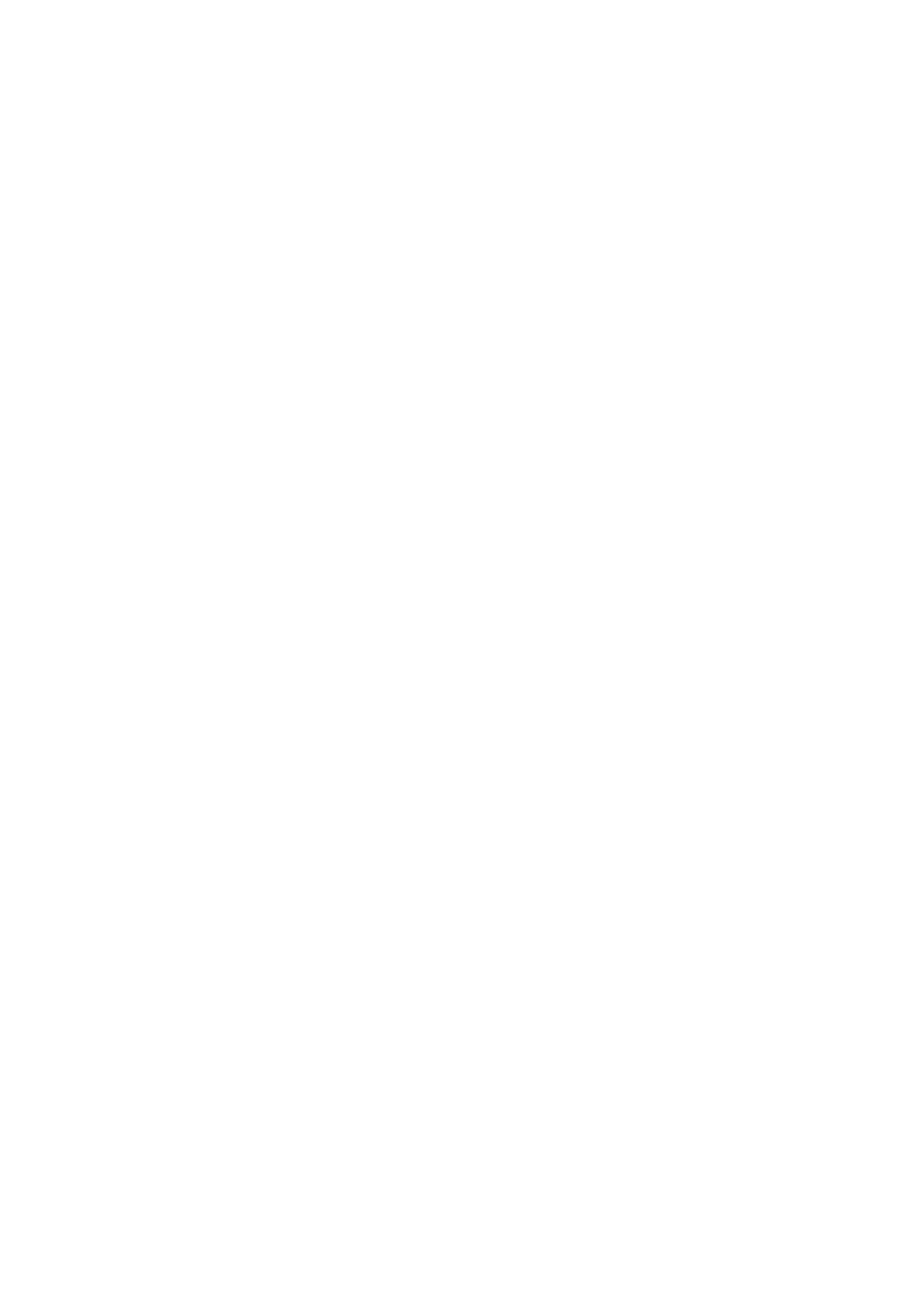# **Annex 5**

#### **The National Studies Contributing to the Joint** *Utstein* **Study of Peacebuilding**

#### GERMANY

Uwe Kievelitz, Gabriele Kruk and Norbert Frieters, *Lessons Learned from Five Years of Peace Building Support in Bilateral Development Cooperation: Donor Country Paper From the Perspective of Germany.* 

### **NETHERLANDS**

- 1. Georg Frerks and Marcel Scholten, *The Policy Context of Dutch Peacebuilding Activities: Background Note to the Joint Utstein Study of Peacebuilding.*
- 2. Georg Frerks, Koenraad van Brabant, and Marcel Scholten, *Dutch Peacebuilding Activities 1997–2001: Results of a Survey: A Contribution to the Joint Utstein Study of Peacebuilding.*

NORWAY

Wenche Hauge, *Norwegian Peacebuilding Policies: Lessons Learned and Challenges Ahead.*

UK

- 1. Simon Lawry-White, *Review of UK Government Strategy for Peacebuilding.*
- 2. Simon Lawry-White, *UK Government Strategy for Peacebuilding: Addendum to Survey of UK Peacebuilding Activities 1997–2001.*
- 3. Simon Lawry-White and Jane Lawry-White, *Summary of Lessons Learned from UK Government Funded Peacebuilding Projects 1997–2001.*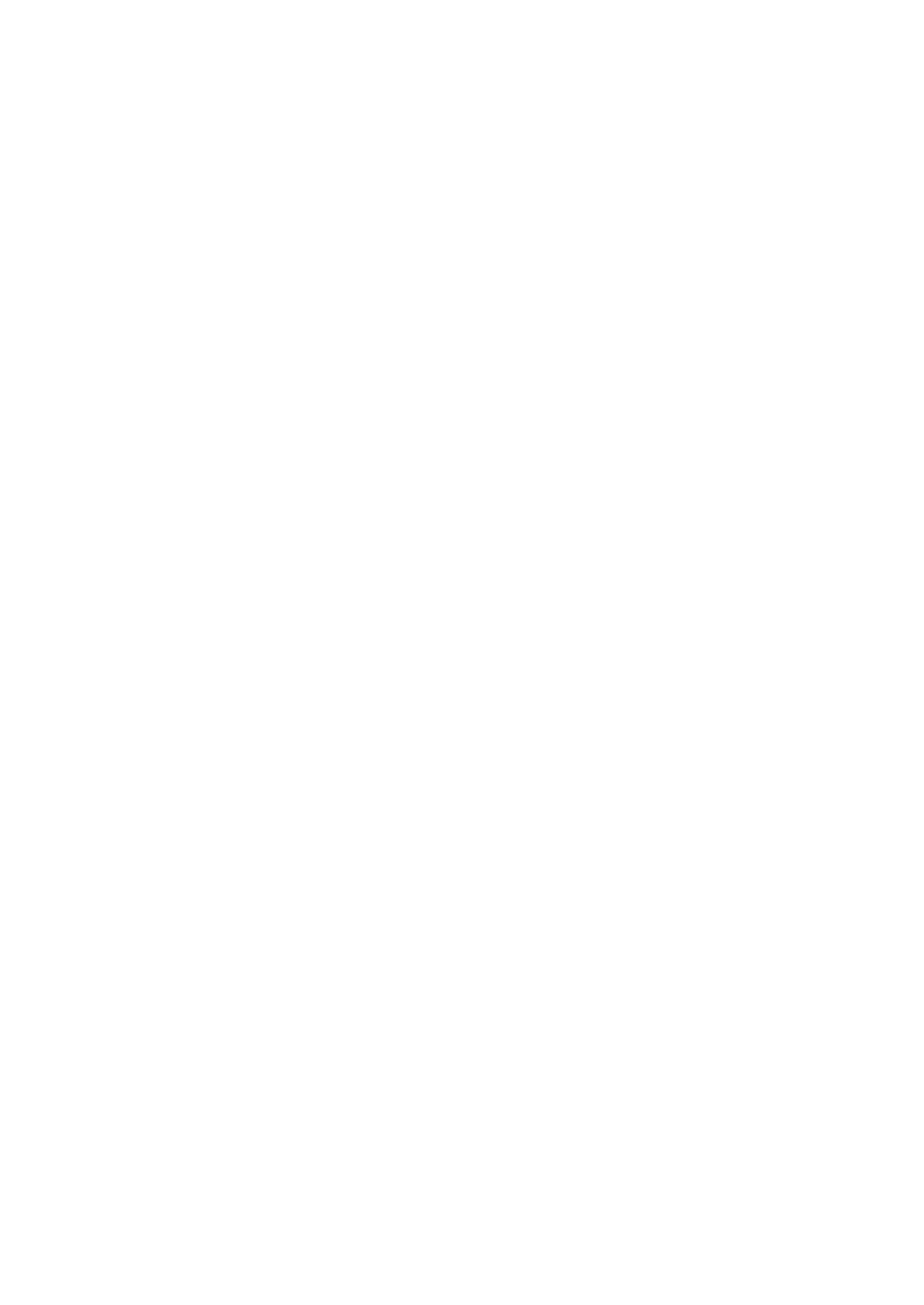### **EVALUATION REPORTS**

| 1.92           | NGOs as Partners in Health Care, Zambia                                                                                        |  |  |  |
|----------------|--------------------------------------------------------------------------------------------------------------------------------|--|--|--|
| 2.92           | The Sahel-Sudan-Ethiopia Programme                                                                                             |  |  |  |
| 3.92           | De Private Organisasjonene som Kanal for Norsk Bistand,<br>Fase 1                                                              |  |  |  |
| 1.93           | Internal Learning from Evaluations and Reviews                                                                                 |  |  |  |
| 2.93           | Macroeconomic Impacts of Import Support to Tanzania                                                                            |  |  |  |
| 3.93           | Garantiordning for Investeringer i og Eksport til Utviklingsland                                                               |  |  |  |
| 4.93           | Capacity-Building in Development Cooperation Towards<br>Integration and Recipient Responsibility                               |  |  |  |
| 1.94           | Evaluation of World Food Programme                                                                                             |  |  |  |
| 2.94           | Evaluation of the Norwegian Junior Expert Programme with<br><b>UN Organisations</b>                                            |  |  |  |
| 1.95           | <b>Technical Cooperation in Transition</b>                                                                                     |  |  |  |
| 2.95           | Evaluering av FN-sambandet i Norge                                                                                             |  |  |  |
| 3.95           | NGOs as a Channel in Development aid                                                                                           |  |  |  |
| 3A.95          | Rapport fra Presentasjonsmøte av «Evalueringen av de<br>Frivillige Organisasjoner»                                             |  |  |  |
| 4.95           | Rural Development and Local Govemment in Tanzania                                                                              |  |  |  |
| 5.95           | Integration of Environmental Concerns into Norwegian                                                                           |  |  |  |
|                | <b>Bilateral Development Assistance:</b><br>Policies and Performance                                                           |  |  |  |
| 1.96           | NORAD's Support of the Remote Area Development<br>Programme (RADP) in Botswana                                                 |  |  |  |
| 2.96           | Norwegian Development Aid Experiences. A Review of                                                                             |  |  |  |
| 3.96           | Evaluation Studies 1986-92<br>The Norwegian People's Aid Mine Clearance Project in<br>Cambodia                                 |  |  |  |
| 4.96           | Democratic Global Civil Governance Report of the 1995<br>Benchmark Survey of NGOs                                              |  |  |  |
| 5.96           | Evaluation of the Yearbook "Human Rights in Developing<br>Countries"                                                           |  |  |  |
| 1.97           | Evaluation of Norwegian Assistance to Prevent and Control<br><b>HIV/AIDS</b>                                                   |  |  |  |
| 2.97           | «Kultursjokk og Korrektiv» – Evaluering av UD/NORADs<br>Studiereiser for Lærere                                                |  |  |  |
| 3.97           | Evaluation of Decentralisation and Development                                                                                 |  |  |  |
| 4.97           | Evaluation of Norwegian Assistance to Peace, Reconciliation<br>and Rehabilitation in Mozambique                                |  |  |  |
| 5.97           | Aid to Basic Education in Africa – Opportunities and<br>Constraints                                                            |  |  |  |
| 6.97           | Norwegian Church Aid's Humanitarian and Peace-Making<br>Work in Mali                                                           |  |  |  |
| 7.97           | Aid as a Tool for Promotion of Human Rights and Democracy:<br>What can Norway do?                                              |  |  |  |
| 8.97           | Evaluation of the Nordic Africa Institute, Uppsala                                                                             |  |  |  |
| 9.97           | Evaluation of Norwegian Assistance to Worldview International<br>Foundation                                                    |  |  |  |
| 10.97          | Review of Norwegian Assistance to IPS                                                                                          |  |  |  |
| 11.97<br>12.97 | Evaluation of Norwegian Humanitarian Assistance to the Sudan                                                                   |  |  |  |
|                | Cooperation for Health Development<br>WHO's Support to Programmes at Country Level                                             |  |  |  |
| 1.98           | "Twinning for Development". Institutional Cooperation<br>between Public Institutions in Norway and the South                   |  |  |  |
| 2.98           | Institutional Cooperation between Sokoine and Norwegian<br><b>Agricultural Universities</b>                                    |  |  |  |
| 3.98           | Development through Institutions? Institutional Development<br>Promoted by Norwegian Private Companies and Consulting<br>Firms |  |  |  |
| 4.98           | Development through Institutions? Institutional Development<br>Promoted by Norwegian Non-Governmental Organisations            |  |  |  |
| 5.98           | Development through Institutions? Institutional Development<br>in Norwegian Bilateral Assistance. Synthesis Report             |  |  |  |
| 6.98           | Managing Good Fortune - Macroeconomic Management and<br>the Role of Aid in Botswana                                            |  |  |  |
| 7.98           | The World Bank and Poverty in Africa                                                                                           |  |  |  |
| 8.98           | Evaluation of the Norwegian Program for Indigenous Peoples                                                                     |  |  |  |
| 9.98<br>10.98  | Evaluering av Informasjonsstøtten til RORGene                                                                                  |  |  |  |
|                | Strategy for Assistance to Children in Norwegian Development<br>Cooperation                                                    |  |  |  |
| 11.98          | Norwegian Assistance to Countries in Conflict                                                                                  |  |  |  |
|                |                                                                                                                                |  |  |  |

12.98 Evaluation of the Development Cooperation between Norway and Nicaragua

| 13.98<br>14.98 | UNICEF-komiteen i Norge<br>Relief Work in Complex Emergencies                                                                                                                                                          |
|----------------|------------------------------------------------------------------------------------------------------------------------------------------------------------------------------------------------------------------------|
| 1.99           | WID/Gender Units and the Experience of Gender<br>Mainstreaming in Multilateral Organisations                                                                                                                           |
| 2.99           | International Planned Parenthood Federation - Policy and<br>Effectiveness at Country and Regional Levels                                                                                                               |
| 3.99           | Evaluation of Norwegian Support to Psycho-Social Projects in<br>Bosnia-Herzegovina and the Caucasus                                                                                                                    |
| 4.99           | Evaluation of the Tanzania-Norway Development Cooperation<br>1994-1997                                                                                                                                                 |
| 5.99           | <b>Building African Consulting Capacity</b>                                                                                                                                                                            |
| 6.99           | Aid and Conditionality                                                                                                                                                                                                 |
| 7.99           | Policies and Strategies for Poverty Reduction in Norwegian<br>Development Aid                                                                                                                                          |
| 8.99           | Aid Coordination and Aid Effectiveness                                                                                                                                                                                 |
| 9.99           | Evaluation of the United Nations Capital Development Fund<br>(UNCDF)                                                                                                                                                   |
| 10.99          | Evaluation of AWEPA, The Association of European<br>Parliamentarians for Africa, and AEI, The African European<br>Institute                                                                                            |
| 1.00           | Review of Norwegian Health-related Development Cooperation<br>1988-1997                                                                                                                                                |
| 2.00           | Norwegian Support to the Education Sector. Overview of<br>Policies and Trends 1988–1998                                                                                                                                |
| 3.00           | The Project "Training for Peace in Southern Africa"                                                                                                                                                                    |
| 4.00           | En kartlegging av erfaringer med norsk bistand gjennom<br>frivillige organisasjoner 1987–1999                                                                                                                          |
| 5.00           | Evaluation of the NUFU programme                                                                                                                                                                                       |
| 6.00           | Making Government Smaller and More Efficient.<br>The Botswana Case                                                                                                                                                     |
| 7.00           | Evaluation of the Norwegian Plan of Action for Nuclear Safety<br>Priorities, Organisation, Implementation                                                                                                              |
| 8.00           | Evaluation of the Norwegian Mixed Credits Programme                                                                                                                                                                    |
| 9.00           | "Norwegians? Who needs Norwegians?" Explaining the Oslo<br>Back Channel: Norway's Political Past in the Middle East                                                                                                    |
| 10.00          | Taken for Granted? An Evaluation of Norway's Special Grant<br>for the Environment                                                                                                                                      |
| 1.01           | Evaluation of the Norwegian Human Rights Fund                                                                                                                                                                          |
| 2.01           | Economic Impacts on the Least Developed Countries of the<br>Elimination of Import Tariffs on their Products                                                                                                            |
| 3.01           | Evaluation of the Public Support to the Norwegian NGOs<br>Working in Nicaragua 1994-1999                                                                                                                               |
| 3A.01          | Evaluación del Apoyo Público a las ONGs Noruegas que<br>Trabajan en Nicaragua 1994–1999                                                                                                                                |
| 4.01           | The International Monetary Fund and the World Bank<br>Cooperation on Poverty Reduction                                                                                                                                 |
| 5.01           | Evaluation of Development Co-operation between Bangladesh<br>and Norway, 1995-2000                                                                                                                                     |
| 6.01           | Can democratisation prevent conflicts? Lessons from<br>sub-Saharan Africa                                                                                                                                              |
| 7.01           | Reconciliation Among Young People in the Balkans<br>An Evaluation of the Post Pessimist Network                                                                                                                        |
| 1.02           | Evaluation of the Norwegian Resource Bank for Democracy<br>and Human Rights (NORDEM)                                                                                                                                   |
| 2.02           | Evaluation of the International Humanitarian Assistance of the<br>Norwegian Red Cross                                                                                                                                  |
| 3.02           | Evaluation of ACOPAM<br>An ILO program for "Cooperative and Organizational Support                                                                                                                                     |
| 3A.02          | to Grassroots Initiatives" in Western Africa 1978 – 1999<br>Evaluation du programme ACOPAM<br>Un programme du BIT sur l'« Appui associatif et coopératif<br>aux Initiatives de Développement à la Base » en Afrique de |
| 4.02           | l'Ouest de 1978 à 1999<br>Legal Aid Against the Odds<br>Evaluation of the Civil Rights Project (CRP) of the                                                                                                            |
| 1.03           | Norwegian Refugee Council in former Yugoslavia<br>Evaluation of the Norwegian Investment Fund for Developing                                                                                                           |
| 2.03           | Countries (Norfund)<br>Evaluation of the Norwegian Education Trust Fund for Africa<br>in the World Bank                                                                                                                |
| 3.03           | Evaluering av Ristandstorgets Evalueringsnettverk                                                                                                                                                                      |

- 3.03 Evaluering av Bistandstorgets Evalueringsnettverk
- 1.04 Towards a Strategic Framework for Peacebuilding: Getting Their Act Together. Overview report of the Joint Utstein Study of Peacebuilding